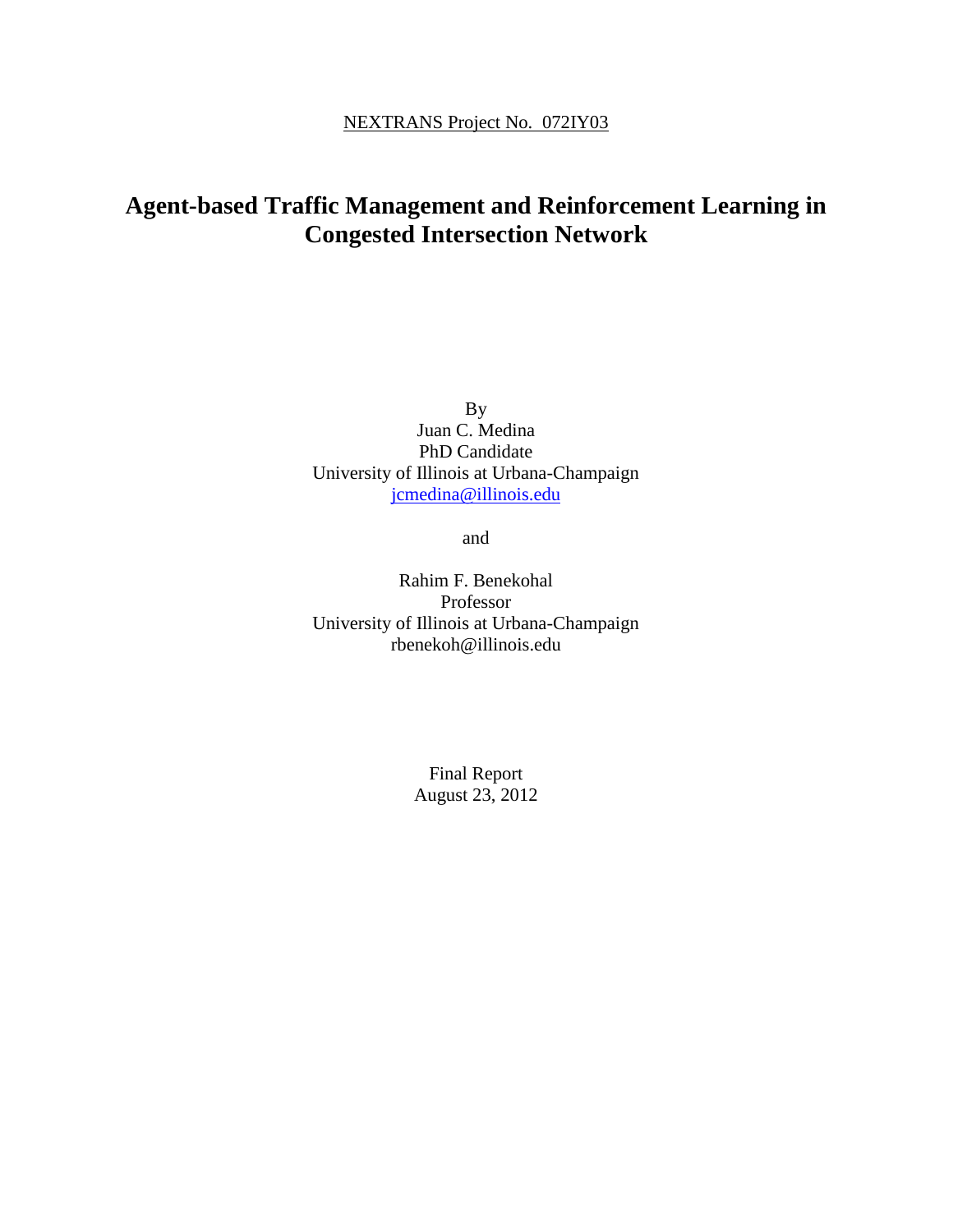# TABLE OF CONTENTS

| CHAPTER 2. BRIEF ACCOUNT OF PAST RESEARCH ON AGENT-BASED TRAFFIC |  |
|------------------------------------------------------------------|--|
|                                                                  |  |
| 2.1                                                              |  |
| 2.2                                                              |  |
|                                                                  |  |
| 3.1                                                              |  |
| 3.2                                                              |  |
| 3.3                                                              |  |
| 3.4                                                              |  |
| 3.5                                                              |  |
|                                                                  |  |
| 4.1                                                              |  |
| 4.1.1                                                            |  |
| 4.1.2                                                            |  |
| 4.1.3                                                            |  |
| 4.1.4                                                            |  |
| 4.2                                                              |  |
| 4.2.1                                                            |  |
| 4.2.2                                                            |  |
| 4.2.3                                                            |  |
| 4.2.4                                                            |  |
| 4.3                                                              |  |
| 4.3.1                                                            |  |
| 4.3.2                                                            |  |
| 4.4                                                              |  |
| 4.5                                                              |  |
| 4.6                                                              |  |
|                                                                  |  |
|                                                                  |  |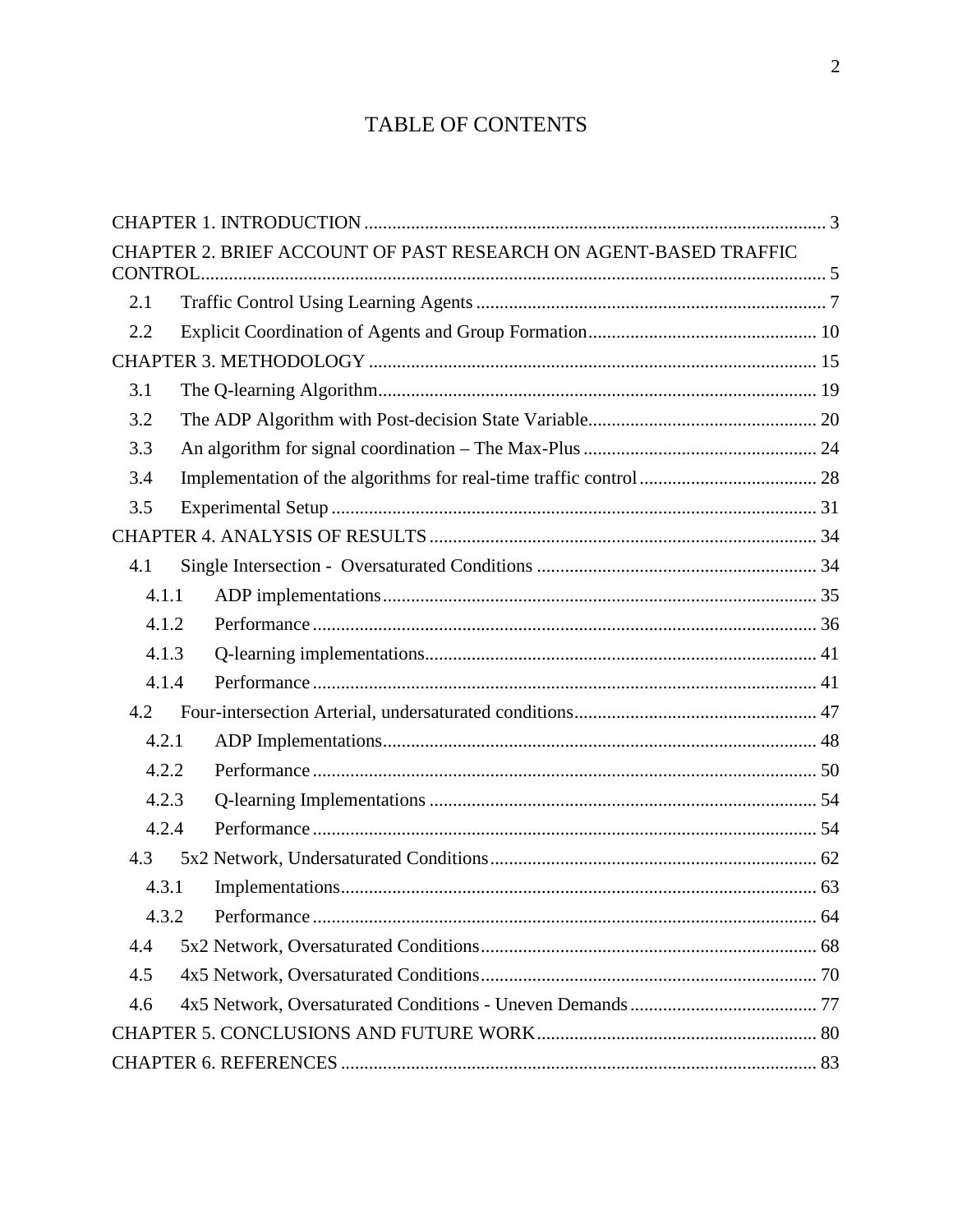#### CHAPTER 1. INTRODUCTION

<span id="page-2-0"></span>Traffic control systems have evolved from traditional pre-timed isolated signals to actuated and coordinated corridors, and more recently to more complex "adaptive" signal control systems. These improvements go along with increases in traffic demands and urban congestion, which makes necessary to use as much of the available roadway capacity in the most efficient and economical way. Even though most advanced traffic control signals can, react to changes in traffic, to certain degree, unexpected variations in demands, oversaturation, the occurrence of incidents, and adverse weather conditions, among others, may significantly impact the traffic network operation.

This study evaluates the performance of a traffic control system that diverges from traditional approaches. The proposed implementations make use of machine learning techniques, and more specifically of unsupervised learning through algorithms of reinforcement learning (RL), also called approximate dynamic programming (ADP) in some research communities (Gosavi, 2009). Potential benefits of this approach include signal systems that not only quickly respond to the actual conditions found in the field, but also learn about them and truly adapt through flexible cycle-free strategies. Moreover, these signal systems are decentralized, providing greater scalability and lower vulnerability at the network level.

The RL algorithms have been implemented using a commercially available microscopic traffic simulation (VISSIM) that allows to operate the traffic signals in real time through a communications port that is accessed in running time. Thus, the potential for these systems can be tested practically in any scenario that can be simulated. This report includes the performance of two particular algorithms (Q-learning, and ADP with post-decision state variable) building on a case for a single intersection, and then moving onto two different arterials, to finally arrive to a realistic network of 20 intersections.

A series of indicators or measures of performance are examined to determine how the algorithms behave in the proposed scenarios. The main focus of this study goes to oversaturated conditions, but some scenarios where the demand is lower than the capacity are also studied.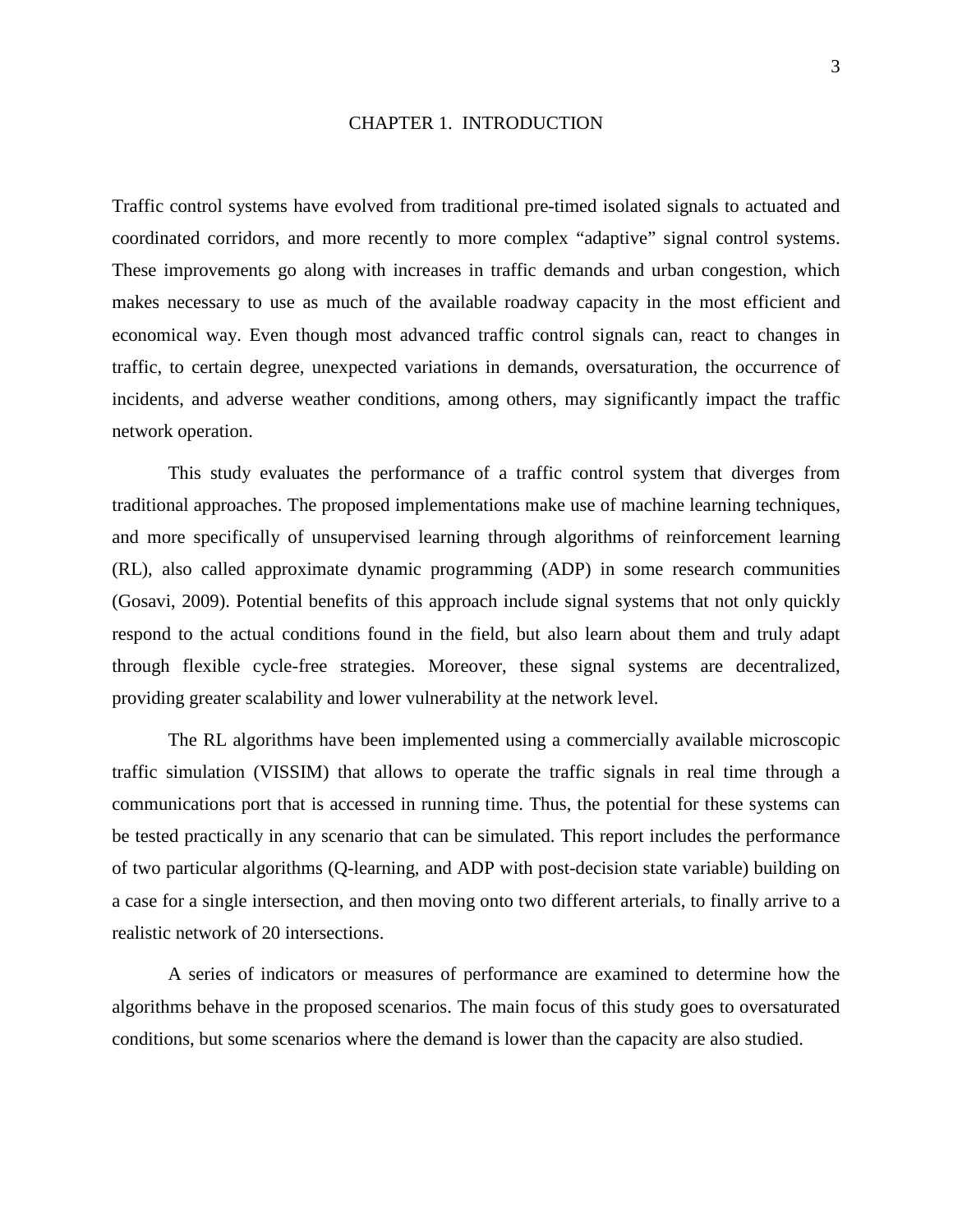The remaining of the report is organized as follows. First, a review of current literature on agent-based approaches using reinforcement learning is provided. Then, Chapter 3 describes the methodology, the algorithms, as well as the implementation of real-time control in the simulation software. In Chapter 4, the results and analysis of the performance of the RL control is presented, as mentioned above, starting from a single intersection and moving to a mid-sized network. Lastly, Chapter 5 includes the conclusions and recommendations for future studies.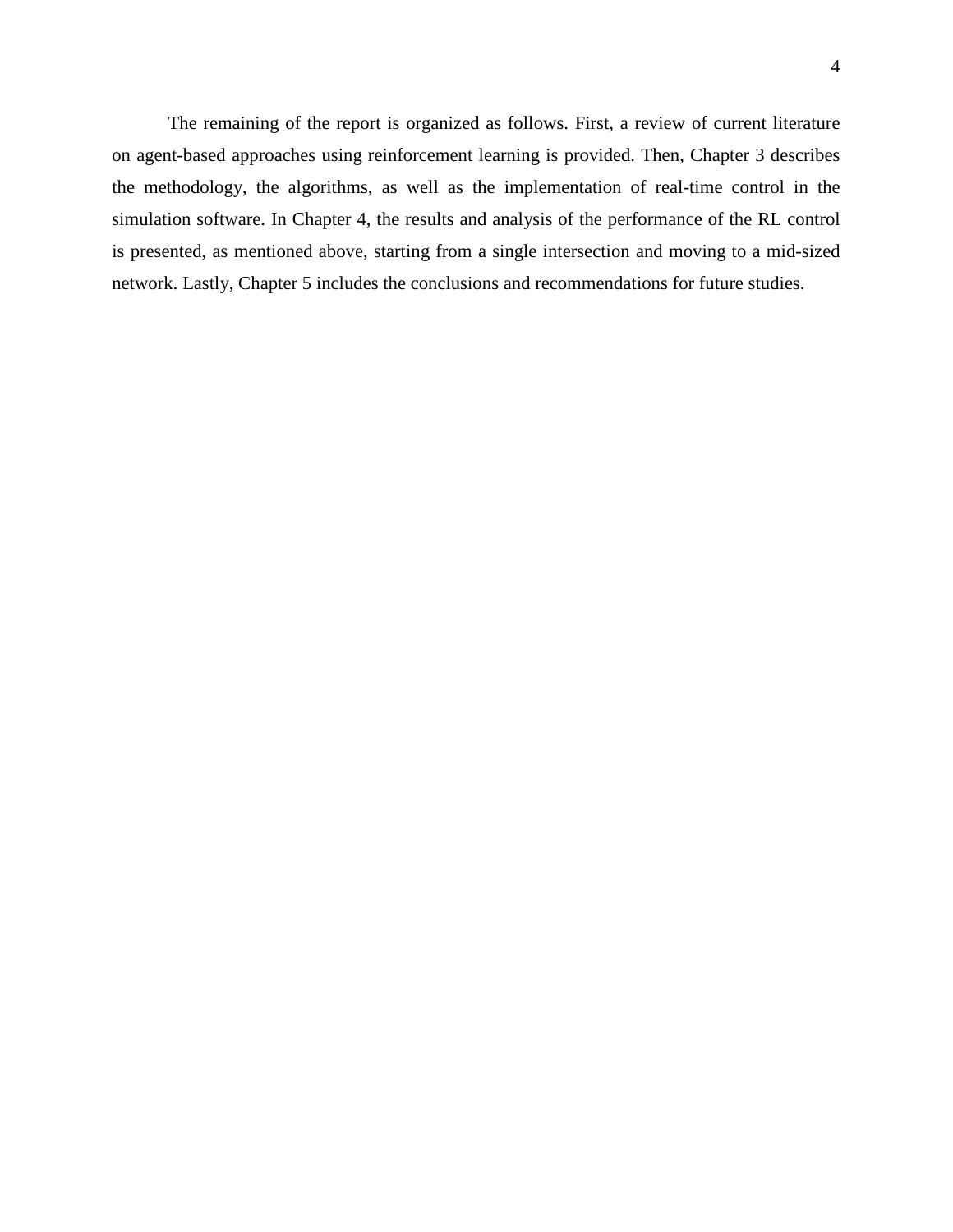## <span id="page-4-0"></span>CHAPTER 2. BRIEF ACCOUNT OF PAST RESEARCH ON AGENT-BASED TRAFFIC **CONTROL**

Very broadly, today's advanced traffic signal systems could be grouped as traffic responsive and traffic adaptive systems, following a classification proposed in the Traffic Control Systems Handbook (Gordon et al, 2005). Traffic responsive systems make use of vehicle detectors to determine the best gradual changes in cycles, splits, and offsets, for intersections within a predetermined sub-area of a network. Well known examples in this category are the SCOOT and SCATS systems. On the other hand, adaptive systems have more flexibility in the signal parameters and they do not make use of predetermined signal timing settings for their operation. In addition to sensor information, they also use prediction models to estimate traffic arrivals at intersections and adjust the signal settings to optimize an objective function, such as delay. Examples of adaptive systems are RHODES and OPAC, which optimize an objective function for a specified rolling horizon (using traffic prediction models) and have pre-defined sub-areas (limited flexibility) in which the signals can be coordinated.

Alternative methods for real-time traffic signal control have been previously proposed based on developments from the field of machine learning. These strategies can solve stochastic optimization problems that are difficult to model (the expectation of the transition function is difficult to be computed), require sequential decision making, and have high dimensional decision and solution spaces, similar to the problem of finding optimal signal timings in a traffic network.

In the 1980s, long-acknowledged limitations in the application of exact dynamic programming methods to solve large stochastic optimization problems prompted the search for alternative strategies. Different research communities including those from the operations research and artificial intelligence started developing a series of algorithms to solve Bellman's optimality equation (at least approximately), finding near-optimal solutions for large scale problems. Among other methods, members of the artificial intelligence community proposed what is it known as a reinforcement learning (RL) approach by combining the concepts from classical DP, adaptive function approximations (Werbos, 1987) and learning methods (Barto el at, 1983).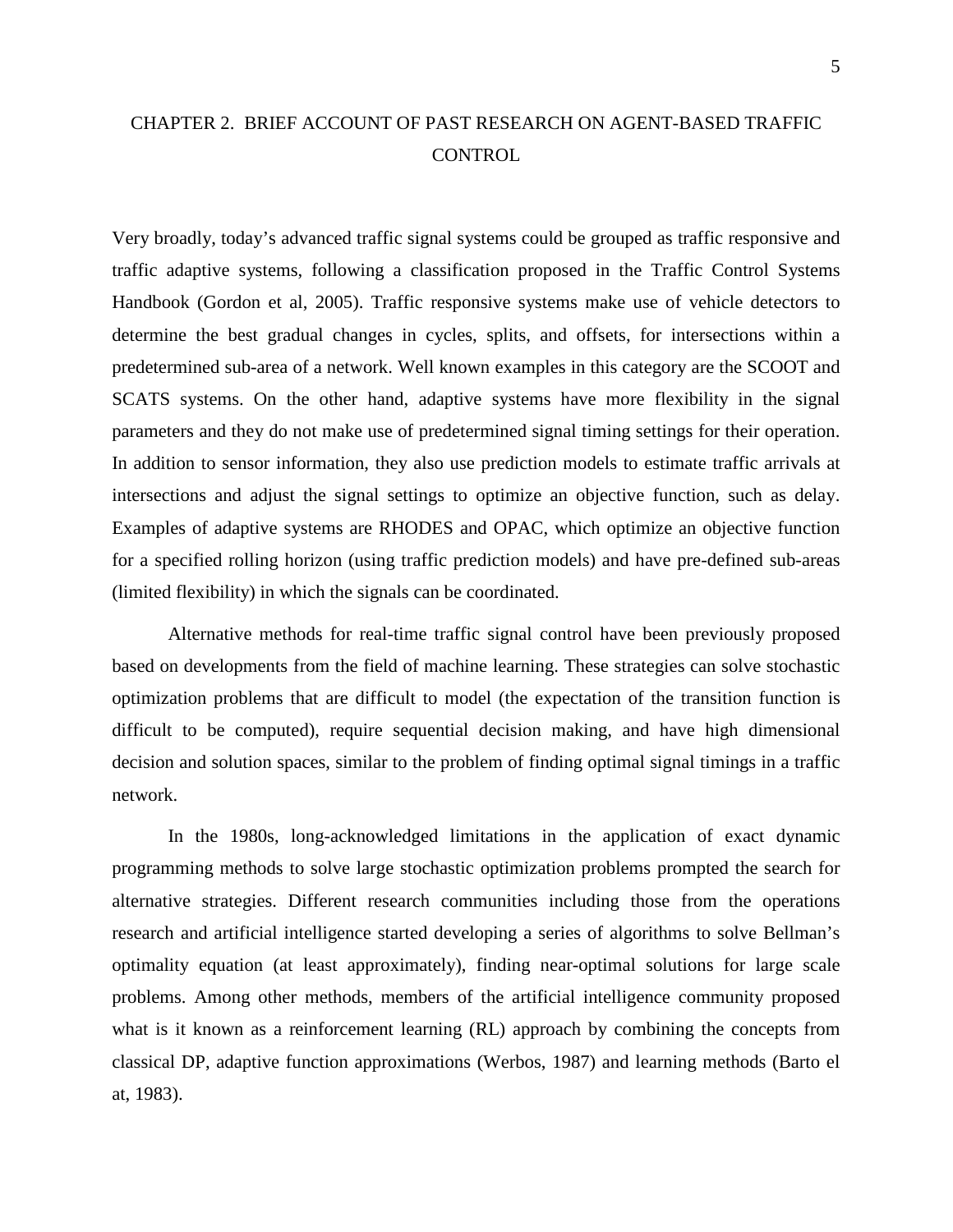Q-learning is one of such reinforcement learning strategies. After its initial publication (Watkins, 1989, 1992 – Watkins and Dayan, 1992), many studies have followed on the analysis of this and other algorithms based on similar principles. A good example is the analysis of reinforcement learning published by Sutton and Barto (1998) with their book "Reinforcement Learning: An Introduction", which covers the reinforcement learning problem, a series of methods for solving it (dynamic programming, Monte-Carlo, and temporal difference methods), extensions, and case studies. Similar learning algorithms include Sarsa and actor-critic methods, but the focus here will be given to Q-learning, mostly giving its off-policy nature of doing temporal difference control.

Q-learning has been the research topic of numerous practical applications, leading to enhancements in the algorithm and its learning structure. For example, a combination of Qlearning and principles of temporal difference learning (Sutton, 1988 – Tesauro, 1992) resulted in the  $Q(\lambda)$  algorithm (Watkins, 1989 – Peng and Williams, 1991) for non-deterministic Markov decision processes. In  $Q(\lambda)$  – which implements an eligibility trace, the updates are allowed not only for the last visited state-action pair but also for the preceding predictions. The eligibility is based on a factor that decreases exponentially over time (given that the discount factor for delayed rewards is lower than one and that lambda is greater than zero). Thus, the original version of the Q-learning algorithm is equivalent to a Q(0)-learning, and on the other end the traces can extend the full extent of the episodes when  $Q(1)$ -learning is used. In terms of its performance and robustness, the  $Q(\lambda)$  algorithm has shown improvements over the 1-step Qlearning (Pendrith, 1994 – Rummery and Nirajan, 1994 – Peng, 1993), and it is a viable option for the traffic control problem. Also, several other forms of Q-learning approaches have emerged with enhanced capabilities, such as W-learning (Humphrys, 1995, 1997), HQ-learning (Wiering, 1997), Fast Online  $Q(\lambda)$  (Wiering, 1998), and Bayesian Q-learning (Dearden, et al, 1998).

Thus, it could be said that the study and development of reinforcement learning has benefitted from a great number of approaches. The fields of classical dynamic programming, artificial intelligence (temporal difference), stochastic approximation (simulation), and function approximation have all contributed to reinforcement learning in one or other way (Gosavi, 2009).

On the other hand, approximate dynamic programming (under such name) evolved based on the same principles as reinforcement learning, but mostly from the perspective of the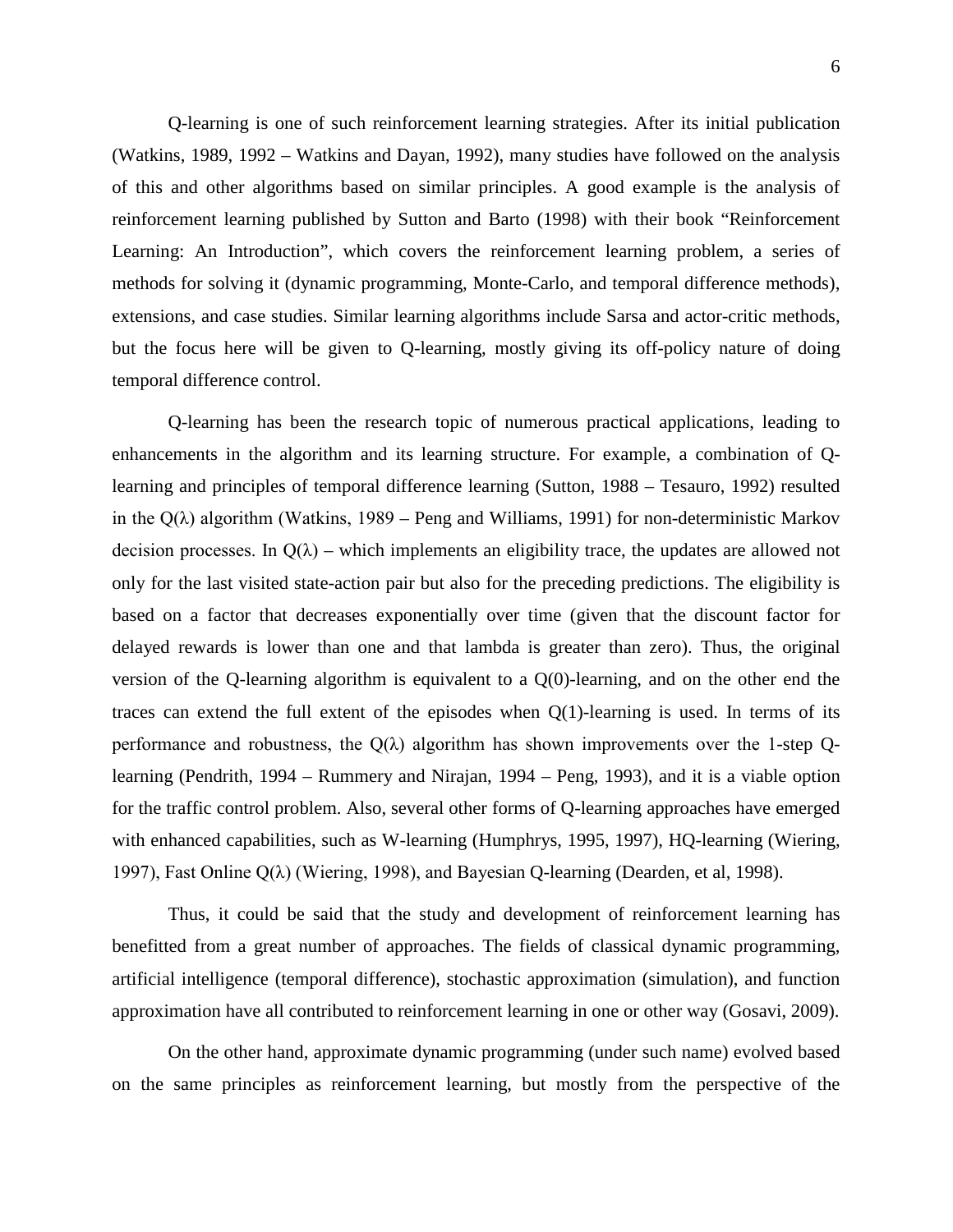operations research. Also, in some sense, advances shown above for reinforcement learning are also advances in the approximate dynamic programming (ADP) field. As it is pointed by Powell (2007), the initial steps in finding exact solutions for Markov Decision Processes date back to the work by Bellman (1957) and Bellman and Dreyfus (1959), and even back to Robbins and Monro (1951), but it was not until the 1990s that formal convergence of approximate methods was brought to light mainly in the books by Bertsekas and Tsitsiklis (1996) and Sutton and Barto (1998) (even though this last one is focused from a computer science point of view). These two books are arguably the most popular sources for ADP methods, and quite a few significant works have followed, including the book by Powell (2007) itself, which covers in great detail some of the most common algorithms, and particularly the use of the post-decision state variable (which is widely used in this research).

#### <span id="page-6-0"></span>*2.1 Traffic Control Using Learning Agents*

Specifically for traffic signal control, the study of reinforcement learning dates back about 15 years ago. One of the first of such studies was completed by Thorpe (1997), using the RL algorithm SARSA to assign signal timings to different traffic control scenarios. Later, Wiering (2000) discussed a state representation based on road occupancy and mapping the individual position of vehicles over time, and Bakker (2005) later extended this representation using an additional bit of information from adjacent intersections. This allowed communication between agents, trying to improve the reward structure and ultimately the overall performance of the system.

Using a different approach, Bingham (1998, 2001) defined fuzzy rules to determine the best allocation of green times based on the number of vehicles that would receive the green and red indication. He presented a neural network to store the membership functions of the fuzzy rules, reducing memory requirements. It is noted that a Cerebellar Model Articulation Controller (CMAC) has also been used in the past to store the information learned (Abdulhai, 2003). Another application using fuzzy rules for traffic control was presented by Appl and Brauer (2000), where the controller selected one of the available signal plans based on traffic densities measured at the approaching links. Using a single intersection, their fuzzy controller outperformed learning from a controller with a prioritized sweeping strategy.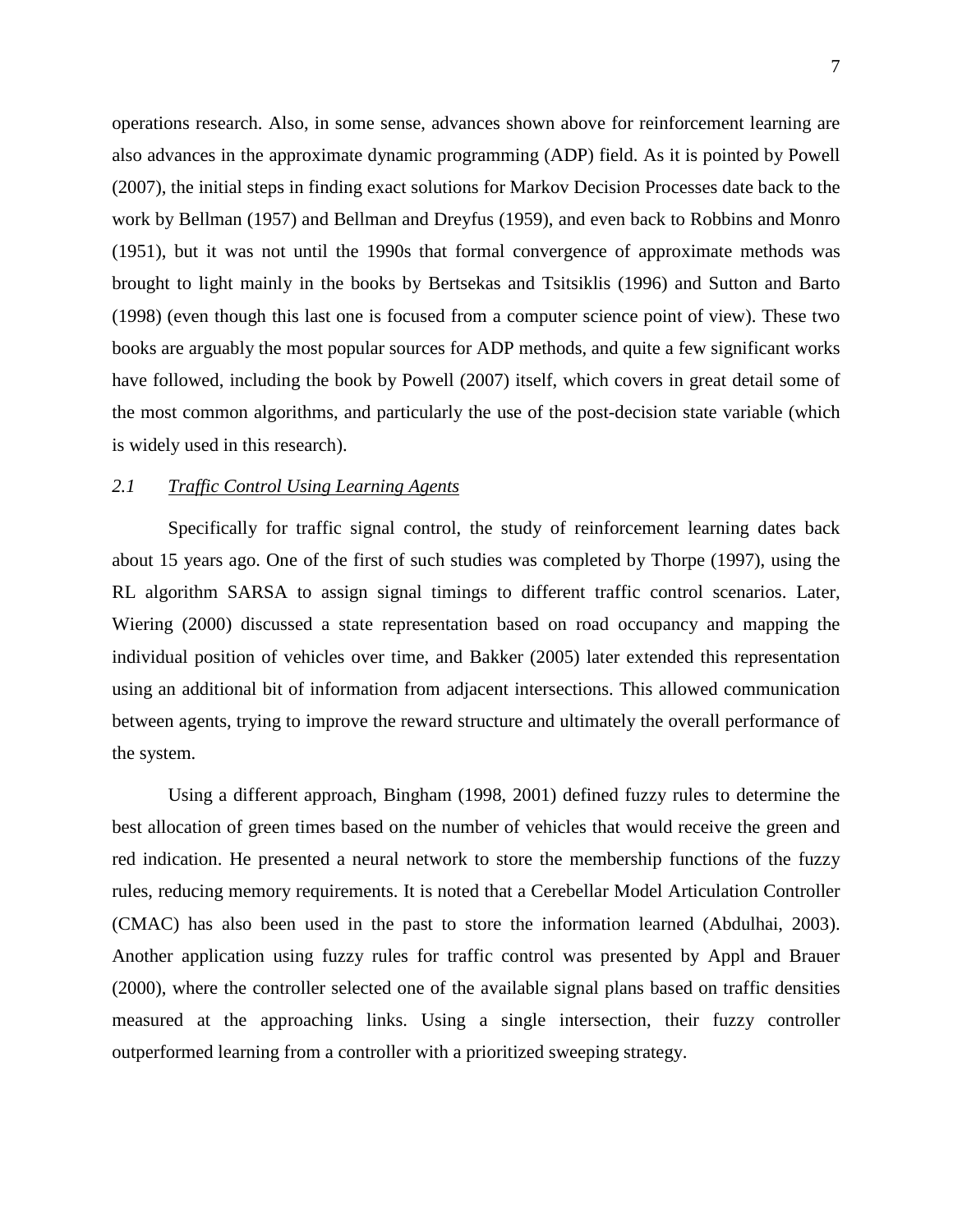Choy et al. (2003) also used a multi-agent application for traffic control, but creating a hierarchical structure with three levels: intersection, zones, and regions. The three types of agents (at each level) made decisions based on fuzzy rules, updated their knowledge using a reinforcement learning algorithm, and encoded the stored information through a neural network. Agents selected a policy from a set of finite possible policies, where a policy determined shortening, increasing, or not changing green times. Experiments on a 25-intersection network showed improvements with the agents compared to fixed signal timings, mostly when traffic volumes were higher.

Campoganara and Kraus (2003) presented an application of Q-learning agents in a scenario of two intersections next to each other, showing that when both of those agents implemented the learning algorithm, the systems performed significantly better than when only one of none of them did. The comparison was made with a best-effort policy, where the approach with longer queue received the green indication. Also, Medina et al. (2010) used Q-learning to manage the traffic signals of a 5-intersection arterial and showed emergent coordination along the corridor in scenarios with variable demands. A similar work by Medina and Benekohal (2011) showed the performance of the Q-learning algorithm in a 2x3 and a 3x3 network with loads near capacity, and found better results than using pretimed signals and more balanced operation in two-lane roadways.

A study on the effects of non-stationary nature of traffic patterns using RL was proposed by De Oliveira et al. (2006b), who analyzed the performance of RL algorithms upon significant volume changes. They pointed out that RL may have difficulties to learn new traffic patterns, and that an extension of Q-learning using context detection (RL-CD) could result in improved performance.

Ritcher et al (2007) showed results from agents working independently using a policygradient strategy based on a natural actor-critic algorithm. Experiments using information from adjacent intersections resulted in emergent coordination, showing the potential benefits of communication, in this case, in terms of travel time. Xie (2007) and Zhang (2007), explored the use of a neuro-fuzzy actor-critic temporal difference agent for controlling a single intersection, and used a similar agent definition for arterial traffic control where the agents operated independently from each other. The state of the system was defined by fuzzy rules based on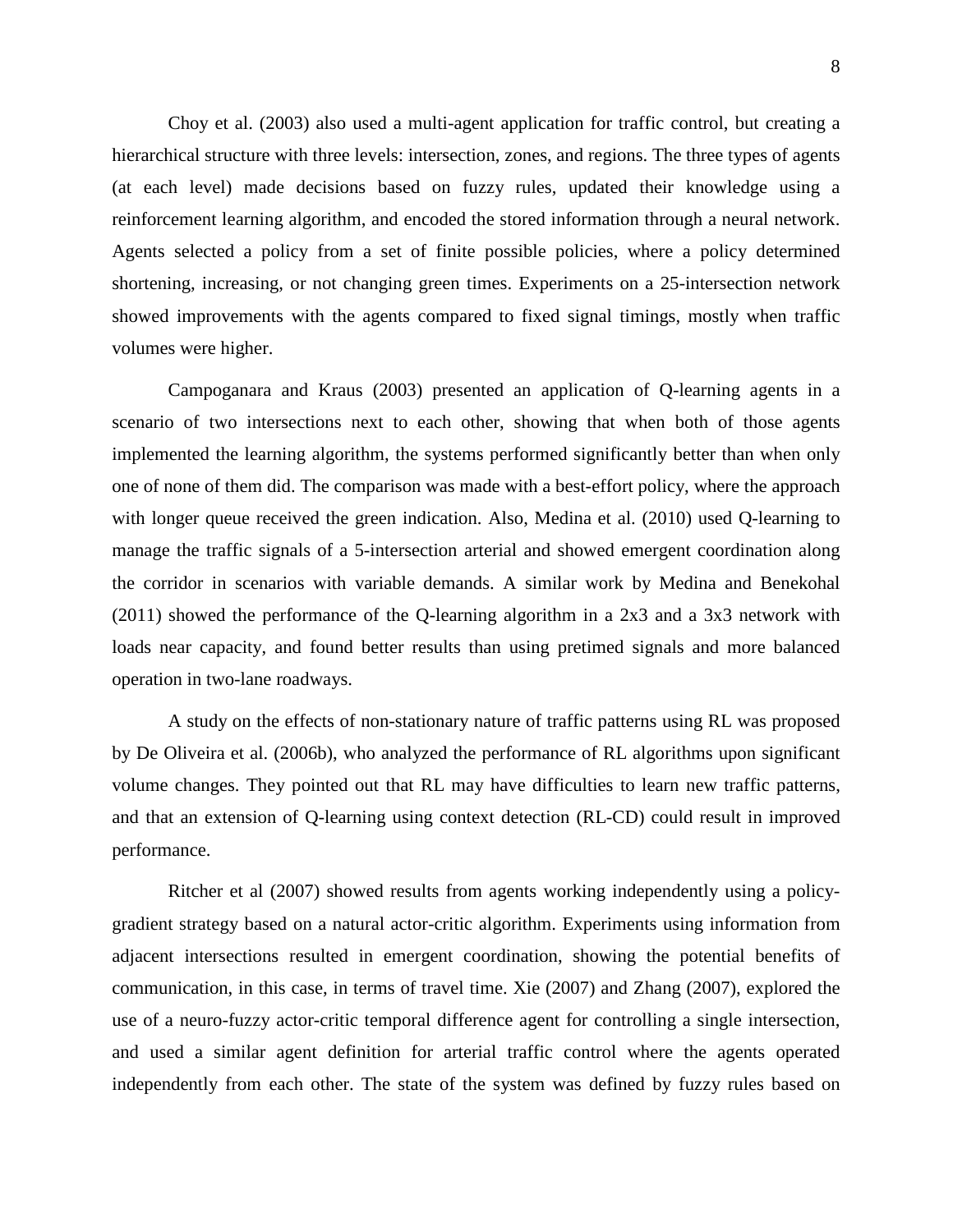queues, and the reward function included a linear combination of number of vehicles in queue, new vehicles joining queues, and vehicles waiting in red and receiving green. Results showed improved performance with the agents compared to pre-timed and actuated controllers, mostly in conditions with higher volumes and when the phase sequence was not fixed.

Note that most of the previous research using RL has been focused on agents controlling a single intersection, or a very limited number intersections interacting along an arterial or a network. Most of the efforts have been on the performance of the agents using very basic state representations, and no studies focusing on oversaturated conditions and preventing queue overflows have been conducted. Additional research exploring the explicit coordination of agents and group formation in different traffic control settings will be reviewed in the next subsection, and will provide an important basis for the coordination of agents proposed in this study.

Regarding the application of exact dynamic programming (DP), only a few attempts at solving the problem of optimal signal timings in a traffic network are found in the literature. This is not surprising because even though DP is an important tool to solve complex problems by breaking them down into simpler ones - and generating a sequence of optimal decisions by moving backward in time to find exact global solutions – it suffers from what is known as the curses of dimensionality. Solving Belman's optimality equation recursively can be computationally intractable, since it requires the computation of nested loops over the whole state space, the action space, and the expectation of a random variable. In addition, DP requires knowing the precise transition function and the dynamics of the system over time, which can also be a major restriction for some applications.

Thus, with these considerations, there is only limited literature for medium or large-sized problems exclusively using DP. The work of Robertson and Bretherton (1974) is cited as an example of using DP for traffic control applications at a single intersection, and the subsequent work of Gartner (1983) for using DP and a rolling horizon, also for the same application.

On the other hand, Approximate Dynamic Programming (ADP) has increased potential for large-scale problems. ADP uses an approximate value function that is updated as the system moves forward in time (as opposed to standard DP), thus ADP is an "any-time" algorithm and this gives it advantages for real-time applications. ADP can also effectively deal with stochastic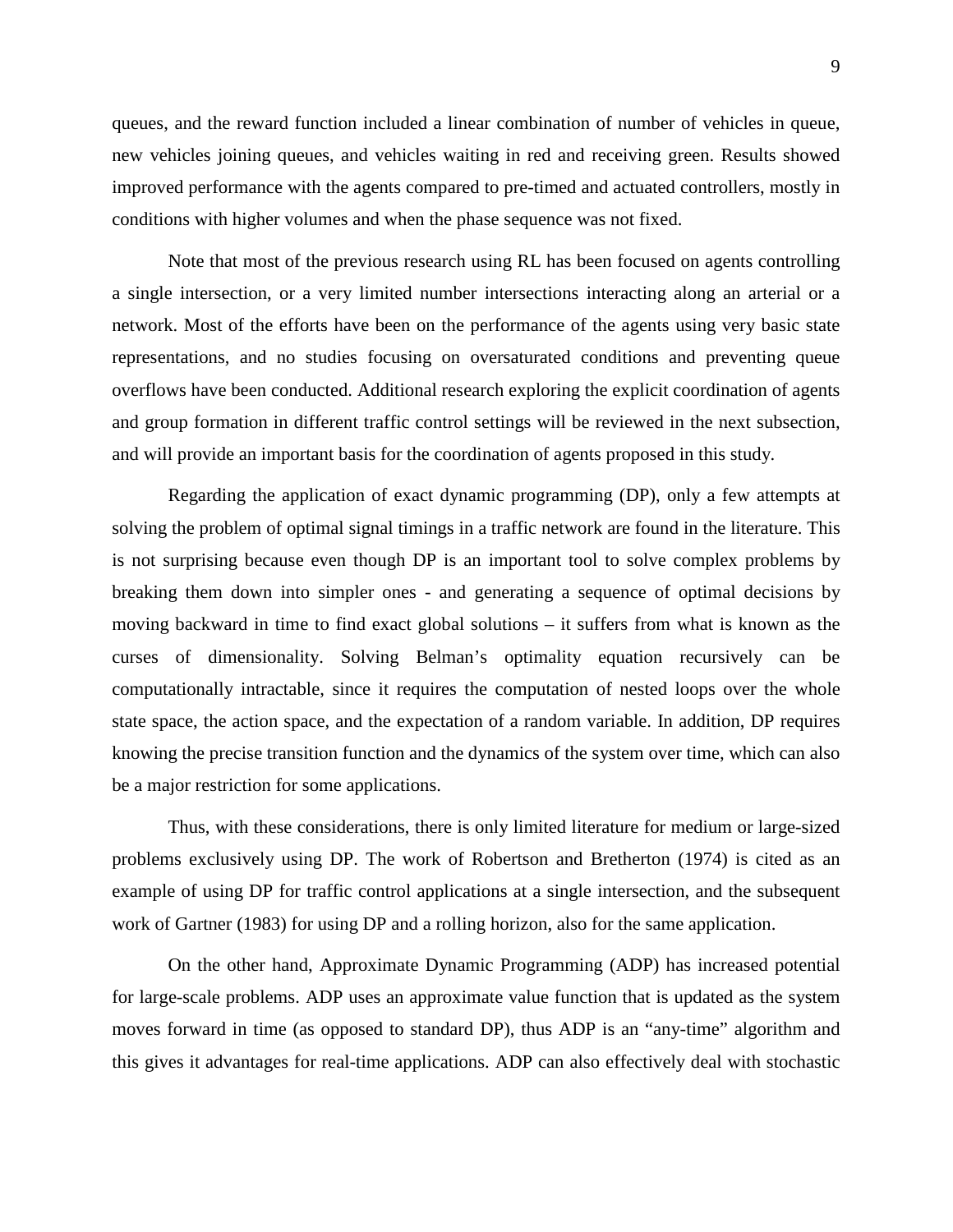conditions by using post-decision variables, as it will be explained in more detail in the subsequent Section.

Despite the fact that ADP has been used extensively as an optimization technique in a variety of fields, the literature shows only a few studies in traffic signal control using this approach. Nonetheless, the wide application of ADP in other areas has shown that it can be a practical tool for real-world optimization problems, such as signal control in urban traffic networks. An example of an ADP application is a recent work for traffic control at a single intersection by Cai et al. (2009), who used ADP with two different learning techniques: temporal-difference reinforcement learning and perturbation learning. In their experiments, the delay was reduced from 13.95 vehicle-second per second (obtained with TRANSYT) to 8.64 vehicle-second per second (with ADP). In addition, a study by Teodorvic et al. (2006) combined dynamic programming with neural networks for a real-time traffic adaptive signal control, stating that the outcome of their algorithm was nearly equal to the best solution. Lastly, Hajbabaie, Medina, and Benekohal (2011) used approximate dynamic programming and compared it to genetic algorithms and TRANSYT7F in an oversaturated network of 20 intersections.

## <span id="page-9-0"></span>*2.2 Explicit Coordination of Agents and Group Formation*

Additional efforts have been conducted to incorporate explicit coordination to the behavior of groups of agents so that they can act together and form temporary coalitions. There is extensive research in this area for other applications other than traffic control, and most of the work has been originated from the artificial intelligent community. Given the focus of this study, review on this topic is centered on cooperative agents that share or exchange some information to achieve better system-wide performance, and where the communication is achieved in a completely decentralized way.

Communication between agents, without mediation from agents with higher hierarchies, may allow the formation of (temporary) groups that can improve the overall performance of the system. For the traffic control domain, it is of outmost importance to maintain acceptable operational levels in the whole network, since queue spillbacks and traffic breakdowns may extend to greater areas and ultimately collapse the system. For the particular case of traffic signal control, researchers have explored some mechanisms to communicate agents and improve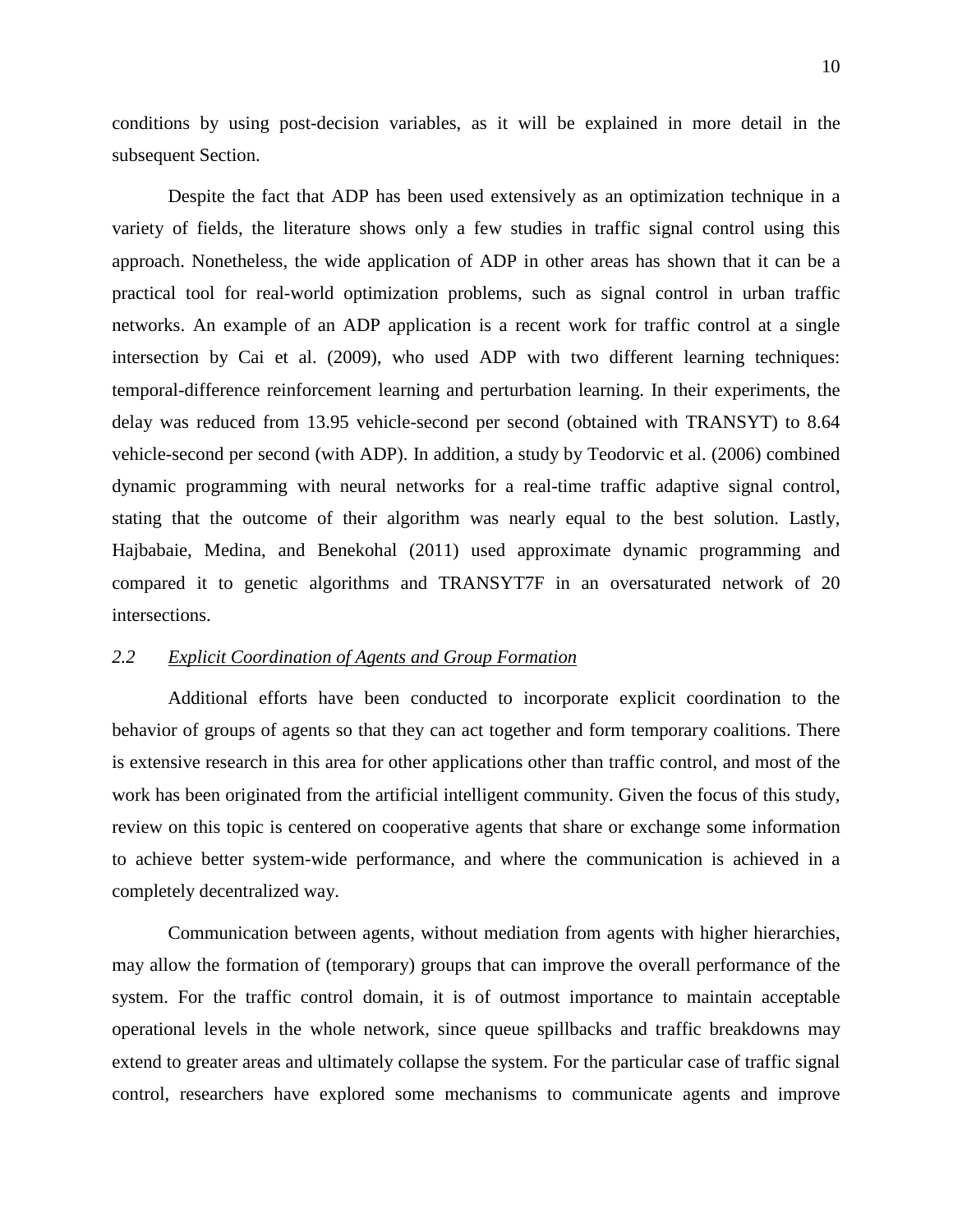performance. Nunez et al. (2002) included a feature for heterogeneous agents to request advice from agents with better performance index, similar to supervised learning. Agents exchanged their state, the best action for such state (as a means of advice), as well as their performance index. The effects of the advice exchange were tested using a series of individual intersections (not along an arterial) in a very simple simulation, each with an agent that had a different learning algorithm. Results showed that the advice exchange was likely to improve performance and robustness, but ill advice was also said to be a problem hindering the learning process.

De Oliveira et al. (2006a) used a relationship graph as a support of the decision-making process. Related agents entered a mediation process to determine the best set of actions. Agents have priorities and the one with highest value will lead the mediation. Branch-and-bound was performed to find the best outcome of the sub-problem. The test was conducted on a 5x5 network in a very simple simulation environment provided by a generic tool for multi-agent systems (not a traffic-specific environment). Temporary group formation was achieved and resulted in improved performance in terms of a cost function, compared to pre-timed coordinated signals. The agents regrouped (through a new mediation) when traffic patterns changed, adapting to new conditions.

Kuyer (2008) also used coordination graphs and the max-plus algorithm to connect intersections close to each other. Networks having up to 15 intersections were tested, finding improved results compared to Wiering (1997) and Bakker (2005). Oliveira and Bazzan (2004, 2006, and 2007) have made significant contributions using approaches based on swarm intelligence, where agents behave like a social insect and the stimuli to select one phase or plan is given by a "pheromone" trail with an intensity related to the number and duration of vehicles in the link.

A different approach by Junges and Bazzan (2007) also studied a strategy using a distributed constraint optimization problem for networks of up to 9x9 intersections, but only for the task of changing the offset of the intersections given two different signal plans. A scenario without online capabilities to change the coordinated direction was compared another with the coordination scheme, showing improvements in the performance. However, for frequent action evaluations, and for bigger networks, the methodology may not be practical as the computation time increases exponentially with the number of agents.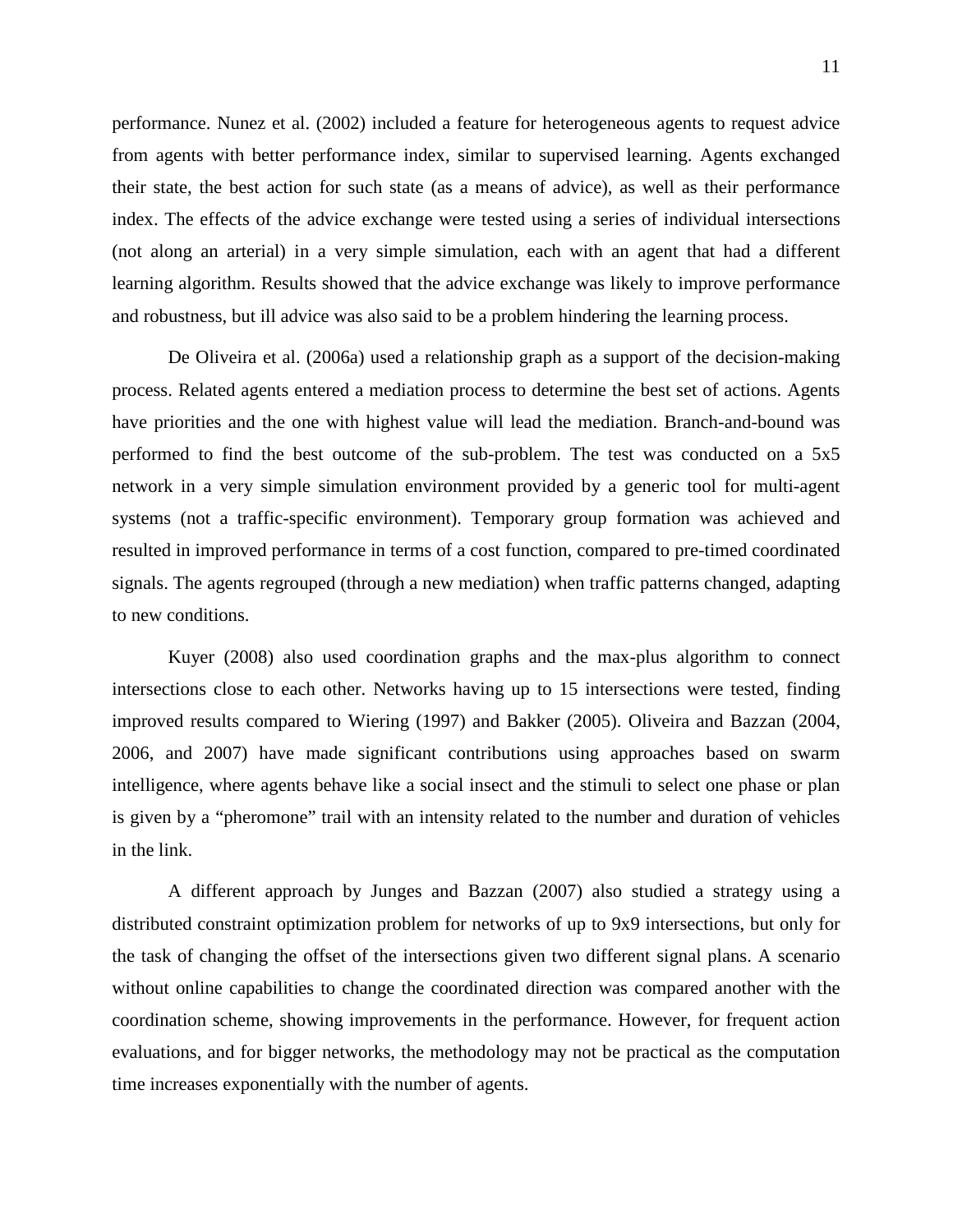A summary of past research using RL for traffic control is shown in Tables 2.1 and 2.2., where the state and the reward representation of the different approaches are described. The implementations presented in this report will be based on modifications and variations of previous work, with the addition of factors that may improve the system performance particularly in oversaturated conditions, including the explicit coordination of agents through the use of the max-plus algorithm.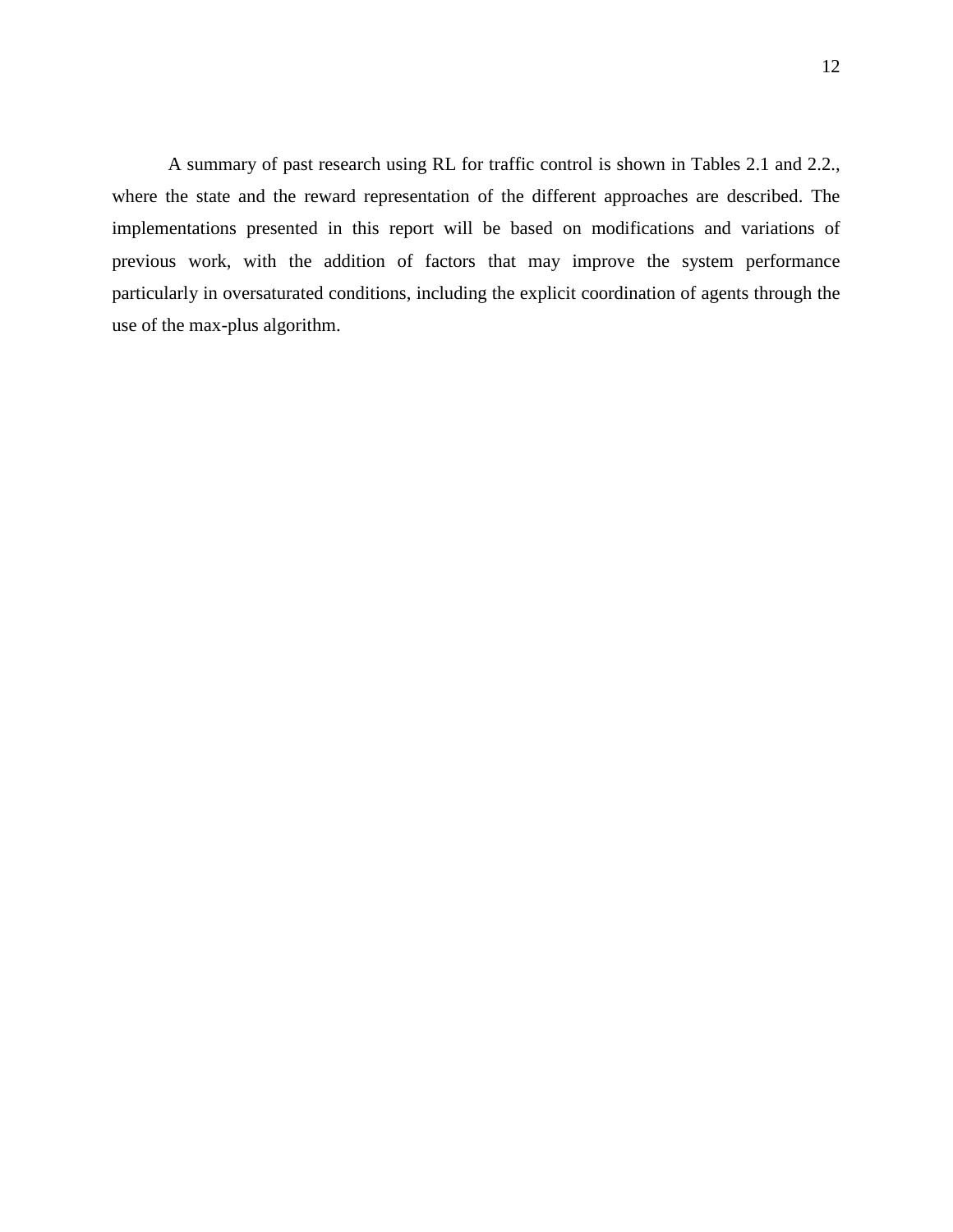| Author                | Algorithm                                                                                                                                                                            | <b>State and actions</b>                                                                                                                                                                                                                                                                                                                                                                                                                                                | <b>Communication Between</b><br>Agents                                                                                              | Application                                                                                | Loads                                                                                                                                                     | <b>Training</b>                                                                                                                      |
|-----------------------|--------------------------------------------------------------------------------------------------------------------------------------------------------------------------------------|-------------------------------------------------------------------------------------------------------------------------------------------------------------------------------------------------------------------------------------------------------------------------------------------------------------------------------------------------------------------------------------------------------------------------------------------------------------------------|-------------------------------------------------------------------------------------------------------------------------------------|--------------------------------------------------------------------------------------------|-----------------------------------------------------------------------------------------------------------------------------------------------------------|--------------------------------------------------------------------------------------------------------------------------------------|
| Thorpe                | SARSA with eligibility traces                                                                                                                                                        | State: Number of vehicles (vehicles grouped in bins). Actions: unidimensional (direction to<br>receive green)                                                                                                                                                                                                                                                                                                                                                           | <b>No</b>                                                                                                                           | 4x4 network different loads                                                                | Mutiple (undersaturation)                                                                                                                                 | On a single intersection, then use same training for network                                                                         |
| Thorpe                | SARSA with eligibility traces                                                                                                                                                        | State: Link occupation (link divided in equal segments). Actions: unidimensional<br>(direction to receive green)                                                                                                                                                                                                                                                                                                                                                        | No                                                                                                                                  | 4x4 network different loads                                                                | Mutiple (undersaturation)                                                                                                                                 | On a single intersection, then use same training for network                                                                         |
| Thorpe                | SARSA with eligibility traces                                                                                                                                                        | State: Link occupation (link divided in unequal segments). Actions: unidimensional<br>(direction to receive green)                                                                                                                                                                                                                                                                                                                                                      | No                                                                                                                                  | 4x4 network different loads                                                                | Mutiple (undersaturation)                                                                                                                                 | On a single intersection, then use same training for network                                                                         |
| Thorpe                | SARSA with eligibility traces                                                                                                                                                        | State: Number of vehicles (vehicles grouped in bins), current signal status. Actions were<br>represented by a minimum phase duration (8 bins) and the direction which receives green                                                                                                                                                                                                                                                                                    | No                                                                                                                                  | 4x4 network different loads                                                                | Mutiple (undersaturation)                                                                                                                                 | All intersections shared common Q-values                                                                                             |
| Appl and Brauer       | Q-function approximated by fuzzy<br>prioritized sweeping                                                                                                                             | State: Link density distribution for each direction. Actions: plan selection, total of three<br>possible plans                                                                                                                                                                                                                                                                                                                                                          | <b>No</b>                                                                                                                           | Single intersection                                                                        | Not described, likely undersaturation                                                                                                                     | Not described                                                                                                                        |
| Wiering               | Model-based RL (with Q values)                                                                                                                                                       | State: Number of vehicles in links. Actions: signal states/phases (up to 6 per intersection)<br>Car paths are selected based on the minimum Q-value to the destination. This Is a car-<br>based approach. It uses values for each car and a voting approach to select actions                                                                                                                                                                                           | Yes (shared knowledge or<br>"tables" in some scenarios).<br>Also, included a look-ahead<br>feature                                  | 2x3 network                                                                                | Multiple (undersaturation/likely oversat for 1<br>case)                                                                                                   | Not described                                                                                                                        |
| Bingham               | Neurofuzzy controller with RL (using<br>GARIC, an approach based on ANN)                                                                                                             | State: Vehicles in approaches with green, and those in approaches with red (these are the<br>nputs to the ANN). Actions: values of green extension: zero, short, medium, and long. Fuzzy<br>rules depend on how many extensions have already been granted                                                                                                                                                                                                               | No                                                                                                                                  | Single intersection                                                                        | Multiple (undersaturation/likely oversat for 1<br>casel                                                                                                   | Not described                                                                                                                        |
| Gieseler              | Q-learning                                                                                                                                                                           | State: Number of vehicles in each of the approaches and a boolean per direction<br>indicating if neighbors have sent vehicles "q" seconds earlier, quere "q" is the # of veh in<br>queue. Actions: one of 8 possible actions at a single intersection                                                                                                                                                                                                                   | Yes, boolean variable showing<br>the signal was green "q"<br>seconds earlier. Also shred<br>information of the rewards              | 3x3 network                                                                                | Not described                                                                                                                                             | Not described                                                                                                                        |
| Nunes, Oliveira       | Heterogeneous (some agents use Q-<br>learning, others hill climbing,<br>simulated annealing, or evolutionary<br>algorithms). Then, the learning process<br>is RL + advice from peers | State: two cases: one is the ratio of vehicles in each link to the total number of vehicles in<br>the intersection (4 dimentions), and the second is equal to the first plus an indication<br>showing the time of the front vehicle in queue - this is the longest time a vehicle has been<br>in the link (additional 4 dimentions). Action: percent of time within the cycle that green<br>will be given to N-S direction (the other direction receives the complement | Yes (advice exchange):<br>communicate state and the<br>action that was taken by the<br>advisor agent, the present and<br>past score | Single intersection - each agent controls one<br>intersection but they are not connected   | Not described                                                                                                                                             | Boltzman distribution used for action selection (T factor between<br>0.3 and 0.7); learning rate decreased over time for convergence |
| Abdulhai              | Q-learning (CMAC to store Q-values)                                                                                                                                                  | State: Queue length of each of 4 approaches and phase duration. Action: Two possible<br>phases with bounded cycle length                                                                                                                                                                                                                                                                                                                                                | No, but recommended by<br>sharing info on state and on<br>rewards from a more global<br>computation                                 | Single intersection                                                                        | Not described but variable over time (likely<br>undersaturated)                                                                                           | E-greedy, Boltzman, and annealing (in separate experiments)                                                                          |
| Choi et al            | RL agents using fuzzy sets. Three<br>hierarchies well defined                                                                                                                        | State: Occupancy and flow of each link, and rate of change of flow in the approaches.<br>These are measured when signal is green. Action: duration of green for a phase, with fixed<br>phasing and cycle length between 60s and 120s, and offsets                                                                                                                                                                                                                       | Yes, but by using the<br>hierarchies, not between<br>neighbors                                                                      | 25-intersection network in Paramics                                                        | Not described but variable over time (likely<br>undersaturated)                                                                                           | Not described                                                                                                                        |
| Campoganara and Kraus | Distributed Q-learning                                                                                                                                                               | State: Number of vehicles in each approach. Action: allocation of right of way, 2 phases                                                                                                                                                                                                                                                                                                                                                                                | Yes, a distributed Q-learning                                                                                                       | Two adjacent intersections connected                                                       | Not described but fixed and undersaturated                                                                                                                | Not described                                                                                                                        |
| Richter et al         | Natural actor-critic with online<br>stochastic gradient ascent                                                                                                                       | State: Very comprehensive state: phase, phase duration, cycle duration, duration of other<br>phases in cycle, bit showing if there is a car waiting on each approach, saturation level (3<br>posssible), and neighbor information (2 bits showing where traffic is expected from).<br>Action: 4 possible phases, with the restriction that all must be called at least once in the<br>last 16 actions                                                                   | Yes, 2 bits of info showing<br>where is traffic expected from                                                                       | 2-intersection network and 9-intersection<br>network, 10x10 network (not detailed results) | Not described but variable over time                                                                                                                      | Not described                                                                                                                        |
| Zhang and Xie         | Neuro-fuzzy actor-critic RL                                                                                                                                                          | State: Queue length and signal state. Action: duration of the phase for fixed phase<br>sequence; for variable phase sequence actions included the phase to follow                                                                                                                                                                                                                                                                                                       | No, but recommended for multi<br>agent applications                                                                                 | 4-intersection arterial in VISSIM                                                          | Variable over time based on real data.<br>Undersaturated                                                                                                  | Not described                                                                                                                        |
| Kuyer et al           | Model-based RL (with Q values) - and<br>coordination graphs                                                                                                                          | State: Sum of all states of blocks in the network (which represnets all vehicles in the<br>links). Action: assign right of way to a specific direction.                                                                                                                                                                                                                                                                                                                 | Yes, max plus algorithm but no<br><b>RL</b>                                                                                         | 3-intersection, 4-intersection networks, and a<br>15-intersection network                  | Not described, but experiments with different<br>amount of "local" and "long route"<br>percentages, to create improvements when<br>coordination was added | Not described                                                                                                                        |
| Arel et al            | Q-learning with function<br>approximation. There are central and<br>outbound agents                                                                                                  | State: For each of the 8 lanes of an intersection, the state was the total delay of vehicles in<br>a lane divided by the total delay of all vehicles in all lanes. The central agent has access<br>to full states of all intersections. Action: any of 8 possible phases (an action is taken every<br>20 time units)                                                                                                                                                    | Yes, all intersections share the<br>state with a central agent                                                                      | 5-intersection network with a central<br>ntersection that has the learning capabilities    | Variable, including oversaturation                                                                                                                        | 10000 time steps before stats were collected. In operational mode<br>the exploration rate was 0.02                                   |

## Table 2.1 – Summary past research on RL for traffic control – States and Actions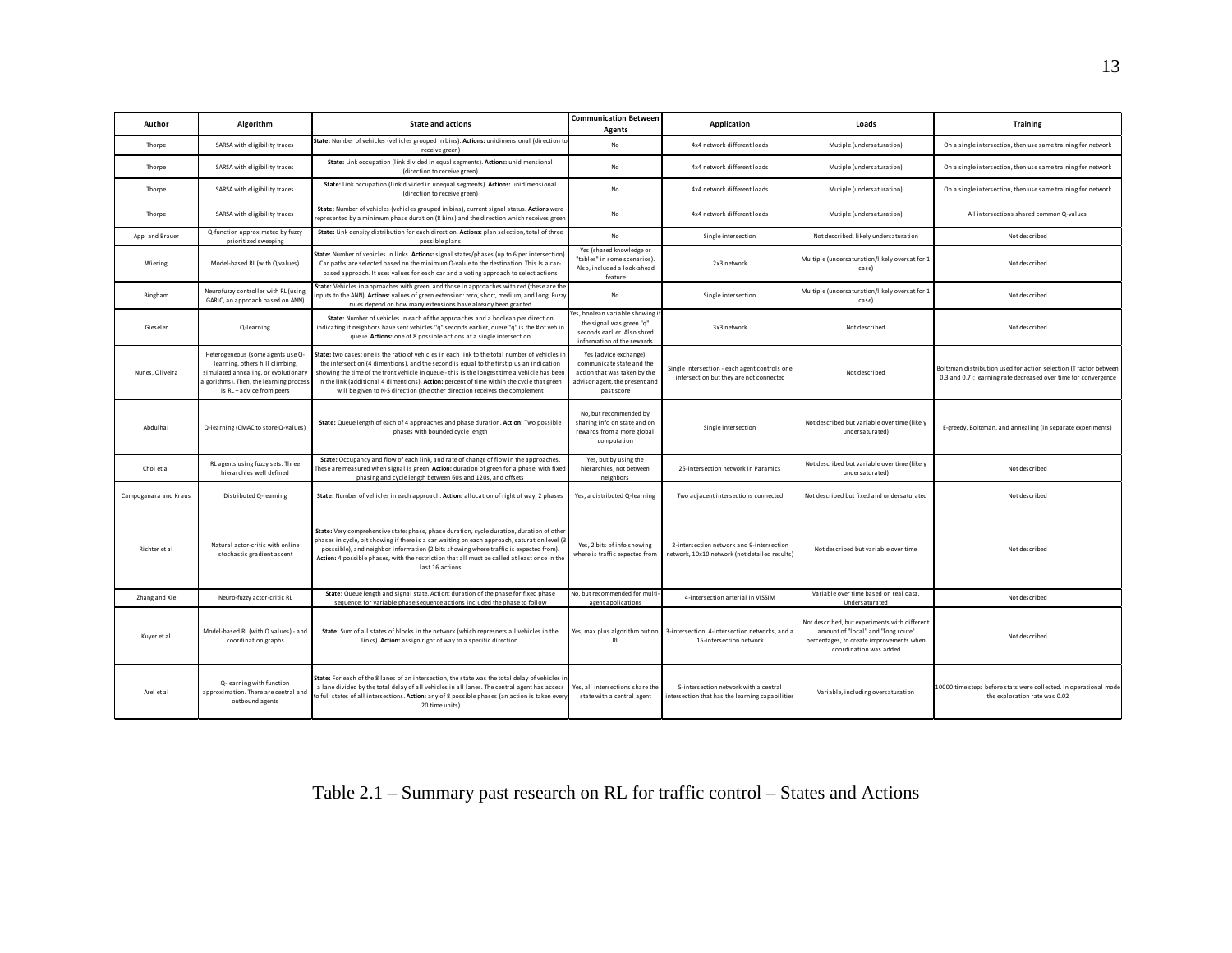| Author                | Algorithm                                                                                                                                                                            | Reward                                                                                                                                                                                                                                                                                 | Communication                                                                                                                       | Application                                                                                | <b>MOEs Analyzed</b>                                                                        |  |
|-----------------------|--------------------------------------------------------------------------------------------------------------------------------------------------------------------------------------|----------------------------------------------------------------------------------------------------------------------------------------------------------------------------------------------------------------------------------------------------------------------------------------|-------------------------------------------------------------------------------------------------------------------------------------|--------------------------------------------------------------------------------------------|---------------------------------------------------------------------------------------------|--|
| Thorpe                | SARSA with eligibility traces                                                                                                                                                        | Negative values for each time step until it processed all vehicles in a time period                                                                                                                                                                                                    | <b>No</b>                                                                                                                           | 4x4 network different loads                                                                | Number of steps to process demand, average                                                  |  |
| Thorpe                | SARSA with eligibility traces                                                                                                                                                        | Negative values for each time step until it processed all vehicles in a time period, positive<br>values for every vehicle crossing the stop bar, and negative values for vehicle arriving at<br>links with red                                                                         | No                                                                                                                                  | 4x4 network different loads                                                                | wait time per vehicle, and number of stops                                                  |  |
| Appl and Brauer       | Q-function approximated by fuzzy<br>prioritized sweeping                                                                                                                             | Squared sum of average divdied by max density of links (the lower and the more<br>homogeneous the better)                                                                                                                                                                              | <b>No</b>                                                                                                                           | Single intersection                                                                        | Total average density per day                                                               |  |
| Wiering               | Model-based RL (with Q values)                                                                                                                                                       | If a car does not move, assing a value of 1, otherwise assing 0 (in sum, maximizing car<br>movement/ or throughput).                                                                                                                                                                   | Yes (shared knowledge or<br>"tables" in some scenarios).<br>Also, included a look-ahead<br>feature                                  | 2x3 network                                                                                | Throughput                                                                                  |  |
| Bingham               | Neurofuzzy controller with RL (using<br>GARIC, an approach based on ANN)                                                                                                             | Delay of vehicles + V value at time t - V value at time t-1 (V depends on the approaching<br>vehicles in links with green plus those with red                                                                                                                                          | No                                                                                                                                  | Single intersection                                                                        | Average vehicle delay                                                                       |  |
| Gieseler              | Q-learning                                                                                                                                                                           | A reward resulting from the difference in the activation times of vehicles being processes<br>(headways) - the shorter headways the better. Also, a fraction of the rewards of adjacent<br>intersections was added to the agent's reward                                               | Yes, boolean variable showing if<br>the signal was green "q"<br>seconds earlier. Also shred<br>information of the rewards           | 3x3 network                                                                                | Not described                                                                               |  |
| Nunes, Oliveira       | Heterogeneous (some agents use Q-<br>learning, others hill climbing,<br>simulated annealing, or evolutionary<br>algorithms). Then, the learning process<br>is RL + advice from peers | Not described                                                                                                                                                                                                                                                                          | Yes (advice exchange):<br>communicate state and the<br>action that was taken by the<br>advisor agent, the present and<br>past score | Single intersection - each agent controls one<br>intersection but they are not connected   | "Quality of service" as 1-sum(average time per<br>link/average time in link of all links)   |  |
| Abdulhai              | Q-learning (CMAC to store Q-values)                                                                                                                                                  | Delay between succesive actions. Combination of delay and throughput or emissions is<br>recommended for future research.                                                                                                                                                               | No, but recommended by<br>sharing info on state and on<br>rewards from a more global<br>computation                                 | Single intersection                                                                        | Average delay per vehicle                                                                   |  |
| Choi et al            | RL agents using fuzzy sets. Three<br>hierarchies well defined                                                                                                                        | Based on previous state as follows: (factor*(current-previous))-(current-best). Therefore it<br>is positive if current state is greater than previous and the first parenthesis is greater than<br>the second. A critic in the system also evaluates the performance in terms of delay | Yes, but by using the<br>hierarchies, not between<br>neighbors                                                                      | 25-intersection network in Paramics                                                        | Average delay per vehicle and time vehicles<br>were stopped                                 |  |
| Campoganara and Kraus | Distributed Q-learning                                                                                                                                                               | Not described                                                                                                                                                                                                                                                                          | Yes, a distributed Q-learning                                                                                                       | Two adjacent intersections connected                                                       | Average number of waiting vehicles                                                          |  |
| Richter et al         | Natural actor-critic with online<br>stochastic gradient ascent                                                                                                                       | Not described, but likely to be related with the number of cars in the links                                                                                                                                                                                                           | Yes, 2 bits of info showing<br>where is traffic expected from                                                                       | 2-intersection network and 9-intersection<br>network, 10x10 network (not detailed results) | Normalized discounted throughput (to<br>encourage vehicle discharge as soon as<br>possible) |  |
| Zhang and Xie         | Neuro-fuzzy actor-critic RL                                                                                                                                                          | Linear combination of vehicles discharged, vehicles in queue, number of new vehicles in<br>queue, vehicles with green, and vehicles with red                                                                                                                                           | No, but recommended for multi-<br>agent applications                                                                                | 4-intersection arterial in VISSIM                                                          | Average delay, average stopped delay and<br>average number of stops                         |  |
| Kuyer et al           | Model-based RL (with Q values) - and<br>coordination graphs                                                                                                                          | Sum of changes in network blocks: zero value if state changed, and -1 if state did not<br>change - or vehicles did not move                                                                                                                                                            | Yes, max plus algorithm but no<br>RL                                                                                                | 3-intersection, 4-intersection networks, and a<br>15-intersection network                  | Average waiting time, ratio of stopped vehicles<br>and total queue length                   |  |
| Arel et el            | Q-learning with function<br>approximation. There are central and<br>outbound agents                                                                                                  | Based on the change in delay between the previous time step and the current one, divided<br>by the max of previous or current                                                                                                                                                          | Yes, all intersections share the<br>state with a central agent                                                                      | 5-intersection network with a central<br>intersection that has the learning capabilities   | Average delay per vehicle and percentage of<br>time there was blocking                      |  |

## Table 2.2 – Summary past research on RL for traffic control – Rewards and MOEs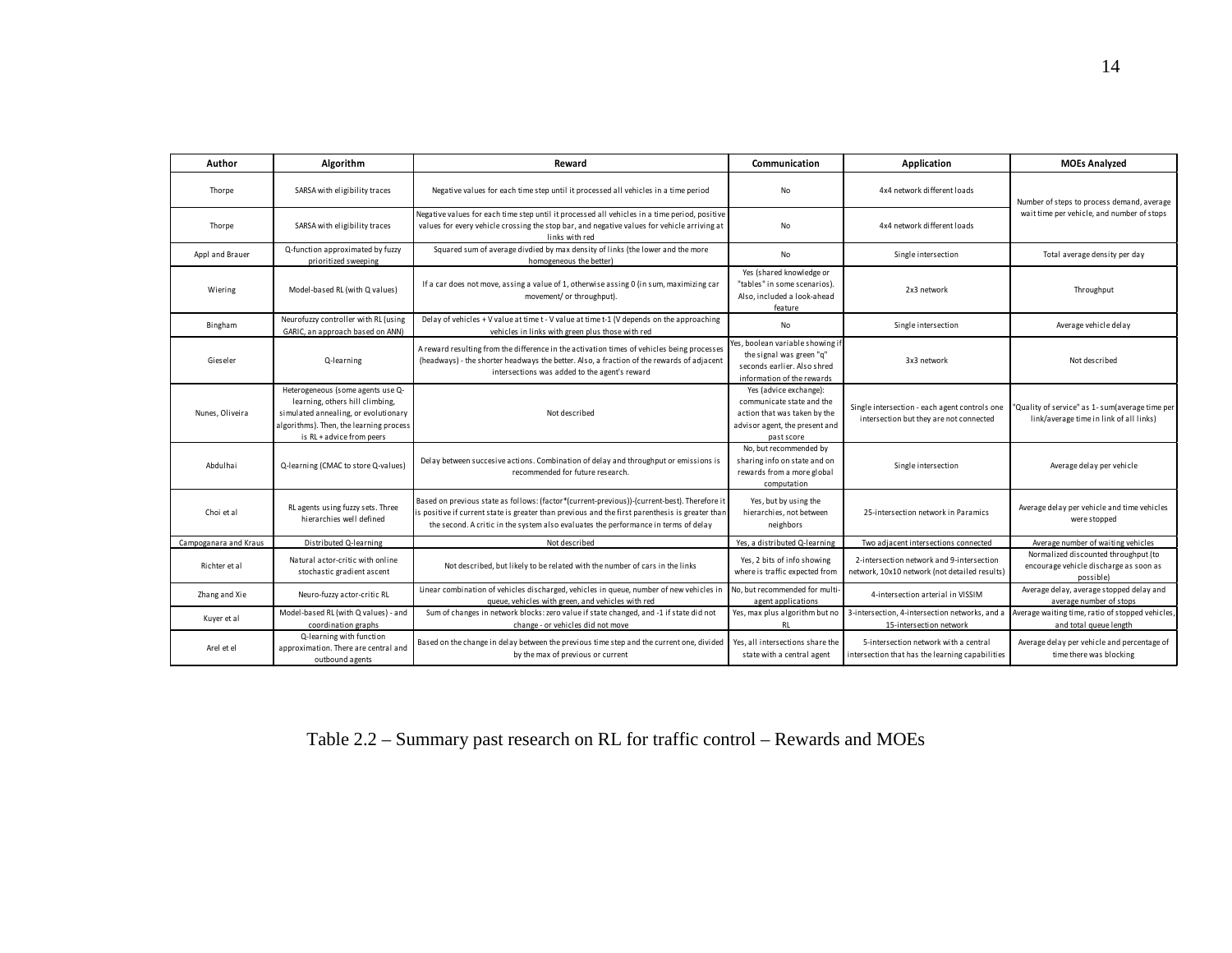### CHAPTER 3. METHODOLOGY

<span id="page-14-0"></span>The traffic signal control problem can be defined as a system that evolves over time based on a complex stochastic process. The system behavior depends on a wide variety of combination of driver and vehicle types that produces a series of stochastic trajectories for identical initial conditions. Driver characteristics such as reaction times, acceleration and deceleration rates, desired speeds, and lane changing behavior are examples of stochastic variables that directly affect the evolution of the system state over time.

Thus, modeling the traffic state as a stochastic process, and more precisely as a stochastic process that follows the Markov property, the control of the traffic signals can be described as a Markov Decision Process (MDP) and there is potential for finding optimal or near-optimal solutions using RL strategies. In this study, two algorithms are used: Q-learning and ADP using a post decision state variable. These algorithms are very convenient to address processes with sequential decision making, do not need to compute the transition probabilities, and are well suited for high dimensional spaces (Powell, 2010).

Two separate systems were created, one for Q-learning and one for an ADP algorithm using the post-decision state variable, and the two were tested under the same conditions. Even though the formulation of the state representation and reward functions was similar for the two algorithms, the two were implemented separately.

As opposed to more traditional adaptive approaches that rely on predictions from traffic models to estimate the state of the system over time, RL agents act and then observe the performance of the actions to create knowledge, thus the process is not a predictive one, but a learning one based on the past behavior of the system. In addition, communication between agents will be allowed, such that potential blockages due to downstream congestion can be avoided, and more explicit coordination mechanisms can also be adopted.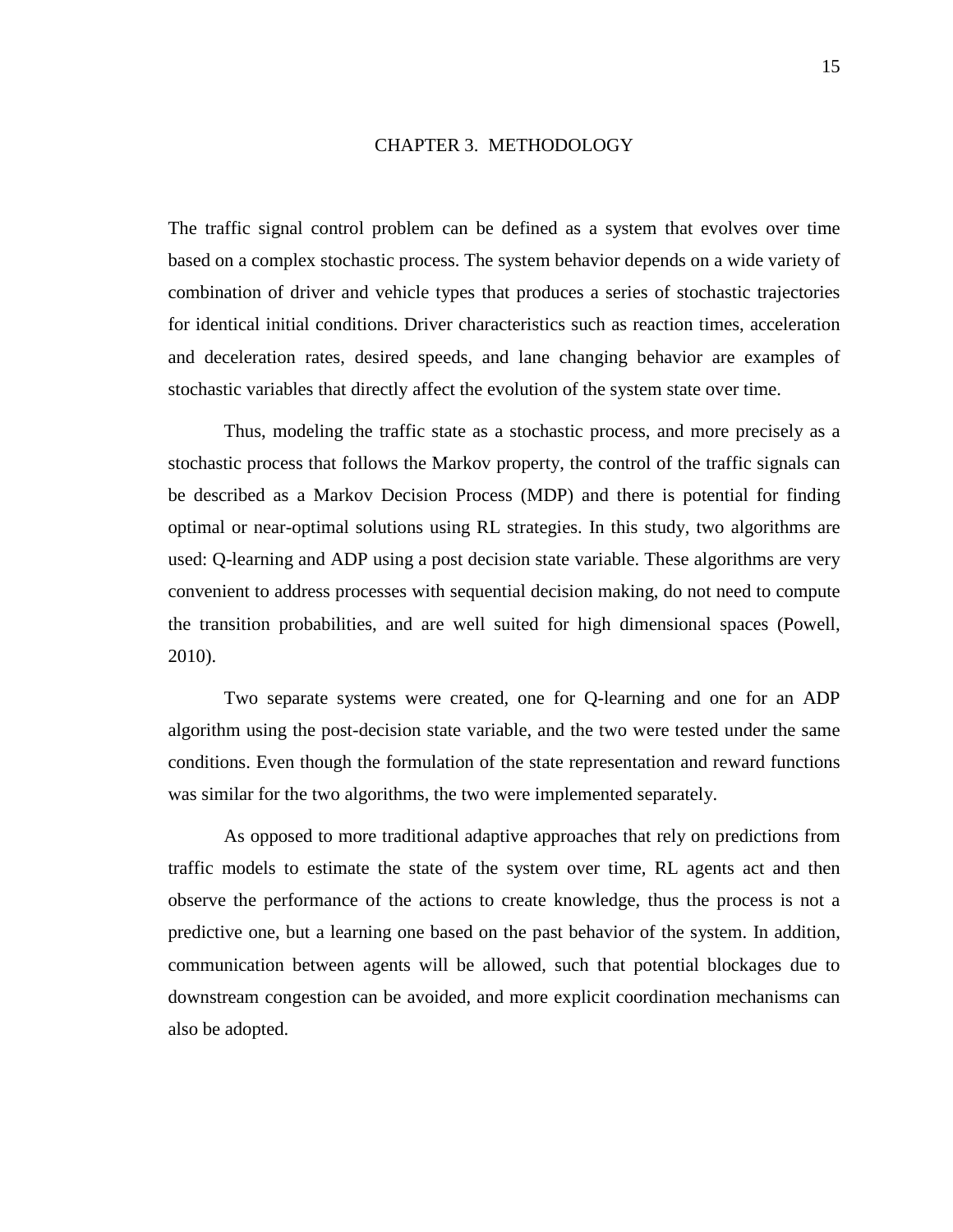Assuming that the system state follows the Markovian memory-less property and that the values of all future states are given (based on discounted rewards) the Bellman equation shows that the value of a given state (*s*) can be expressed based on the value of the potential states following the immediate action and the cost to get there, as follows:

$$
V^{\pi}(s) = \sum_{x} \pi(s,x) \sum_{s'} P_{ss'}^{x} (C_{ss'}^{x} + \gamma V^{\pi}(s'))
$$

where  $V^{\pi}(s)$  is the value of state *s* following policy  $\pi$  (also known as the "cost-togo"), x is an action drawn from a finite set of possible actions,  $P_{ss}^x$  is the probability of transitioning to state *s*' given that the current state is *s* and the action taken is *x*,  $C_{ss}^x$ , is the cost of such transition, and  $\gamma$  is a discount factor for the value of the next state  $V^{\pi}(s)$ (Sutton and Barto, 1998). Note that in the first summation  $\pi(s, x)$  is simply the probability of taking action x given that the current state is  $s$ , and that the second summation is also commonly expressed as an expectation (instead of the sum of weighted values) for taking action *x*.

Thus, based on this representation of the state value, it is possible to formulate an optimization problem in order to find optimal state values, which in turn represents the problem of finding an optimal policy  $(V^*(s))$ :

$$
V^*(s) = \max_{\pi} V^{\pi}(s), \text{ for all } s \in S, \text{ or}
$$
\n
$$
V^*(s) = \max_{x} \sum_{s'} P_{ss'}^x \left( C_{ss'}^x + \gamma V^*(s') \right)
$$

However, since the true discounted values of the states are not known (otherwise finding optimal policies would not be a problem) some algorithms have been used to solve this problem both in an exact and an approximate fashion. The most well known exact strategy is the traditional dynamic programming (DP) approach originally proposed by Richard Bellman, and approximate methods emerged well after (in 1980s), including temporal difference methods (TD).

Traditional DP is a very powerful tool that can be used to solve the Bellman equation and guarantees the optimality of the solution. However, the number of required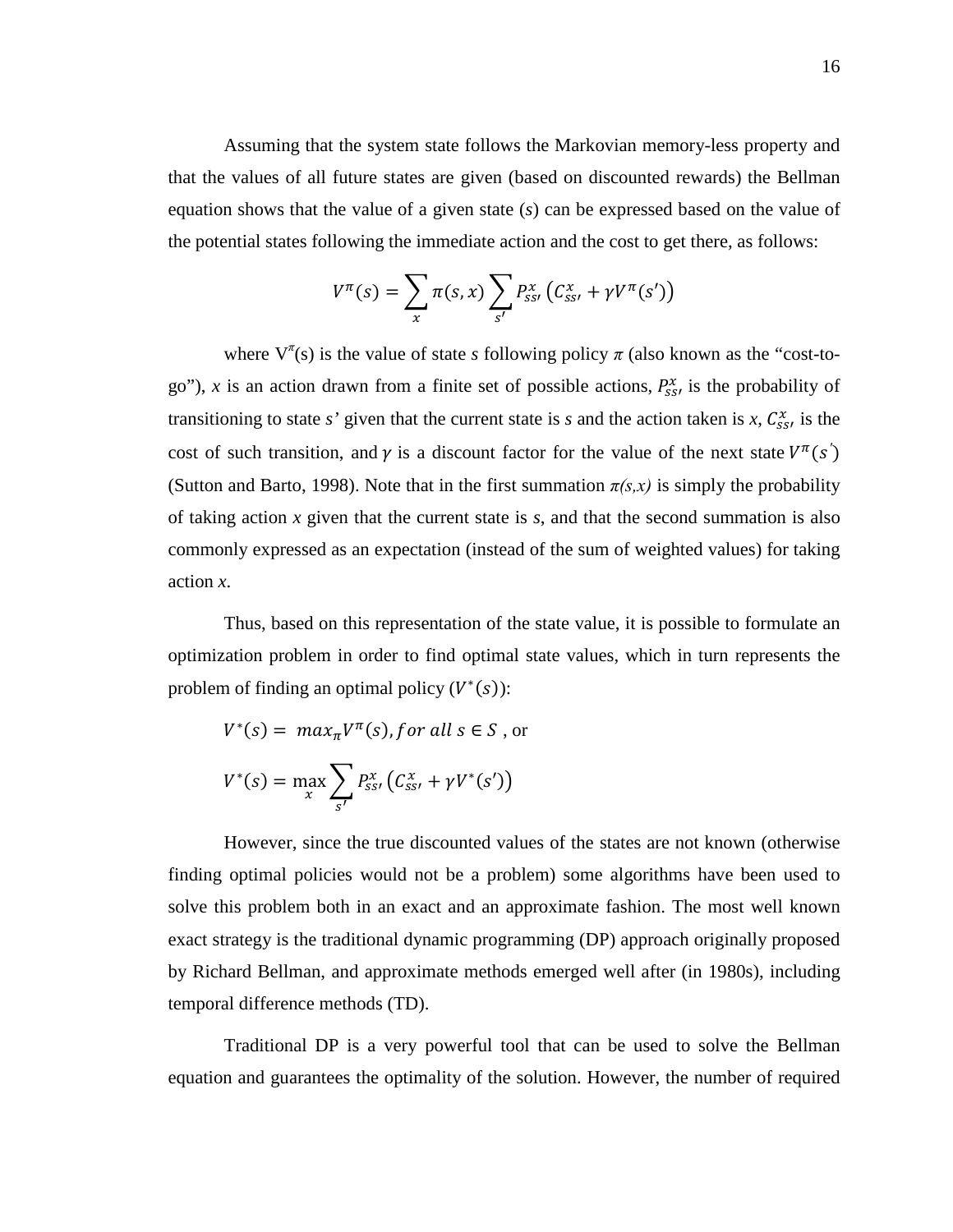computations using a standard DP algorithm grows exponentially with a linear increase in the state space, the output space, or the action space, deeming it intractable for real-sized problems. This is known as the curse of dimensionality of DP, and can be described as the need to perform nested loops over the state and action space as the algorithm finds the state values in a backward recursion.

To illustrate the curse of dimensionality in a centralized signal system, consider the task of finding the optimal signal timings for a period of 15 minutes (assuming the control is evaluated every 10 seconds, which is a very coarse approximation) in a network with only 10 intersections, and each of them can display up to four different phases (through and left-turn movements for E-W and N-S directions). Also assume that the demand for each movement can be categorized in 20 levels, thus if the capacity of the link is 60 vehicles some loss of resolution is allowed. This leaves us with a combination of 20<sup>4</sup> states per intersection (assuming 4 links, thus a combination of  $20x20x20x20$ ) and  $20^{40}$  (20<sup>4</sup> combined for the 10 intersections, thus  $20^{4*10}$ ) for the whole system at a single point in time. If the signals are re-evaluated every 10 seconds, a total of 90 decisions points are required. This makes any backward recursion intractable, as looping through the state space at every decision point is clearly unfeasible in practice.

Moreover, DP algorithms need a complete model of the systems dynamics (or transition function) in order to perform a backward recursion and estimate the optimal state values. However, the precision of traffic model predictions decrease as the prediction horizon increases, indicating that if DP is used the solutions will be built backwards starting from the least accurate end of the horizon.

On the other hand, compared to other methods to solve RL problems (i.e. dynamic programming and Monte-Carlo methods), TD learning methods are well suited for realtime traffic control applications since they combine the following features: a) Learning can be performed without knowing the dynamics of the environment, b) estimates are based on previous estimates (bootstrapping) so there is a solution for every state at every point in time (i.e. any-time algorithm), and c) they use forward-moving algorithms than can make use of real-time inputs as the system evolves. These are precisely some of the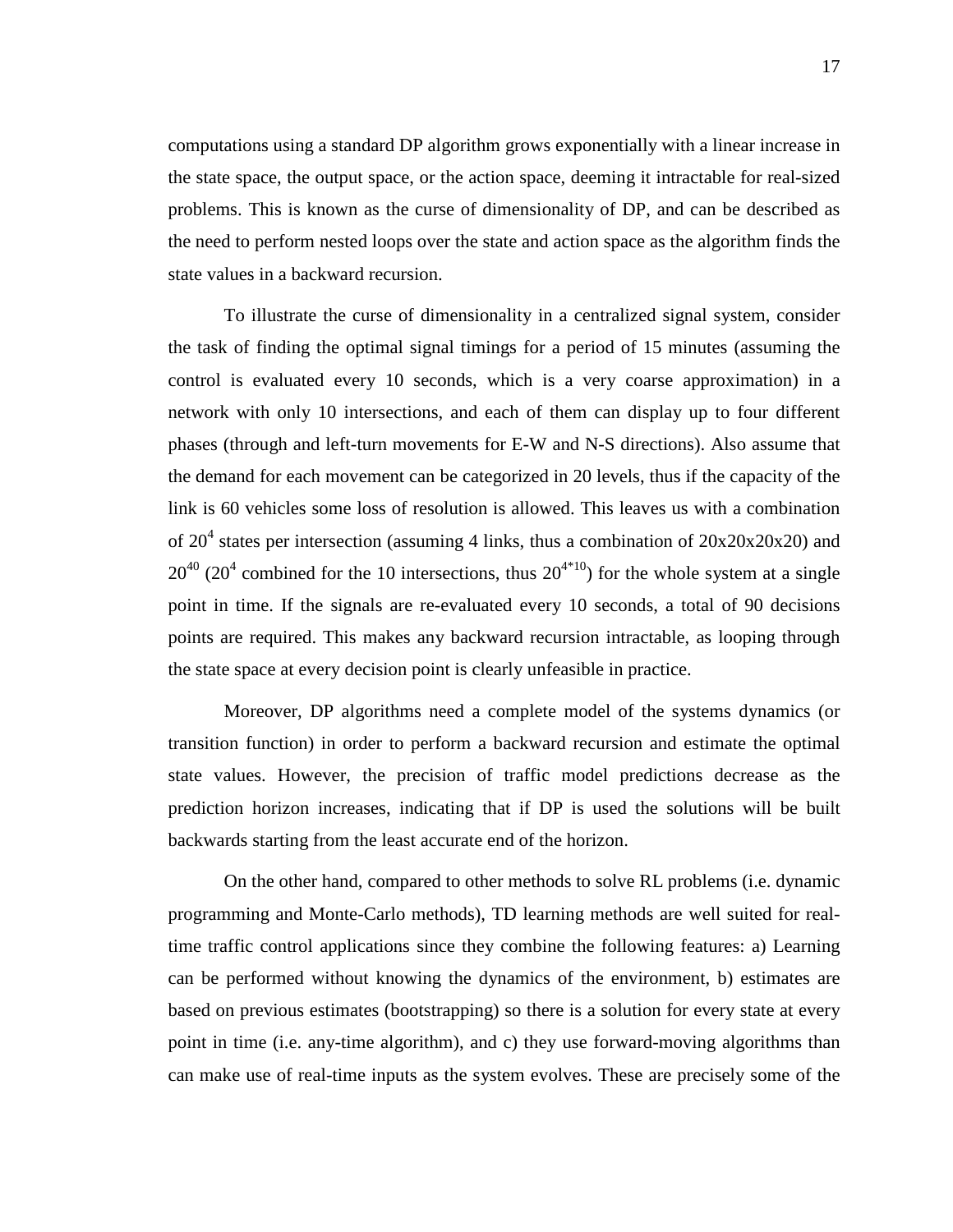main reasons why algorithms using TD methods are practical for the problem of managing traffic signals in a traffic network.

Standard TD algorithms are designed to learn optimal policies for a single agent, given their perceived state of the system. However, since the perceived states are typically confined to the immediate surroundings of the agent (e.g. vehicles in the approaches of the agent's intersection), changes in the dynamics of neighboring agents could make the learned policies no longer optimal. These characteristics emphasize the importance of a precise state representation to capture the dynamics of the environment, allowing for adequate learning and communication between agents in order to promote signal coordination.

Depending on the coverage of a single agent and its perception limits, several RL traffic control structures can be defined including three obvious cases: a) a single agent that directly controls all intersections of a traffic network (completed centralized); b) few agents, each controlling a group of intersections (partially decentralized); and c) one agent per intersection (completely decentralized). Options *a* and *b* may suffer from prohibitive number of states per agent, in addition to the increased vulnerability of the system in case of an agent failure. On the other hand, option *c* seems more appropriate, it may have better scalability properties for large systems, is less vulnerable, and (not surprisingly) it has actually been pursued by most researchers using RL techniques for traffic control.

Out of a handful of TD algorithms, Q-learning and ADP with the post-decision state variable will be used to find near optimal signal timings in traffic networks. The selected algorithms move forward in time to improve the updates of the values of being in each state (or "cost-to-go"), which then are used as a decision-making tool.

A more detailed description of Q-learning and ADP with the post-decision state variable are provided next.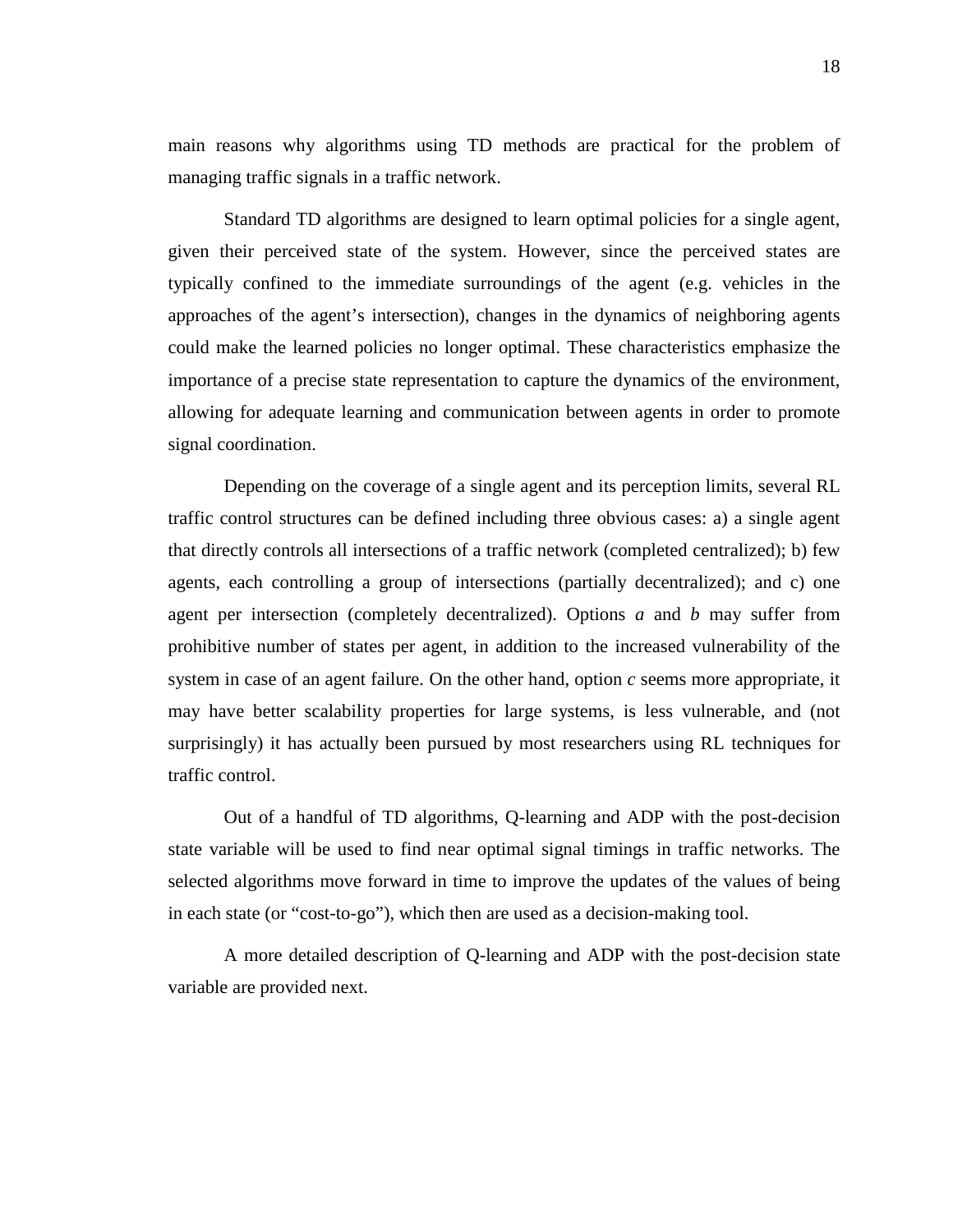## <span id="page-18-0"></span>*3.1 The Q-learning Algorithm*

As described above, the RL problem can be thought as the problem of finding the policy that guarantees maximum expected rewards:

$$
V^*(s) = \max_{\pi} V^{\pi}(s), \text{ for all } s \in S
$$

This maximization problem can also be described in terms of the value of stateaction pairs (called Q-values), and therefore the goal will be to find a policy with actionvalue functions  $(Q^{\pi}(s, a))$  leading to maximum expected total rewards:

$$
Q^*(s,a) = max_{\pi} Q^{\pi}(s,a)
$$

The advantages of having values of state-action pairs, as opposed of only states, are mostly observed in systems where the dynamics are not completely known (the algorithm is model-free) or the random information received over time is not precisely determined in advance. The reason for such advantage is that there is no need to estimate the full expectation of the transition function to perform an update of the Q estimates (as opposed to the standard Bellman equation):

$$
\hat{q}(s,x) = c_{ss'}^x + \gamma \max_{x'} Q(s',x')
$$

as opposed to

$$
Q(s,x) = C_{ss'}^x + \gamma \sum_{s'} P_{ss'}^x \max_{x'} Q(s',x')
$$

Since the learning process is done gradually and based on experiencing sampled information from the system, the estimates can be updated using the following standard rule:

$$
Q(s,x) = (1 - \alpha)Q(s,x) + \alpha \hat{q}
$$

Where  $\alpha$  is the learning rate.

The general algorithm for Q-learning can be formulated as shown in Figure 3.1 below.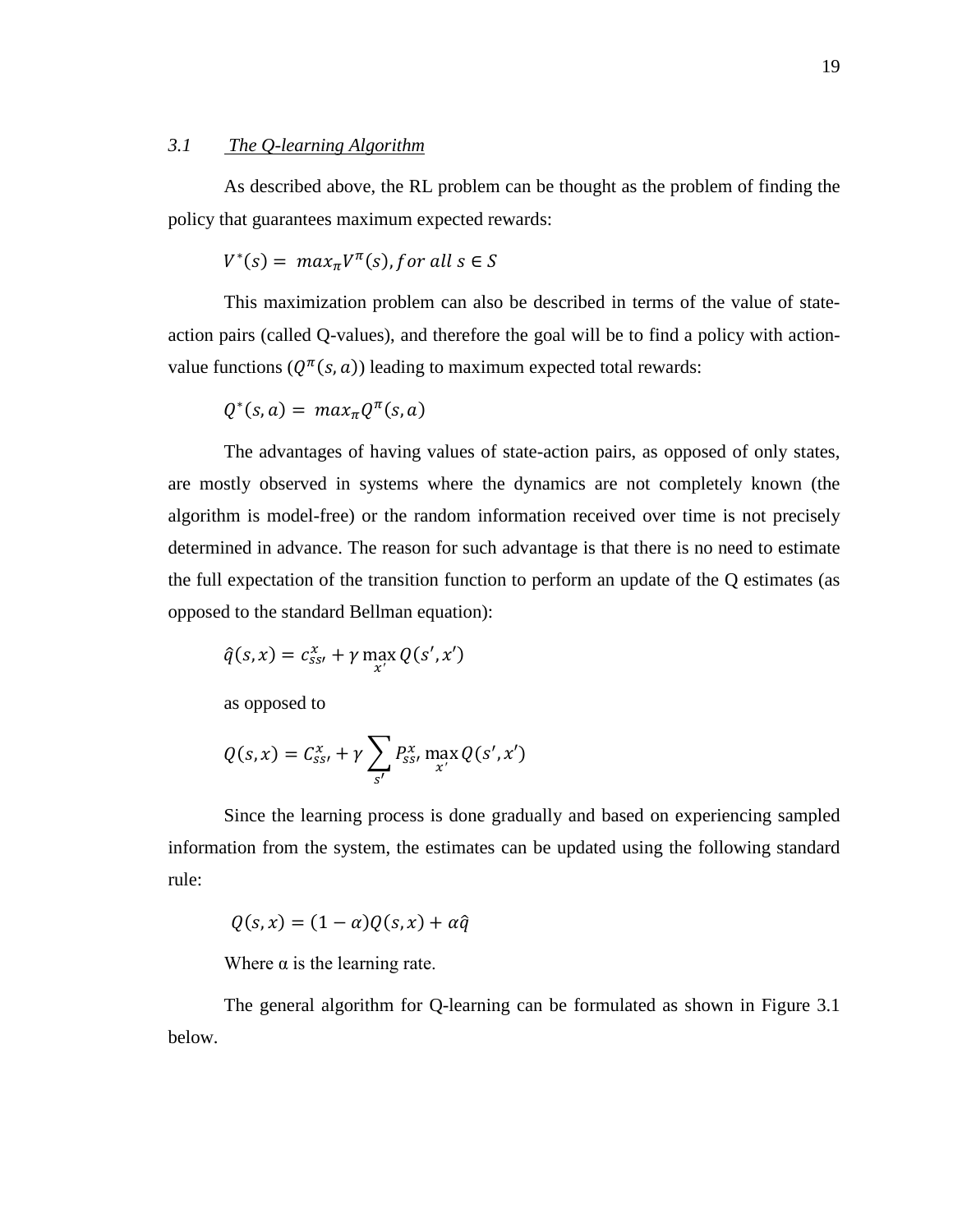```
1) Initialization:
       Q<sup>o</sup>(s,x)=y, y is and arbitrary value
2) While n episodes not finished:
       Find initial state (s_0^n)While episode not finished (t<\top):
              Select action x based on a given policy
              Execute x, observe c_{ss}^x, s'
              Update: Q_{t-1}^n(s, x) = (1 - α)Q_{t-1}^{n-1}(s, x) + α(c_{ss}^x + γ \max_x Q_t^{n-1}(s', x'))Advance to next step: s = s'
```
Figure 3.1. Pseudo-code for the Q-learning algorithm

Q-learning has shown good performance for a variety of practical problems under stationary conditions, even though the convergence of Q-values has only been proven if the states are visited an infinite number of times (Watkins, 1989, 1992). This is because practical decision making does not require full convergence of Q-values as long as they are "sufficiently" different for the agent to commit to the best choice. Unfortunately, precise boundaries of the Q-learning algorithm for decision-making purposes only are not well defined and require further research.

#### <span id="page-19-0"></span>*3.2 The ADP Algorithm with Post-decision State Variable*

Unlike standard DP, which finds the best policy from exact values of the states, ADP uses approximate state values that are continuously being updated. Estimates of state values are available at any point in time (thus, the algorithm is suitable for real-time control), and bootstrapping is used for closing the gap between approximate estimates and the true value of a state (similar to Q-learning). Also, since ADP does not require a model of the dynamics of the system over time, the system moves step by step following a transition function (that does not need to be known) provided by a simulation environment or by incoming real-world data.

There are a series of variants to the basic ADP algorithm, but for this research it was decided to adopt an ADP algorithm that uses the "post-decision" state variable; more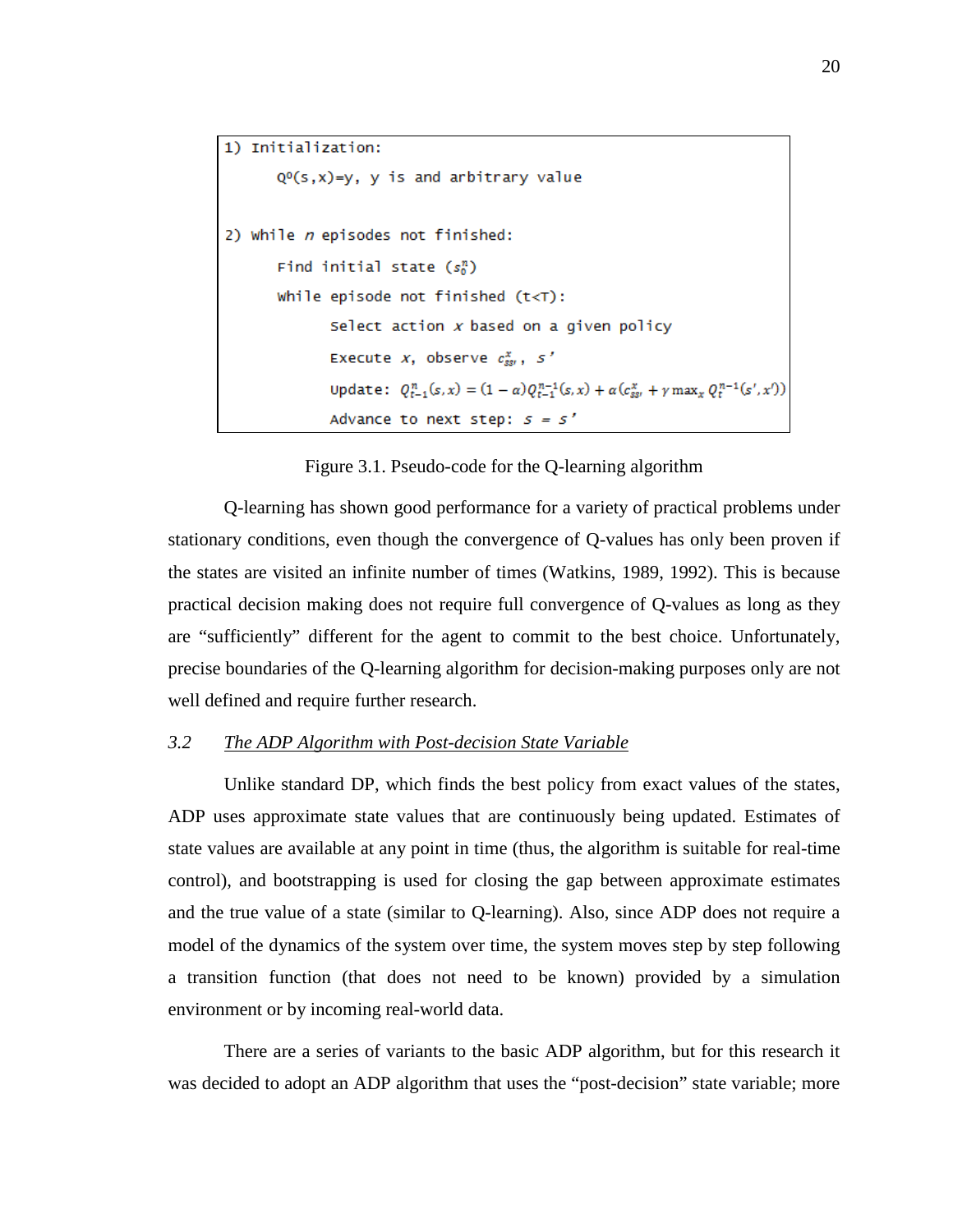precisely, the formulation described by Powell (2007). This algorithm provides a series of computational advantages, as it is explained below.

The post-decision state variable formulation uses the concept of the state of the system immediately after an action is taken. This will be described based on the expression that represents the transition function of our problem:

$$
S_{t+1} = S^M (S_t, x_t, W_{t+1})
$$

Where the state changes from  $S_t$  to  $S_{t+1}$  in a transition that starts at time *t* and ends at  $t+1$ .  $W_{t+1}$  represents the exogenous (or random) information that influences the transition from state  $S_t$  to  $S_{t+1}$ , after executing action  $x_t$ . Specifically for our system, the exogenous information is the combination of different driver and vehicle characteristics that ultimately translates in the (stochastic) behavior of vehicles in the traffic stream.

Note that the transition shown above can be also described by the following sequential steps:

1) The system has just arrived at time *t* and the state (*St*) has been updated based on the transition from the last time step:

$$
S_t = S^M(S_{t-1}, X_{t-1}, W_t)
$$

2) Also at time *t*, the state of the system (*St*) is modified immediately after the action  $x_t$  is taken  $(S_t^x)$ , but no exogenous information from time *t* to  $t+1$  has been received (in other words, the signal has just changed but vehicles have not reacted to it):

$$
S_t^x = S^{M,x} (S_t, x_t)
$$

3) At time t+1, the exogenous information  $(W_{t+1})$  has been received and the transition from  $S_t^x$  to  $S_{t+1}$  has been completed (this is, after the vehicles have reacted to the signal):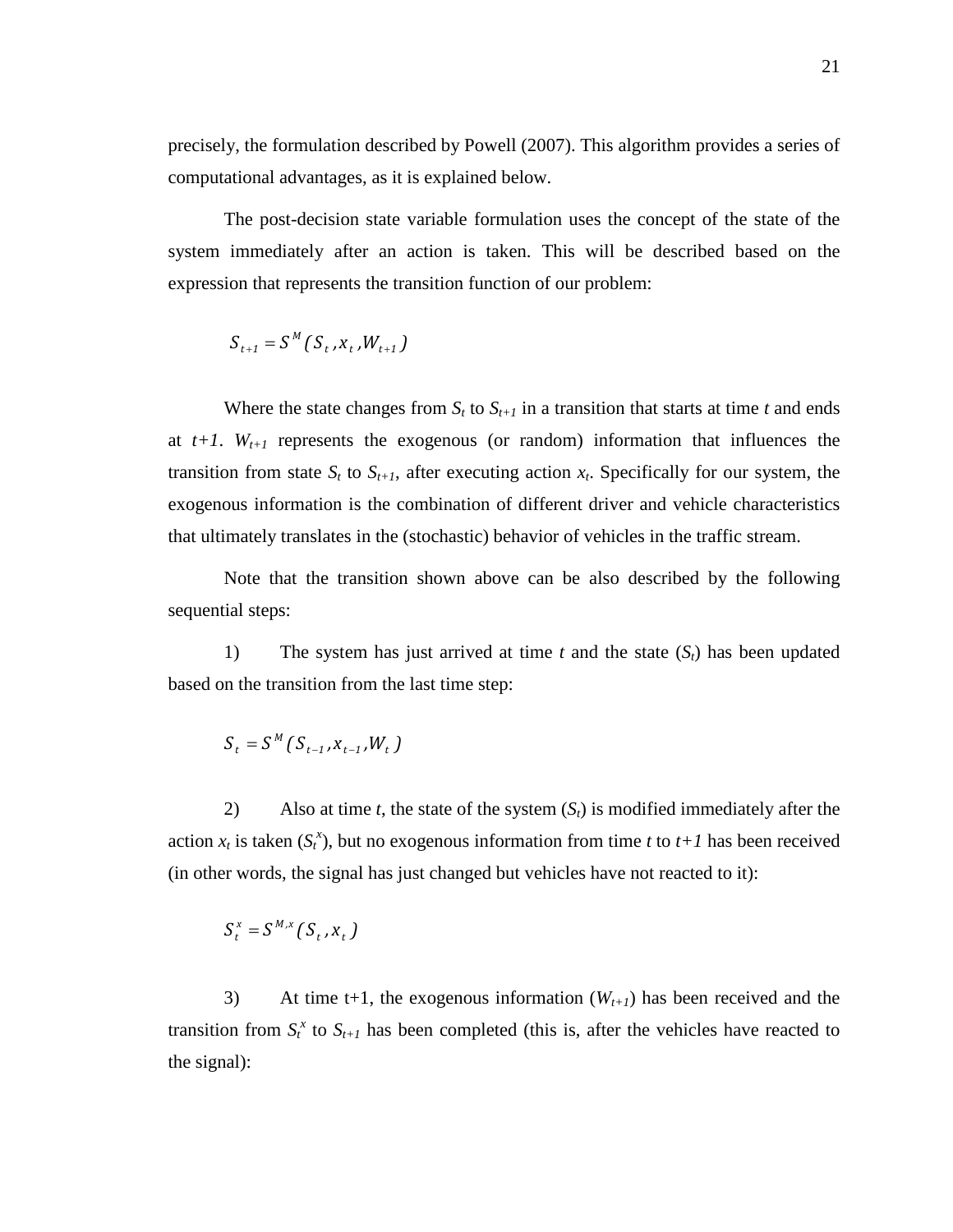$$
S_{t+1} = S^{M,W} (S_t^x, W_{t+1})
$$

Similarly, the process to update the value of a state from one time step to the next can be decomposed as follows:

1) The value of state  $S_{t-1}$  at time *t*-1 after committing to action *x*,  $S_{t-1}^x$ , can be expressed as a function of the expected value of the next state  $V_t(S_t)$ , following the Markov property:

$$
V_{t-1}^{x}(S_{t-1}^{x}) = E\big\{V_{t}(S_{t}) | S_{t-1}^{x}\big\}
$$

2) In addition, the value of the next state (at time *t*) can be expressed based on the maximum value of the state after taking the optimal action  $X_t$  (this is,  $V_t^X(S_t^X)$ ) and the cost to get there  $C_i$ :

$$
V_{t}(S_{t}) = \max_{x^{t}} \bigl(C_{t}(S_{t}, X_{t}) + \gamma V_{t}^{x}(S_{t}^{x})\bigr)
$$

3) Analogous to the expression in step 1, the sequence repeats for the value of state  $S_t$ , but at time *t* and after committing to a new action *x*:

$$
V_t^x(S_t^x) = E\big\{V_{t+1}(S_{t+1}) \mid S_t^x\big\}
$$

As explained in Powell (2007), the standard optimality equation could be obtained by combining the equations in steps 2 and 3. However, if the first two equations (steps 1 and 2) are combined instead, a new expression using the "post-decision" state variable is obtained as follows:

$$
V_{t-1}^{x}(S_{t-1}^{x}) = E\bigg\{ \max_{x_t} \bigg(C_t(S_{t-1}^{x}, x_t) + \mathcal{W}_t^{x}(S_t^{x})\bigg) S_{t-1}^{x}\bigg\}
$$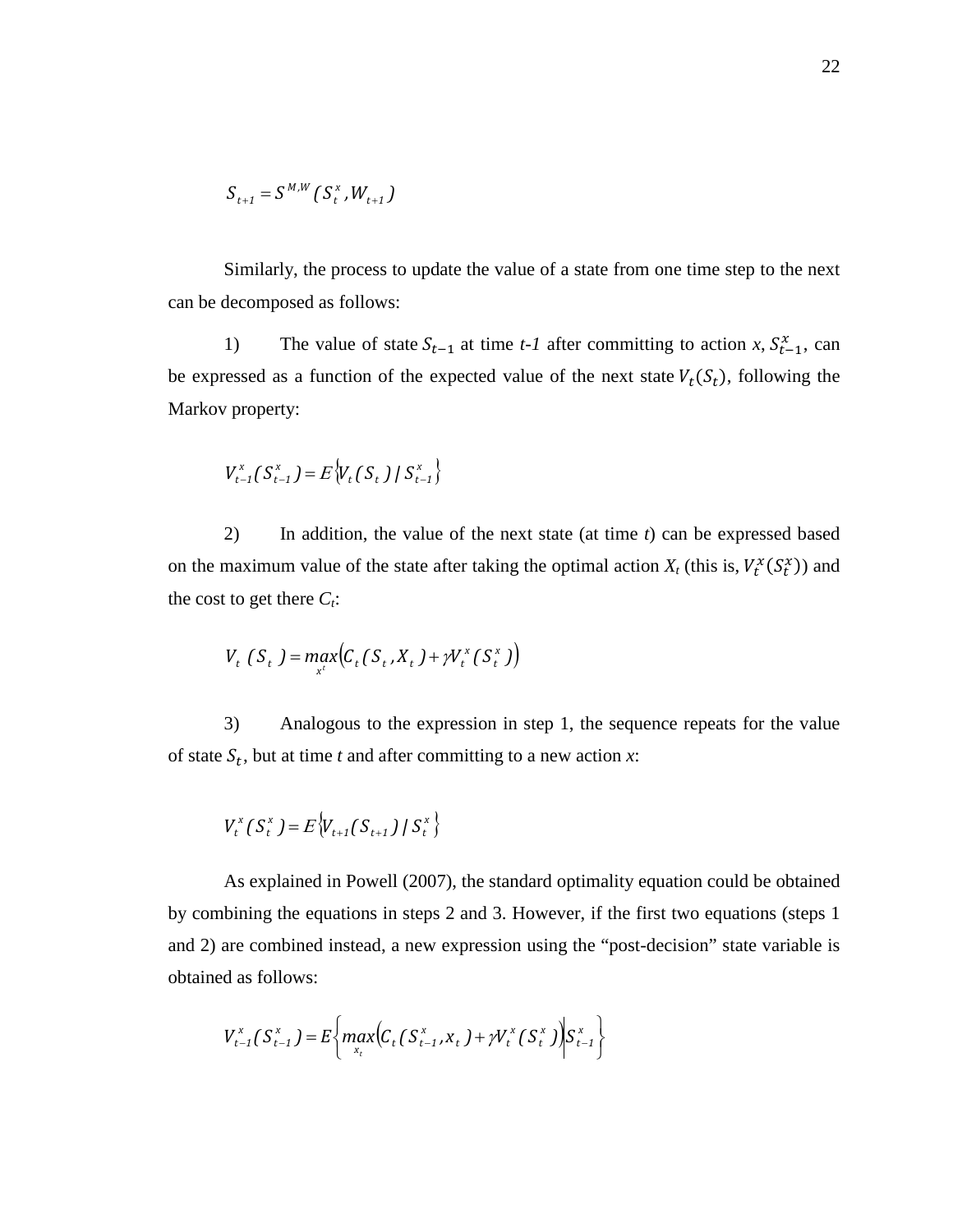Note that this expression is very different from the traditional optimality equation mainly because the expectation is outside of the optimization problem.

Similar to Q-learning, this provides an important computational advantage and allows the algorithm to provide better approximate solutions as the number of iterations increases. It also allows for the use of a forward algorithm so that it is no longer needed to loop though all possible states. However, it is required to approximate the expectation of the value function. Thus, as long as the states are visited with some frequency, it is possible to have "good enough" estimates for adequate decision making support.

The value function using the post-decision variable can be updated using a similar equation as the one from the traditional update rule for temporal difference learning, as follows:

$$
\overline{V}_{t-1}^{n}(S_{t-1}^{n}) = (1 - \alpha_{n-1})\overline{V}_{t-1}^{n-1}(S_{t-1}^{n}) + \alpha_{n-1}\hat{v}_{t}^{n}
$$

Where  $\bar{V}_{t-1}^n(S_{t-1}^n)$  is the approximated value of the state  $S_{t-1}^n$  at iteration n, and  $\alpha$ is the step size or learning rate. The step size determines the weighted value of the current direction pointed out by  $\hat{v}_t^n$  in relation to the approximation of the state value at the current iteration.

It is pointed out that since it is necessary to have a value of  $\bar{V}_t^n(S_t^n)$  for each state  $S_t^n$ , the problems do not reduce their dimensionality when using ADP, but rather the number of computations needed to find an approximate solution.

The general algorithm for the ADP using the post-decision state variable is shown in Figure 3.2.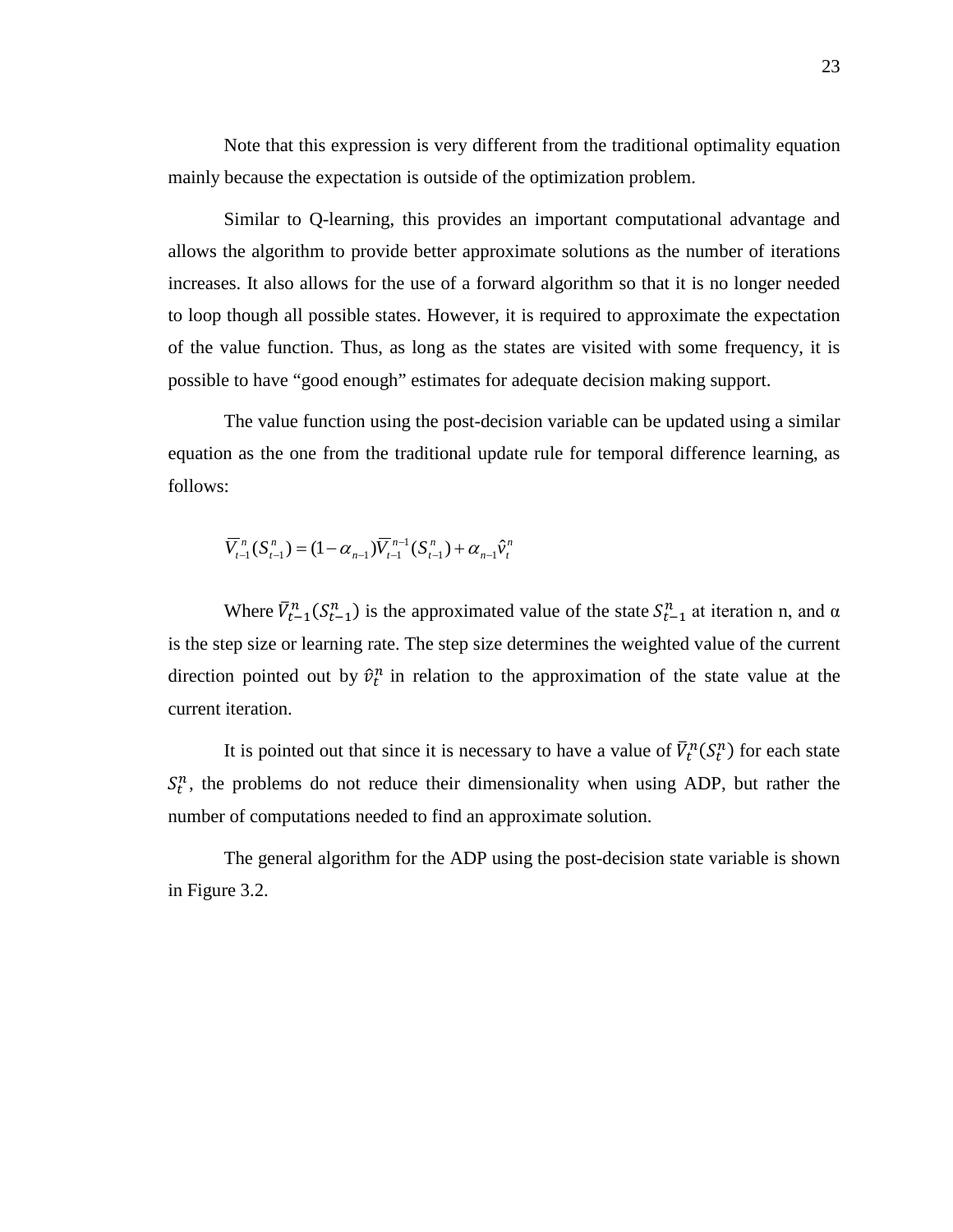```
1) Initialization:
       V^0 = y, y is and arbitrary value
2) While n episodes not finished:
       Find initial state (s_0^n)While episode not finished (t< T):
               Select action x based on a given policy
               Execute x, observe r, \xi x (post-decision state variable)
               update: V_{t-1}^n(s_{t-1}^x) = (1-\alpha)V_{t-1}^{n-1}(s_{t-1}^x) + \alpha(\max_x(c_{s_{t-1}}^x + \gamma \overline{V}_t^{n-1}(s_t^x)))Observe random information (W_{t+1})Complete transition by finding s'(s_t^x, W_{t+1})
```
Figure 3.2. Pseudo-code for the ADP algorithm using the post-decision state variable

To achieve convergence, the learning rate should decrease over time. Rules for the algorithms to converge require the same typical rules for stochastic gradient algorithms: 1) the step size should not be negative, 2) the infinite sum of step sizes must be infinite, and 3) the sum of the square of the step sizes must be finite.

## <span id="page-23-0"></span>*3.3 An algorithm for signal coordination – The Max-Plus*

A shortcoming of learning agents acting separately is that each of them will strive to take actions that maximize their local payoff without considering the global payoff of all agents together. For the problem of managing the traffic signals, agents will take actions to improve one or a combination of measures of performance such that their own set of indicators is improved over time. These measures may include throughput, delay, number of stops, or any other traffic related indicators.

Traffic networks with high demands may evolve into states that are not able to process traffic at their capacity due to oversaturation and possibly into de-facto red and gridlocks. Under these conditions, agents operating solely on the basis of their approaching links may take decisions that could degrade the performance of adjacent intersections and ultimately its own. For example, an intersection at the edge of a network may allow vehicles to enter at a rate that is higher than the rate that can be processed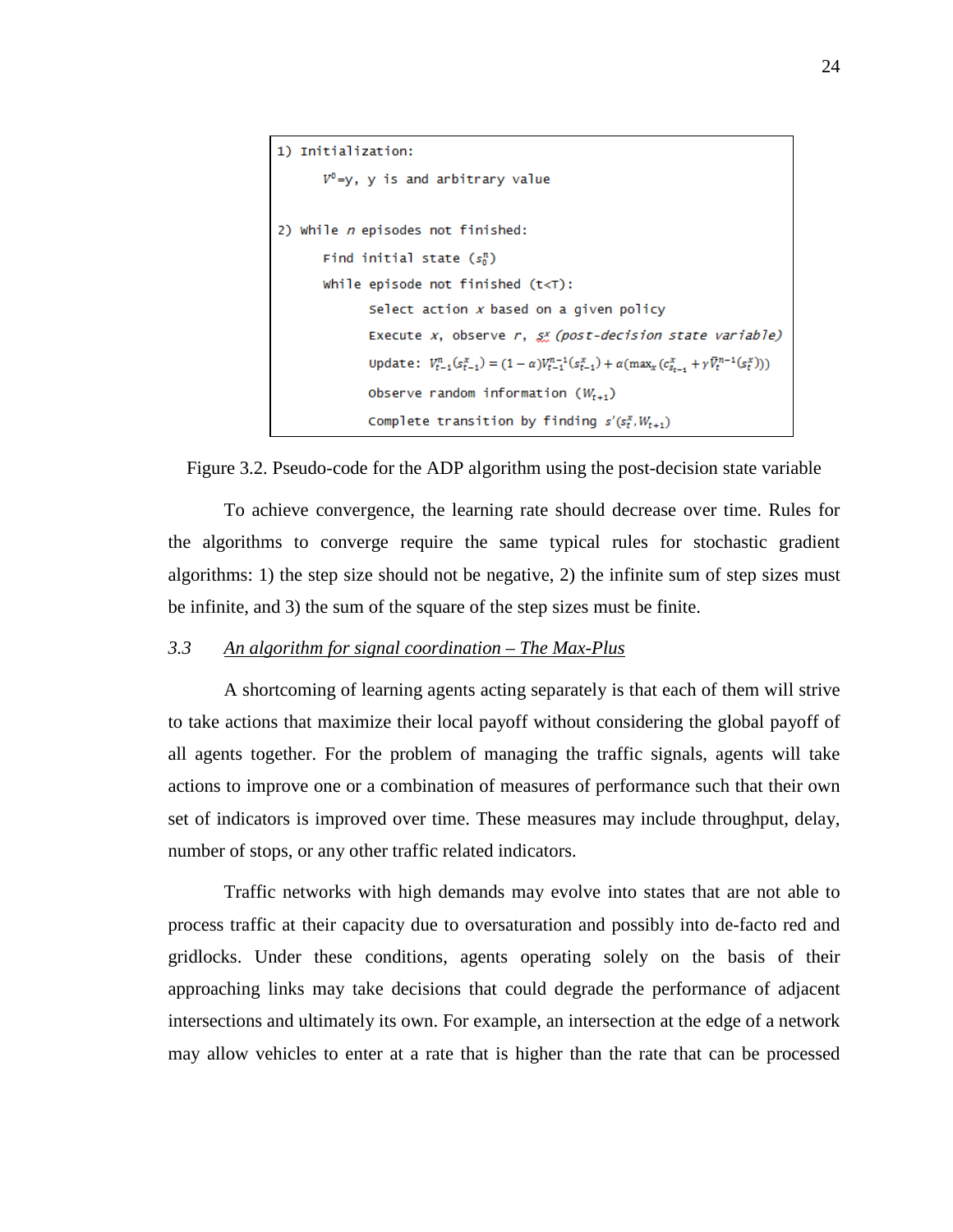downstream due to high conflicting volumes. This situation will eventually create queue overflows inside the network and a gridlock, which may translate into a great decrease in the network throughput.

The scenario described above can be easily encountered when demands are high, and particularly in situations where the conflicting volumes are also high. Therefore, if the traffic system is controlled by agents operating individual intersections, they should be able to communicate with each other at least to a certain degree.

A series of communication capabilities can be thought to be important. A first level of communication could be the transmission of information regarding the current state of neighboring intersections. In this way, for example, an agent could prevent queue overflows in downstream links or even create green waves to reduce the number of stops of oncoming platoons. As it can be imagined, this simple mechanism can create emergent coordination, as it was explored by Medina et al. (2010) for the case of an arterial.

A second level could be related to not only the transmission of the neighboring states, but also of knowledge stored in the form of learned policies (e.g. Q or V values). The communication in this case can be perceived as an advice exchange from agents with similar characteristics and geometry.

In addition, a more explicit mechanism can be implemented such that the exchange is not limited to information-passing only, but is extended to the actual decision-making process. For example, a coordination strategy can be devised for agents to take decisions as a team or a coalition considering network-wide implications. A series of algorithms have been proposed to obtain "negotiated" actions using either hierarchy of agents (given assigned priorities) or through message passing among agents at the same level of influence, with "variable elimination" being one of the most widely known because it is guaranteed to converge, however it is not an any-time algorithm and solutions are not available until all iterations have been completed.

On the other hand, in this category of explicit mechanisms for coordination the max-plus algorithm (Vlassis et al., 2004; Kok and Vlassis, 2005 and 2006) emerges as a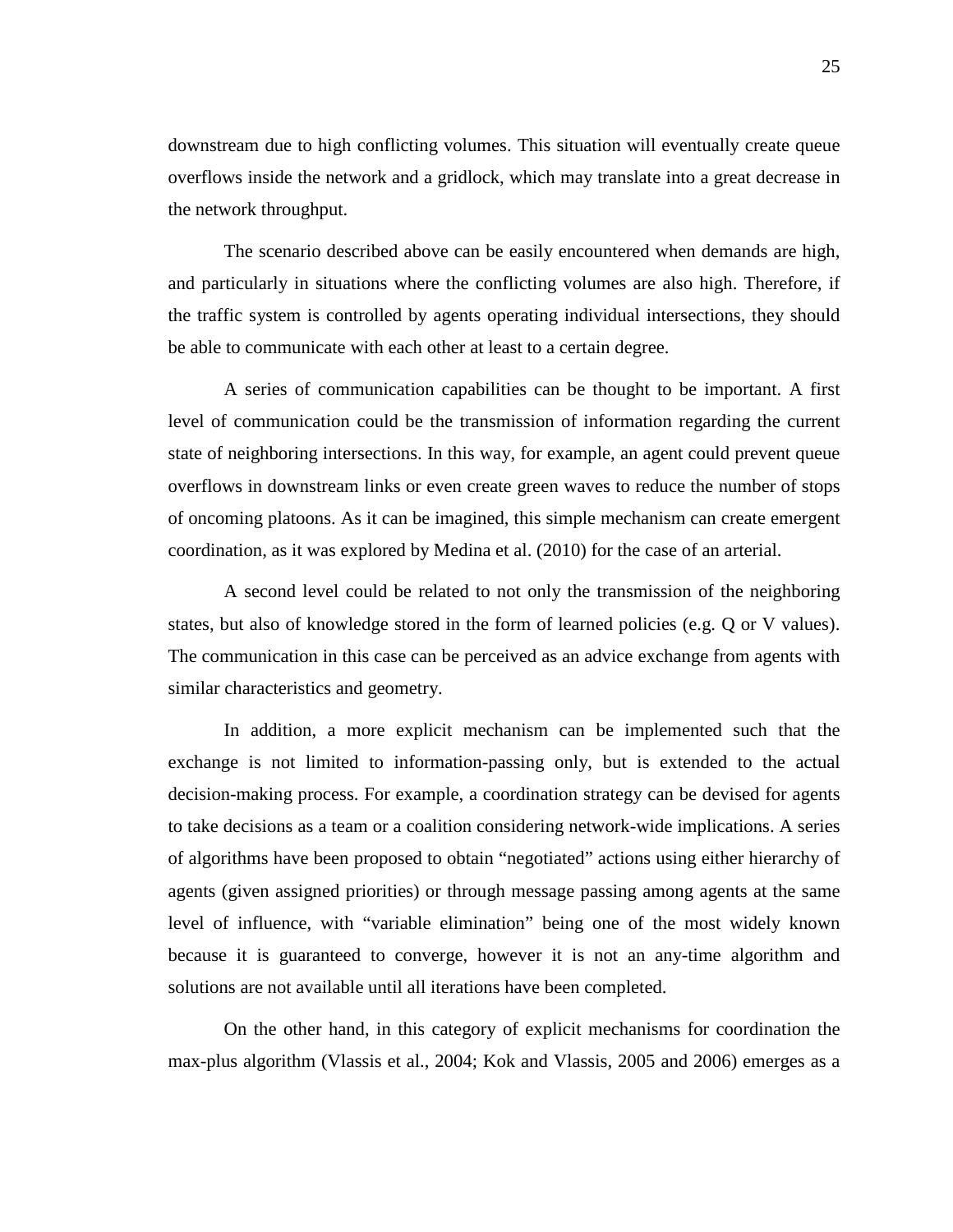viable option for controlling the traffic signals in a traffic network. The max-plus algorithm uses a message-passing strategy that is based on the decomposition of the relations in a coordination graph as the sum of local terms between two nodes at the time. This allows the interchange of messages between neighboring intersections, such that in a series of iterations the agents will reach a final decision based on their own local payoff function as well as the global payoff of the network.

Thus, the max-plus is an algorithm that propagates the combination of local and global payoffs among the agents that are interconnected in a coordination graph. Locally optimized messages  $U_{ij}(a_i)$  are sent by agents *i* to neighbor *j* over the edges that connect them and with respect to the action executed by agent  $j(a_i)$ . For tree structures, the algorithm converges to a fixed point after a finite number of iterations (Pearl, 1988; Wainwright et al., 2004). However, proof of convergence is not available for graphs with cycles, and there is no guarantee on the quality of the solution of max-plus in these cases. Nonetheless, as pointed out by Kok and Vlassis (2006), the algorithm has been successfully applied in practice in graphs with cycles (Murphy et al., 1999; Crick and Pfeffer, 2003; Yedidia et al., 2003).

Kok and Vlassis (2006), describe the algorithm and some considerations when it is applied to graphs with cycles. For the traffic signal problem, and in particular for grid scenarios, the intersections are interrelated by connections in all their approaches and create a series of cycles between neighboring intersections. The algorithm and the considerations for graphs with cycles are described next.

Let's suppose that the traffic network is a graph with  $|V|$  vertices (or intersections) and  $|E|$  edges (or links). To find the optimal action in the network  $(a^*)$ , agent *i* repeatedly sends the following message  $u_{ij}$  to its neighbors *j*:

$$
u_{ij}(a_j) = \max_{a_j} \left\{ f_i(a_i) + f_{ij}(a_i, a_j) + \sum_{k \in \Gamma(i) \setminus j} u_{ki}(a_i) \right\} + c_{ij}
$$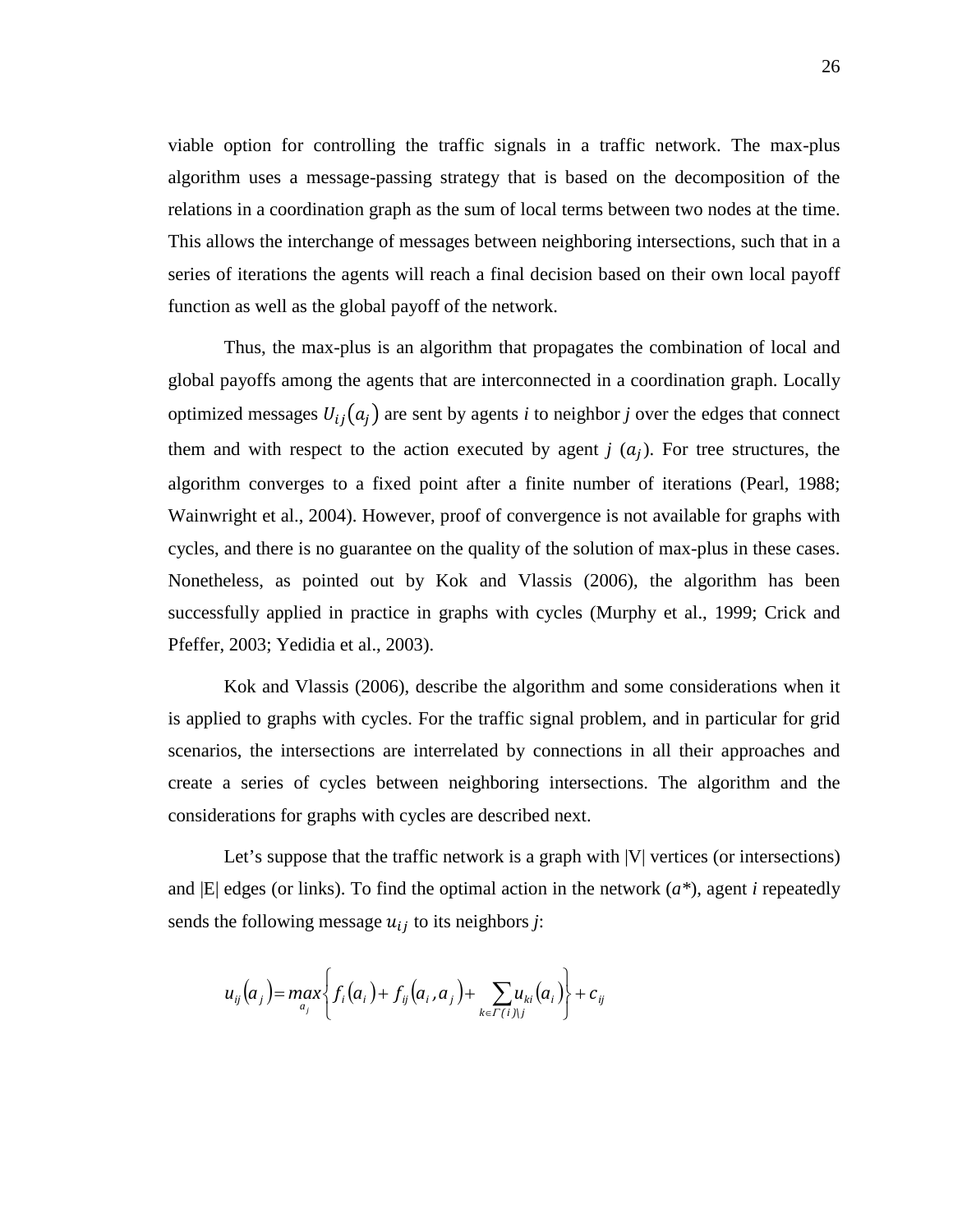Where  $\Gamma(i)$ <sup>*j*</sup> are all neighbors of *i* except *j*, and  $c_{ij}$  is a normalization value. Message  $u_{ij}$ , as explained by Kok and Vlassis (2006), is an approximation of the maximum payoff agent *i* can achieve with every action of *j*, and it is calculated as the sum of the payoff functions  $f_i$ ,  $f_{ij}$ , and all other incoming messages to agent *i*, except that from agent *j*. Messages  $u_{ij}$  are exchanged until they converge to a fixed point or until the agents are told to stop the exchange due to an external signal, for example after the time available to make a decision is over. It is noted that the messages only depend on the incoming messages of an agent's neighbors based on their current actions, thus there is no need to have these messages optimized, nor evaluated over all possible actions.

On the other hand, the normalization value  $c_{ij}$  is very useful specially for graphs with cycles since the value of an outgoing message  $u_{ij}$  eventually becomes part of the incoming message for agent *i*. Thus, in order to prevent messages to grow extremely large, it is proposed to subtract the average of all values in  $u_{ik}$  using:

$$
c_{ij} = \frac{1}{|A_k|} \sum_k u_{ik}(a_k)
$$

For this study, given that the agents are implemented in a microscopic traffic simulator where the states are updates in a synchronous fashion, the centralized version of the max-plus algorithm was implemented. This version has been taken from Kok and Vlassis (2006) and it is shown in Figure 3.3.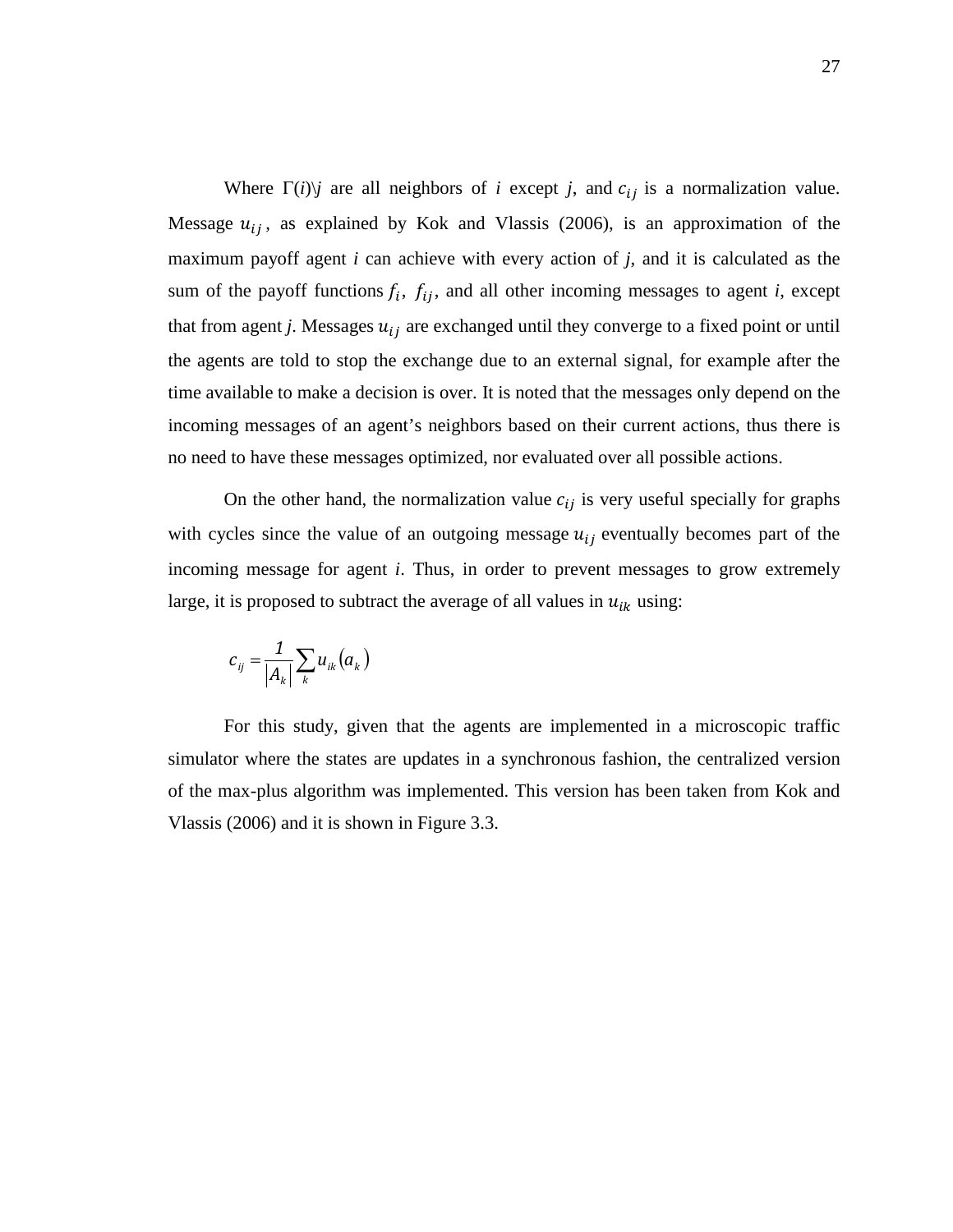```
1) Initialize u_{ij} = u_{ji} = 0, \forall (i, j) \in E, g_i = 0, \forall i \in V, m = -\infty2) While (fixed point = false && deadline = false):
     // Start iteration
         Fixed point = true;For all i:
               For all neighbors j = \Gamma(i):
                      Send j message u_{ij}(a_j) = \max_{a_i} \left\{ f_i(a_i) + f_{ij}(a_i, a_j) + \sum_{k \in \Gamma(i), j} u_{ki}(a_i) \right\} + c_{ij}<br>If u_{ij}(a_j)- previous message > threshold:
                               Fixed point = false;Determine g_i(a_i) = f_i(a_i) + \sum_{j \in \Gamma(i)} u_{ji}(a_i), a'_i = \arg \max_{a_i} g_i(a_i)<br>If "anytime" extension used, then
                        If u(a') > m, then
                               (a_i^{\dagger}) = (a_i^{\dagger}), m = u(a_i^{\dagger})Else do
                               (a_i^{\dagger}) = (a_i^{\dagger}), m = u(a_i^{\dagger})Return u_{ij}(a_j)
```


### <span id="page-27-0"></span>*3.4 Implementation of the algorithms for real-time traffic control*

The proposed traffic control is completely decentralized and relies on independent agents with communication capabilities. The general structure of an agent and its interaction with the traffic environment is represented schematically in Figure 3.4. As it is typical of an agent-based application, the only direct input from the environment to the agent is in the form a "perceived" state, which in this particular case comes from static traffic sensors and the state of the traffic signals, in addition to an indirect input of the environment through communication with other agents. Conversely, the only mechanism for the agent to impact the traffic environment is through actions that modify the status of the traffic signals and the actions of other agents.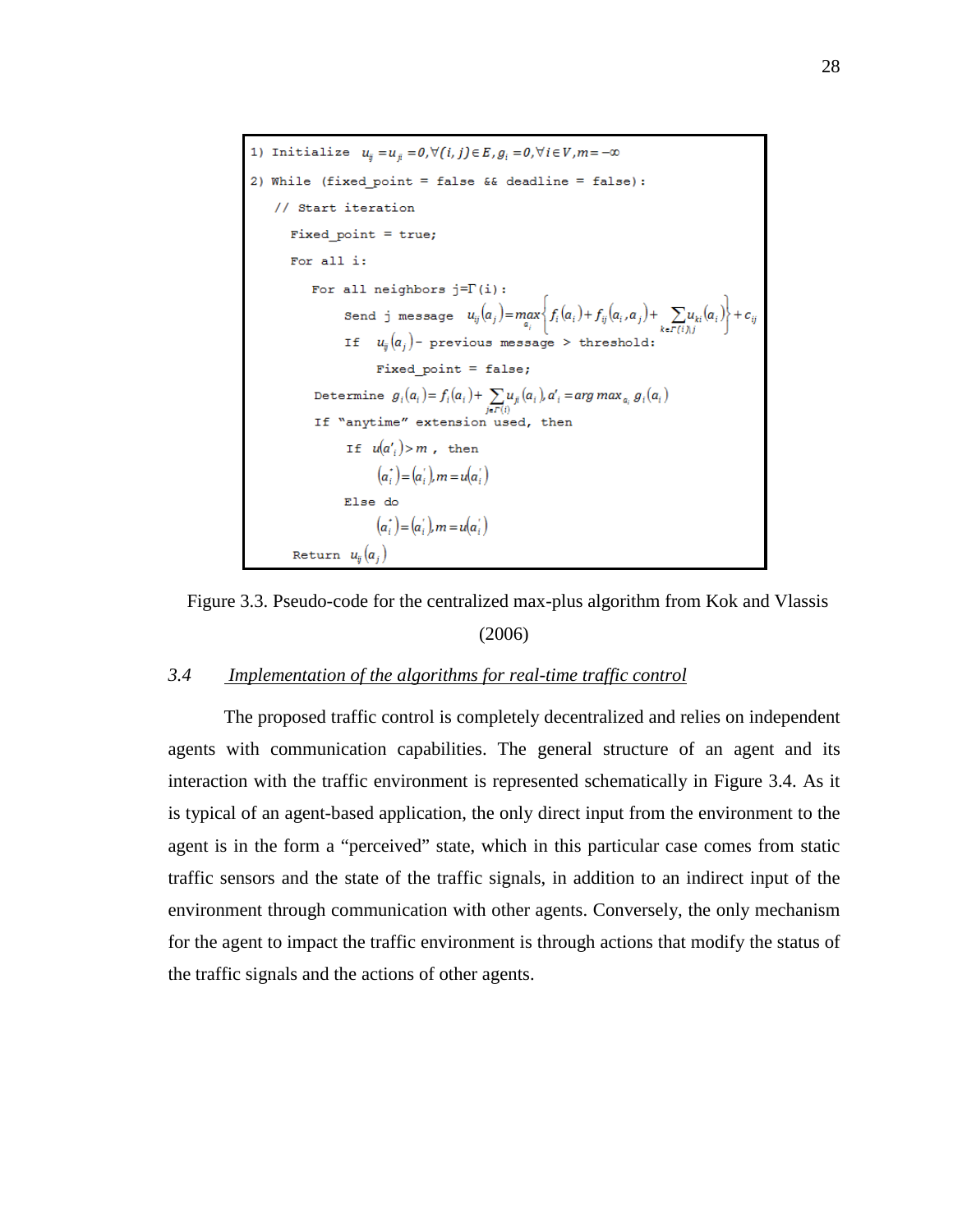

Figure 3.4. Schematic Representation of Agent and Environment Structures

Inside the agent structure, there is close interaction among all elements. The structure is standard of an agent using a RL algorithm, with exception of the COM module (for achieving explicit coordination and signal progression), and can be described in general using Figure 3.4 as follows.

Information from the environment is received by the agent and recognized as the current state of system. The state is used in these internal tasks: 1) estimation of the reward of the previous action, 2) determination of potential actions from a pool of all possible actions, 3) estimation of the value of the previous state (or state-action pair), and 4) communication with other agents. The estimation of the reward requires a comparison between previous state(s) and the current one (to determine the goodness of the action), and the execution of a model to determine changes in the desired measures of performance (e.g. delay or amount of carbon emissions). The value of being in a given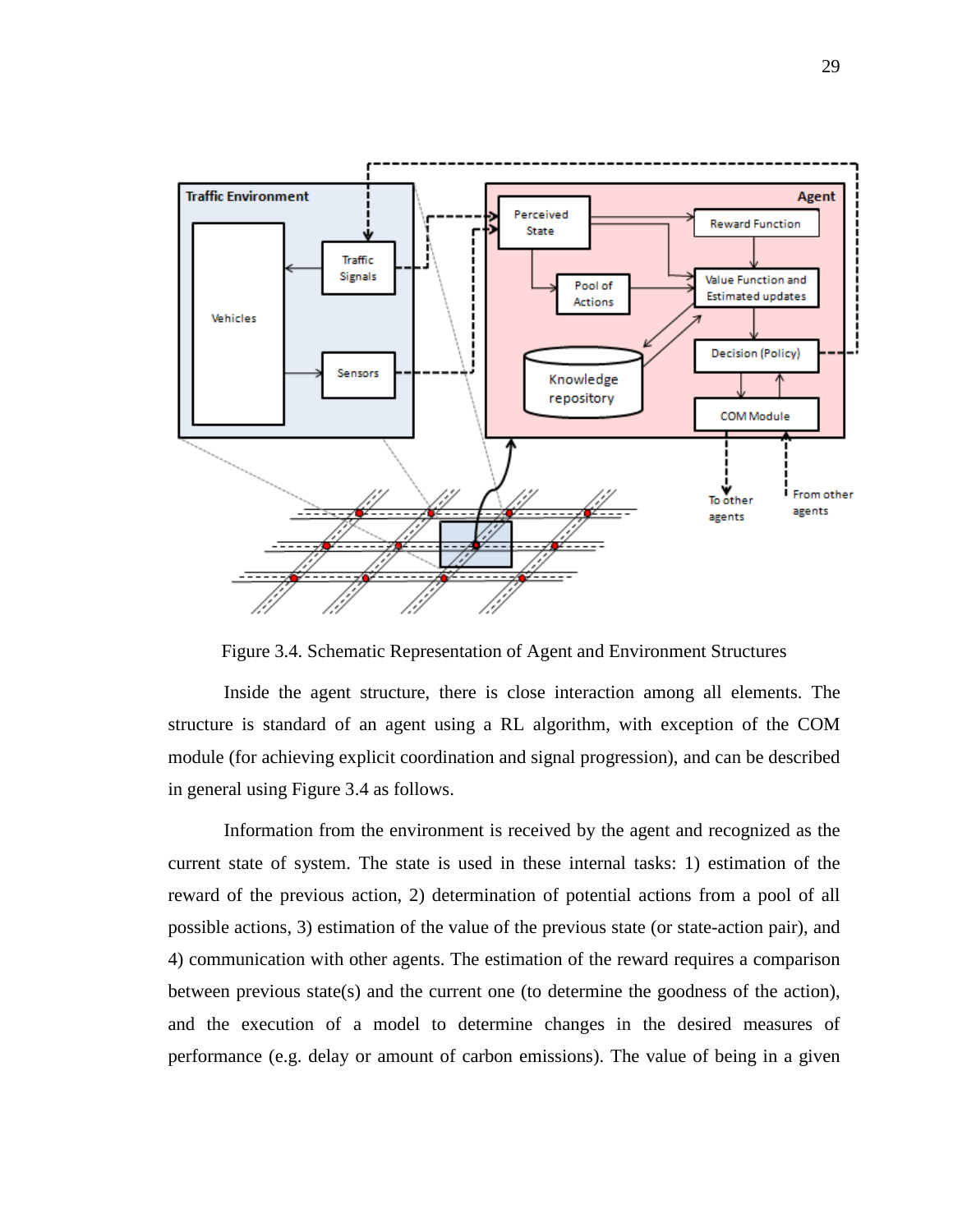state (for Q-learning the value is also associated to the action) uses the reward estimation and previous knowledge on the value of the state. A value function provides estimates of the "true" or discounted value of a state (or a state-action pair), which is also known as the "cost-to-go".

It is noted that the agent determines the best action and the learning is based on the optimal choice, but the algorithm does not force the agent to commit to such action. This is the reason why Q-learning and the selected ADP algorithm are called "off-policy" - since the learning process is optimal even though the policy may continuously change, for example by following an exploration strategy instead of always using an *e*-greedy criterion.

Finally, the agent commits to a decision based on the learned policy. This step may be influenced by the results of the value function and the information exchange with other agents, provided that the action selected belongs to the set of valid actions; The selected actions are sent to the traffic signals for their execution, which in turn will affect the vehicular traffic (and the state of the system) and the cycle starts again by the agent observing a new state.

The RL agents were coded and tested in a C++ computer environment and coupled with the traffic simulator VISSIM, produced by PTV AG. This simulator is able to provide the desired undersaturated and oversaturated traffic conditions and allows for the state of the traffic signals to be manipulated in running time based on user-defined rules. This is done through a communications interface in VISSIM, and the access to the simulation is accomplished using a dynamic linked library (DLL), generated by the custom C++ code.

As described earlier, each intersection is operated by a single agent. Therefore, each agent has its own separate set of state values and keeps track of its own gained knowledge independently. Each agent in VISSIM sequentially calls the DLL every simulation second, thus all variables accessible to the user can be tracked with the same frequency. The current implementation updates the agents every two seconds, given that this is the typical time needed to process a single vehicle through an intersection at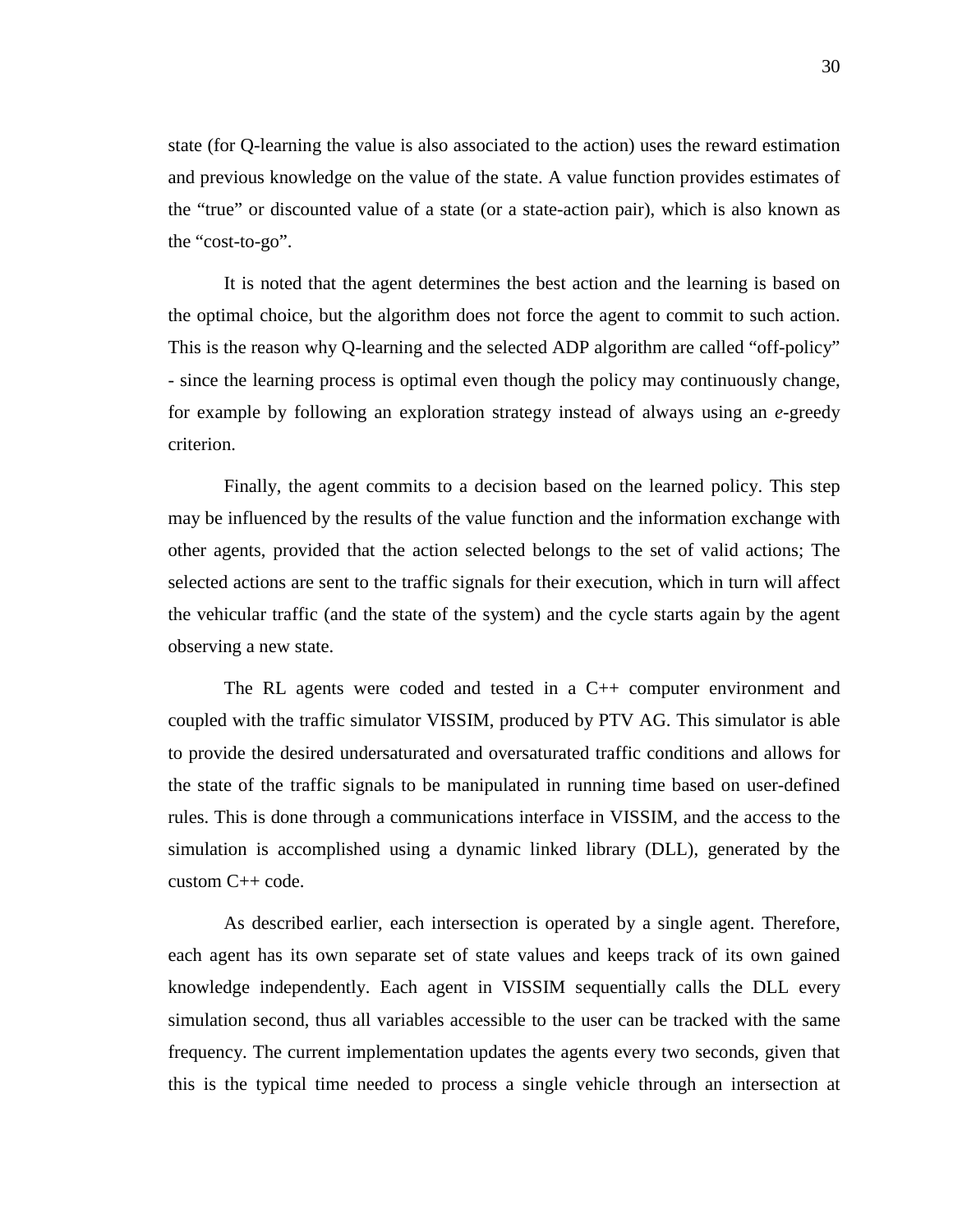saturation flow rate. In addition, a 2-second window for evaluating the next signal response is expected to provide very accurate results, also leaving more time available to other functions that may be needed, such as communication between agents and conflict resolution for group formation.

Currently, default driver behavior parameters from VISSIM have been used in the simulations, since at this point the objective was to determine the feasibility of the methodology, not the precise representation of a particular network in the real world. Nonetheless, some work has been done to calibrate VISSIM parameters and compare results obtained by the agents with other commercially available traffic signal optimizers such as TRANSYT7F implemented in a different simulation package (CORSIM).

The information that agents receive about the state of the system is collected via vehicle detectors placed along the roadway. This allows for calculations of the number of vehicles in the links, queues, density, and speeds in all approaches, which the agents can use to make the control decisions (in addition to information received from other agents).

Recall that the agents can operate with complete flexibility in terms of timing parameters, thus the operation of the signals is not restricted by pre-specified cycle length, splits, or offsets. Furthermore, restrictions such as maximum green times or phase sequence, are not an issue in this implementation. Nonetheless, a minimum green time of 8 seconds was deemed reasonable and was imposed in all experiments in this study.

## <span id="page-30-0"></span>*3.5 Experimental Setup*

Different experimental scenarios were defined and created in VISSIM to determine the performance of the algorithms. The analysis of the algorithms is focused on both undersaturated and oversaturated conditions and a series of measures of performance were used to evaluate the effects of using variations of Q-learning and ADP parameters.

Experiments were defined such that the level of complexity was increased, starting from a single intersection, followed by two scenarios with arterials, and finally evaluating a medium-sized network with 20 intersections, as described below. Figures for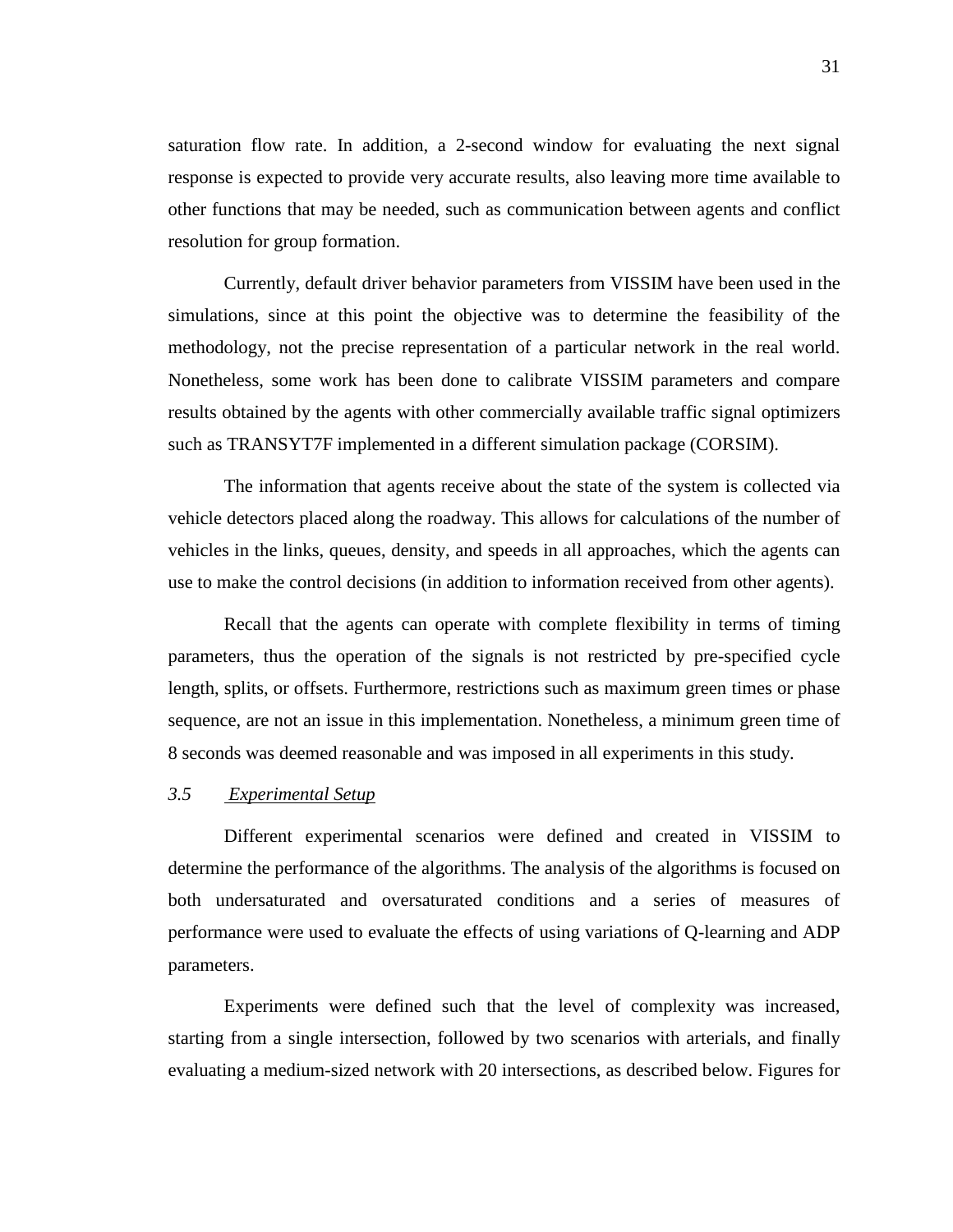all the scenarios are shown in the next chapter, immediately before the analysis of their results.

Single intersection, oversaturation: this scenario required the algorithms to control a single intersection with four phases (exclusive through and left-turn movements), where the demands for all approaches and phases is very high. The intersection was assumed to be isolated and had long entry links (2000 ft) and long leftturn lanes (1000 ft), all of which had a single lane. The traffic signal controlling the intersection could display up to four phases, two for the through movements and two for the left movements. The phase sequence did not have any restrictions. Traffic demands ensured oversaturation, with 1000 vphpl for each of the four entry links and 20% of such demand turning left. The schematic representation of the single intersection is shown in the following Chapter, Figure 4.1.

Four-intersection arterial, undersaturation: this second scenario was designed to test the potential coordination of four closely spaced intersections along a corridor. Two of the intersections did not have conflicting demand, therefore the agents should learn not to provide green time to the unused approaches. In addition, the other two intersections had demand in all approaches and were next to each other, thus it was possible to coordinate their actions to improve the performance of the arterial. The arterial had two lanes per direction and short left-turn pockets of approximately 140 ft. The distance between intersections 1 and 2, and between 3 and 4 was close to 400 ft, and there was a link 790 ft long between intersections 2 and 3. The entry links on the arterial were about 500 ft long and the approaches in the opposite direction had 3 or 1 lane per direction. Entry volumes were 1000 vphpl in the north and south bounds at both ends of the arterial, and one third (333 vphpl) for the conflicting movements in intersections 1 and 2.

Two parallel arterials: this scenario contains a total of 10 intersections where two two-way streets run parallel to each other and intersect streets with high conflicting demands. This is a step up in the complexity level for finding traffic signal timings compared to the previous scenario, as there is interaction between intersections in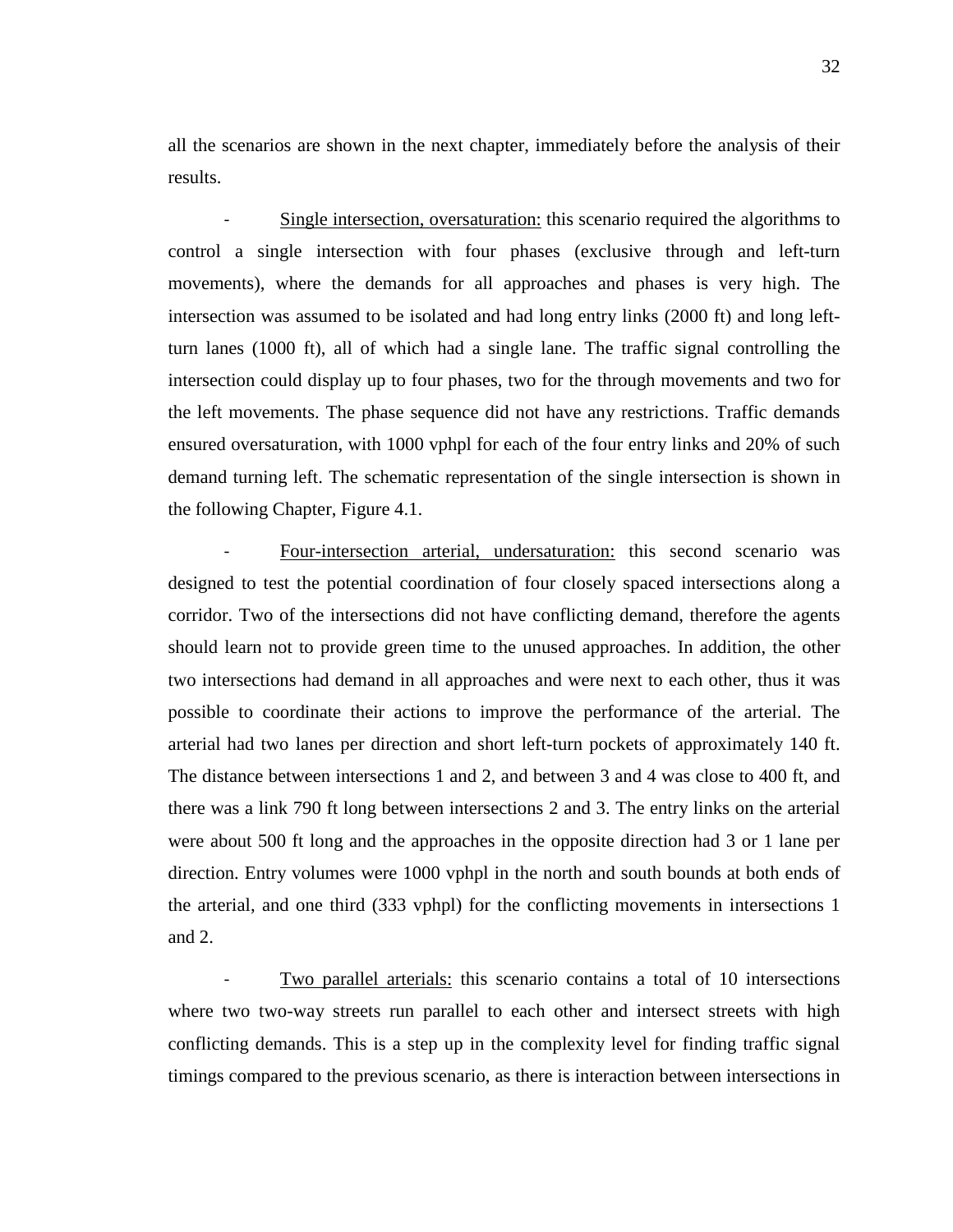both directions of traffic. Both undersaturated and oversaturated conditions were analyzed in two separate cases. Demands for the oversaturated case were at similar levels than in previous scenarios, with 1000 vphpl, and for the undersaturated case they were 1000 vphpl in the direction with high demand and about one third of this amount (333 vphpl) for the opposing direction.

Medium-sized, realistic network in undersaturation and oversaturation: a network of 20 intersections was created based on a section of downtown Springfield, Il. This network is an expansion of the previous scenarios, and the intersections are distributed in a 4x5 grid-like configuration. This scenario is highly complex, as there are combinations of one-way and two-way streets, as well as different number of lanes. This scenario can be regarded as a realistic one, where the potential for ADP and Q-learning can be observed in challenging conditions in terms of traffic control. Both undersaturated and oversaturated conditions were analyzed.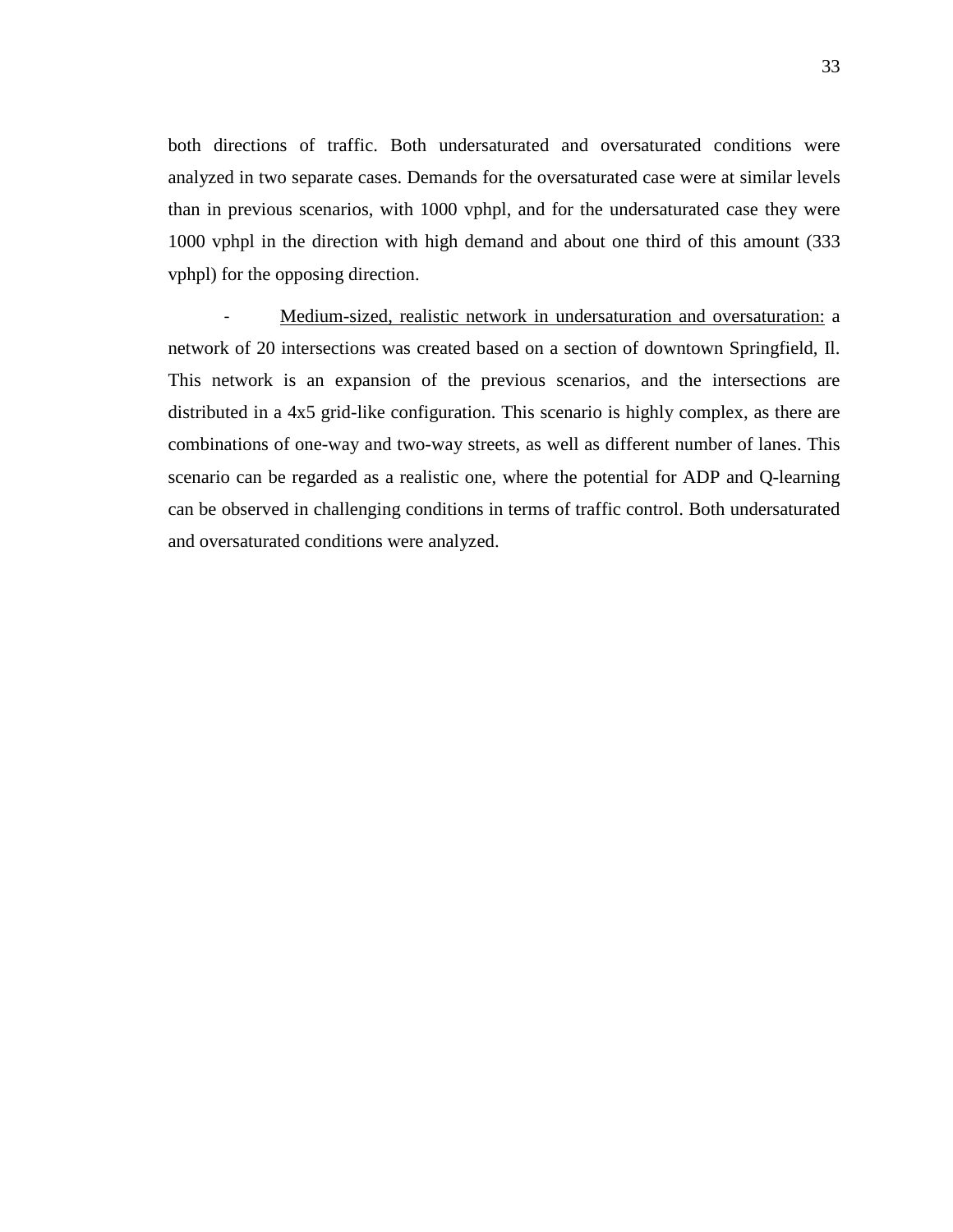## CHAPTER 4. ANALYSIS OF RESULTS

<span id="page-33-0"></span>As described above, a series of experiments were designed to determine the performance of the reinforcement learning algorithms in scenarios with increased complexity, beginning with a single isolated intersection, then for two different arterials, and lastly using a mid-sized realistic network. This section describes the results and presents an analysis of the algorithms in these scenarios in terms of a series of a performance measures or indicators including: vehicle throughput, delay, number of stops, signal timings, queues, and average discharge headways.

This set of indicators provides a clear understanding of the behavior of traffic when the intersections were controlled by the algorithms. The case of the single intersection is presented next, followed by the remaining cases in order of complexity.

## <span id="page-33-1"></span>*4.1 Single Intersection - Oversaturated Conditions*

As described above, a single intersection with one lane per approach and exclusive left-turn lanes was created for the first scenario. A sample image of the single isolated intersection in VISSIM is shown in Figure 4.1.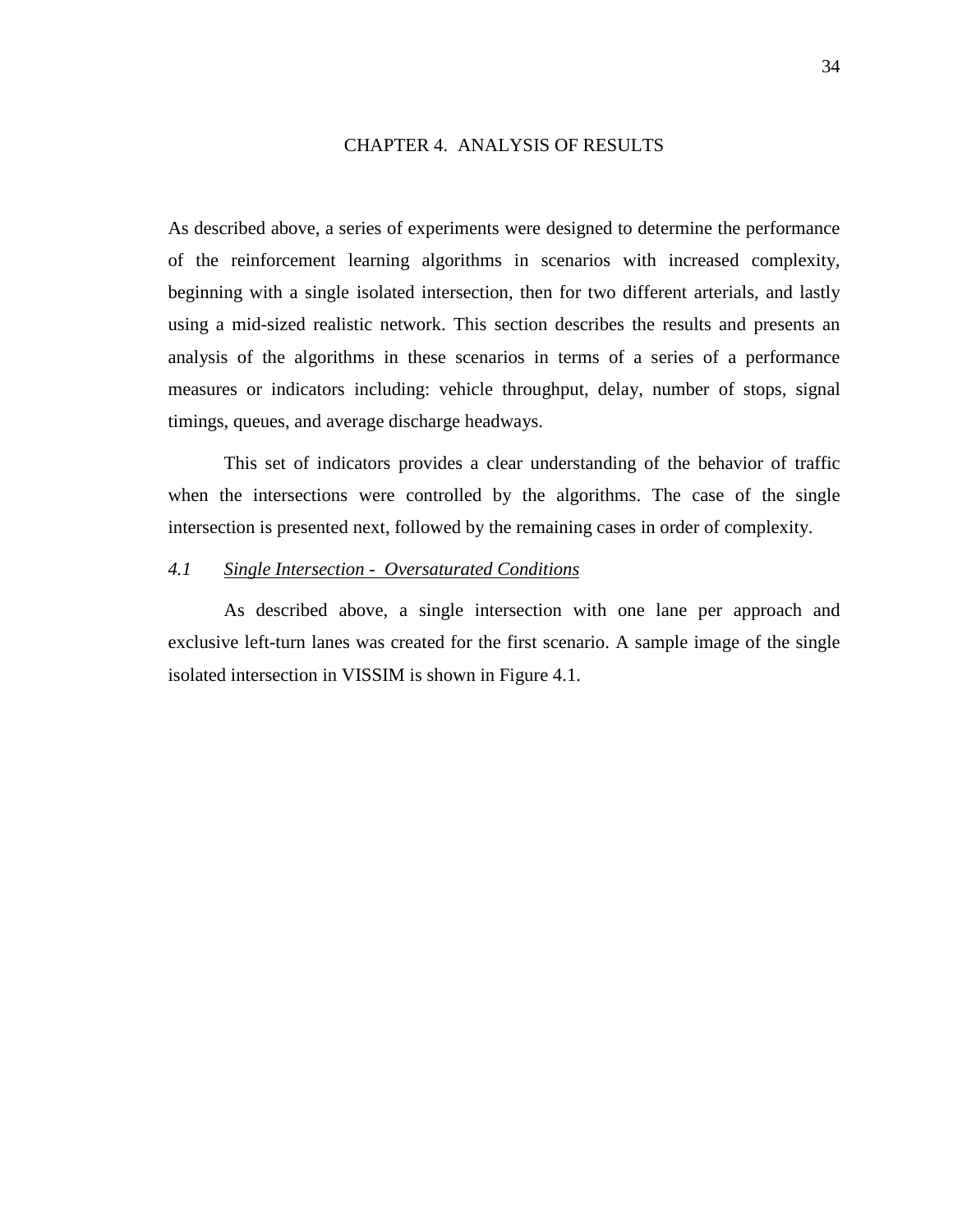

Figure 4.1. Schematic representation of single isolated intersection

The agents were trained during 160 replications of 15 minutes each, where they accumulated experience and improved their performance based on the feedback received through the reward function. The number of replications was chosen after observing the learning curve of the agents, peaking near the  $100<sup>th</sup>$  replication, so that the performance measures were obtained after the training was in its final stages. Results from the last 20 replications were used to estimate the performance of the already-trained agents.

A total of four variations of the ADP algorithm and four more of the Q-learning algorithms were implemented by incorporating different state and reward functions. Results are presented for the ADP implementation first, followed by those using Qlearning.

## 4.1.1 ADP implementations

<span id="page-34-0"></span>Four variations were tested in this scenario to explore different state and reward representations, and their potential effects on the intersection performance. The following implementations were evaluated: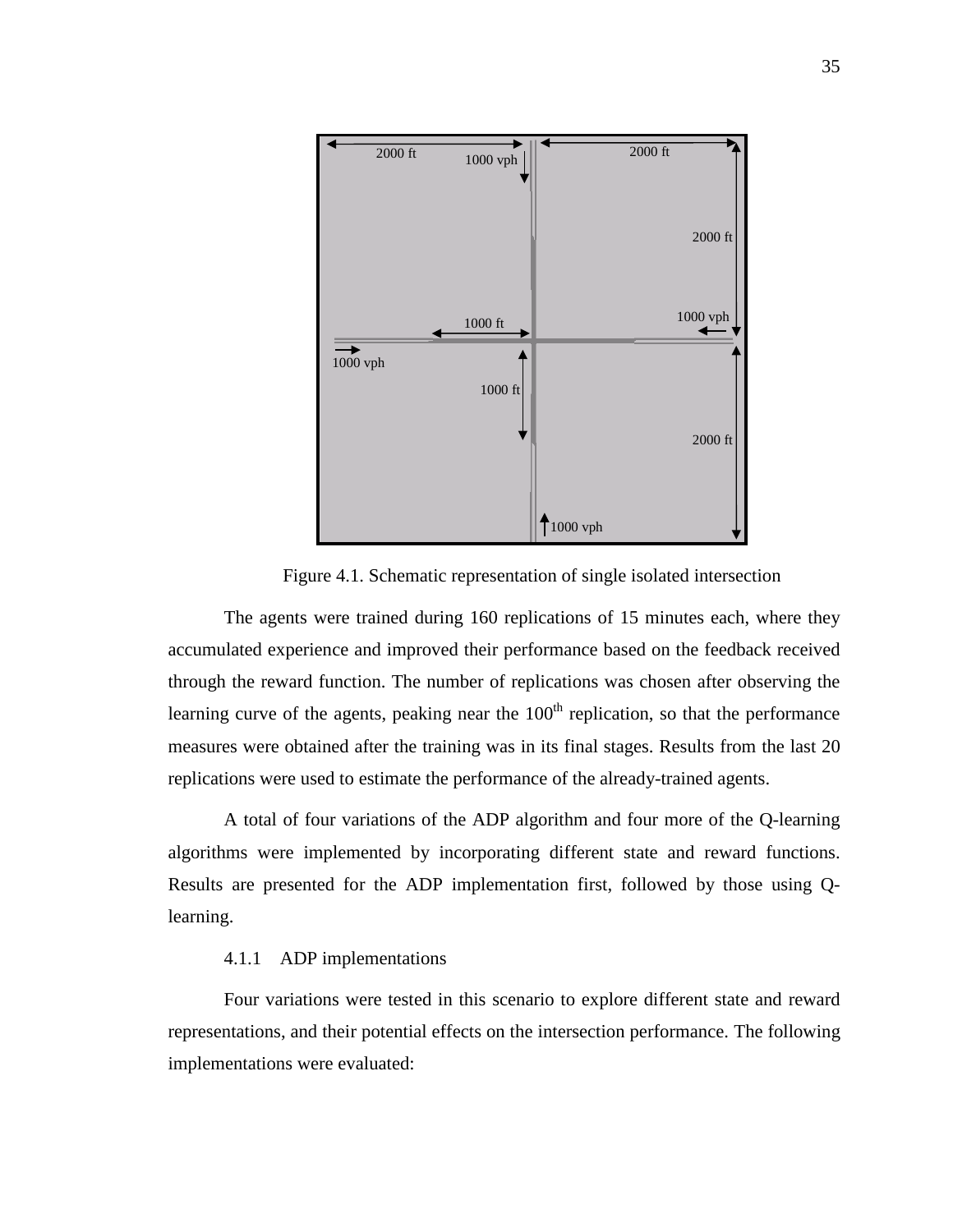ADP 1: The state was represented by a five-dimensional vector with one dimension for the demand of each phase and an additional dimension for the status of the current phase. The reward for displaying a given phase was also very simple and calculated as the total demand present in the approach served by this phase. A penalty for changing phases was imposed to account for the lost time in the yellow-red transitions and it was a value proportional to the demand being served by the new phase.

ADP 2: This application used a similar state and reward representation to that in ADP 1, but included an additional component in the state that indicated the duration of the current phase being displayed. The rationale behind this additional information was to serve as a proxy for the delay of vehicles in the phases not being served. The reward structure used in ADP 1 was maintained unchanged.

ADP 3: Instead of using the phase duration as a proxy for the delay of competing demands, this implementation used an estimation of the time that vehicles have spent in the link. This value was then combined with the actual number of vehicles to determine the state of each of the demands in the four phases. The time vehicles have been in the link was accumulated using a dynamic table that kept track of vehicles as they entered and left the link, assuming no lane changes. This information can be easily found in the field with the use of entry and exit detectors. The reward structure remained unchanged, thus the effects in the performance will reflect only those of the added information. For this implementation, phase duration was not included as a dimension in the state space.

ADP 4: This implementation is similar to that used in ADP 3, with the exception that the phase duration was added to the state representation. The reward structure was the same as the one used in the implementations above.

#### 4.1.2 Performance

<span id="page-35-0"></span>In oversaturated conditions it is common practice to maximize the number of vehicles processed by an intersection, or vehicle throughput. For the case of a single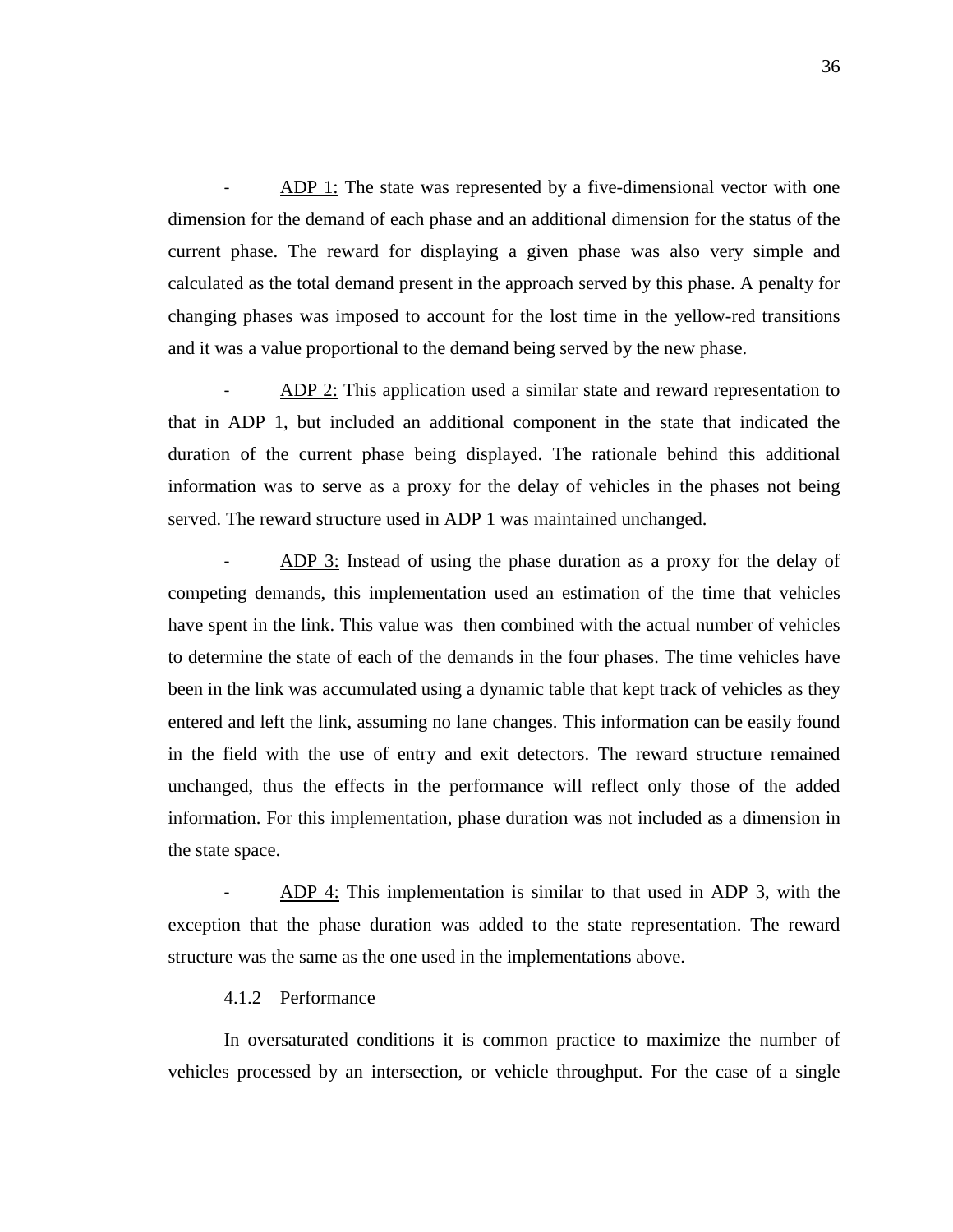intersection, this may be the case because upon demands that exceed capacity, it is often desired to meet as much of such demand so that the remaining number of vehicles is as low as possible. The learning curve for the agents running the four ADP implementations is shown in Figure 4.2., where it is observed how the performance of the signal was improved over time as the agents continued accumulating experience. For the two algorithms that had the best performance (ADP 1 and 3), the throughput reached about 700 vehicles in 15 minutes for the four phases combined. This translates to about 1400 vphpl of vehicles processed by a single approach. Note that along with the actual throughput for each replication, a 10-point moving average is also displayed in Figure 4.2. for each implementation.



Figure 4.2. Learning curve for throughput of ADP algorithms in a single intersection

Additional analysis to determine how efficiently was the green time utilized in each phase was conducted by taking into account the signal timings. The total green time of the last 20 replications was used for this analysis in order to take into account the internal variation of the simulation software and the data when the agents had the most accumulated training time.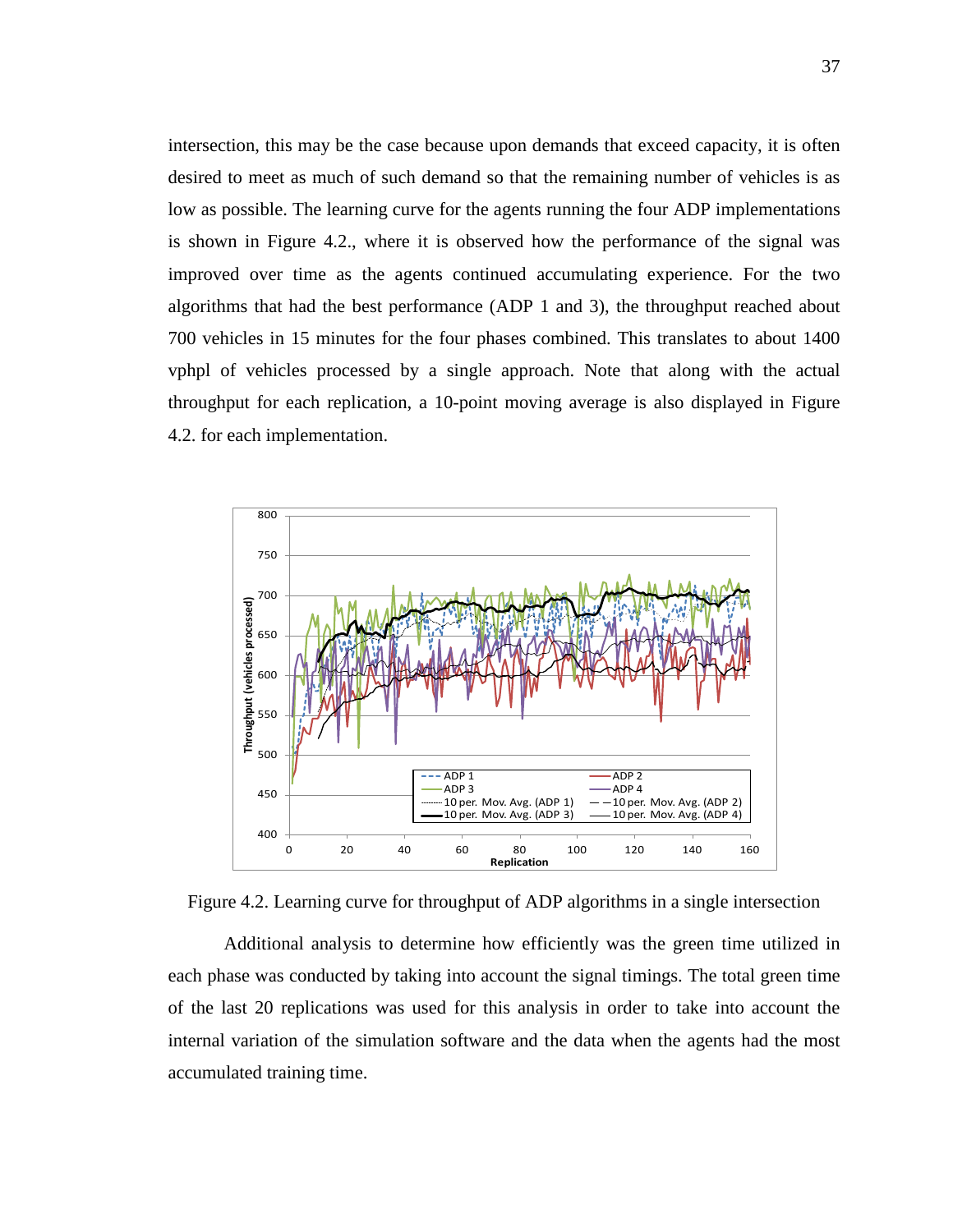The average duration of each phase and their throughput for the last 20 replications is shown in Table 4.1. This allowed an estimation of the average discharge headways for each phase, which can be easily translated into green time utilization. It is observed that the lowest discharge headways were obtained using ADP 3, which makes use of the time vehicles have spent in the link as part of the state and did not include the phase duration in the state space. It is also noted that the total throughput found with ADP 3 was also the highest, confirming that this implementation had a favorable performance compared to the others, as it can also be observed in Figure 4.2. above.

| Implementation   | Indicator                     |                      |                      | Phase                |                      |                        |  |
|------------------|-------------------------------|----------------------|----------------------|----------------------|----------------------|------------------------|--|
|                  |                               | <b>Green EW Left</b> | <b>Green EW Thru</b> | <b>Green NS Left</b> | <b>Green NS Thru</b> | <b>Total Througput</b> |  |
|                  | Ave green time (s)            | 8.23                 | 10.07                | 8.37                 | 9.8                  |                        |  |
| ADP <sub>1</sub> | Total phase frequency         | 402                  | 1206                 | 429                  | 1220                 | 33451                  |  |
|                  | Total green time (s)          | 3308                 | 12144                | 3591                 | 11956                |                        |  |
|                  | Throughput (veh)              | 3284                 | 13476                | 3410                 | 13281                |                        |  |
|                  | Ave. discharge headway<br>(s) | 2.01                 | 1.80                 | 2.11                 | 1.80                 |                        |  |
|                  | Ave green time (s)            | 8.19                 | 9.36                 | 8.1                  | 9.24                 |                        |  |
|                  | Total phase frequency         | 294                  | 1168                 | 759                  | 1181                 |                        |  |
| ADP <sub>2</sub> | Total green time (s)          | 2408                 | 10932                | 6148                 | 10912                | 30037                  |  |
|                  | Throughput (veh)              | 2632                 | 12130                | 3089                 | 12186                |                        |  |
|                  | Ave. discharge headway<br>(s) | 1.83                 | 1.80                 | 3.98                 | 1.79                 |                        |  |
|                  | Ave green time (s)            | 8.18                 | 10.32                | 8.31                 | 10.08                |                        |  |
|                  | Total phase frequency         | 385                  | 1216                 | 385                  | 1216                 | 34174                  |  |
| ADP <sub>3</sub> | Total green time (s)          | 3149                 | 12549                | 3199                 | 12257                |                        |  |
|                  | Throughput (veh)              | 3306                 | 13834                | 3352                 | 13682                |                        |  |
|                  | Ave. discharge headway<br>(s) | 1.91                 | 1.81                 | 1.91                 | 1.79                 |                        |  |
|                  | Ave green time (s)            | 8.1                  | 9.19                 | 8.01                 | 9.14                 |                        |  |
|                  | Total phase frequency         | 264                  | 1250                 | 632                  | 1269                 |                        |  |
| ADP <sub>4</sub> | Total green time (s)          | 2138                 | 11488                | 5062                 | 11599                | 31449                  |  |
|                  | Throughput (veh)              | 2378                 | 12794                | 3313                 | 12964                |                        |  |
|                  | Ave. discharge headway<br>(s) | 1.80                 | 1.80                 | 3.06                 | 1.79                 |                        |  |

Table 4.1. Signal timings and average discharge headway for ADP in a single intersection

Even though the number of vehicles processed and efficiency in the utilization of green time are important indicators of the signal performance, other indicators such as queue lengths and quality of service for all users should also be considered. For example, it would be useful knowing how fair the service is for a driver turning left compared to a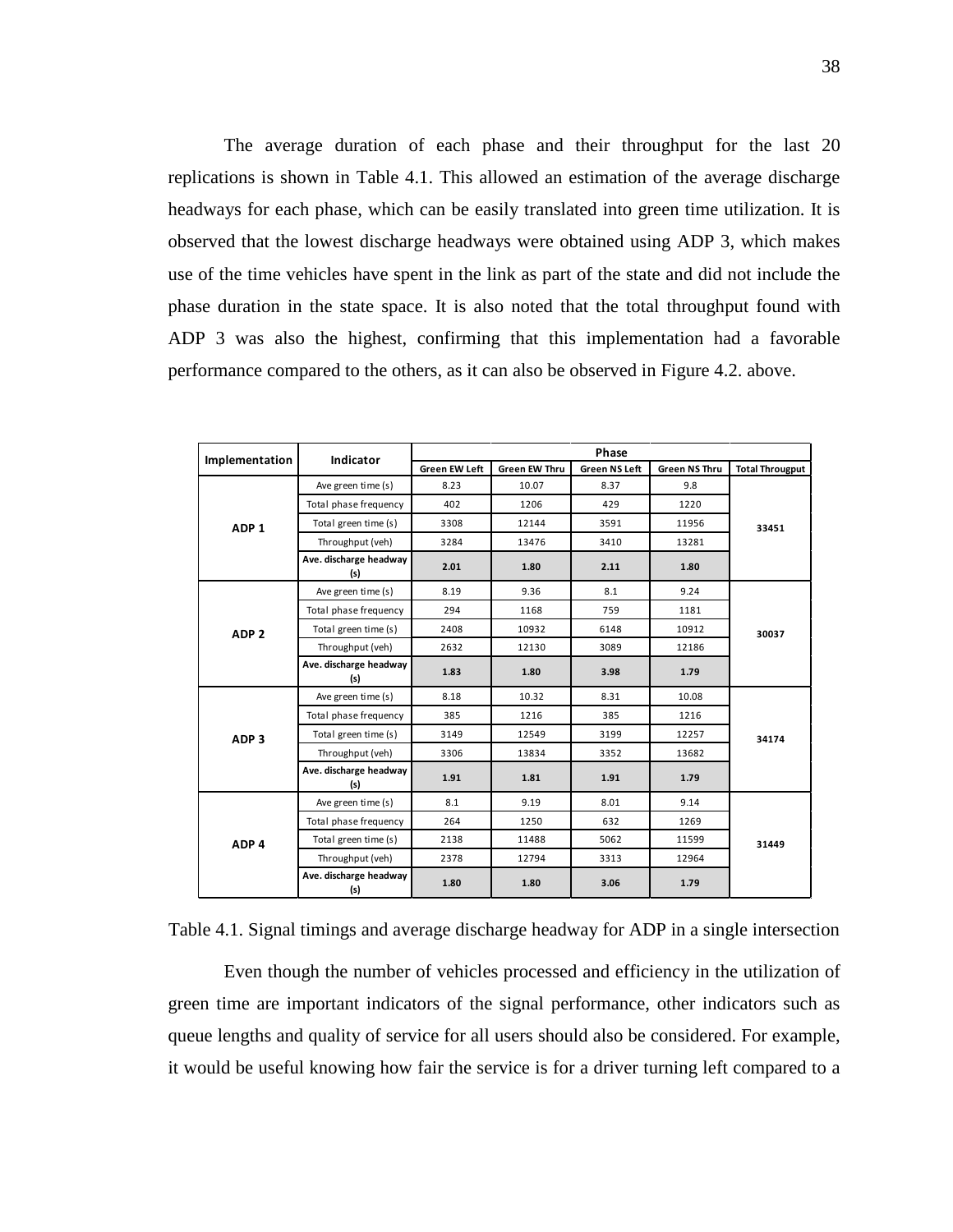driver continuing straight through the intersection. In this regard, from Table 4.1., it is observed that the frequency with which the left-turn and the through phases were displayed was very different for all implementations, with through phases being around 3 or 4 times more frequent and with higher average duration. Recall that the demands for the left-turn phases were 20% of the total incoming traffic, thus the actual allocation of green time actually reflected the demand distribution.

Figure 4.3. shows the average vehicle delays for the four ADP implementations. Moving averages for each of the implementations help the reader observe trends for the four cases. It is noticed that the lowest average delays were obtained using ADP 1 (which had the second highest throughput), followed by those using ADP 3 which had the highest throughput. On the other hand, similar to the results from Figure 4.2. (throughput), the performance of ADP 2 and ADP 4 was (which included the phase duration) was not on par to the other two cases.

In addition, in order to determine the fairness and quality of service for left and through movements, a detailed analysis was performed on the delay of vehicles for each phase. The average and variance of the last 20 replications for left-turning and through drivers is shown in Table 4.2. for the four ADP implementations. Table 4.2. also shows the relative delay of left-turners compared to those continuing through the intersection. This can also be seen as a measure of fairness for all users.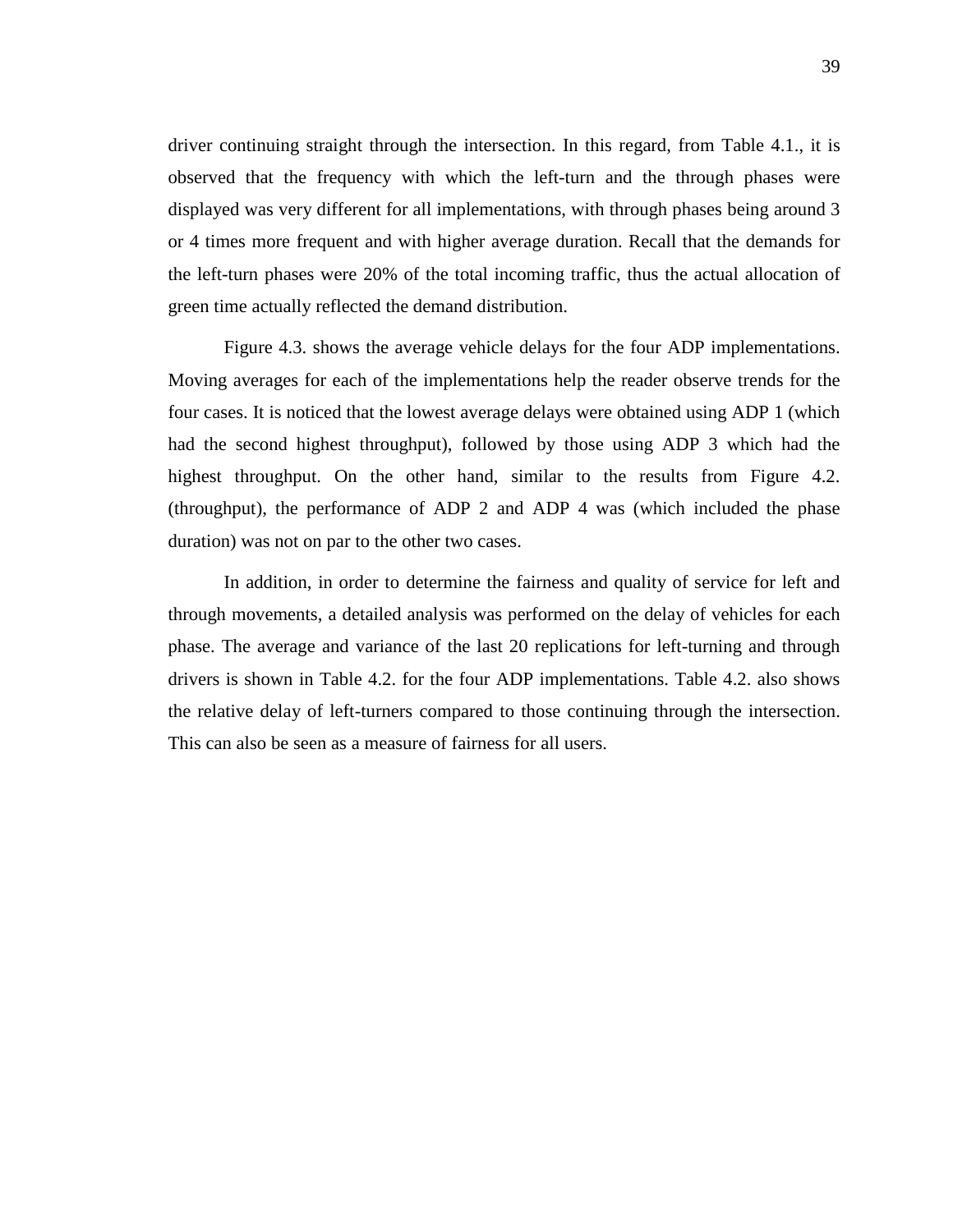

Figure 4.3. Learning curve for average delay of ADP algorithms in a single intersection

|                                              |       | Left-turn phases | Through phases | Ratio |                                    |
|----------------------------------------------|-------|------------------|----------------|-------|------------------------------------|
| Implementation   Mean $(s)$   Variance $(s)$ |       |                  |                |       | Mean (s) Variance (s) Left/Through |
| ADP <sub>1</sub>                             | 226.3 | 531.6            | 242.5          | 29.6  | 0.93                               |
| ADP <sub>2</sub>                             | 251.9 | 17758.6          | 283.8          | 4.1   | 0.89                               |
| ADP <sub>3</sub>                             | 373.5 | 487.3            | 208.5          | 34.8  | 1.79                               |
| ADP 4                                        | 395.6 | 89499.7          | 245.1          | 10.8  | 1.61                               |

Table 4.2. Delay per phase for ADP implementations in a single intersection

The lowest delay per phase was obtained with ADP 3 for the through movements, but the most balanced service was provided using ADP 1, where the mean waiting time for both left and through movements was practically the same. Other implementations (ADP 2 and ADP 4) were highly unstable and provided longer delays for both left and through movements, and significantly higher variances for the left-turn phases.

At this point a tradeoff is observed between providing more balanced service (ADP 1) and favoring the phases with higher demands (ADP 3) but achieving the highest throughput. It is also noted that even though the differences in the average signal timings between ADP 1 and ADP 3 were very small, this resulted in significant changes in the ratio of delay between drivers in left and through phases and the throughputs.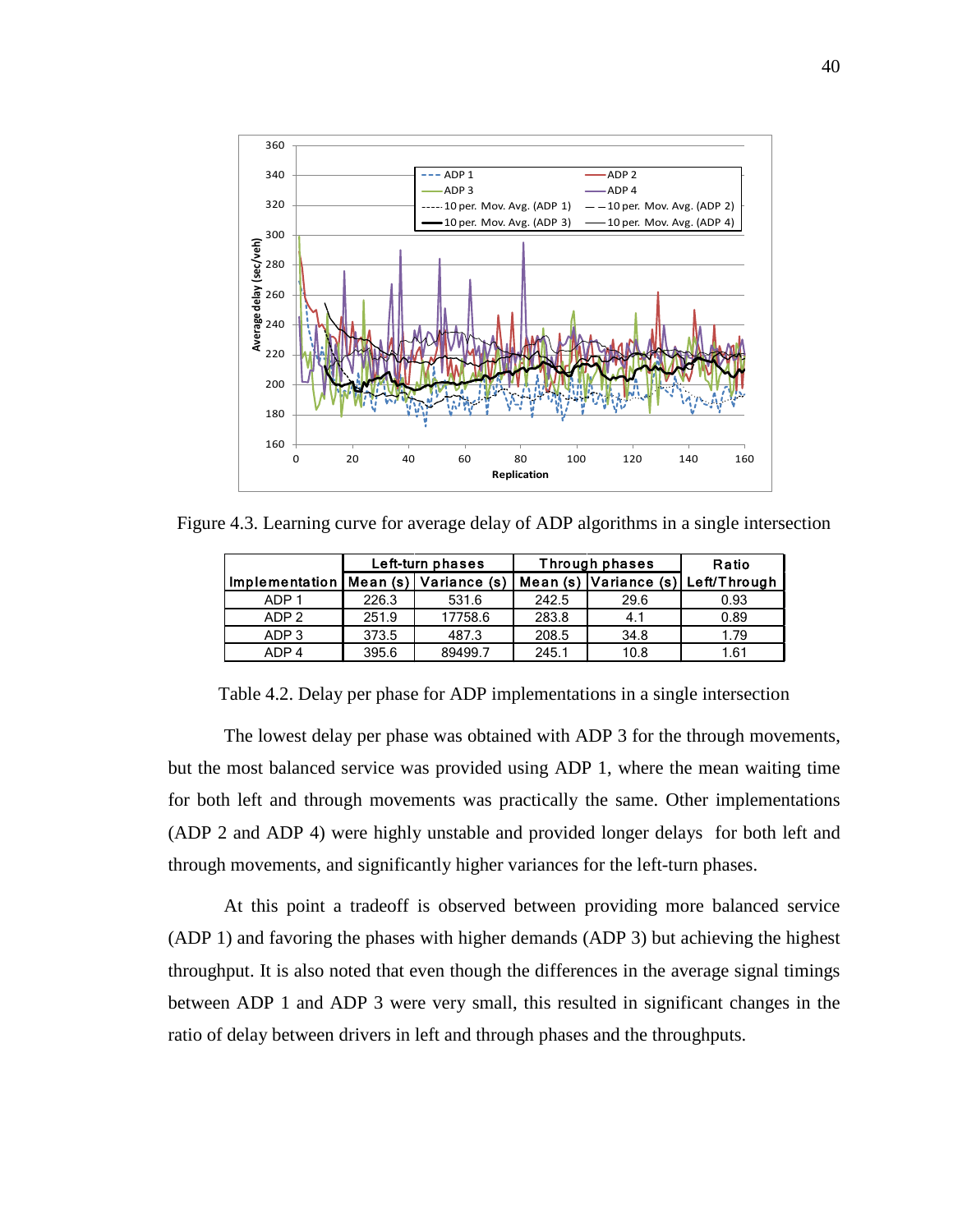Lastly, the average speed of all vehicles in the network is shown for the four ADP implementations. ADP 1 had the highest average speeds, which combined with the lowers average delays and the second highest throughput, provides a favorable performance along with ADP 3 which has the highest throughput. Similar to previous Figures, Figure 4.4. shows a 10-point average speed shows the learning curve as the agents gain and accumulate experience.



Figure 4.4. Learning curve for average speed of ADP algorithms in a single intersection

## 4.1.3 Q-learning implementations

A series of signal controllers were created for Q-learning algorithms, following similar implementations to those used for ADP. Thus, there were four analogous cases with Q-learning that use the same state and reward definitions as explained for ADP 1 through 4. The reader is directed to the ADP definitions in the previous subsection for details. The analysis of the performance of these implementations is described below.

#### 4.1.4 Performance

The first indicator to determine the performance of the algorithms was the intersection throughput. The learning curve for the Q-learning implementations is shown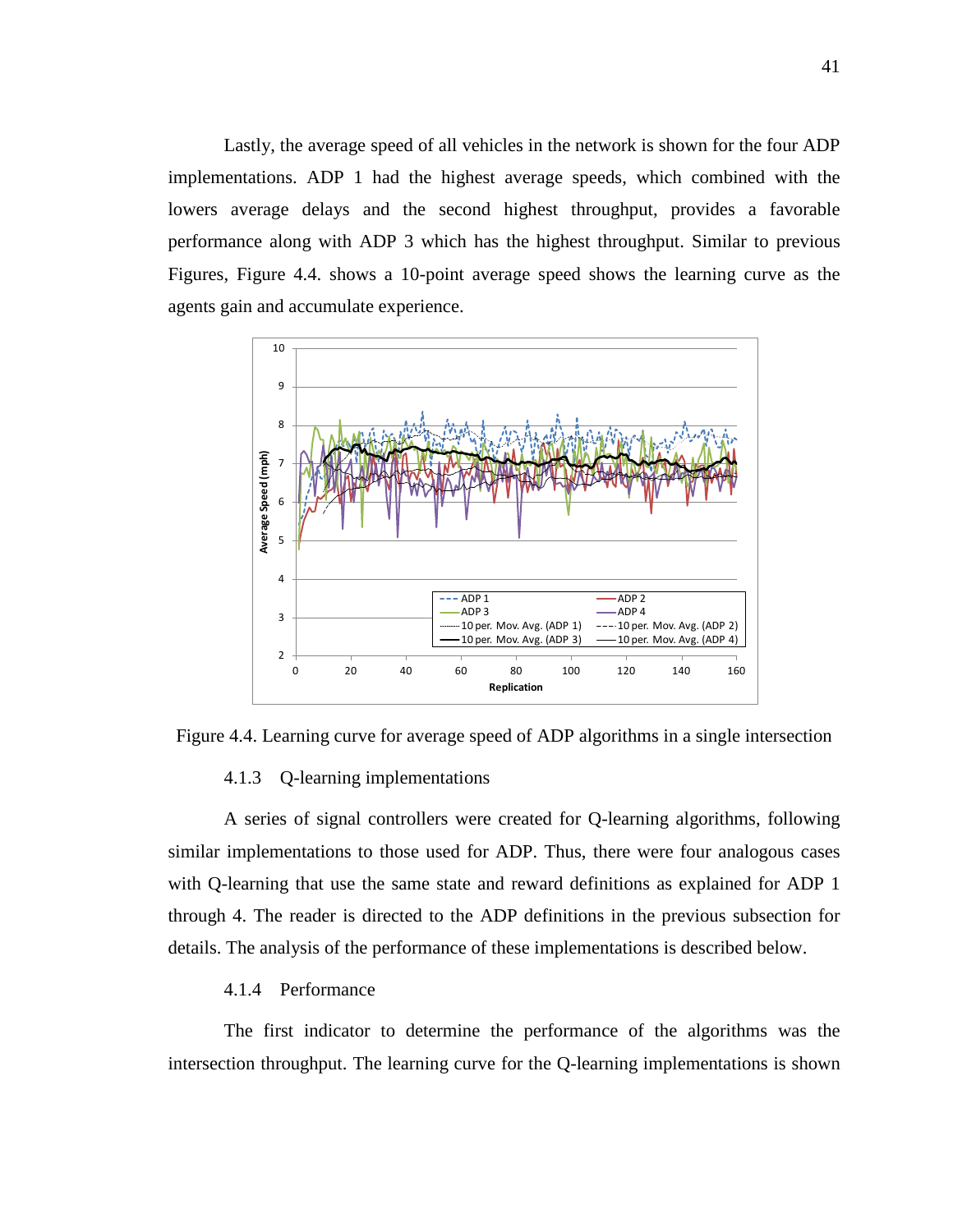

Figure 4.5. Learning curve for throughput of Q-learning algorithms in a single intersection

A direct comparison between ADP and Q-learning is also possible given that the algorithms make use of the same information from the simulation and share the source code for data collection and processing. In addition, the same random seeds were used for the two algorithms, allowing for a paired comparison. Figure 4.6. shows the two most favorable implementations for both ADP and Q-learning are implementations 1 and 3. It is easily observable that performance of the two algorithms is comparable at the end of the 160 training runs, especially for Q3 and ADP 3, reaching the highest throughput levels for the two series of implementations.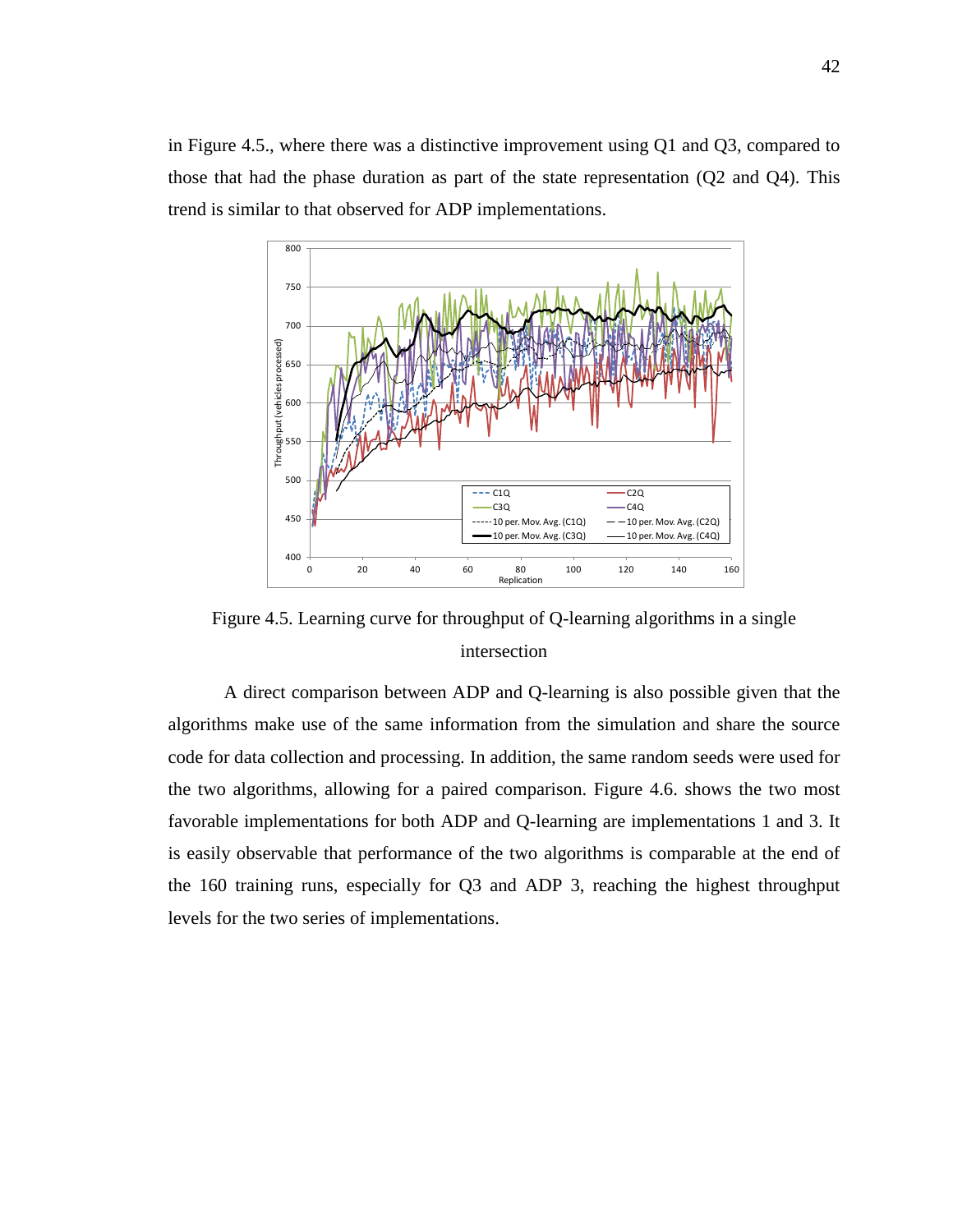

Figure 4.6. Learning curve for throughput of best Q-learning and ADP in a single intersection

The signal timings and the throughput per phase were also examined for the Qlearning implementations. From this, the average discharge headway was obtained and used as a measure of the efficiency green time utilization. Results of this analysis are shown in Table 4.3. below.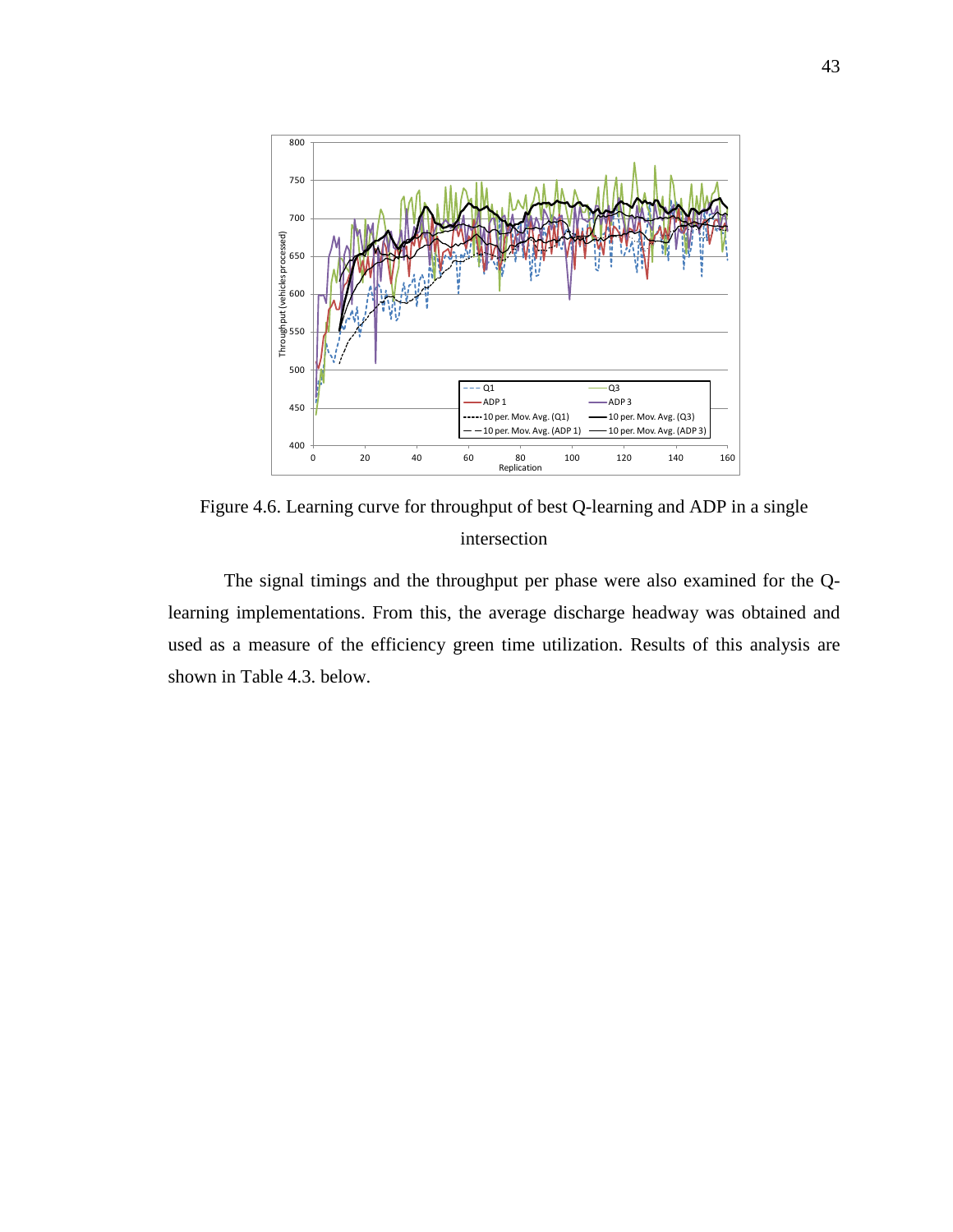| Implementation | Indicator                     | <b>Phase</b>         |                      |                      |                      |                        |  |  |
|----------------|-------------------------------|----------------------|----------------------|----------------------|----------------------|------------------------|--|--|
|                |                               | <b>Green EW Left</b> | <b>Green EW Thru</b> | <b>Green NS Left</b> | <b>Green NS Thru</b> | <b>Total Througput</b> |  |  |
|                | Ave green time (s)            | 8                    | 13.43                | 8.14                 | 13.49                |                        |  |  |
|                | Total phase frequency         | 488                  | 889                  | 555                  | 905                  |                        |  |  |
| Q <sub>1</sub> | Total green time (s)          | 3904                 | 11939                | 4518                 | 12208                | 33198                  |  |  |
|                | Throughput (veh)              | 3267                 | 13058                | 3443                 | 13430                |                        |  |  |
|                | Ave. discharge headway<br>(s) | 2.39                 | 1.83                 | 2.62                 | 1.82                 |                        |  |  |
| Q <sub>2</sub> | Ave green time (s)            | 8.01                 | 10.88                | 8.09                 | 10.93                |                        |  |  |
|                | Total phase frequency         | 505                  | 1046                 | 581                  | 1026                 |                        |  |  |
|                | Total green time (s)          | 4045                 | 11380                | 4700                 | 11214                | 31225                  |  |  |
|                | Throughput (veh)              | 3075                 | 12601                | 3167                 | 12382                |                        |  |  |
|                | Ave. discharge headway<br>(s) | 2.63                 | 1.81                 | 2.97                 | 1.81                 |                        |  |  |
|                | Ave green time (s)            | 8.01                 | 15.19                | 8.14                 | 15.2                 |                        |  |  |
|                | Total phase frequency         | 433                  | 844                  | 501                  | 867                  | 35154                  |  |  |
| Q <sub>3</sub> | Total green time (s)          | 3468                 | 12820                | 4078                 | 13178                |                        |  |  |
|                | Throughput (veh)              | 3347                 | 13844                | 3718                 | 14245                |                        |  |  |
|                | Ave. discharge headway<br>(s) | 2.07                 | 1.85                 | 2.19                 | 1.85                 |                        |  |  |
|                | Ave green time (s)            | 8.01                 | 10.54                | 8.04                 | 10.33                |                        |  |  |
|                | Total phase frequency         | 535                  | 1013                 | 641                  | 1058                 |                        |  |  |
| Q4             | Total green time (s)          | 4285                 | 10677                | 5154                 | 10929                | 33513                  |  |  |
|                | Throughput (veh)              | 3229                 | 13454                | 3497                 | 13333                |                        |  |  |
|                | Ave. discharge headway<br>(s) | 2.65                 | 1.59                 | 2.95                 | 1.64                 |                        |  |  |

Table 4.3. Signal timings and average discharge headway for Q-learning in a single intersection

From Table 4.3., the highest throughput was found with Q3, showing that for both Q-learning and ADP, an implementation using an estimate for the time vehicles have spent in the link in the state of the system resulted in improved results.

In terms of signal timings, the through phases were displayed more often than the left-turn phases with a ratio of about 2:1, and in the case of Q3 the duration of the through phase was about double the duration of the left-turn phase. This mimics the actual traffic distribution, with about 20% of the green time dedicated to left-turn phases and the remaining time for through movements. In comparison with ADP, Q-learning phases for the through movements were longer and generated fewer phase changes, and therefore reduced the lost time. The effect of having these longer phases in terms of delay is examined for each movement, as follows.

The average delay for all vehicles in the system is shown in Figure 4.7. for the four Q-learning implementations. At the end of the 160 runs the four implementations seem to converge to the same lower delay level, with faster learning rates for the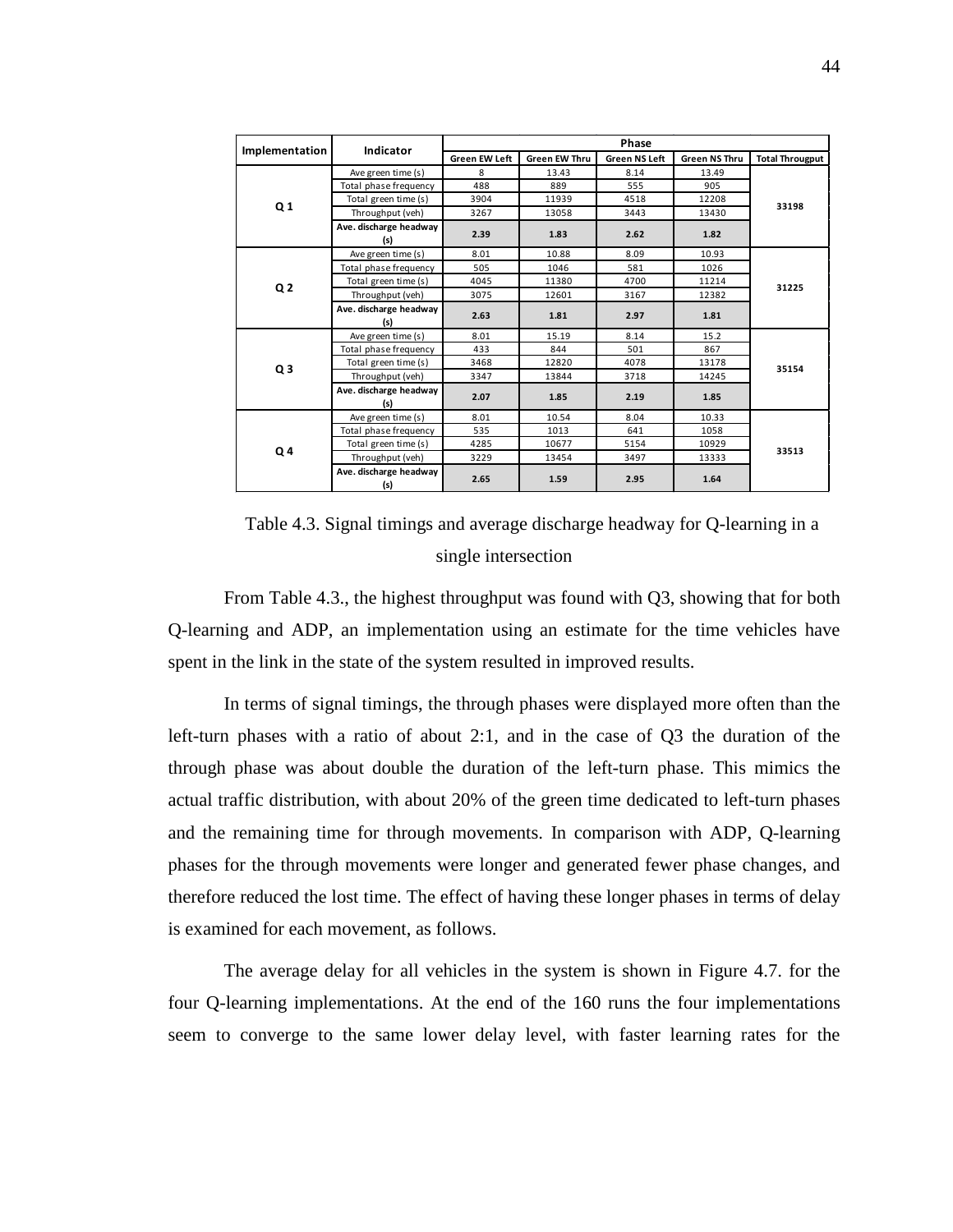algorithms that made use of the time vehicles have spent in the link as part of the state (Q1 and Q3).



Figure 4.7. Learning curve for average delay of Q-learning algorithms in a single intersection

In comparison with ADP, Figure 4.8. shows the implementations with the lowest delay for both Q-learning and ADP, which in this case were implementations Q3 and ADP 1. It is clear that the performance of the two implementations is similar in terms of delay and this is also reflected in their similar average discharge headway, however they yielded different throughputs (Tables 4.1. and 4.3.).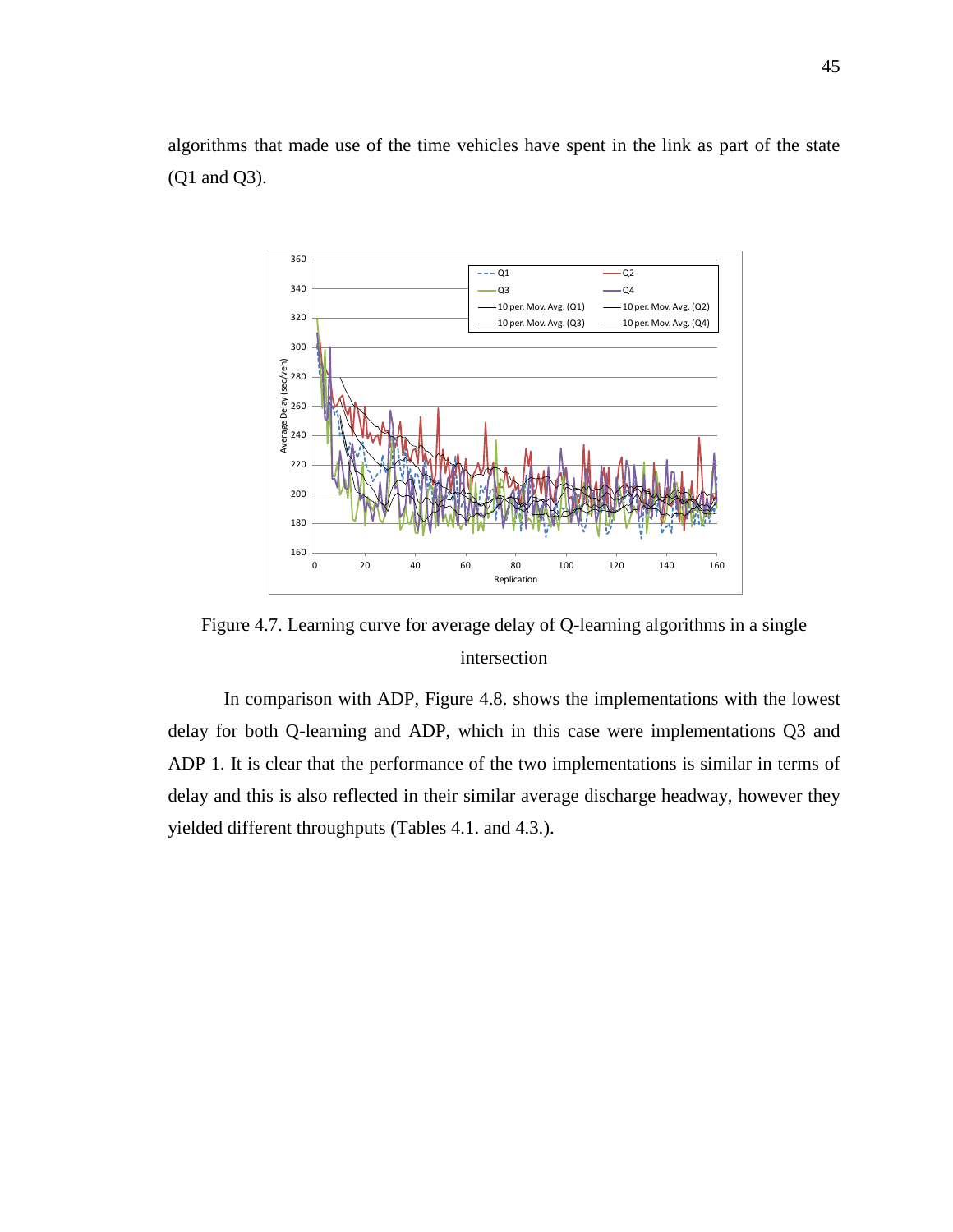

Figure 4.8. Learning curve for average delay of best Q-learning and ADP in a single intersection

In a more detailed examination of the delay of Q-learning, the individual phases are observed to obtain the data shown in Table 4.4., analogous to Table 4.2. for ADP. It is observed that the lowest overall delays were observed for left-turning drivers using Q2, but causing a significant unbalance with delays of through vehicles. The delay of through movements was more predictable, with variances significantly lower than those of leftturn vehicles. Better balance of service for both directions was achieved by Q4 and Q3.

Given that the demand for through movements is 4 times greater than that of left turns, it is not surprising that Q3 had the lowers overall delay for the whole intersection together, as seen in Figure 4.7.

|                                                                         |       | Left-turn phases |       | Through phases | Ratio |
|-------------------------------------------------------------------------|-------|------------------|-------|----------------|-------|
| Implementation Mean (s) Variance (s) Mean (s) Variance (s) Left/Through |       |                  |       |                |       |
| Q 1                                                                     | 179.2 | 248.6            | 256.3 | 76.0           | 0.70  |
| Q 2                                                                     | 175.6 | 77.1             | 282.7 | 13.4           | 0.62  |
| Q3                                                                      | 244.5 | 856.2            | 220.3 | 33.8           | 1.11  |
| Q 4                                                                     | 235.0 | 1443.0           | 239.5 | 42             | 0.98  |

Table 4.4. Delay per phase for Q-learning implementations in a single intersection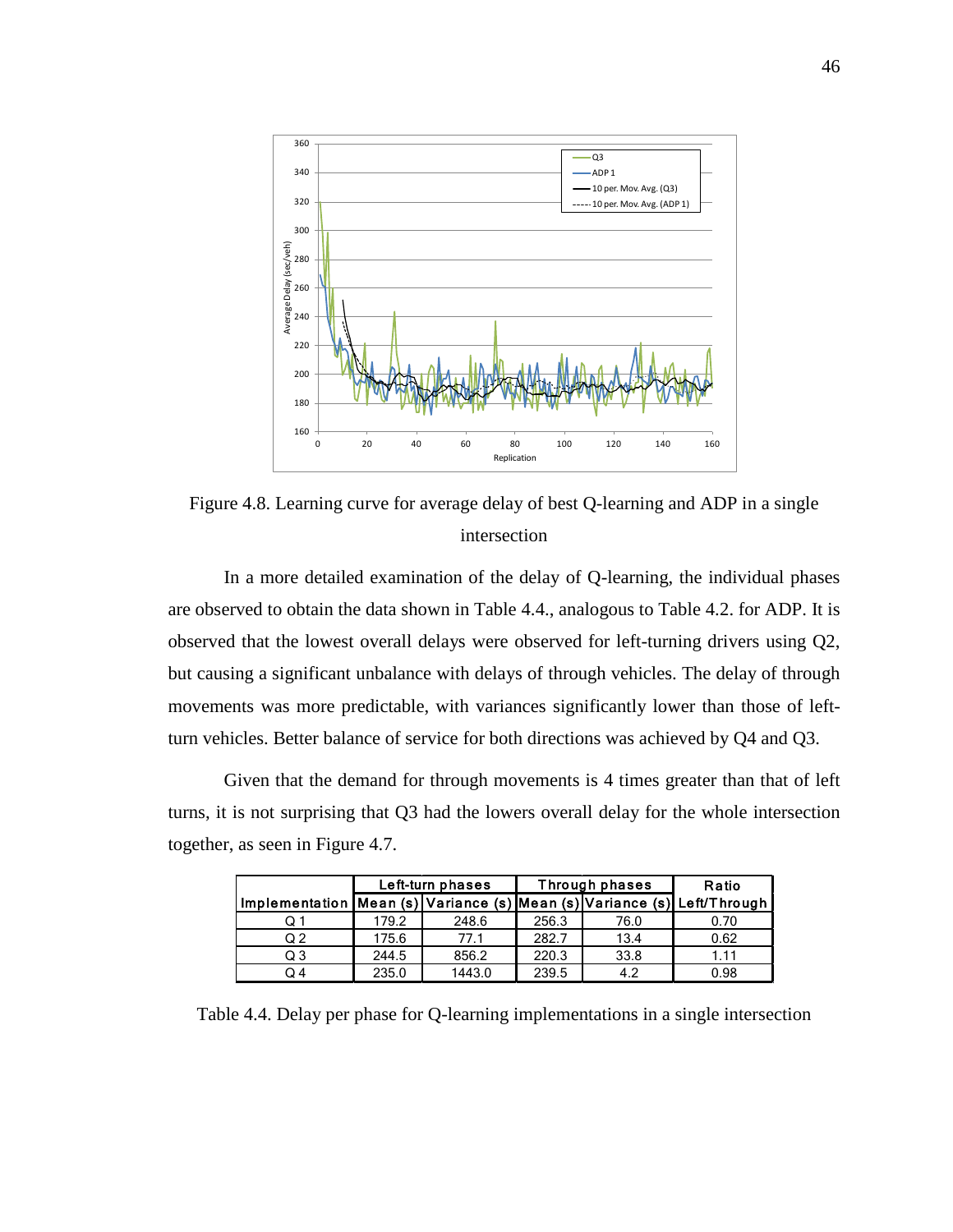Regarding the average speed of vehicles, a summary of the performance of the four Q-learning implementations is shown in Figure 4.9.. Similar to the curve for delay, the speed of the four cases approach a similar speed level by the time they reach the last of the 160 replications in the learning stage.



Figure 4.9. Learning curve for average speed of Q-learning algorithms in a single intersection

## *4.2 Four-intersection Arterial, undersaturated conditions*

As mentioned above, the second case study used to evaluate the algorithms was an arterial with four intersections. Conflicting volumes in the first two intersections create the need to continuously change phases, and open the opportunity to observe if there is any emergent coordinated behavior between them. The remaining two intersections do not have conflicting volumes and the signals should learn not to provide green time to those approaches. Entry volumes on the north and south end of the arterial are 2000 vph for the two lanes combined, and one third of the per-lane volume was input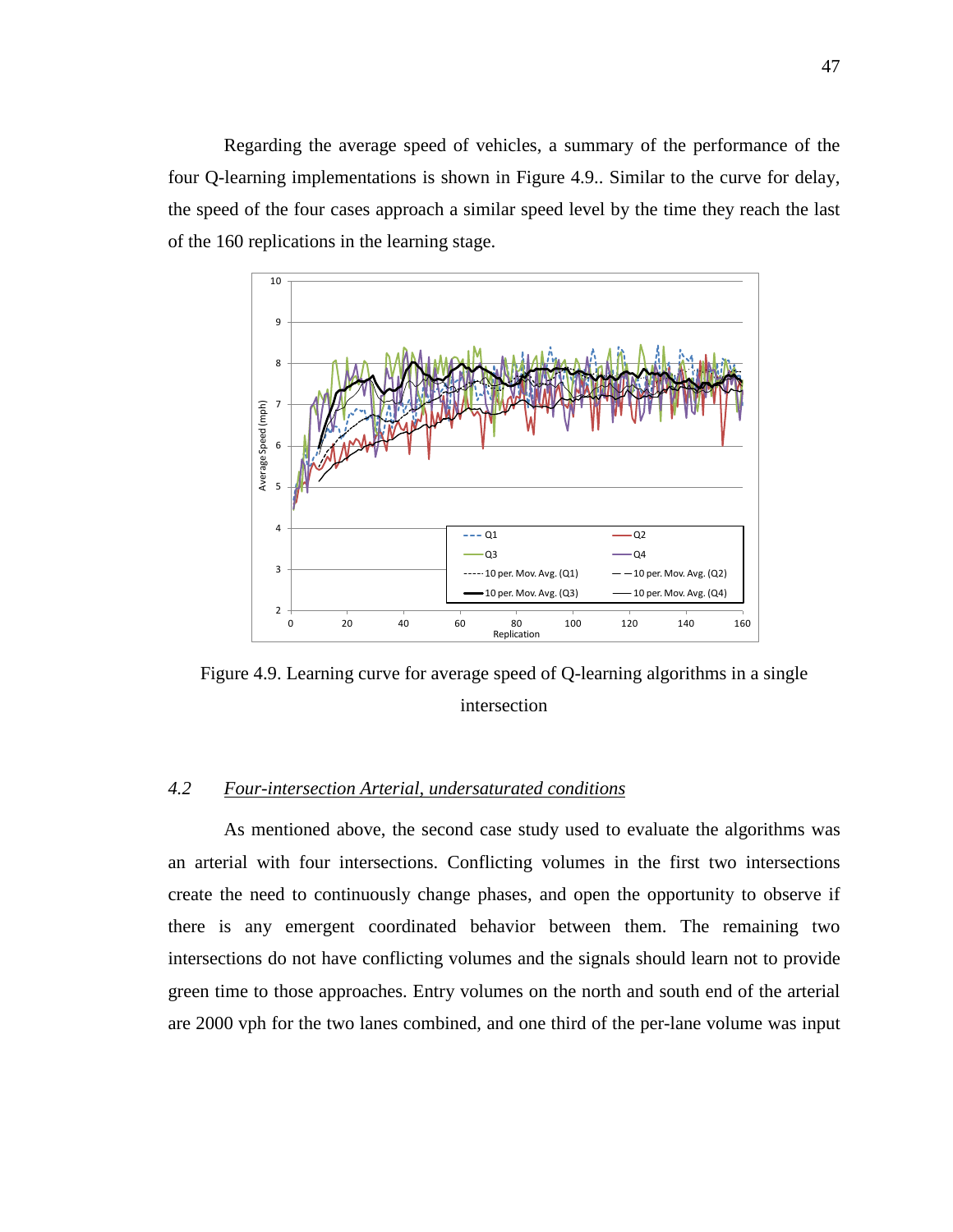

at intersections 1 and 2, for a total of 1000 vph in the three lanes combined. A schematic representation of the arterial is shown in Figure 4.10.

Figure 4.10. Schematic representation of arterial, where "x" indicates no traffic in the approaching links

This section presents the results of multiple implementations, in a similar format to that used for the single intersection case. The analysis of ADP will be described next, followed by the analysis of Q-learning and some contrasts between the two approaches.

## 4.2.1 ADP Implementations

A total of four implementations were created for this scenario using ADP algorithms. The implementations will be numbered using the letter "*a*" to create a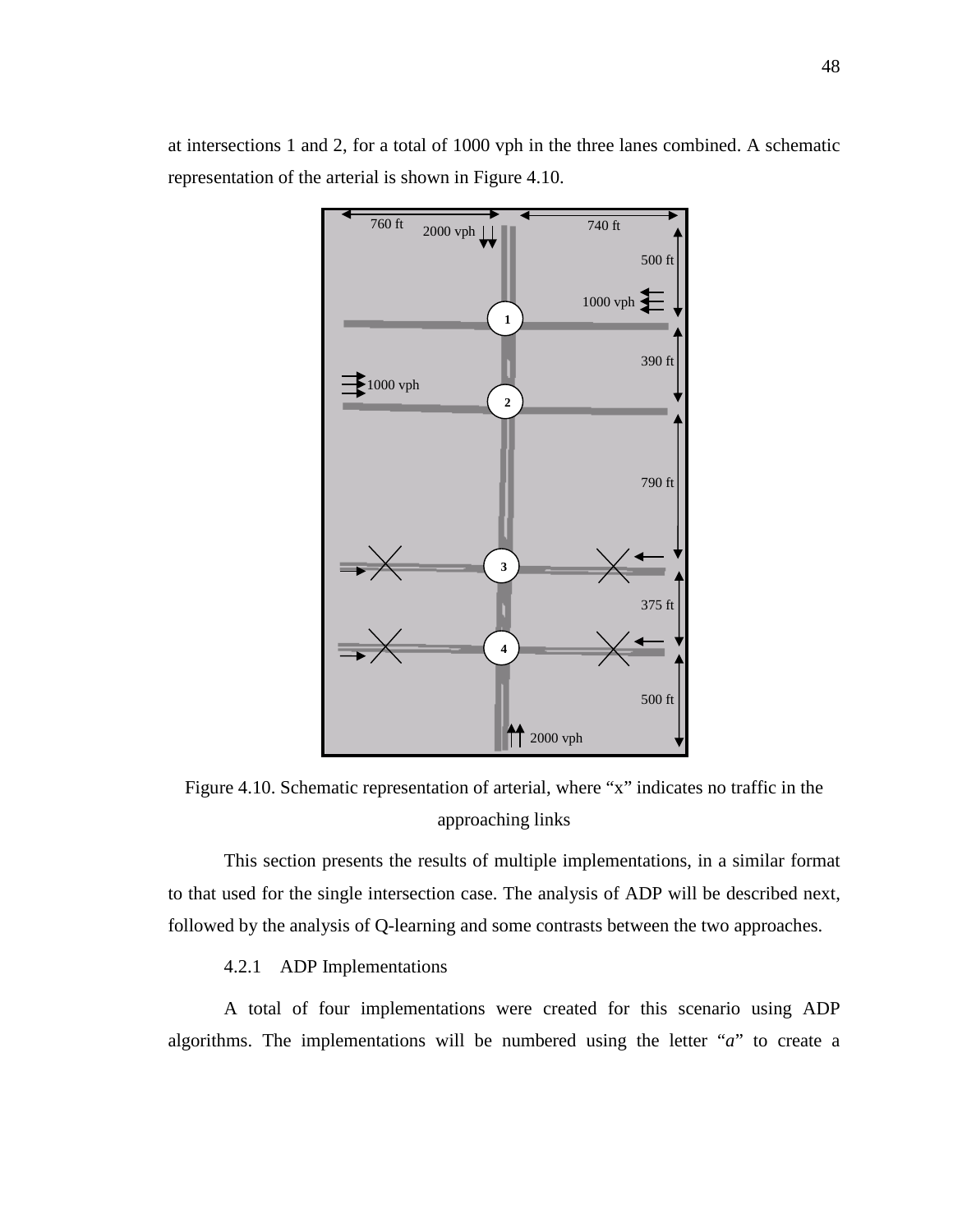distinction between this scenario and the others. This will be followed by the next scenarios as well, using letters to prevent confusion between implementations.

The first two implementations (ADP1a and ADP2a) are analogous to implementations ADP1 and ADP3 from the previous scenario (the single intersection). Thus, in ADP1a the state was represented only by the number of vehicles in each link and the current phase, and in ADP2a the state incorporates a measure of the time the vehicles have spent in the link together with the number of vehicles. It is noted that the state space does not change from ADP1a to ADP2a, but only the variables involved in the estimation of the current state.

The remaining two implementations (ADP3a and ADP4a) included the following communication capabilities: 1) it was known to an agent if the receiving links of the neighboring intersections were near capacity (implemented as a dimension in the state), and 2) the agent will receive an incentive for providing green to incoming vehicles from adjacent intersection (implemented as a reduction in penalties). In addition to these capabilities, ADP4a used a modified reward function that included potential downstream blockages, so that penalties were created if green time was given to approaches that could result in these situations. More specifically, penalties were gradually increased if the downstream link was occupied between 0 and 40%, between 40 and 60%, or higher than 60%, as a function of the opposing traffic.

The potential for blockage in ADP3a and ADP4a was included as an additional dimension in the state space in the form of up to two levels of potential blockage per direction. The additional information included in ADP4a did not affect the size of the state space, but the calculation of the reward.

Recall that this scenario was studied in undersaturated conditions, thus performance indicators such as total throughput should be maintained approximately stable for all implementations unless their performance is significantly subpar compared to the others. A similar set of the indicators used in the case of a single intersection will be shown in this case as well, in combination with other indicators that are appropriate for multiple intersections such as the number of stops for the vehicles in the system.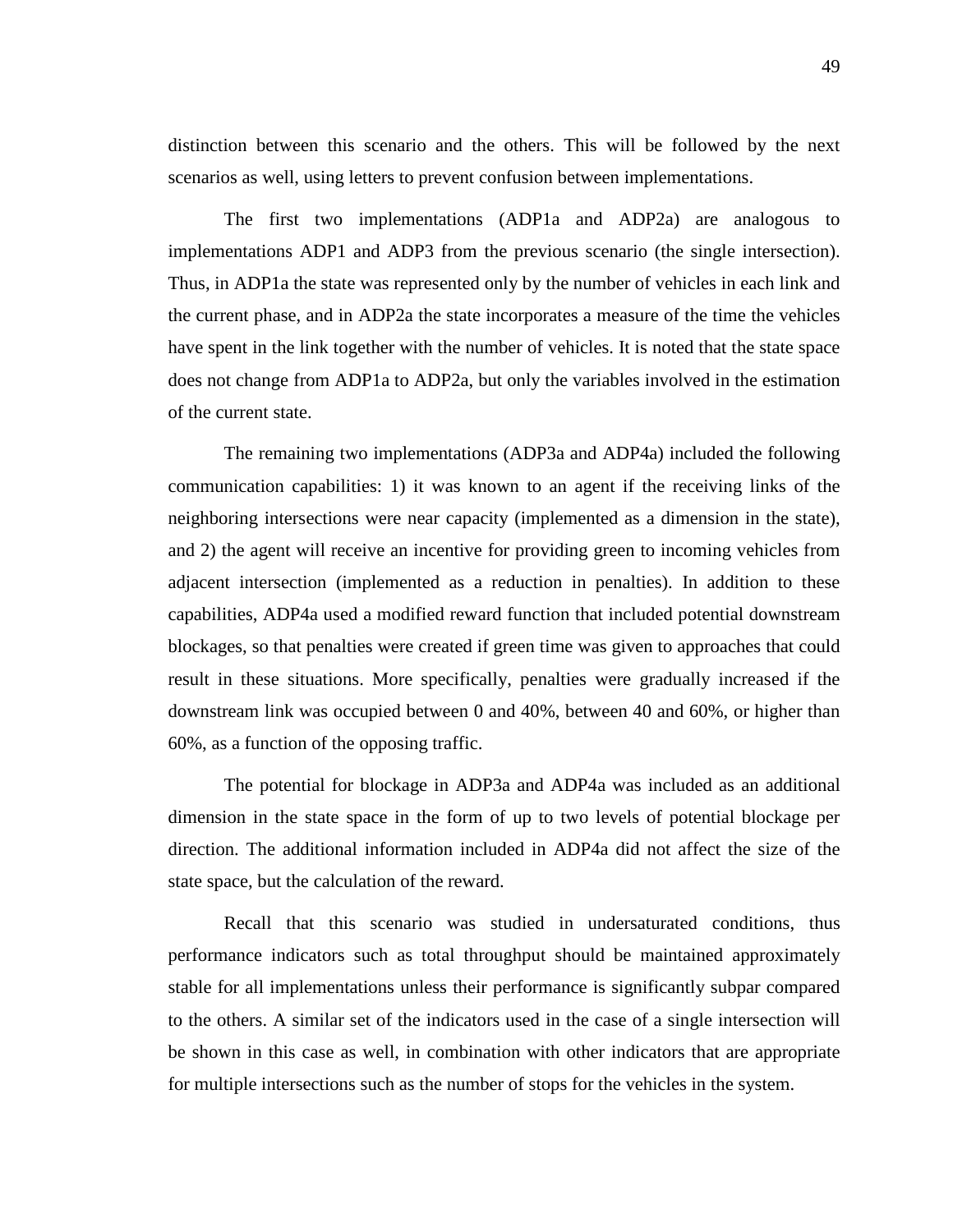#### 4.2.2 Performance

The analysis begins with the average delay of all vehicles in the network, as shown in Figure 4.11. It is observed that the performance of the four implementations varied significantly, including the last replications of the training curve. ADP3a achieved the lowest average delays and ADP1a the highest. Recall that ADP3a included an incentive for incoming vehicles from adjacent intersections, but so did ADP4a using a different reward function.



Figure 4.11. Learning curve for average delay of ADP algorithms in an arterial

Differences between the four implementations were, for the most part, the result of not completely eliminating phase changes for the two intersections that did not have conflicting volumes. The signals at these locations were not stable enough using ADP1a and ADP4a and the green phase was at times assigned to the E-W direction. A closer view of the signals in these two intersections showed that ADP1a provided green to the opposite direction for about one fourth of the total green time at intersection 4 and only a negligible portion of the green at intersection 3 (about 1% of the time). On the other hand, using ADP4a about one sixth of the green time was allocated to the E-W direction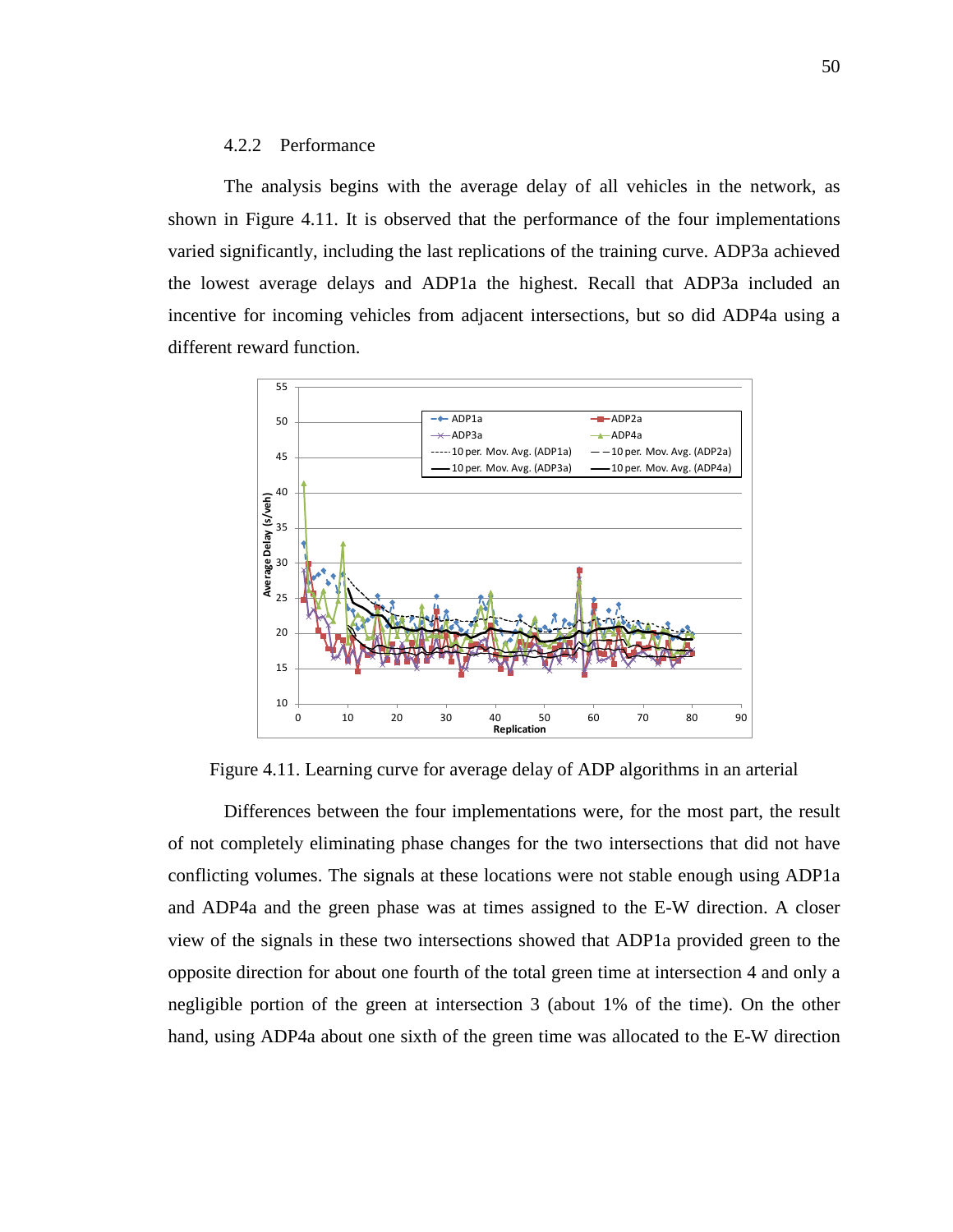at intersection 4, and about 5% to the E-W direction at intersection 3. The remaining two implementations did not provide green time to approaches without demand.

On the other hand, an inspection of the delay was also conducted for each of the phases at the two intersections with conflicting volumes. These results are shown in Table 4.5.

| Intersection   |                   |          | N-S phase    | E-W phase |              |  |
|----------------|-------------------|----------|--------------|-----------|--------------|--|
|                | Implementation    | Mean (s) | Variance (s) | Mean (s)  | Variance (s) |  |
|                | ADP <sub>1a</sub> | 15.4     | 269.6        | 25.0      | 2.1          |  |
| Intersection 1 | ADP <sub>2a</sub> | 18.8     | 225.8        | 17.3      | 0.8          |  |
|                | ADP3a             | 16.3     | 280.3        | 23.3      | 2.4          |  |
|                | ADP4a             | 16.0     | 284.7        | 23.1      | 2.3          |  |
|                | ADP <sub>1a</sub> | 10.3     | 81.5         | 20.7      | 1.4          |  |
| Intersection 2 | ADP <sub>2a</sub> | 11.7     | 117.8        | 18.0      | 0.6          |  |
|                | ADP3a             | 11.5     | 125.6        | 20.8      | 2.4          |  |
|                | ADP4a             | 11.1     | 116.9        | 21.5      | 2.4          |  |

Table 4.5. Delay per phase for ADP implementations in an arterial

Overall, from Table 4.5. the average delays between the four implementations are similar, indicating limited effects of the additional features for ADP3a and ADP4a. This may not come as a surprise as the undersaturated conditions were not expected to generate blockages. However, the incentives and provide green times for oncoming traffic could have had an impact in the operation in terms of delay, but this did not seem to be the case.

Additional information about the signal timings for each of the two directions of traffic in these two intersections is shown in Table 4.6.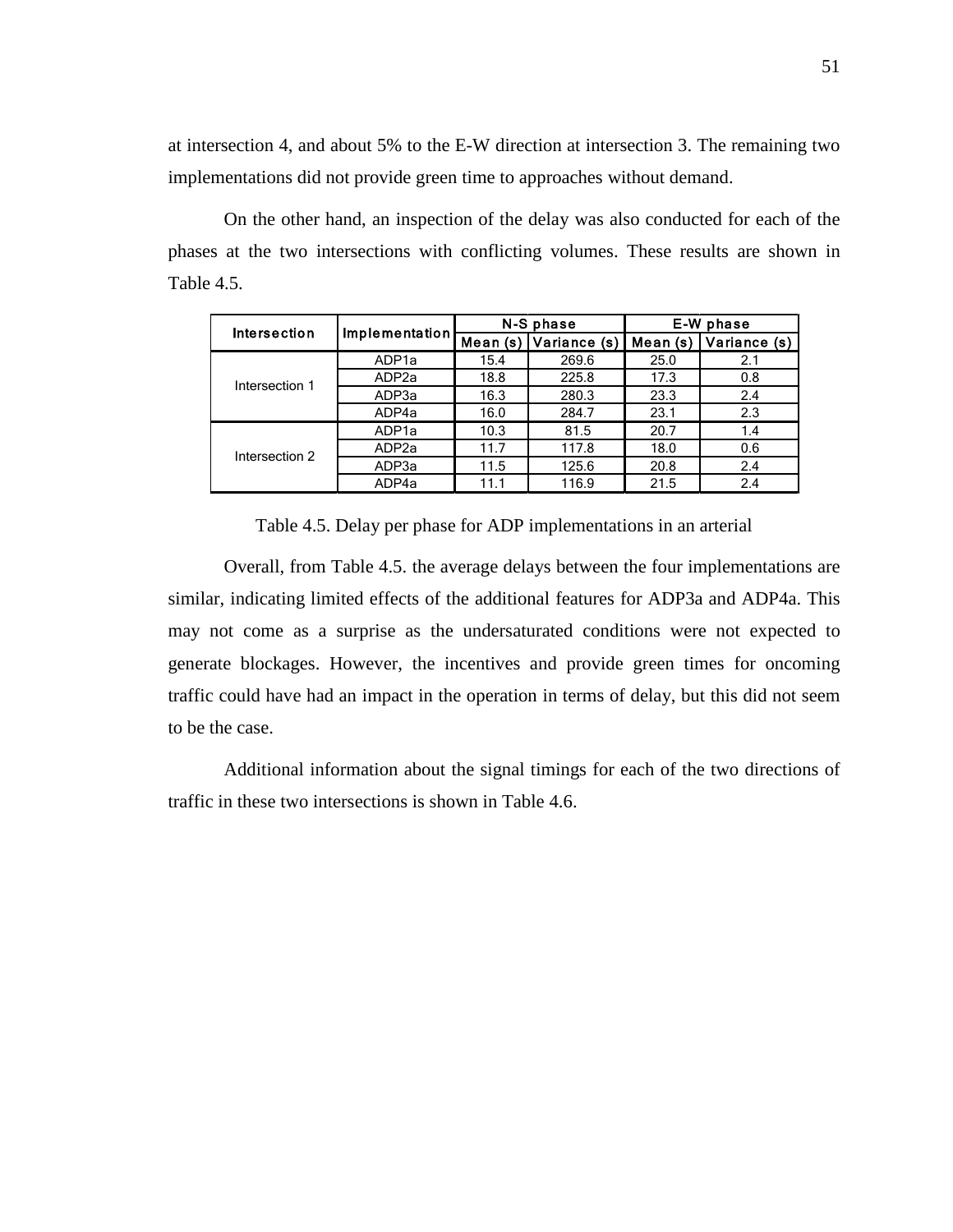| Implementation    | Indicator                        |       | Intersection 1 |                        | Intersection 2 |       |                        |  |
|-------------------|----------------------------------|-------|----------------|------------------------|----------------|-------|------------------------|--|
|                   |                                  | E-W   | $N-S$          | <b>Total Througput</b> | E-W            | $N-S$ | <b>Total Througput</b> |  |
|                   | Ave green<br>time(s)             | 8.07  | 24.89          |                        | 8.3            | 20.77 | 43958                  |  |
|                   | Total phase<br>frequency         | 877   | 876            |                        | 974            | 977   |                        |  |
| ADP <sub>1a</sub> | Total green<br>time(s)           | 7082  | 21810          | 44314                  | 8092           | 20294 |                        |  |
|                   | Throughput<br>(veh)              | 9912  | 34402          |                        | 9994           | 33964 |                        |  |
|                   | Ave.<br>discharge<br>headway (s) | 2.14  | 2.54           |                        | 2.43           | 2.39  |                        |  |
|                   | Ave green<br>time(s)             | 8.01  | 30.42          |                        | 8.04           | 21.67 |                        |  |
| ADP <sub>2a</sub> | Total phase<br>frequency         | 769   | 777            |                        | 952            | 956   | 43949                  |  |
|                   | Total green<br>time (s)          | 6164  | 23640          | 44294                  | 7654           | 20716 |                        |  |
|                   | Throughput<br>(veh)              | 9919  | 34375          |                        | 9939           | 34010 |                        |  |
|                   | Ave.<br>discharge<br>headway (s) | 1.86  | 2.75           |                        | 2.31           | 2.44  |                        |  |
|                   | Ave green<br>time(s)             | 8.07  | 26.57          |                        | 8.06           | 22.71 | 43947                  |  |
|                   | Total phase<br>frequency         | 850   | 849            |                        | 930            | 931   |                        |  |
| ADP 3a            | Total green<br>time(s)           | 6860  | 22558          | 44323                  | 7496           | 21143 |                        |  |
|                   | Throughput<br>(veh)              | 10008 | 34315          |                        | 9999           | 33948 |                        |  |
|                   | Ave.<br>discharge<br>headway (s) | 2.06  | 2.63           |                        | 2.25           | 2.49  |                        |  |
|                   | Ave green                        | 8.11  | 23.42          |                        | 8.15           | 21.52 |                        |  |
|                   | Total phase<br>frequency         | 907   | 908            |                        | 953            | 953   | 43989                  |  |
| ADP 4a            | Total green<br>time(s)           | 7360  | 21270          | 44299                  | 7766           | 20508 |                        |  |
|                   | Throughput<br>(veh)              | 9907  | 34392          |                        | 9956           | 34033 |                        |  |
|                   | Ave.<br>discharge<br>headway (s) | 2.23  | 2.47           |                        | 2.34           | 2.41  |                        |  |

Table 4.6. Signal timings and average discharge headway for ADP in arterial

From Table 4.6., the signal timings from ADP2a and ADP3a provided longer green times for the traffic direction along the arterial compared to the other implementations. Likewise, the average discharge headway was slightly longer for ADP2a and ADP3a.

In addition, the average green times for intersection 1 were longer than for intersection 2 along the arterial. This is explained by the more continuous arrival of vehicles at intersection 1 given that the demand on the northbound is reduced to about 72% of the original entry volume due to right and left turn movements, and the demand southbound to about 95%. This is also an indication that, given the greater demand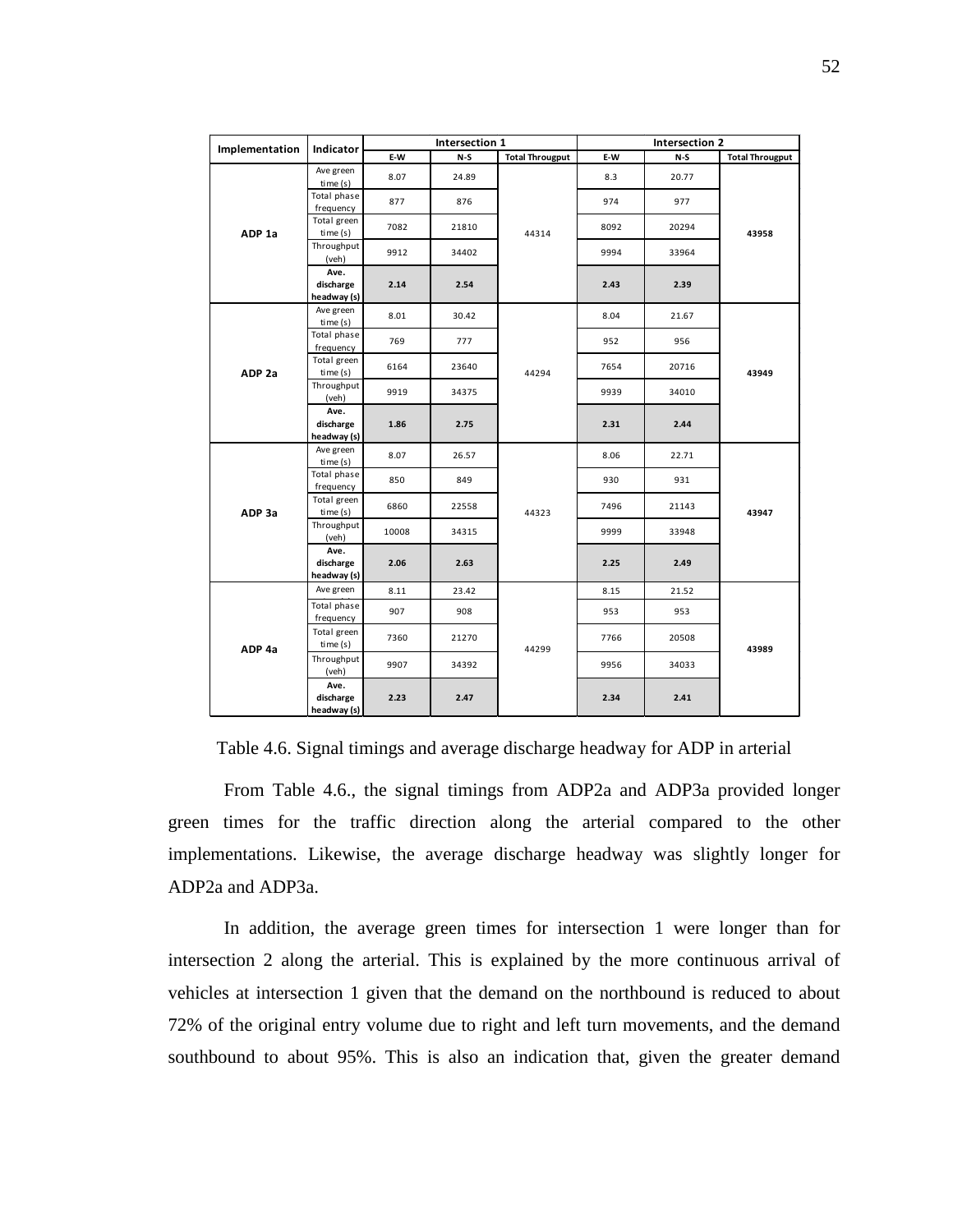southbound, coordination should have been provided in this direction. The offsets between the beginning of green time at intersections 1 and 2 on the southbound and on the northbound were explored to determine if the coordination occurred as expected.

For the southbound, the offsets of the last 20 replications (at the end of the training period) were found to be shorter than those for northbound and closer to an ideal offset given the distance between intersections. The ideal offset assuming no initial queue was around 10 seconds in free-flow speed, but closer to 15 seconds with the assigned demands. For example, a plot of the cumulative distribution of the offsets using ADP3a showed that 70% of the offsets in the southbound direction were lower than 22 seconds, whereas in the southbound the 70% of the cumulative distribution was located at 34 seconds. This is a clear indication of better coordination in the southbound, as expected. Another example without the coordination features (using ADP2a) showed that 70% of the offsets were slightly longer in both directions, with the southbound direction at 24 seconds and for the northbound at 38 seconds.

Another measure of the coordination of traffic along the arterial is the average number of stops per vehicles. Even though this indicator does not account for vehicles slowing down, it may show when coordination was significantly different between the implementations. This is shown in Figure 4.12, where ADP2a and ADP3a, following the same trend observed for the delay, and closely linked to the signal operation in intersections 3 and 4.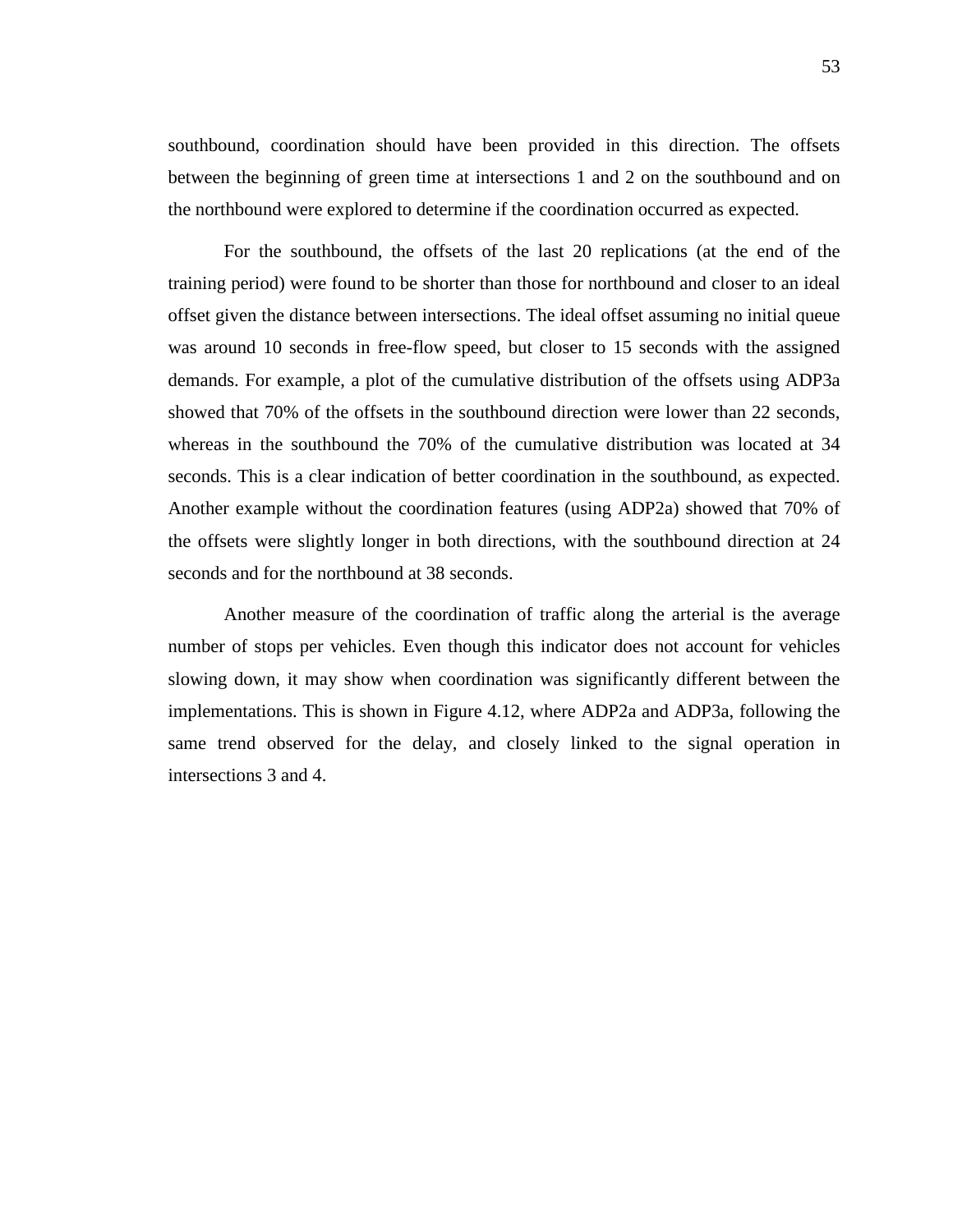

Figure 4.12. Learning curve for average number of stops of ADP algorithms in an arterial

#### 4.2.3 Q-learning Implementations

Four implementations similar to those explained above for ADP where used to test the performance of Q-learning in the arterial scenario, named Q1a through Q4a. There is correspondence between the labeling used in this subsection and the characteristics of the implementations for ADP, thus for example the implementation for Q1a had the same state and reward definitions of ADP1a.

However, unlike the results for ADP all four cases using Q-learning had similar performance at the end of the 80 training runs and reached the same levels of the best ADP cases.

#### 4.2.4 Performance

The first indicator used in this analysis was the average delay per vehicle in the system, as shown in Figure 4.13. The four Q-learning implementations converged to a similar delay value and produced similar variations on the replications. An examination of the delays per intersection showed that in one of the implementations (Q1a) the signals provided momentarily the right of way to the approaches with no demand, delaying vehicles unnecessarily. In Q1a the signals provided on average about 5% of the total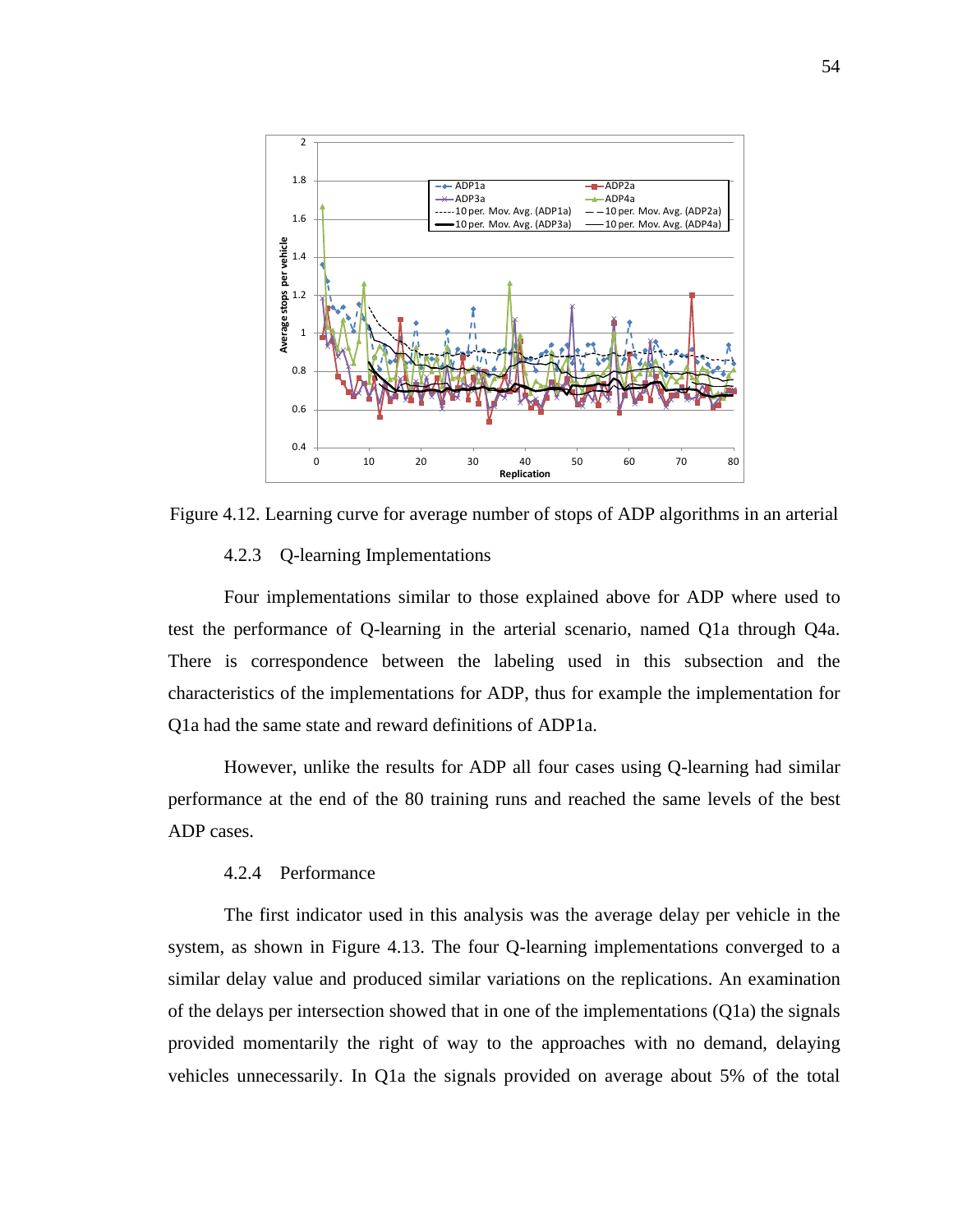green time to the approaches with no demand, which accounts for some of the increased total delay of Q1a compared to the other algorithms in Figure 4.13. Additional reinforcement from adding an estimate of delay in the state, as well as incentive from adjacent intersections had a better effect in preventing switching phases upon no demand in the Q-learning implementations compared to ADP.



Figure 4.13. Learning curve for average delay of Q-learning algorithms in an arterial

Delay values for the two intersections with opposing demands are shown in Table 4.7. Delays for the N-S direction were in general lower than for the E-W direction, which may be at first counterintuitive given the greater demand on the N-S direction, but it can be mainly explained by the greater number of vehicles that could be processed without stopping due to increased pressure to hold the green light. The larger variance of the delay for the N-S direction also explains this situation, where some vehicles may have been processed by the intersection without stopping but some others had to wait at least the minimum green time and yellow-red transition of the E-W direction. On the other hand, vehicles in the E-W direction were likely to wait for the duration of the N-S direction (a great portion of a typical cycle) to be processed in the next green light, having a more constant delay. Lastly, a slight decrease in the delay of the intersections on the N-S direction (along the arterial) can be observed when using Q4a (which accounted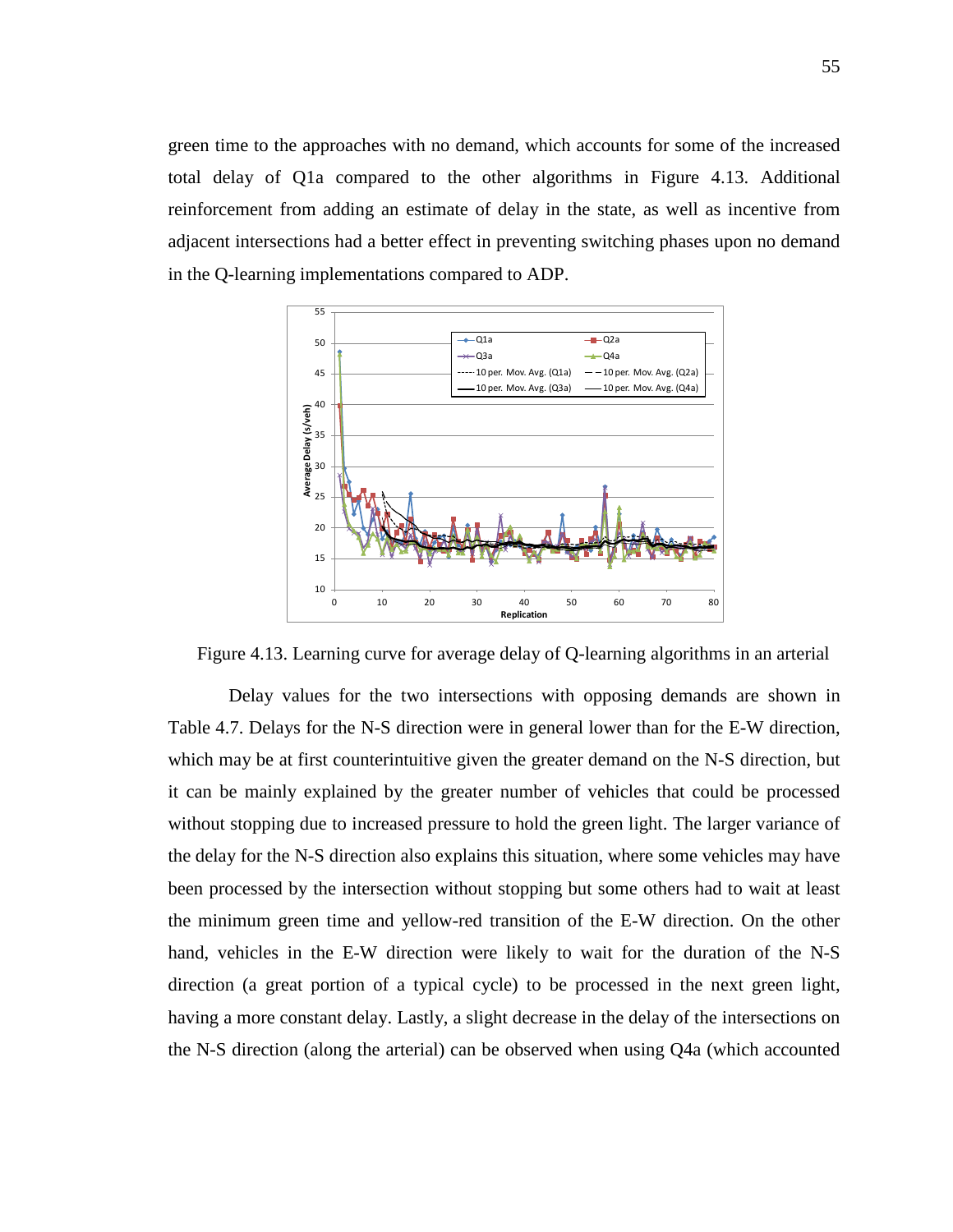for incentive upon arrival of platoons) but at the expense of greater delay for the E-W direction.

Similar comments to those mentioned for the ADP implementations apply to these cases with Q-learning in relation to the magnitude of the mean and variance of the delay.

| Intersection   | Implementation   |          | N-S phase    | E-W phase |              |  |
|----------------|------------------|----------|--------------|-----------|--------------|--|
|                |                  | Mean (s) | Variance (s) | Mean (s)  | Variance (s) |  |
|                | Q1a              | 17.1     | 267.4        | 21.4      | 1.2          |  |
| Intersection 1 | Q2a              | 17.1     | 208.1        | 17.6      | 1.0          |  |
|                | Q3a              | 17.5     | 284.6        | 19.6      | 1.7          |  |
|                | Q4a              | 16.0     | 284.7        | 23.1      | 2.3          |  |
| Intersection 2 | Q <sub>1</sub> a | 13.3     | 156.4        | 15.5      | 0.4          |  |
|                | Q2a              | 13.4     | 150.5        | 15.2      | 0.7          |  |
|                | Q3a              | 12.3     | 136.3        | 18.1      | 1.1          |  |
|                | Q4a              | 11.1     | 116.9        | 21.5      | 2.4          |  |

Table 4.7. Delay per phase for Q-learning implementations in an arterial

The characteristics of the signal timings and the average discharge headway for the four implementations are shown in Table 4.8. As expected, given the undersaturated conditions, all four algorithms processed a very similar number of vehicles. Slightly different discharge headways were observed using Q3a and Q4a compared to Q1a and Q2a, favoring the N-S direction (larger headways) and also signal progression.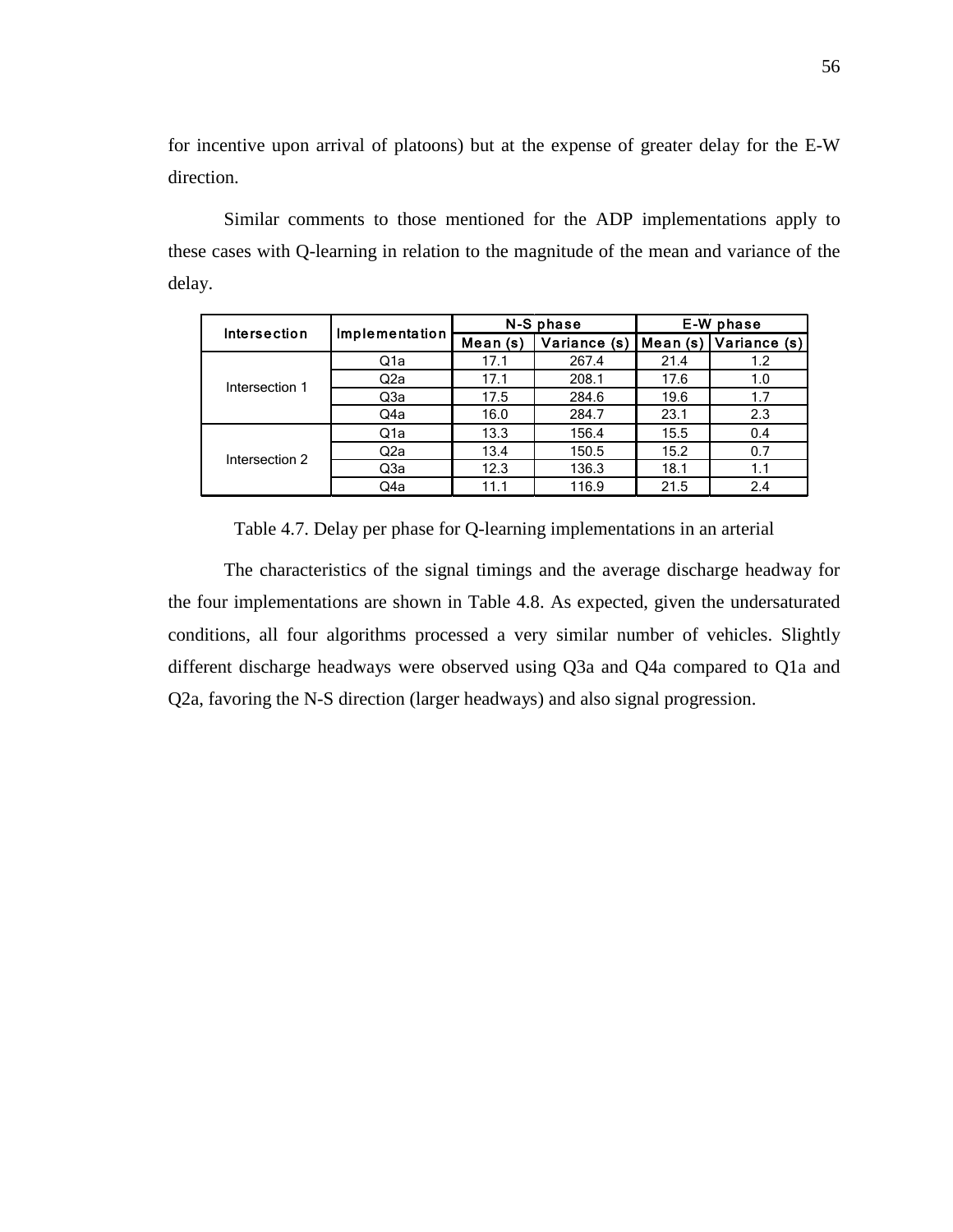| Implementation  | <b>Indicator</b>              |      | Intersection 1 |                        | Intersection 2 |       |                        |
|-----------------|-------------------------------|------|----------------|------------------------|----------------|-------|------------------------|
|                 |                               | E-W  | $N-S$          | <b>Total Througput</b> | E-W            | $N-S$ | <b>Total Througput</b> |
|                 | Ave green time (s)            | 8.14 | 23.47          |                        | 8.16           | 20.73 |                        |
|                 | Total phase<br>frequency      | 906  | 904            |                        | 979            | 977   |                        |
| Q1a             | Total green time (s)          | 7375 | 21217          | 44304                  | 7989           | 20253 | 43952                  |
|                 | Throughput (veh)              | 9957 | 34347          |                        | 10013          | 33939 |                        |
|                 | Ave. discharge<br>headway (s) | 2.22 | 2.47           |                        | 2.39           | 2.39  |                        |
|                 | Ave green time (s)            | 8.23 | 21.17          |                        | 8.24           | 19.63 |                        |
|                 | Total phase<br>frequency      | 962  | 967            |                        | 1008           | 1003  | 44019                  |
| Q <sub>2a</sub> | Total green time (s)          | 7917 | 20471          | 44333                  | 8306           | 19689 |                        |
|                 | Throughput (veh)              | 9929 | 34404          |                        | 10026          | 33993 |                        |
|                 | Ave. discharge<br>headway (s) | 2.39 | 2.38           |                        | 2.49           | 2.32  |                        |
|                 | Ave green time (s)            | 8.28 | 23.05          |                        | 8.46           | 22.05 | 44006                  |
|                 | Total phase<br>frequency      | 912  | 917            |                        | 932            | 935   |                        |
| Q3a             | Total green time (s)          | 7551 | 21137          | 44250                  | 7885           | 20617 |                        |
|                 | Throughput (veh)              | 9922 | 34328          |                        | 9980           | 34026 |                        |
|                 | Ave. discharge<br>headway (s) | 2.28 | 2.46           |                        | 2.37           | 2.42  |                        |
|                 | Ave green time (s)            | 8.32 | 26.7           |                        | 8.48           | 26.56 | 43966                  |
|                 | Total phase<br>frequency      | 841  | 838            |                        | 834            | 833   |                        |
| Q4a             | Total green time (s)          | 6997 | 22375          | 44309                  | 7072           | 22124 |                        |
|                 | Throughput (veh)              | 9968 | 34341          |                        | 9992           | 33974 |                        |
|                 | Ave. discharge<br>headway (s) | 2.11 | 2.61           |                        | 2.12           | 2.60  |                        |

Table 4.8. Signal timings and average discharge headway for Q-learning in arterial

Different from ADP, the average phase duration for both N-S and E-W directions are more similar between intersections 1 and 2, creating a better probability of coordination in both directions due to common cycle length. If this is true, the offsets in both directions should be similar to each other. Therefore, an examination of the offsets for the implementation of Q4a was examined to determine the similarity of the offsets. Results showed a closer agreement between the two distributions, with the 70% of them being 22 seconds or lower for the N-S direction and 26 seconds or lower for the E-W direction. A sample image of the two distributions is shown in Figure 4.14, and indicates that the offsets varied in a very similar way throughout the 20 last replications, favoring coordination in the two directions of traffic.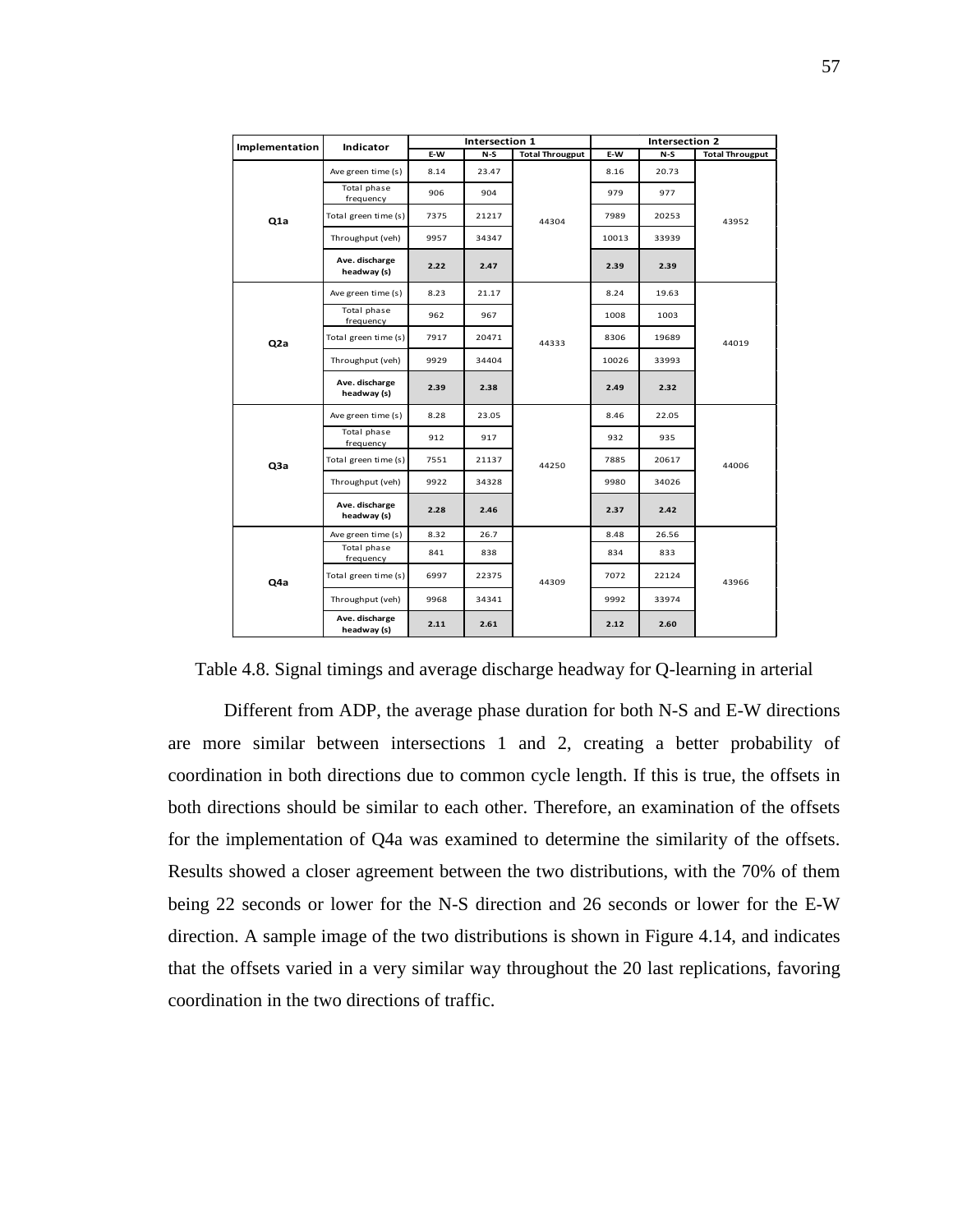

Figure 4.14. Cumulative distribution of offset durations for NB and SB in intersections 1 and 2 using Q4a

The total number of stops per vehicle was also monitored for the whole system, and it is shown in Figure 4.15. The four implementations converged to a value of about 0.7 stops per vehicle, with an edge for the Q4a implementation. This was also expected given the longer average green time for the N-S direction in Q4a compared to the other implementations and the similar timings for the two intersections with conflicting movements, as shown above.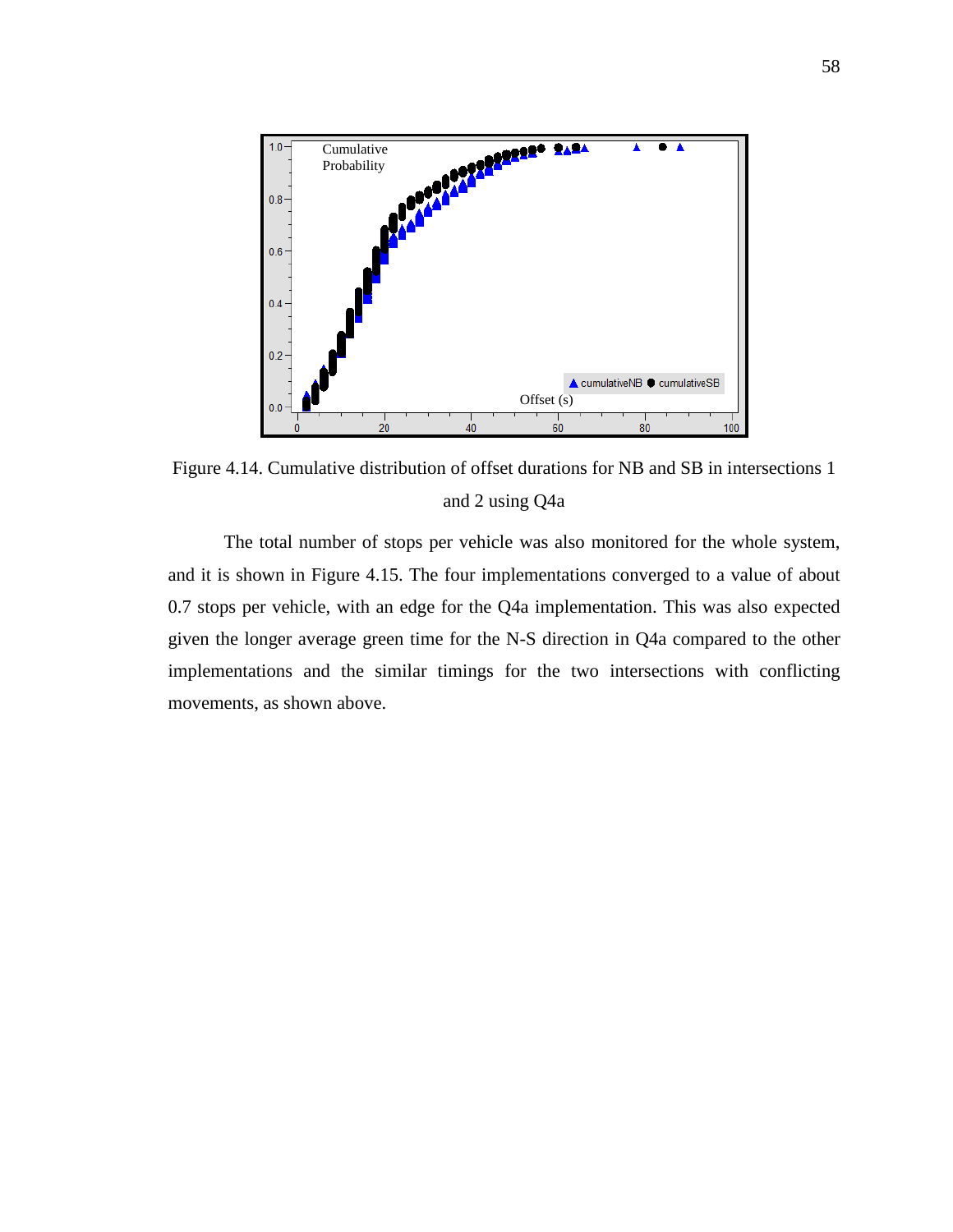

Figure 4.15. Learning curve for average number of stops of Q-learning algorithms in arterial

In comparison with the best ADP, the learning curve of the Q-learning implementation was very similar, with slight benefits in terms of the number of stops for Q-learning. This can be observed in Figure 4.16, showing ADP3s and Q4a.

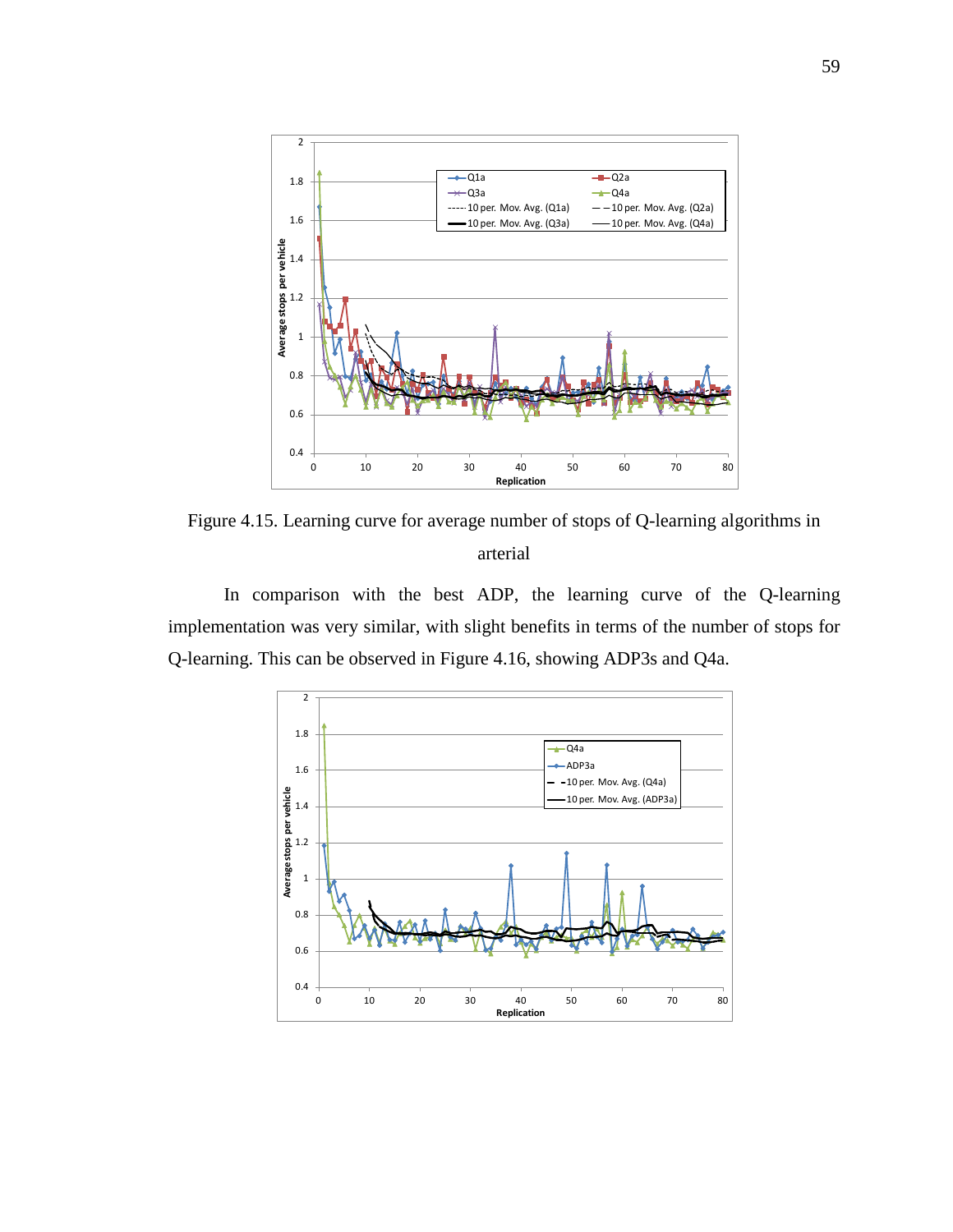#### ADP3a

The performance of the best ADP and Q-learning algorithms was also compared to the results of the traffic signal optimization performed by the commercial software package TRANSYT7F, which uses a search in the solution space through a genetic algorithm. The traffic environment for TRANSYT7F was provided by CORSIM, a well known microscopic simulator.

The arterial was coded in CORSIM with the exact same characteristics as in VISSIM. In addition, calibration had to be performed to ensure that the vehicle characteristics, the discharge headways and speeds were the same in the two simulation environments. The following variables were modified in VISSIM to attain the desired calibration: desired speed, vehicle types were limited to two, with the same dimensions and similar operational characteristics, the additive part of the desired safety distance in the car-following model (to obtain similar discharge headways), and the standstill distance of vehicles (to match the number of vehicles that a link could store). It is noted that the decision to perform this comparison was made before obtaining VISSIM results presented in this report; therefore all data presented up to this point and onward was obtained in VISSIM after this calibration was performed.

The comparison of ADP and Q-learning with TRANSYT7F was performed in terms of average delay per vehicle, average vehicle speeds, and total system throughput. The last 40 replications of the training for ADP and Q-learning were used in the comparison whereas 40 replications were obtained from CORSIM using the signal timing settings after the optimization process was completed. Results of the comparisons are shown below in Figure 4.17.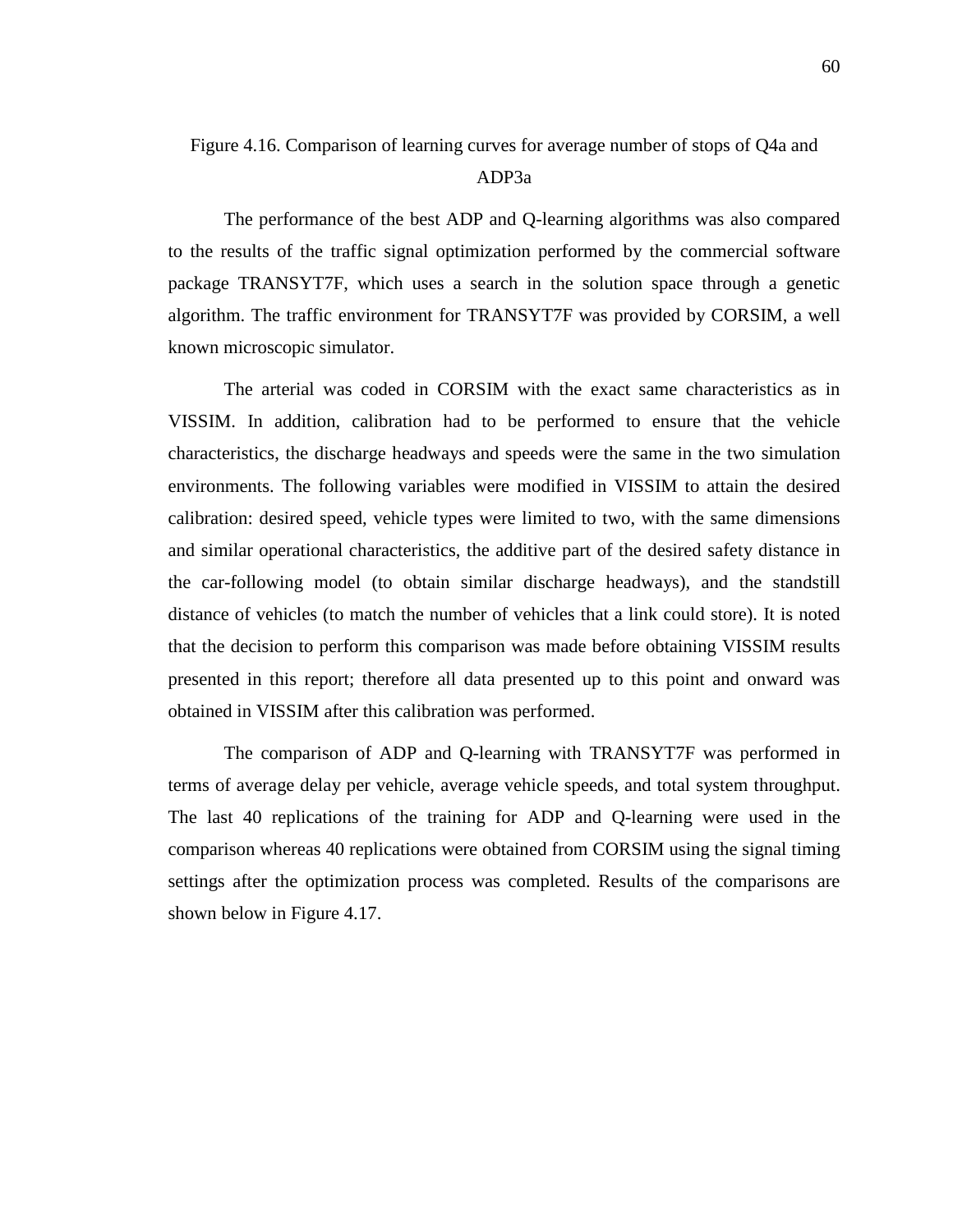

19a – Throughput



19b – Total vehicle delay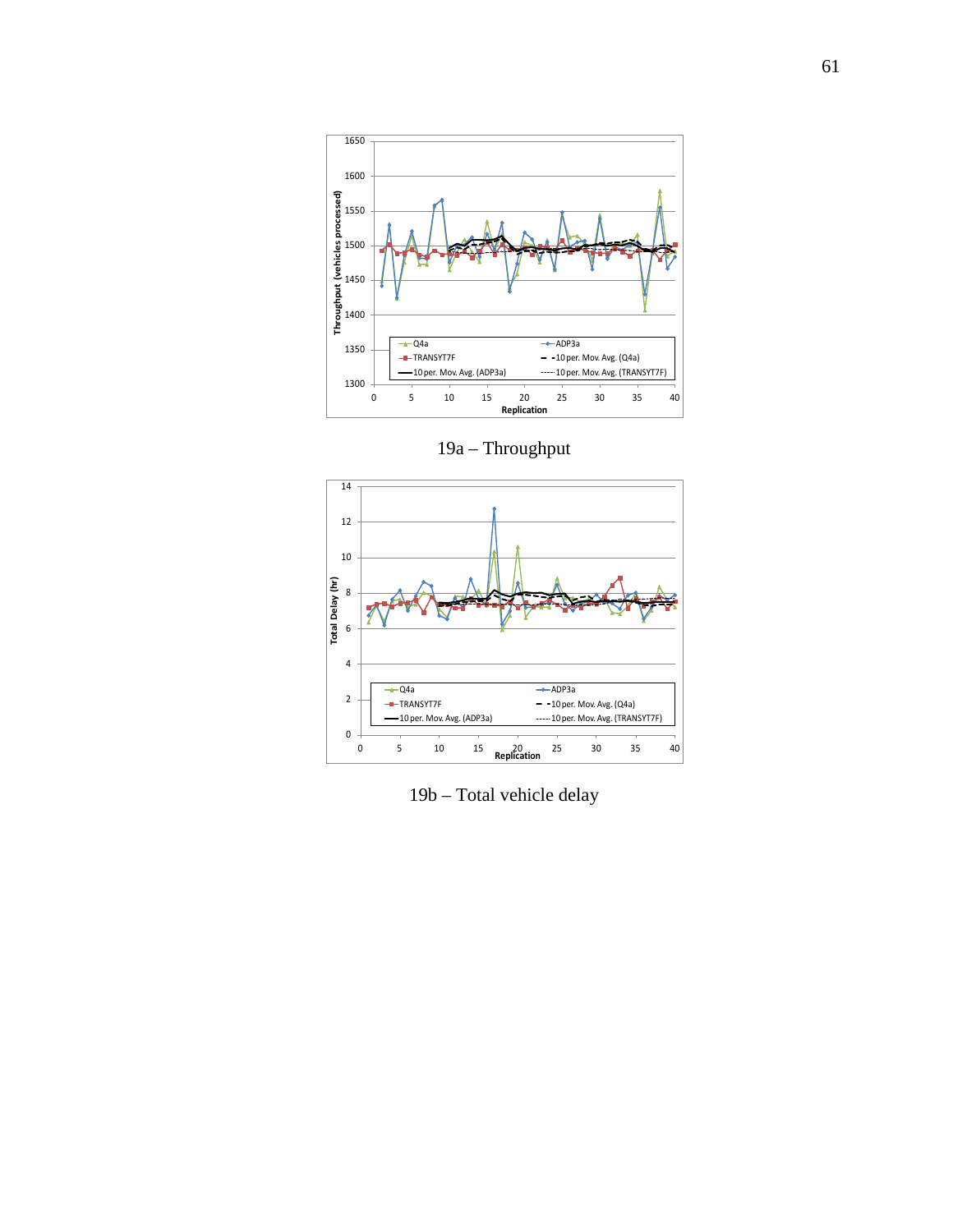

19c – Average vehicle speed

# Figure 4.17. Comparison performance of Q4a, ADP3a and TRANSYT7F in undersaturated arterial

Figure 4.17. shows similar average values for all three methods for the three indicators. However, higher variation between different replications was obtained in VISSIM compared to CORSIM. It is important to observed that while the same random seeds where used for ADP and Q-learning, this was not possible with CORSIM, as the simulation packages had a different car following model, and therefore different use of random numbers. This variation can be better observed in 19a, where the vehicle throughput is shown for the different replications.

These results indicate that the ADP and Q-learning implementations were as effective as current commercial solutions in finding the signal timings of the arterial studied in this study, with undersaturated conditions. Results can also be seen as a building block for more complex scenarios described in the following subsections.

## *4.3 5x2 Network, Undersaturated Conditions*

The third scenario included in this study was a small network of ten intersections in a 5x2 configuration. As described above, there were single-lane links along the 5 contiguous intersections in the E-W direction, and a combination of 3-lane and 2-lane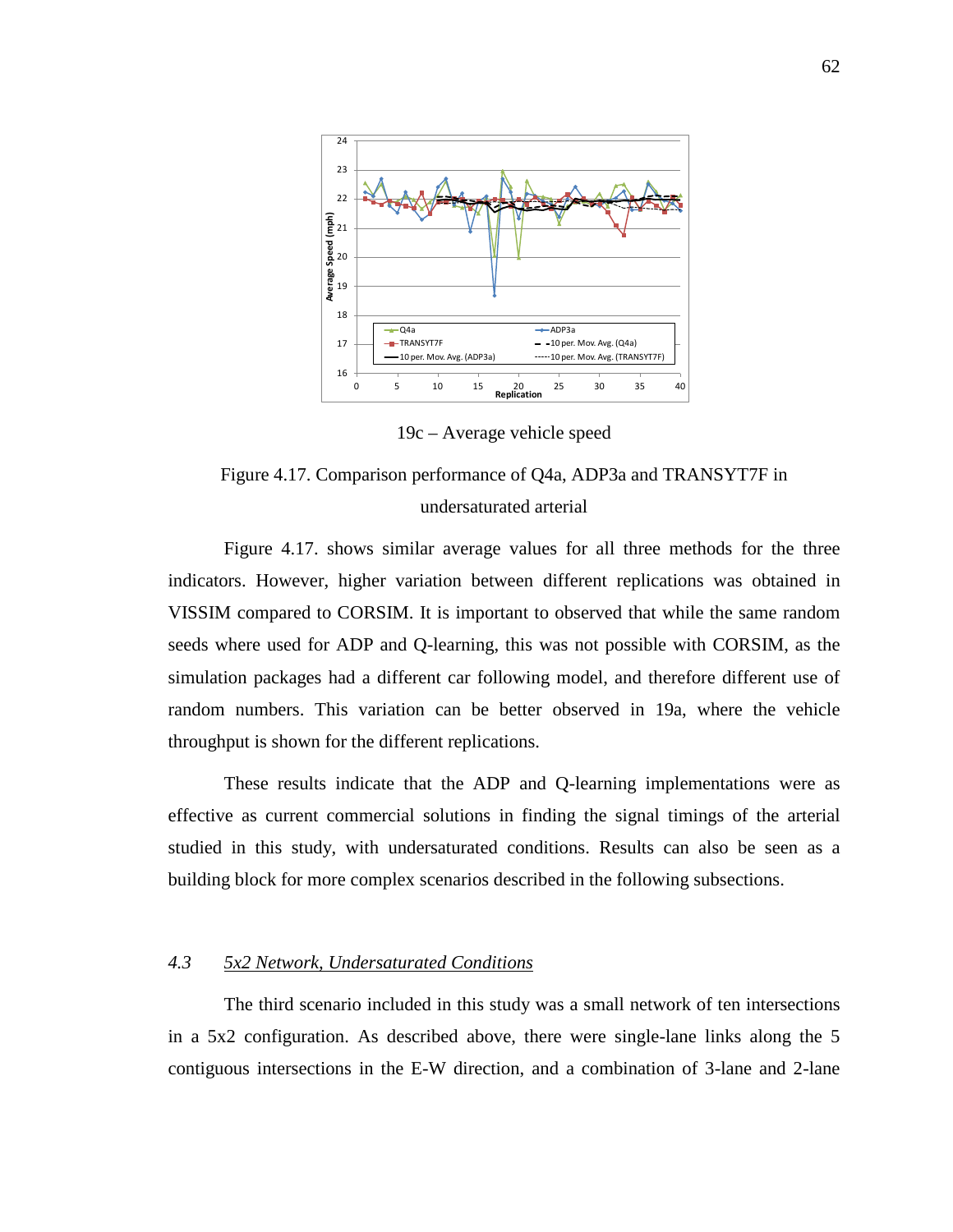intersecting streets on the N-S direction. This particular set of experiments had demands that were slightly below saturation, with higher inputs per lane in the E-W direction. All entry links in the E-W direction received 1000 vphpl whereas all links in the N-S direction received one third of this volume per lane (333 vphpl). A schematic representation of the network is shown in Figure 4.18.



Figure 4.18. Schematic representation of 5x2 network

## 4.3.1 Implementations

Similar to the previous two scenarios, a set of implementations were tested to determine their performance. The following are the descriptions of the implementations, which include either and ADP approach or a Q-learning approach:

- ADP1b: The definition of the state for this implementation includes a component for each direction of traffic that is estimated using both the number of vehicles and the time they have already spent in the link. This is a similar implementation to that used in previous scenarios, such as ADP3 and ADP2a.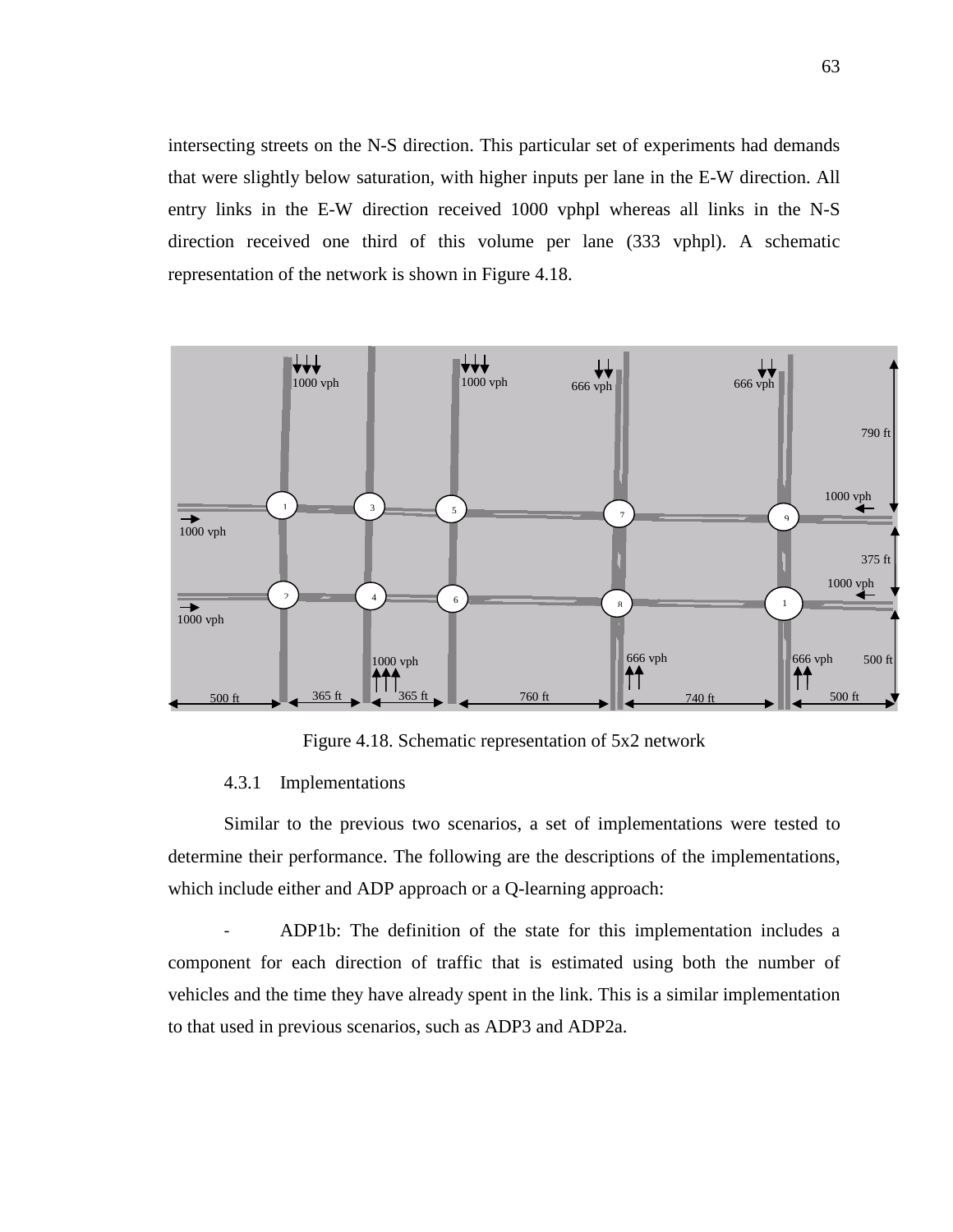- ADP2b: This implementation included a factor to account for potential blockages due to downstream congestion. This factor was represented in the state as an additional dimension, thus one dimension for each direction was created. This factor also affected the rewards by increasing the relative weight of the link without potential blockage, therefore favoring the green light in that direction. The reward is analogous to that used in ADP4a.

- Q1b: In this case, an application using Q-learning was created not only including the blockage factor from ADP2b, but also some incentives for anticipating vehicles from adjacent intersections. This incentive was in the form of added weight to the direction expecting the vehicles. Even though this feature is expected to produce better results with very low traffic in one of the traffic direction, it was included in this scenario to determine if it had any impact in the network.

- Q2b: This implementation had the same state definition as Q1b, but the calculation of the rewards was estimated using the same definition from ADP4a, therefore the blockages and incentives have a significant impact in the rewards for each action.

## 4.3.2 Performance

The performance of the implementations is analyzed next, beginning with the delay for all vehicles in the network as the agents trained (shown in Figure 4.19). An improvement in the average delay of all vehicles in the network is observed as the agents trained. It is noted, however, that the change in performance between the initial portion of the training and the last of the replications was in the order of 10% or less.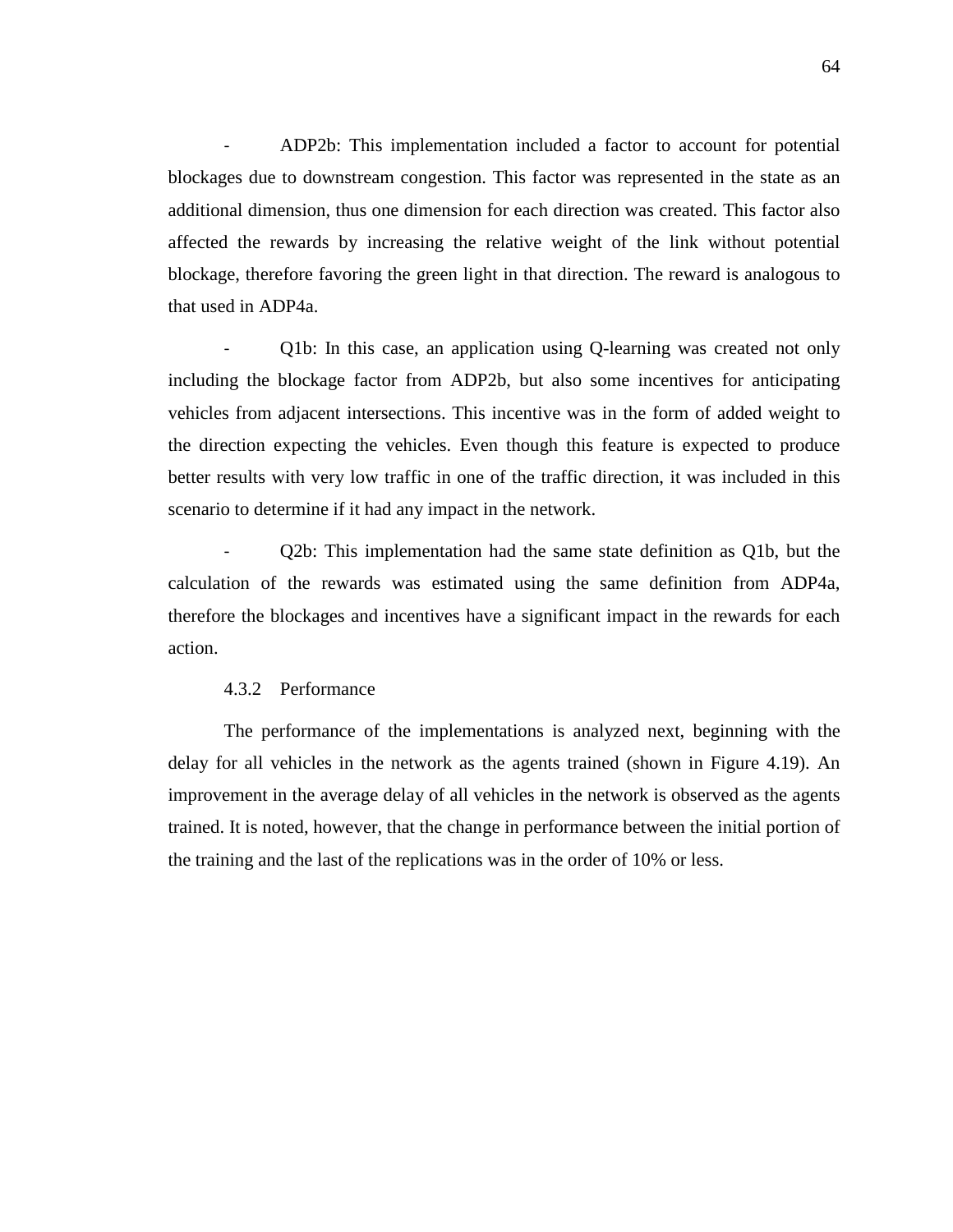

Figure 4.19. Learning curve for average delay of RL algorithms in 2x5 network

An analysis of the queue lengths in all links in the network, and for all implementations, showed that the only points that eventually had queues near their capacity (>85%) were left-turn lanes and the eastbound link of intersection 4. Therefore the signals prevented queue spillbacks on the through movements but due to the permitted operation of the left-turns (as opposed to using an exclusive phase), these eventually created queues that reached the main line. Given that only a few links were likely to be blocked, it is not surprising that the total throughput of the network was similar for all implementations and fluctuated around the expected number of vehicles to be processed in each of the 15-minute replications, which in this scenario was around 2400 vehicles (Figure 4.20).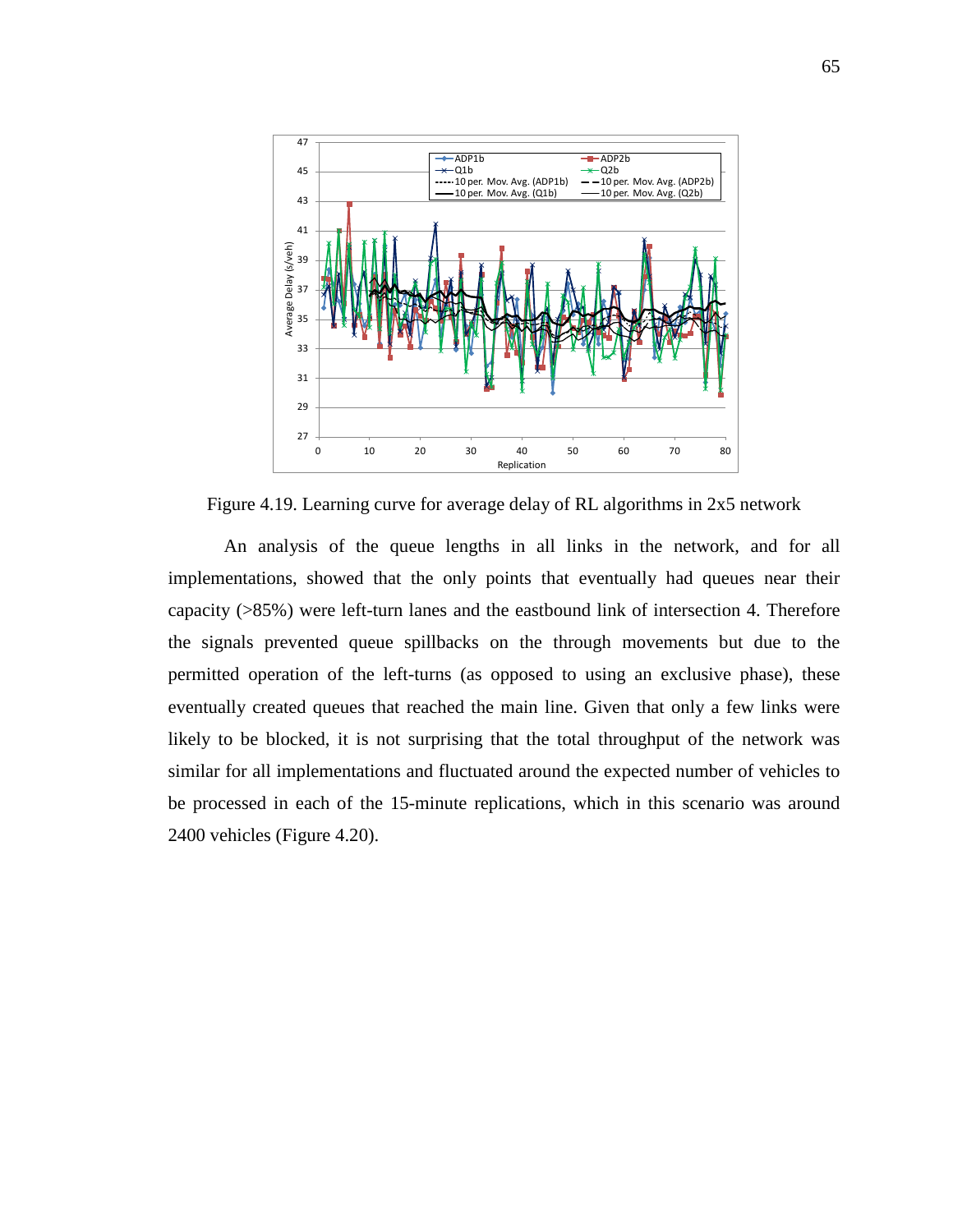

Figure 4.20. Learning curve for network throughput of RL algorithms in 2x5 network

Then, the actual signal timings were examined to determine how green times were utilized at each intersection. The direction of traffic with greatest volume was monitored in detail (E-W) since the main problematic areas were observed along these links. In addition, the discharge of left-turning vehicles was more critical on the E-W links given that there was only one through lane and it could be easily blocked by left-turning vehicles overflowing the turning lane.

The percentage of green time given to the E-W direction for all intersections was between 57% and 74% of the total green time. Based on the total demand per link, and assuming the same number of lanes for all approaches, the proportion of green time given to the E-W direction should have been about 50% for intersections 1 to 6, and about 66% for intersections 7 to 10. However, given that there is a single through lane on the E-W direction, it is necessary to give additional green time in order to process the same number of vehicles. Therefore, there is a tradeoff between two objectives in the network: providing equal service rates for the two directions of traffic and processing more vehicles per unit of time.

For the network to be more efficient, it is preferred to provide green time to the approaches with greater number of lanes (e.g. the N-S direction), as more vehicles will be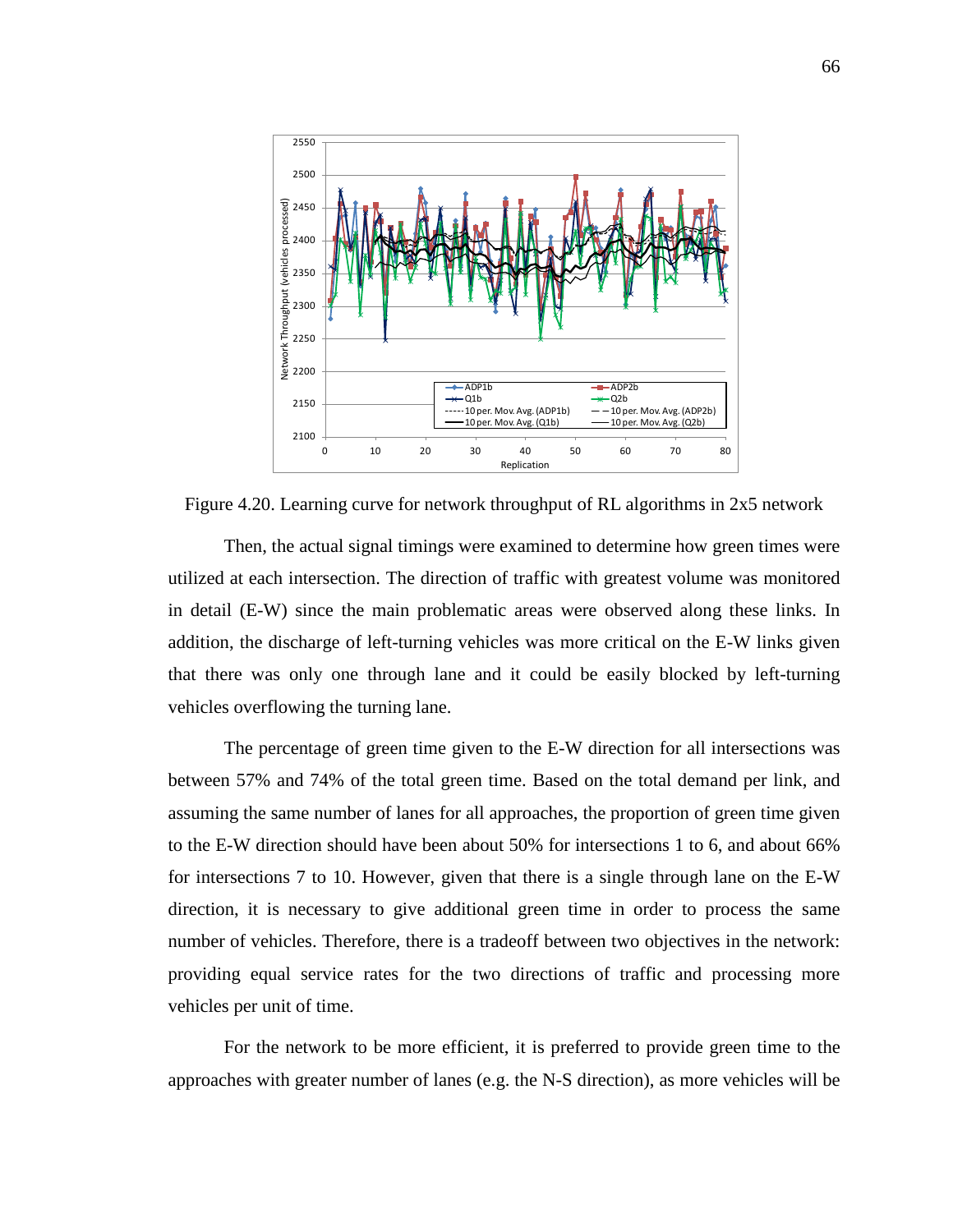processed per unit of time. However, approaches in the E-W can develop long queues and this may result in eventual blockages, even during the green phase in the N-S since there are incoming vehicles to the E-W links from right- and left-turning movements.

From the analysis of the signal timings, it was observed that the lowest and highest ratios of green times for the E-W direction were located at intersections 2 and 4, respectively. This explains the relatively long queues found in the eastbound direction of intersection 4, as mentioned above. Incoming vehicles in the eastbound direction entered the link using 74% of the green time at intersection 2, but only had 57% of the green at intersection 4 to be processed.

Lastly, the average speed of vehicles in the network improved also in a similar proportion than the delay during the training period (see Figure 4.21). It is noted that the improvements in the system as training progresses should be observed by looking at the throughput, delay, and speed simultaneously. In this case delay decreased and speed increased while maintaining constant throughput (which was equal to the total demand), but in oversaturation delays may increase and speed decrease while the throughput is improved. This situation is examined in the next subsection.



Figure 4.21. Learning curve for average vehicle speed of RL algorithms in 2x5 network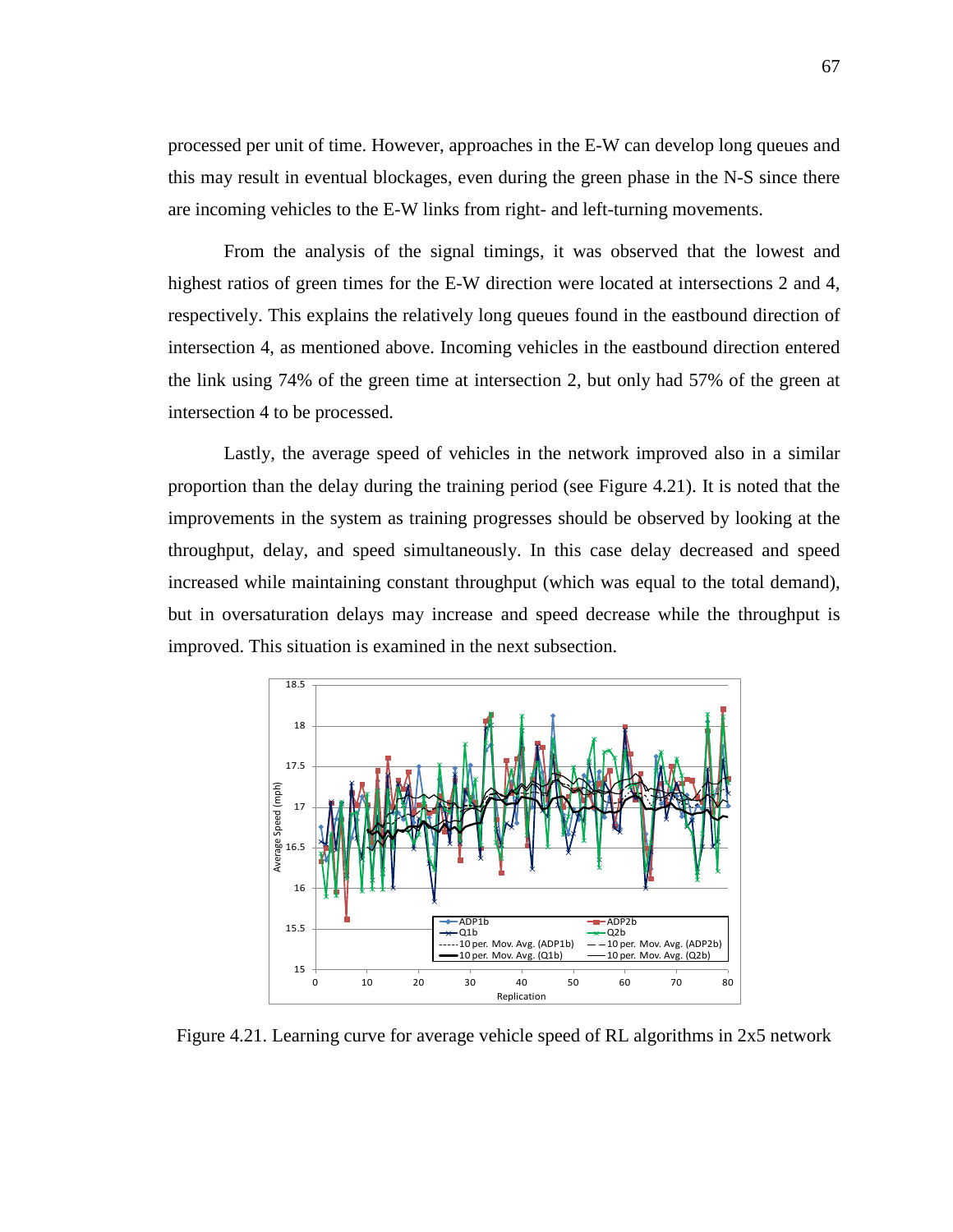## *4.4 5x2 Network, Oversaturated Conditions*

This scenario was evaluated to provide an indication of the performance of the RL algorithms in oversaturated conditions. As opposed to single intersections, where oversaturation may create long queues but without preventing the intersection to service vehicles at the front of the queue, in a network the occurrence of gridlocks can completely prevent the intersections to discharge vehicles, collapsing the system without recovery for the agents to learn improved strategies.

The same network used in the previous subsection is used here, but with additional demands in the N-S direction. In total, entry volumes were modified such that there were 1000 vphpl at all entry points, thus for example in a three-lane approach the total entry volume was 3000 vph. These inputs ensured oversaturation and increased the complexity of the scenario. For the traffic signals, a key issue is to prevent blockages in the inner links of the network due to queue spillbacks.

Two algorithms were tested under this condition to illustrate the need of communication between neighboring intersections. The first implementation used Qlearning without communication between intersections or any other form to identify potential blockages downstream, and it was called Q1c. The second implementation was called C2c. It allowed communication between neighboring agents and added the potential for blockages to the state and reward representation, similar to implementations described in the above subsections such as Q2b.

The analysis is focused on the total network throughput and queues rather than speed or number of stops, given the oversaturated conditions of this case. Results of the learning curves for the total network throughput are shown in Figure 4.22., where it is observed that the performance of the agents without communication is clearly lower than those with communication. The number of vehicles processed with communications reached an average of 3870 vehicles processed, which is about 74% of the total number of vehicles that represent the demand at all entry links. A more realistic measure of the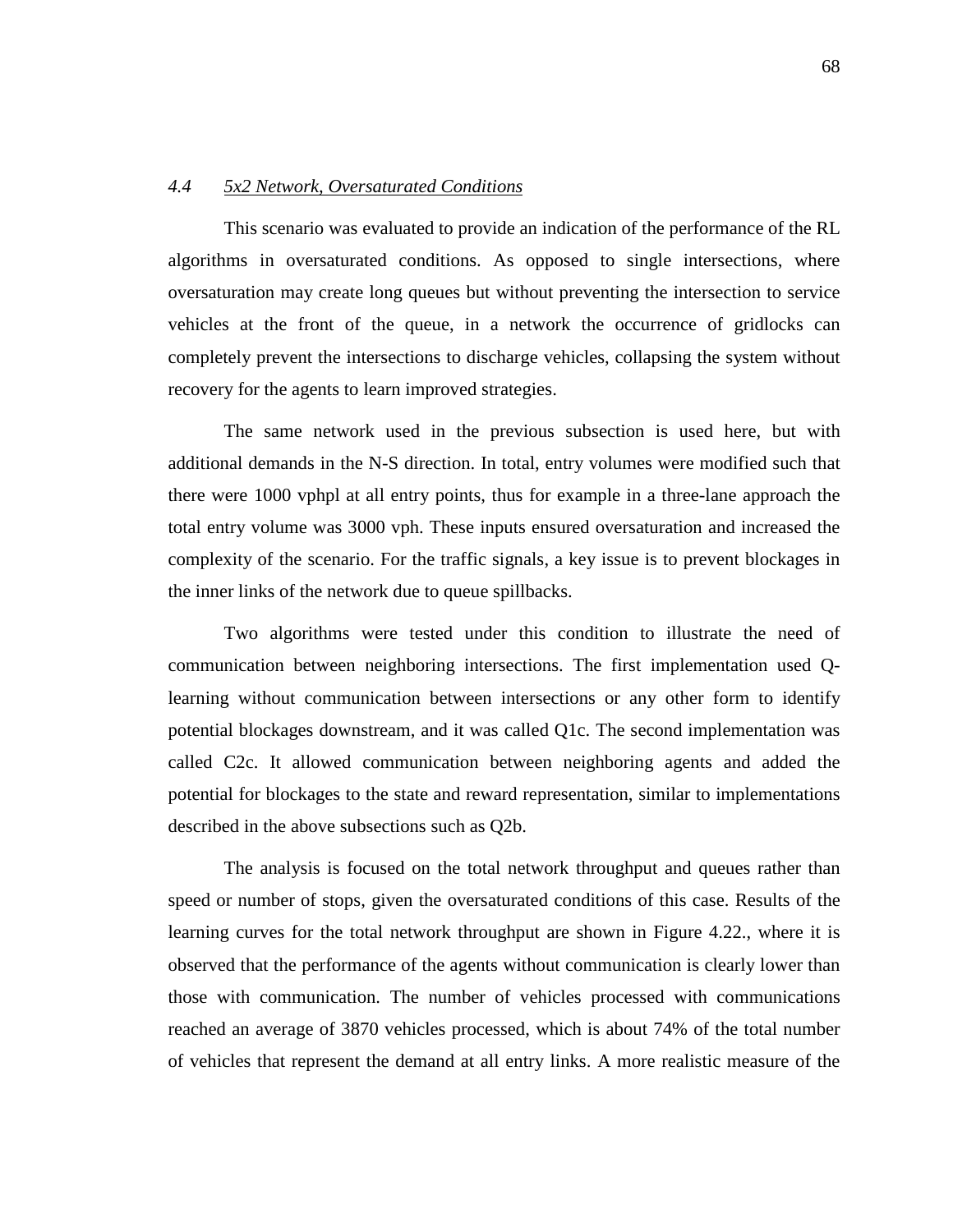efficiency of the network, however, it is necessary to recognize the existence of signals and therefore a lost time for the yellow-red transitions.

As a rough estimate, the demand per intersection is 2000 vphpl and if it is assumed that about 1600 vphpl can be processed (with an average discharge headway of 2 seconds and subtracting about 10% of lost time), the capacity should be about 1600 vph per exiting lane, or 80% of the total demand. The total number of vehicles trying to enter the network is 5250, therefore the capacity should be about 5250\*0.8=4200. If this is the case, the network is currently operating at over 90% efficiency in terms of throughput using the agents with communication.



Figure 4.22. Learning curve for network throughput of RL algorithms with and without communication in oversaturated 2x5 network

An examination of the performance of both algorithms showed that the main concern in this scenario was downstream blockages and gridlocks, often created by turning vehicles. Without communication, intersections will strive to process as many vehicles as possible disregarding the available capacity of the receiving links, increasing the potential of gridlocks.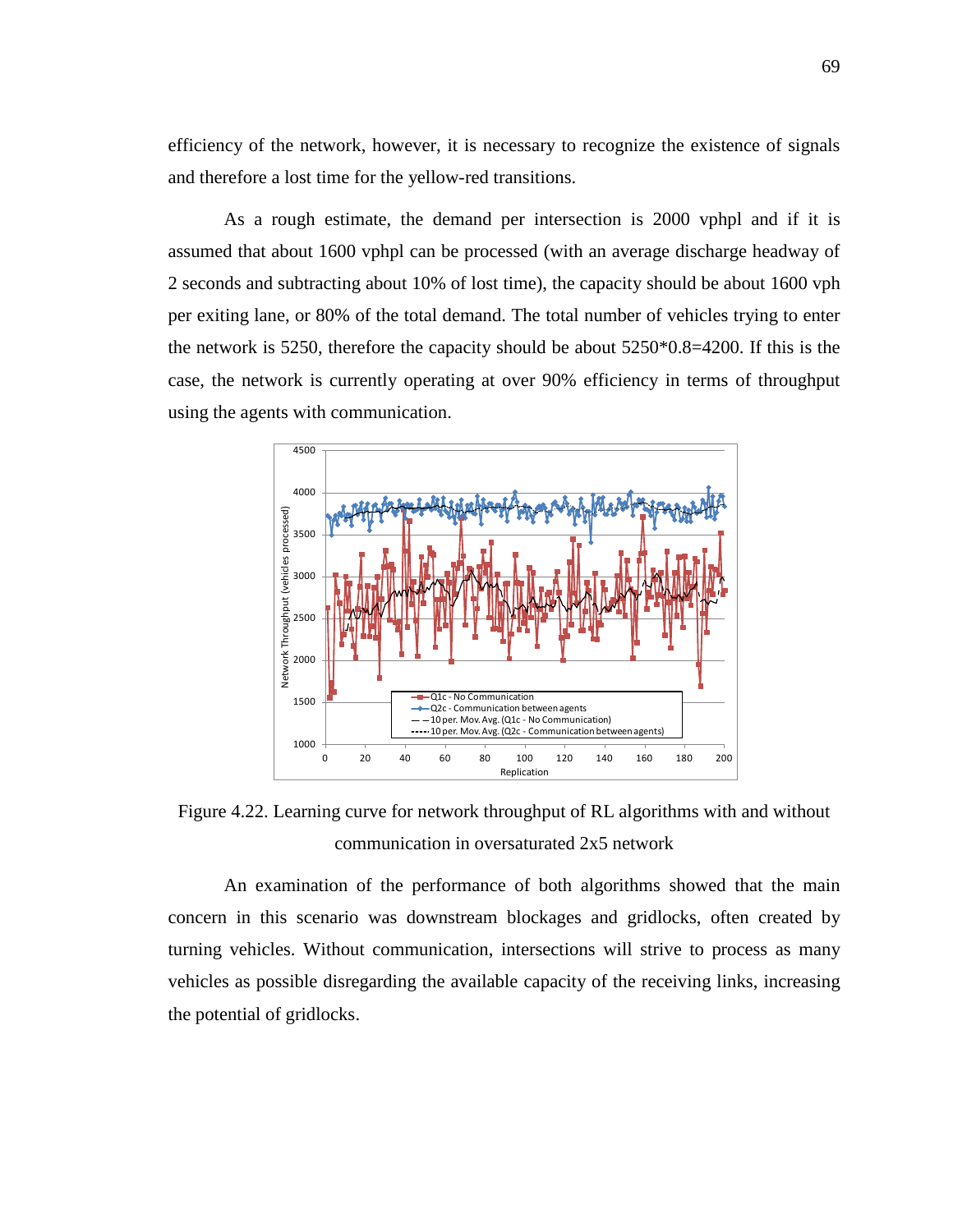Lastly, the average delay per vehicle for the same implementations is shown in Figure 4.23. As expected delays without communication were significantly higher and did not reach the lower levels as with communication. Also, it is noted that for both algorithms, as the learning occurred, throughput had a tendency to increase while the average vehicle delay decreased.



Figure 4.23. Learning curve for average delay of RL algorithms with and without communication in oversaturated 2x5 network

## *4.5 4x5 Network, Oversaturated Conditions*

In this section, a more challenging scenario is used to test the Q-learning and ADP algorithms. A portion of downtown Springfield, IL, was coded in VISSIM for this purpose. Vehicle demands ensured oversaturation in all directions, with 1000 vphpl in all directions, and there is a combination of one-way and two-way streets as well as different number of lanes. Left-turn movements are completed from left-turn pockets that have very limited capacity and tend to block through movements given the oversaturation conditions. Also, the left-turn movements do not have an exclusive phase, but are allowed upon traffic gaps in the oncoming traffic flow. In fact, this network encompasses the two previous scenarios - the arterial with four intersecting streets, and the 2x5 network from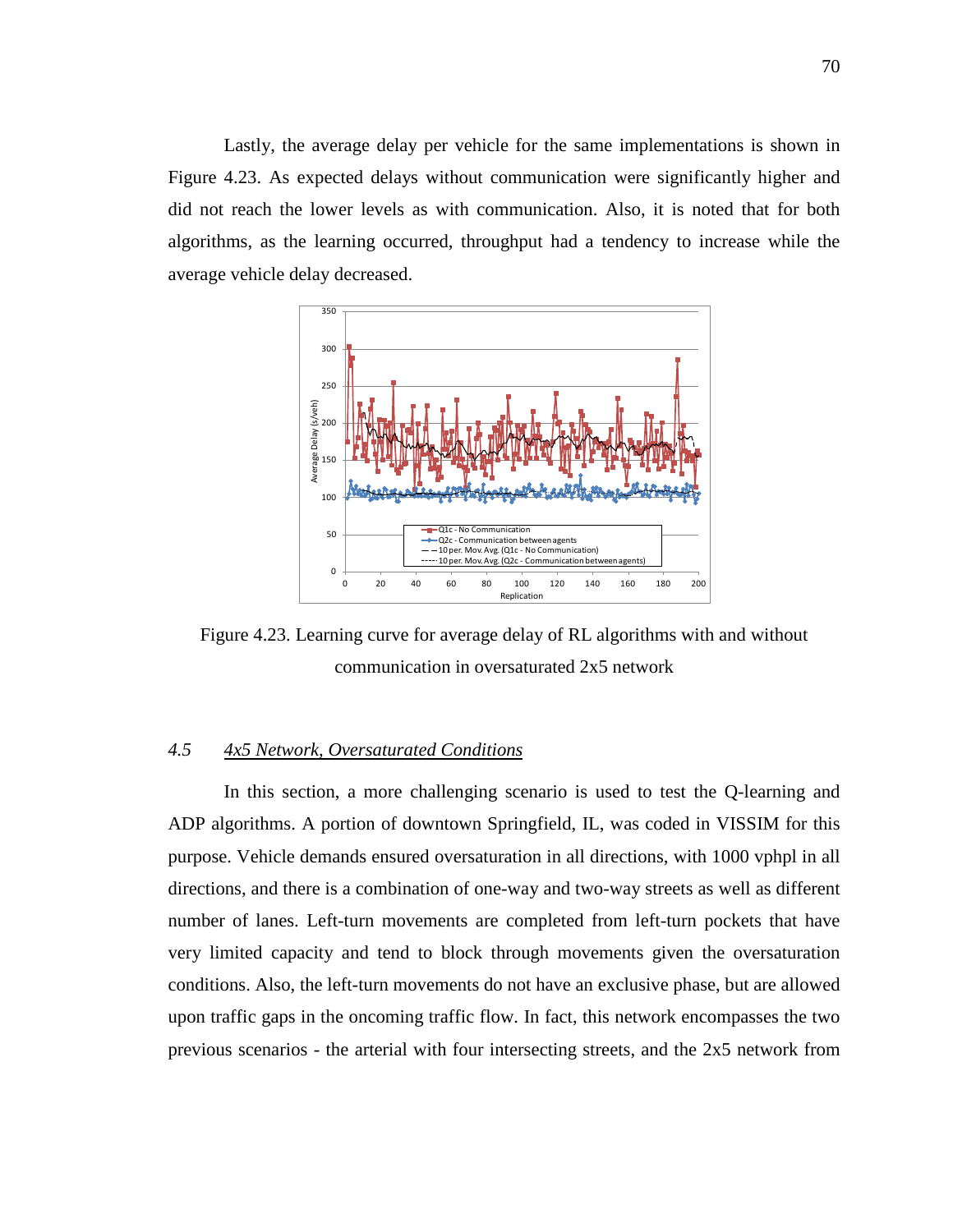the section above - and expands on their boundaries to form a 4x5 network. A schematic representation of the network is shown in Figure 4.24.

One implementation using ADP and one using Q-learning were tested in this network. The implementations included features to identify potential blockages and to promote flow of incoming platoons from adjacent intersections. These features are similar to those used in previous scenarios. It is highlighted that without elements to identify blockages, the implementations may not be able to learn since the system will not evolve past gridlocks, as it was pointed out in a previous scenario.

An additional implementation using the max-plus algorithm described in the Methodology section was also tested in this scenario. The max-plus algorithm identifies potential actions that may favor coordination based on the occupation level of all links. This is done by quantifying the benefits of selecting the phase in the E-W and the N-S direction for each intersection, and finding an optimal solution for the whole network.

There are a number of ways to implement these benefits in the reward and/or in the state representation. As described in the brief literature review provided in Chapter 2, previous studies have used the results of the max-plus algorithm as the major factor to select the phases in a traffic network and it has not been incorporated within other methodologies such as learning algorithms.

In this study, it was decided to incorporate the results of the max-plus algorithm as a factor to the standard reward values obtained for the E-W and N-S actions. This was implemented by finding the ratio between the max-plus benefits of E-W and N-S and this value is applied as a multiplication factor to the cost of taking one of the two actions. For example, if the max-plus benefit of selecting E-W is measured as 10 and the benefit of selecting N-S is 7.5, then the value of E-W is increased by a factor of 10/7.5=1.33, and the value of N-S is not modified.

Using this procedure the max-plus results can be combined with RL algorithms, and it is possible to bias the agent actions towards improved coordination, in combination with other elements of the reward structure, such as potential blockages.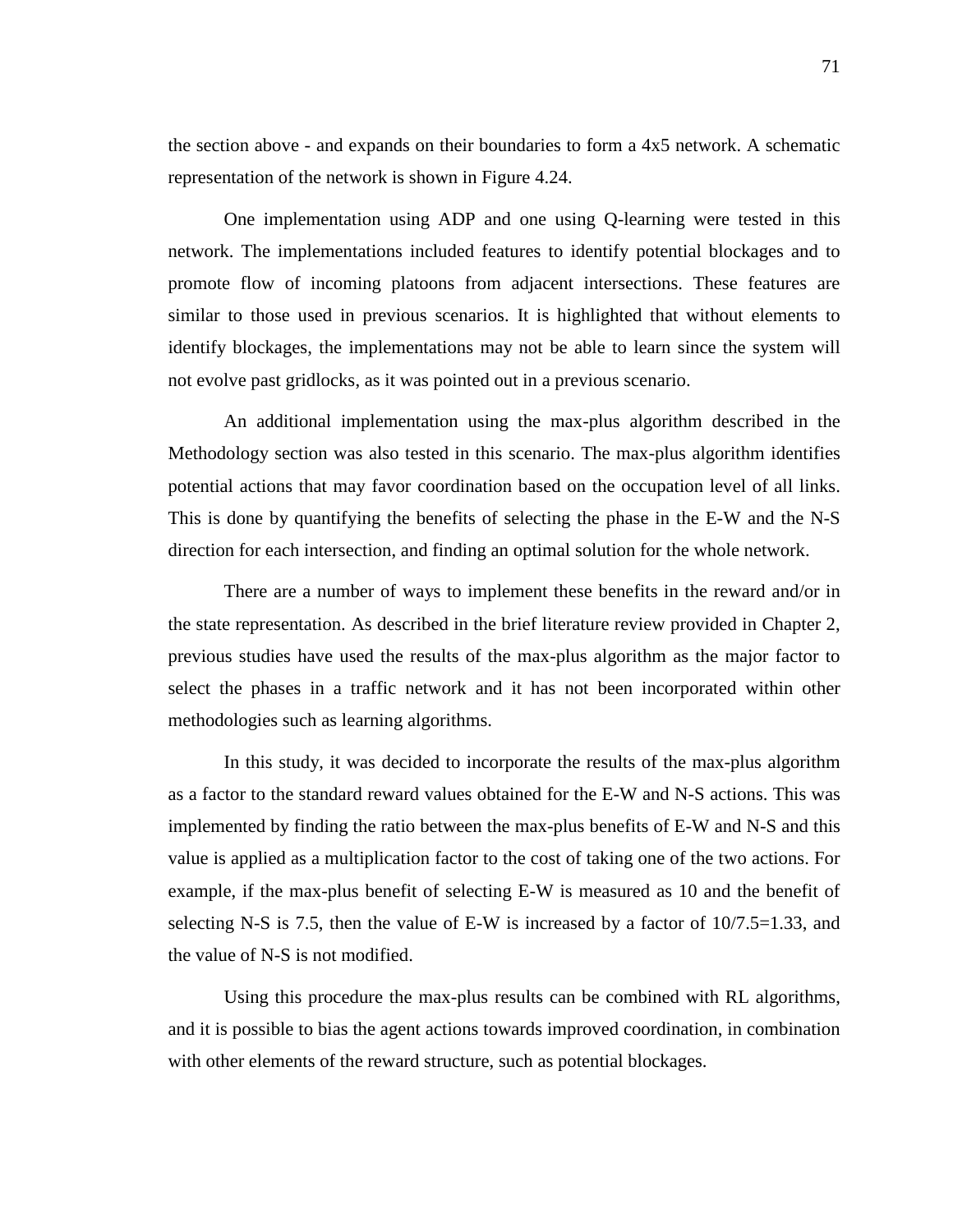

Figure 4.24. Schematic representation of 5x4 network

Similar to the scenario with an arterial in Section 4.2, results from this scenario are compared to TRANSYT7F through the use of similar measures of performance, providing a valid and commercially available reference point. It is noted that as described in Section 4.2., calibration efforts were conducted in order to have meaningful comparisons between results from the RL algorithms in VISSIM and results from TRANSYT7F using CORSIM.

The total network throughput for the four algorithms is shown in Figure 4.25. It can be observed that by the end of the  $60<sup>th</sup>$  replication all four implementations have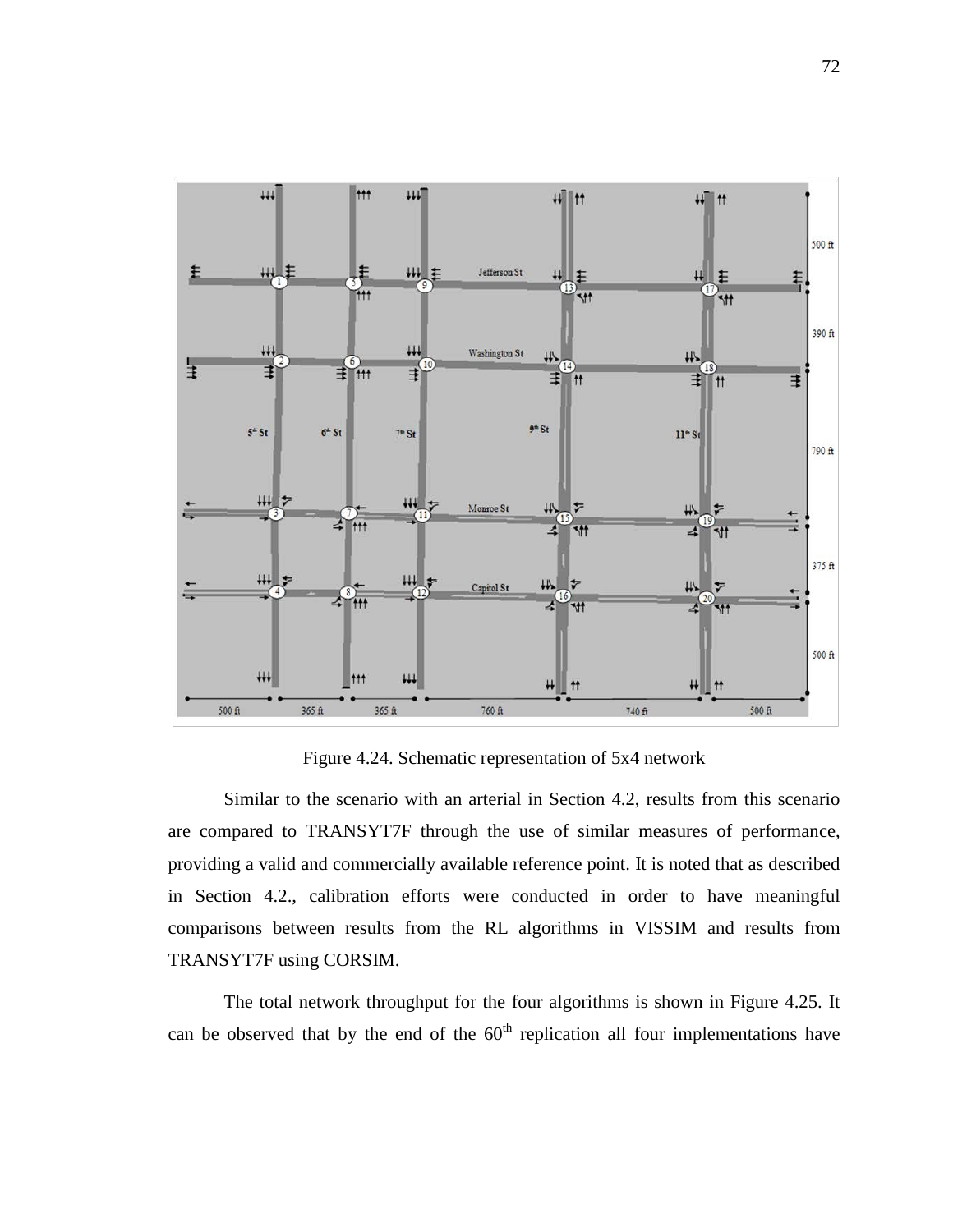reached a similar number of vehicles that can be processed in the whole network. A series of observations can be drawn from Figure 4.25 as follows:

Even though the RL algorithms and TRANSYT7F use mechanisms that are very different, they show similar performance in terms of throughput.

There is a sudden improvement in the performance of ADP past the initial training period, reaching a point where it is comparable to the other strategies. This occurred when the action selection changed from the Boltzman distribution to an egreedy strategy. The action selection changed when a given state has been experienced "enough" times (in this case each action at least 5 times), so that a more robust estimate of the value of the states exists. Also, e-greedy strategies were used exclusively in the operational mode of the agents, leaving the Boltzman distribution for the training periods.

The addition of the max-plus algorithm had marginal improvements in the learning at the beginning of the learning stages, but ultimately converged to similar values by the end of the last replication. This could be case due to the nature of the current max-plus implementation itself, where multidirectional coordination may result between neighboring intersections, promoting immediate localized benefits but not necessarily network-wide improvements at the end of the time period.

Fluctuation in the performance in the last replications is in the order of 10% depending on the initial random seed. This was true for all solutions including TRANSYT7F.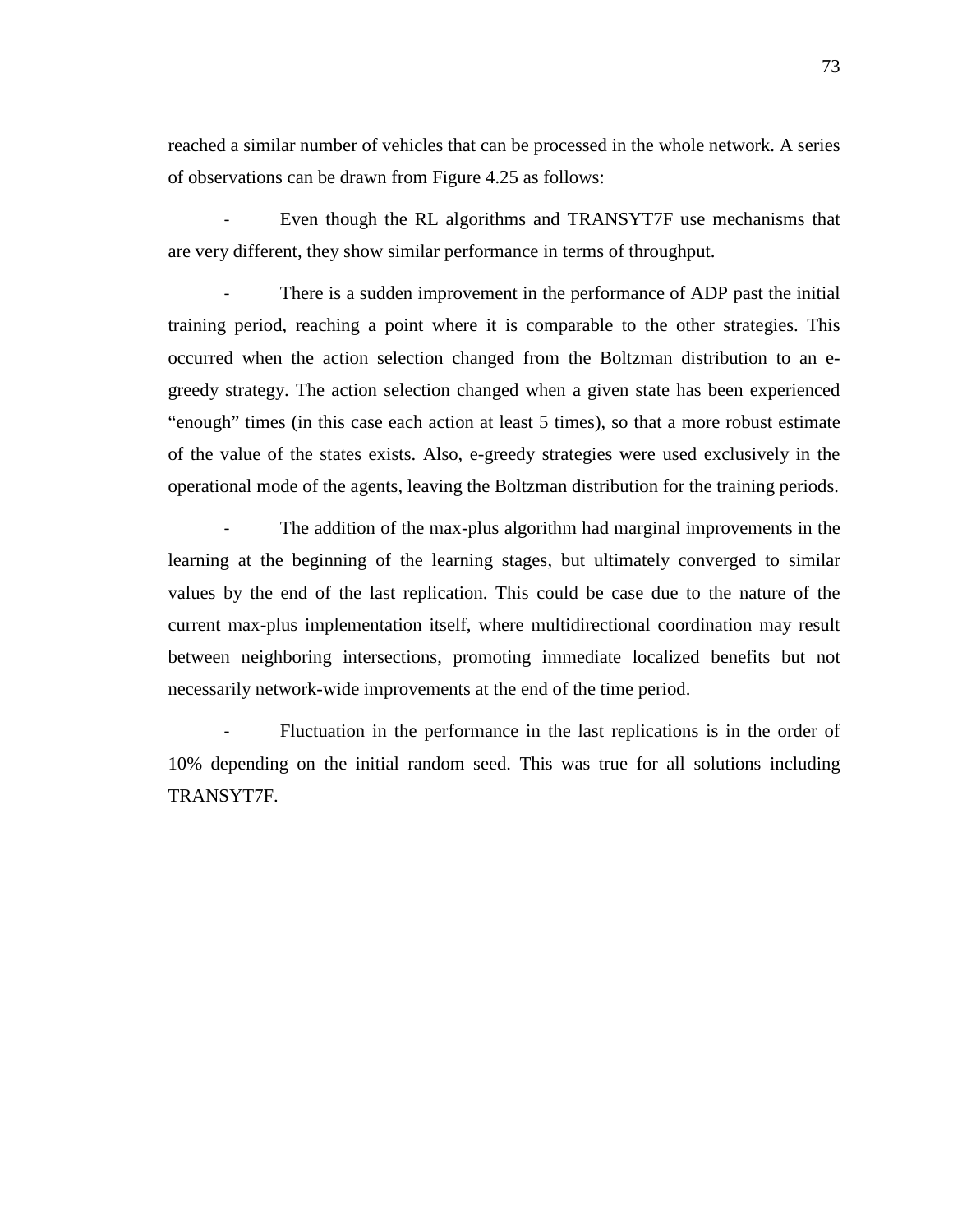

Figure 4.25. Learning curve for network throughput of RL algorithms and TRANSYT7F in oversaturated 4x5 network

Figure 4.26 shows the total delay of vehicles in the network for the 15-minute analysis period. Delay levels seem to be similar for the three implementations using ADP or Q-learning and somewhat larger for the implementation from TRANSYT7F. In addition of the delay, the total number of vehicles in the network was observed to determine if delay for the four implementations could be compared. On average, the total number of vehicles in the network was very similar for the different implementations: 1433 for Q learning, 1511 for Q-learning with max-plus, 1534 for ADP, and 1565 for TRANSYT7F; this indicates that approximately the same number of vehicles was included in the calculation of the total delay.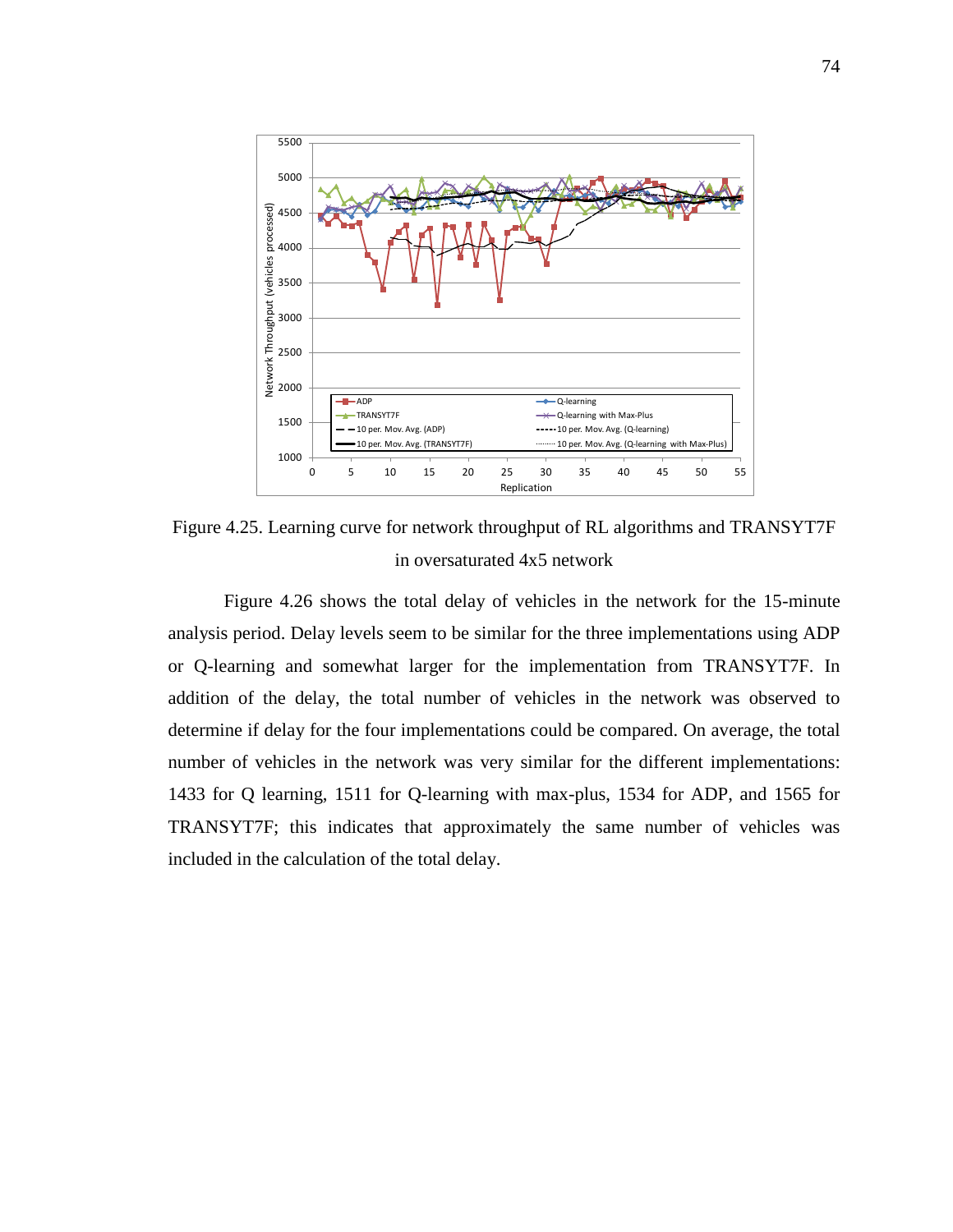

Figure 4.26. Learning curve for total vehicle delay of RL algorithms and TRANSYT7F in oversaturated 4x5 network

More detailed analysis of the max-plus algorithm was conducted in terms of the combination of total network throughput and the average number of stops per vehicle, as seen in Figure 4.27. This rather particular view of the effects of the max plus algorithm in the Q-learning implementation, it is seen that there is a tendency for the average number of vehicles processed to be higher and the number of stops to be lower when the algorithm is added. This is desirable and shows that there could be improvements in performance by incorporating an active coordinating strategy in the learning mechanism.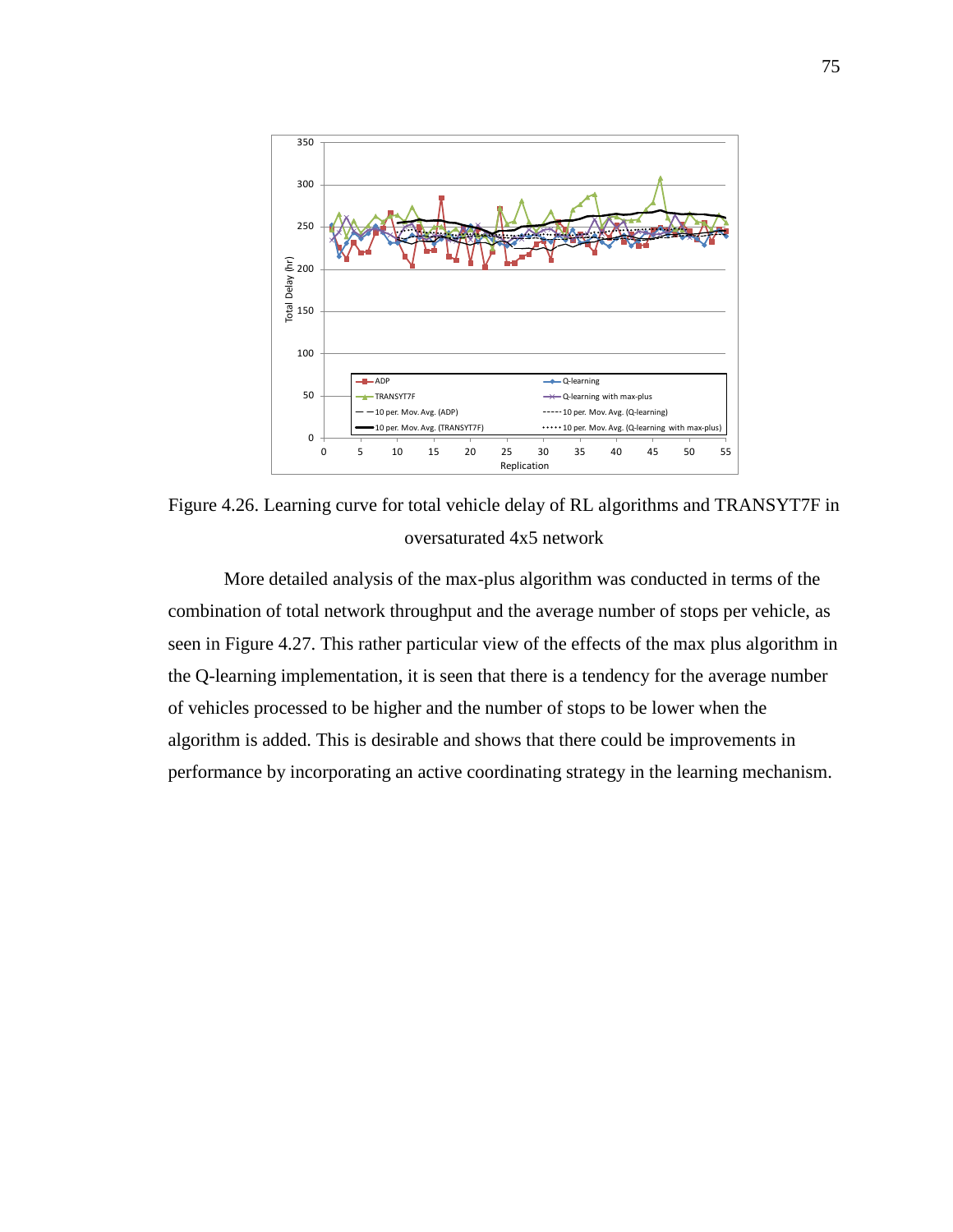

Figure 4.27. Effects of Max-plus algorithm on the Q-learning implementation in the oversaturated 4x5 network

In addition, an evaluation of the queue levels inside the network was conducted to determine the most likely locations of blockages and gridlocks. Using the last 10 replications from both the ADP and Q-learning implementations, it could be observed that all of the queue backups occurred on the lower portion of the network, this is, where a single lane encounter two or three intersecting lanes. Note that this is area is the same used for the 2x5 network in the previous case.

Most of the movements where queue exceeded the capacity were left-turns, as shown in Figure 4.28. In Figure 4.28., short red lines and long black lines show areas of queue overflow for the left-turn pockets and through links, respectively. It is also observed that even though the upper corridors carried the highest volumes per link because they had two and three lanes, queues did not create significant blockages. The issue of having permitted left-turn movements from a pocket with very limited capacity and a single through lane in oversaturated conditions seemed to be the main constraint in the operation of the network.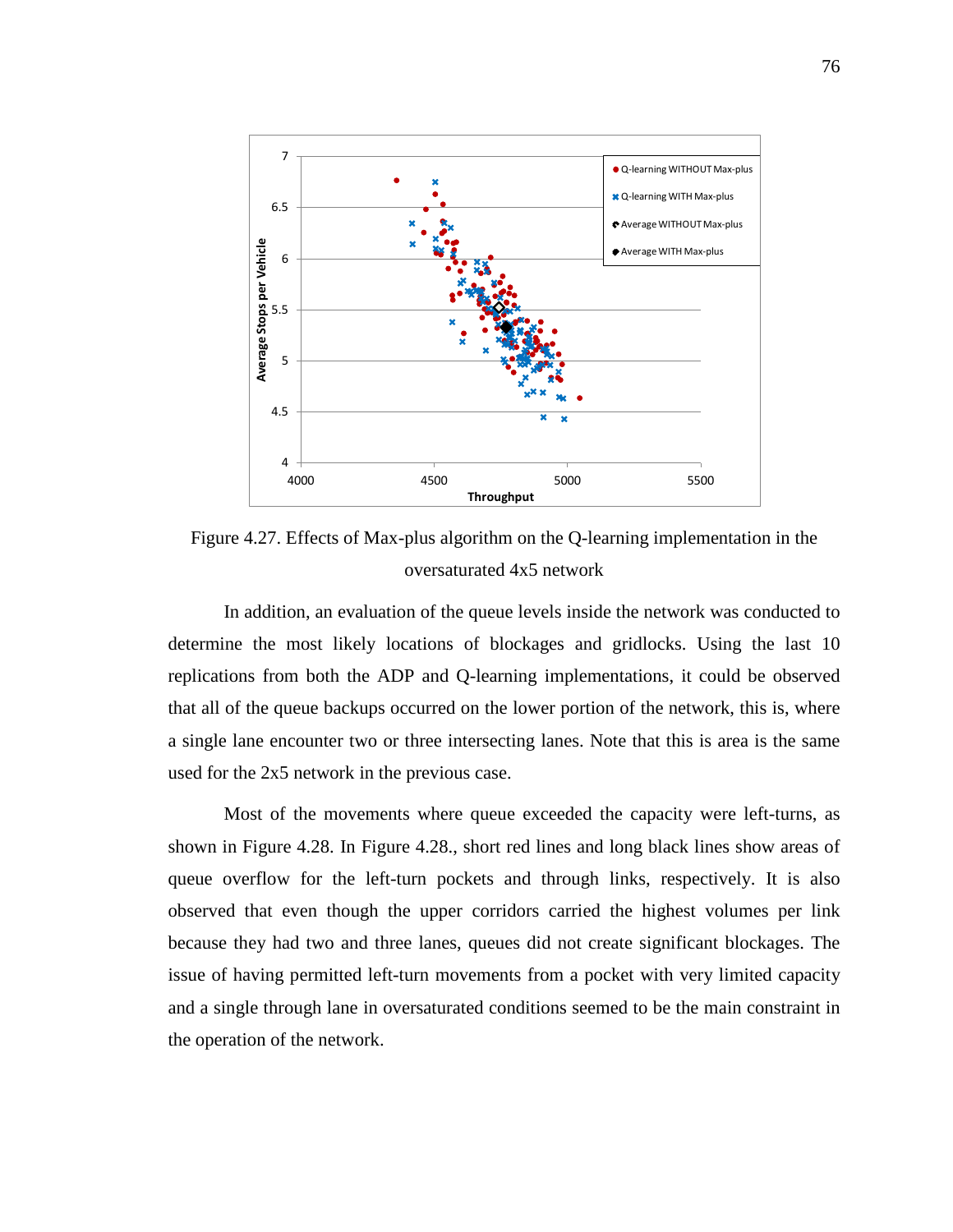

Figure 4.28. Location of queue backups for ADP and Q-learning in oversaturated 4x5 network

## *4.6 4x5 Network, Oversaturated Conditions - Uneven Demands*

In this case, the same network used in the previous scenario is tested with reduced demands in one of the directions of traffic. The objective of this experiment was to determine if under less demanding loads, the max-plus algorithm is also able to improve the performance of a RL implementation. It is expected to have increased benefits when using a strategy to group agents in scenarios with heavier demands in one direction of traffic. Two implementations were compared: one using the Q-learning implementation from the previous case, and one that is analogous but also has the max-plus algorithm.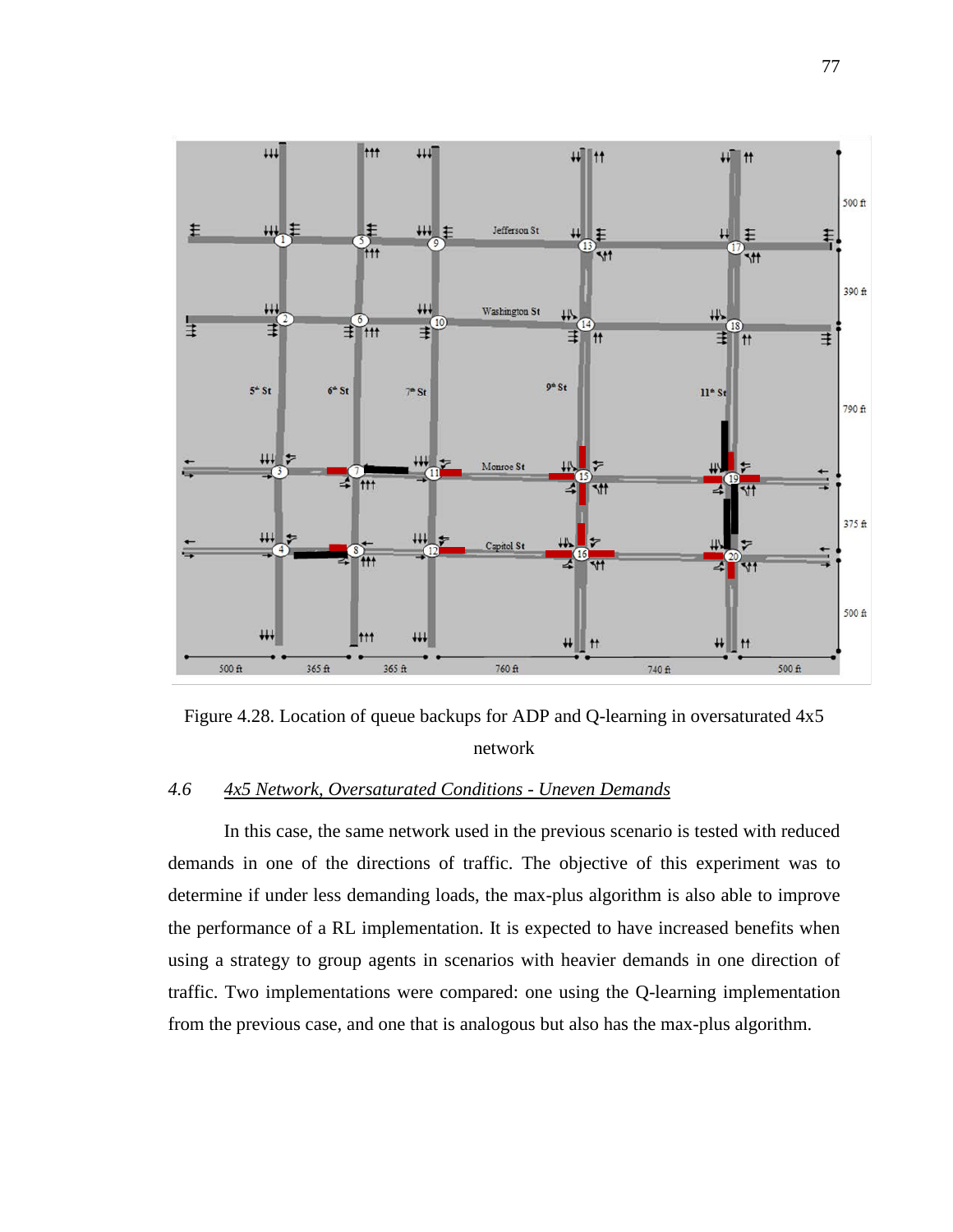The demands were reduced in the E-W direction to about one third of their demands in the previous case, thus the heavier traffic will be in the N-S direction and will carry very high volumes that may also result in blockages if not managed properly.

The resulting network throughput for the two implementations is shown in Figure 4.29. The max-plus algorithm resulted in a similar learning curve than in the case without it. However, the early learning stages favored max-plus showing faster discovery of useful solutions to increase throughput. This can be observed in the first 100 replications, where the moving average is slightly higher for the max-plus implementation.



Figure 4.29. Learning curve for network throughput with and without Max-plus algorithm in the oversaturated 4x5 network with uneven demands

A closer look at the benefits of max-plus can be found in a similar format to that shown for the previous case with even demands. This is shown in Figure 4.30, where the average number of stops is plotted versus the total network throughput. The max-plus algorithm resulted in fewer average stops per vehicle and a higher number of vehicle processed by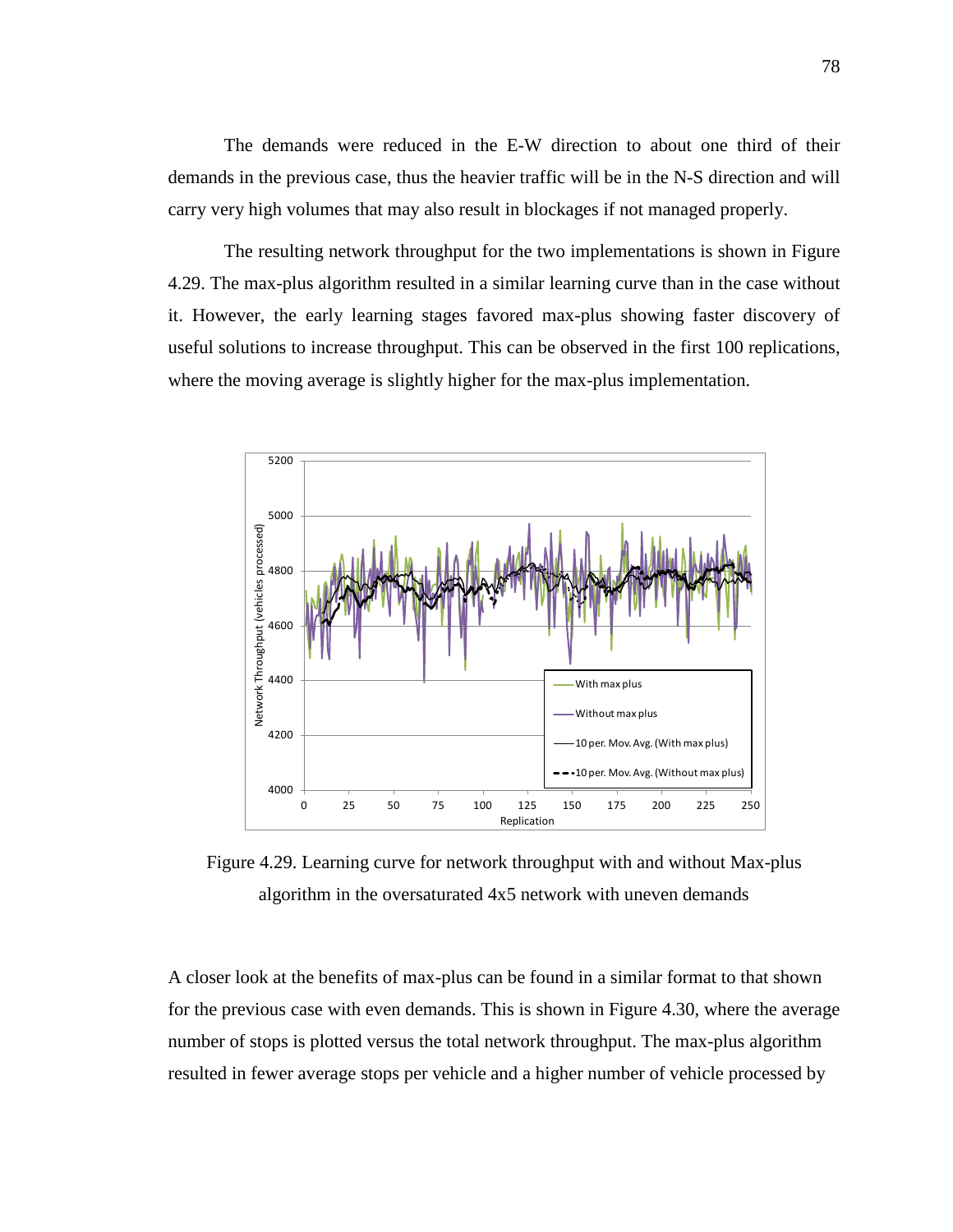the network. The number of stops was reduced by 5%, or 0.13 fewer stops per vehicles, for a total of more than 600 fewer stops in the network. Similarly, the average throughput was increased with max-plus by 34 vehicles, which corresponds to a 1% increase. It is also noted that the effects with uneven demands seemed to be in similar proportion to those observed in the case with even demands.

Thus, with uneven demands, coordination due to an external algorithm coupled to the learning strategies also resulted in benefits for the network as a whole. However, the current max-plus implementation may result in competing coordination between adjacent intersections, thus indicating that there is potential for improved implementations where a given coordinating direction should be emphasized over an extended area without overloading the links. This may result in significant network-wide improvements as the coordination directions will be explicitly decided over corridors instead of immediate neighbors.



Figure 4.30. Effects of Max-plus algorithm on the Q-learning implementation in the oversaturated 4x5 network – uneven demands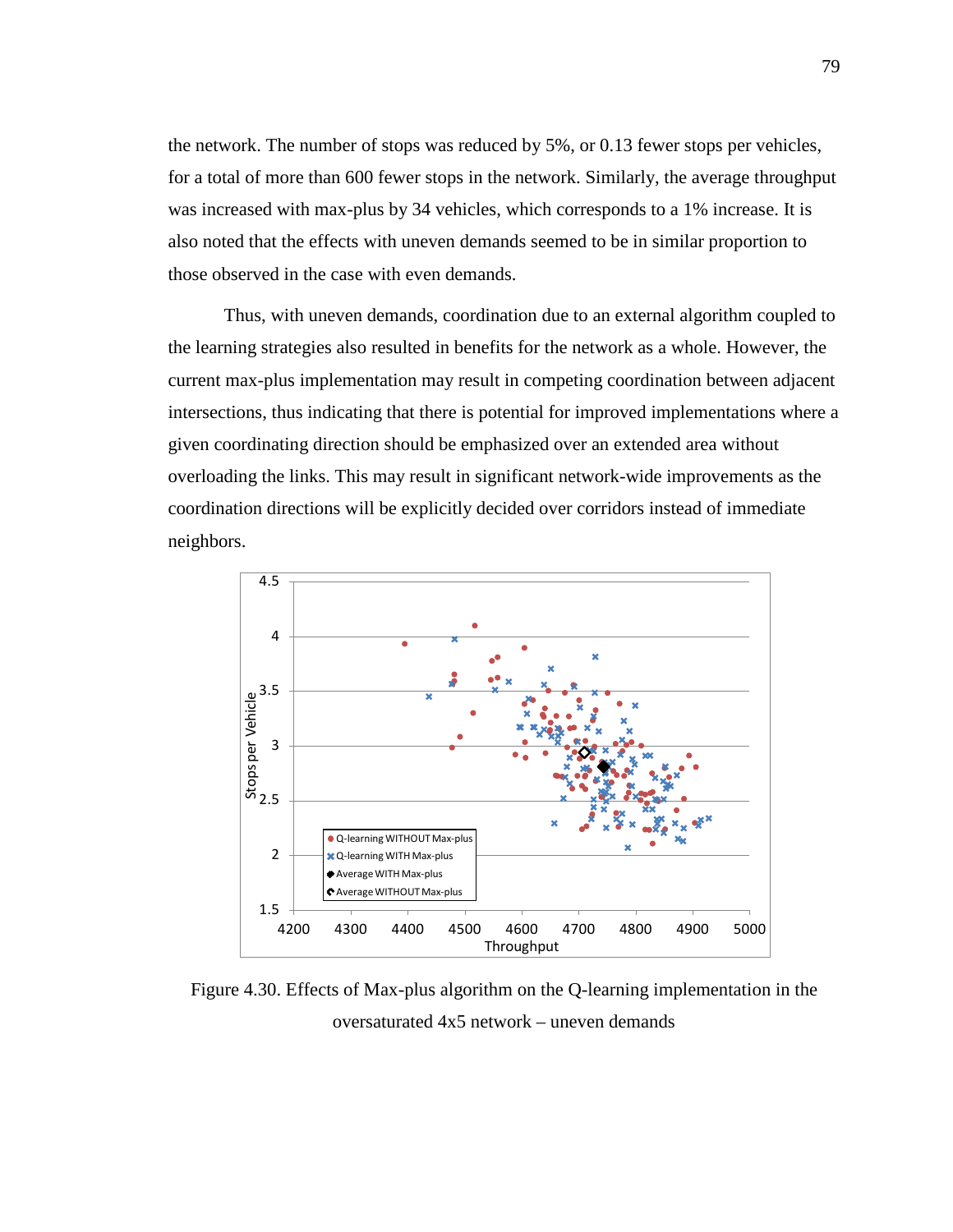## CHAPTER 5. CONCLUSIONS AND FUTURE WORK

This study explores the utilization of reinforcement learning (RL) agents for traffic signal control in a variety of scenarios, with emphasis on oversaturated conditions. The algorithms of choice for this study were Q-learning and an approximate dynamic programming (ADP) with a post-decision state variable. These strategies were implemented using a commercially available microscopic traffic simulator (VISSIM) and its communication interface, which allowed for the manipulation of the traffic signals in real time. In addition, an explicit coordinating mechanism (the max-plus algorithm) was included in one of the RL algorithms to determine its benefits with high traffic demands.

A series of scenarios were created to test the RL agents. Their complexity increased from an oversaturated isolated intersection, to an arterial in undersaturated conditions, to a 2x5 network in both undersaturation and oversaturation, and finally to a 4x5 network in oversaturation with even and uneven directional demands.

Results showed that agents with RL algorithms (ADP and Q-learning) were able to manage the traffic signals efficiently in both undersaturation and oversaturation. This was observed in all the cases analyzed in this study. In the isolated intersection, the signals processed vehicles at short discharge headways and provided green times in a similar proportion to the actual demand for left-turns and through movements. Through phases were displayed more often, reducing lost times in frequent transitions to leftturning movements that had lower demands. Also, improved performance was found if the state of the system not only considered the number of vehicles in the links, but also an estimate of the time vehicles have spent in the link.

For the arterial in undersaturation, the agents continuously provided green to approaches with demand at intersections with no opposing traffic and also favored coordination for the two adjacent intersections with conflicting volumes. Coordination was emphasized in the direction of heavier traffic, as expected, and performance was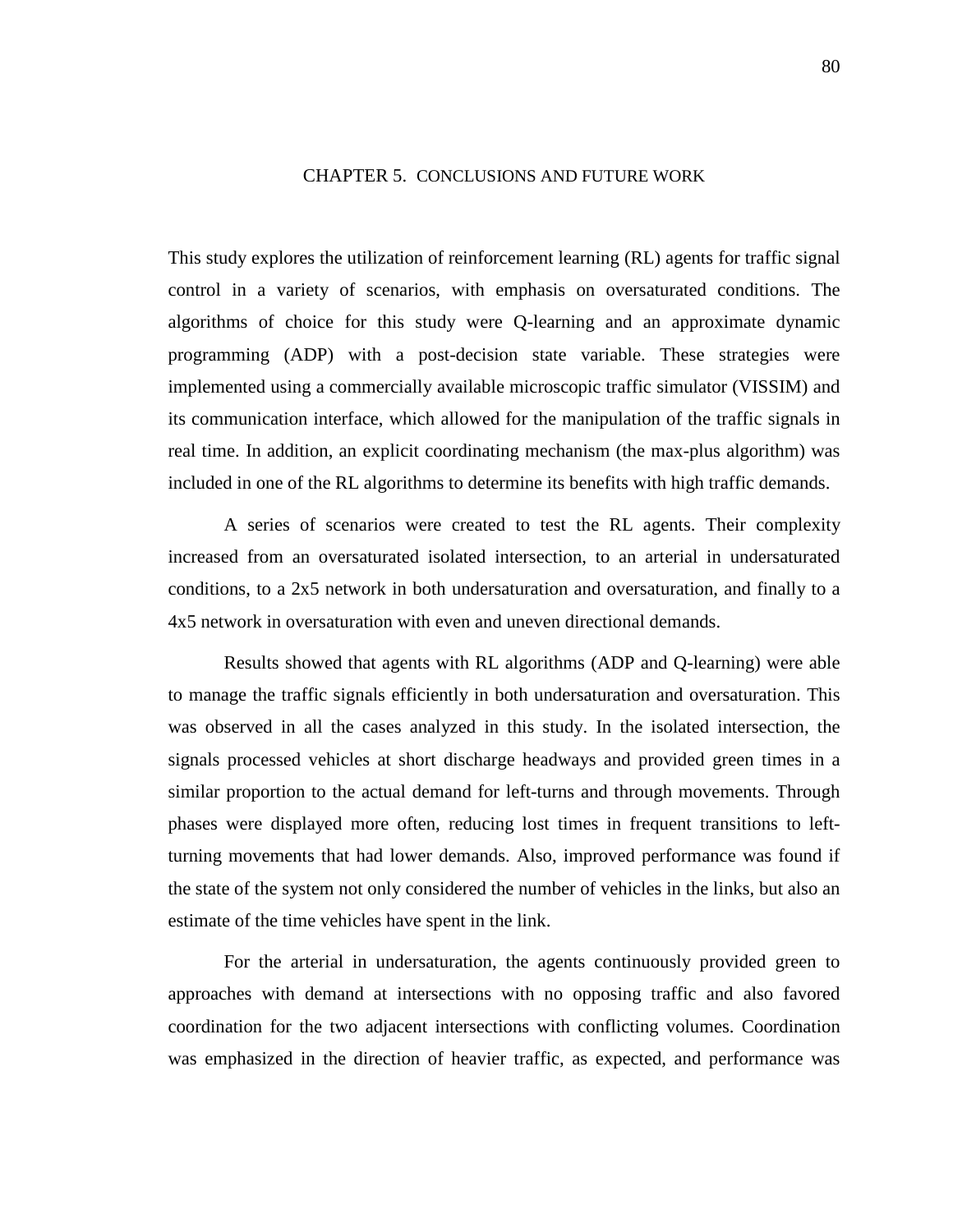similar to that provided by signals optimized by TRANSYT7F. Implementations that included features such as incentives for providing green to oncoming vehicles from neighboring intersections showed benefits over those that did not.

In a 2x5 network in undersaturation, the RL agents prevented queue spillbacks for through vehicles, but left-turn pockets were momentarily blocked due to the permitted nature of the turning movements. The total number of vehicles processed fluctuated around the total expected demand for this scenario, indicating no increase in residual queues at the end of the study period. In oversaturation, the agents were tested with and without communication capabilities to illustrate the need to provide information on adjacent intersections in order to prevent queue spillbacks. Results clearly showed that the performance of the network was improved with communication capabilities, in this case by informing of potential downstream blockages.

Lastly, the RL agents were tested in a realistic 4x5 network in oversaturation with even and uneven directional demands. In the first case, scenarios with ADP and Qlearning were implemented separately, in addition to a scenario using a Q-learning strategy with an explicit coordination strategy using the max-plus algorithm. The performance of the three implementations was similar, with improvements for the case with the max-plus algorithm. These results were comparable to those obtained by optimizing the signals with TRANSYT7F. Analysis of the queues in the network showed that most problematic areas occurred at intersections with only one through lane, especially where left-turn lanes had long queues and blocked the through movement. An additional scenario with heavier demands in one direction of traffic (N-S) was created to determine if the max-plus algorithm could offer additional benefits to the network. Results showed a trend to obtain increased throughput and reduced number of stops when the outcome of the max-plus algorithm was added to the reward structure such that the coordinated direction of traffic was emphasized. This indicates that there is potential benefits using explicit mechanisms to coordinate agents, and opens the discussion for additional exploration of such mechanisms and how to incorporate them into the RL process.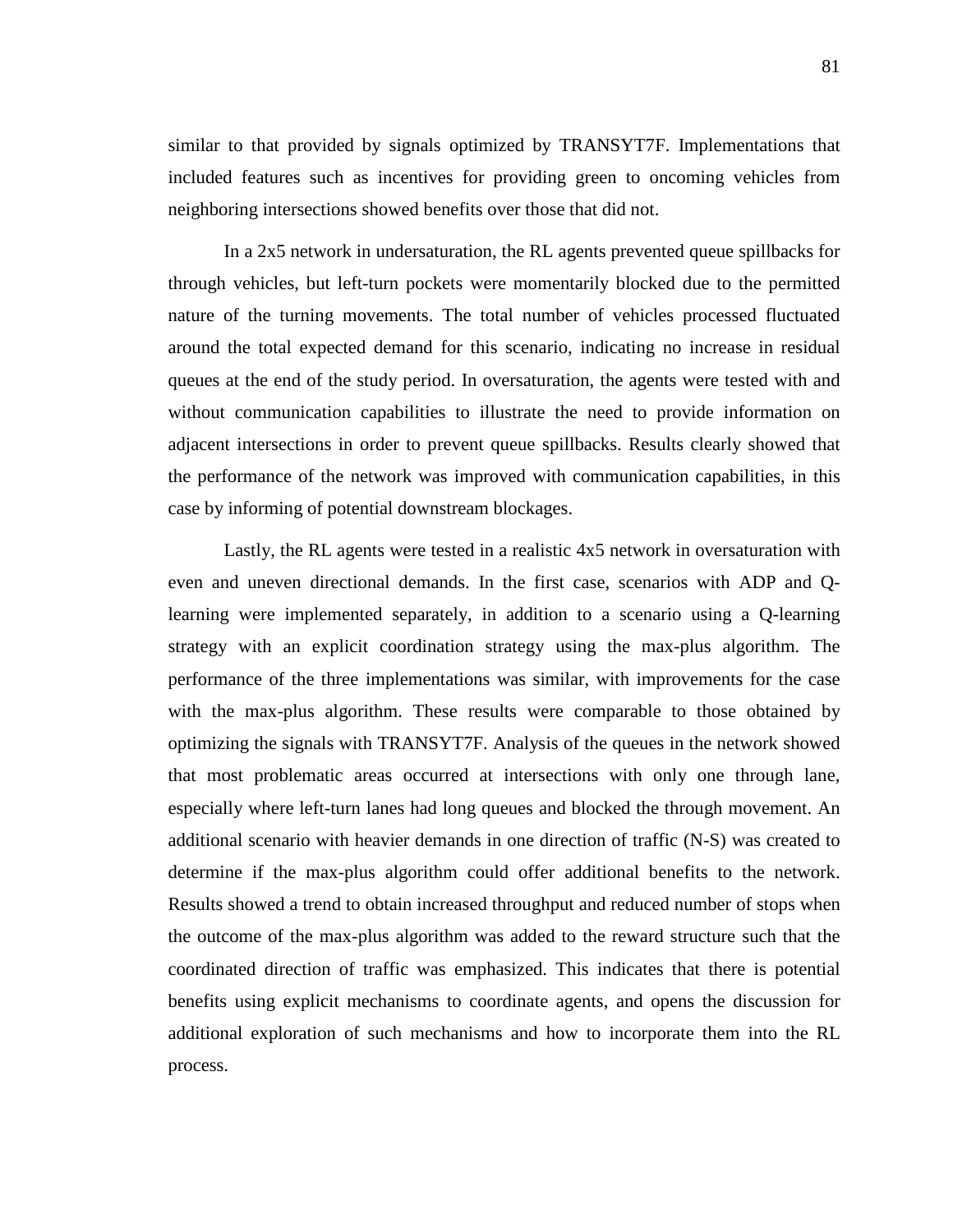In summary, results presented in this study shows that reinforcement learning agents can efficiently control the traffic signals in realistic networks and oversaturated conditions when implemented with communication capabilities designed to prevent queue spillbacks and promote signal coordination. Oversaturation is especially challenging for the agents to manage queues, but results indicate that even in this conditions the traffic signals prevented spillbacks and gridlocks and at a level comparable to state-of-practice traffic optimization software.

Future work includes further experimentation to expand the use of agents in larger networks and varying traffic demands. Special attention should also be given to alternate algorithms or alternate implementations of explicit coordinating strategies in order to increase the efficiency of the network, including other implementations of the max-plus algorithm and its coupling to ADP and Q-learning strategies. Additional restrictions to the max-plus algorithm to limit multidirectional coordination between adjacent intersections may result in significant improvements and will be pursued in future applications.

The implementation of these strategies to undersaturated networks (including a coordinating mechanism) could also result in benefits compared to current state-ofpractice signal timing, mostly due to their flexibility to face unexpected changes in demands. Furthermore, scenarios where a network transitions between undersaturated and oversaturated conditions could also be improved using reinforcement learning.

Lastly, a number of questions remain open in terms of further enhancements in the performance with increased communication capabilities, including not only information passing (state and reward sharing), but also advice exchange and negotiating strategies suitable for real-time applications.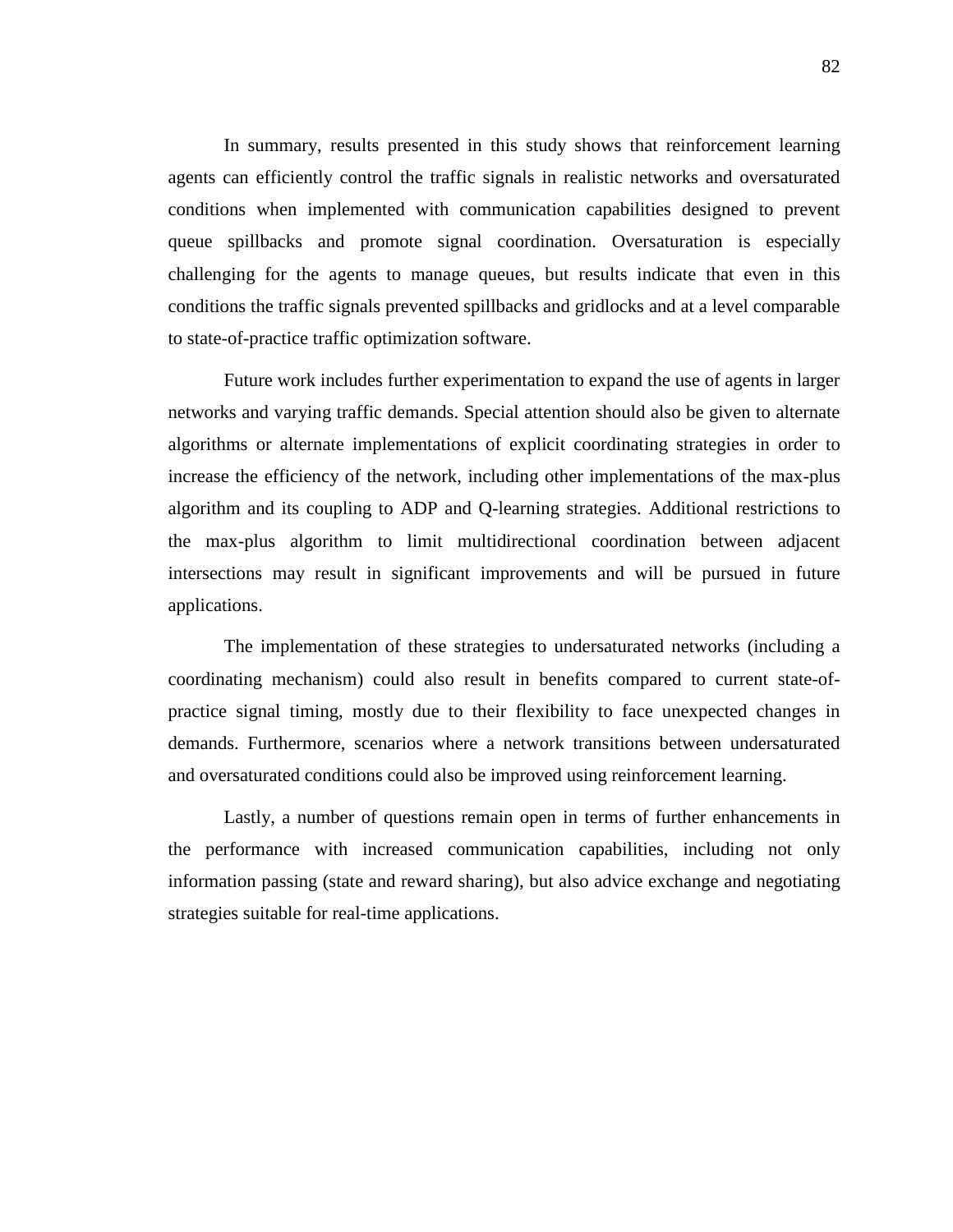## CHAPTER 6. REFERENCES

Abdulhai, B., Pringle, R., and Karakoulas, G.J. (2003) Reinforcement Learning for True Adaptive Traffic Signal Control, ASCE Journal of Transportation Engineering. Vol. 129, No 3, pp. 278-285.

Appl, M., and Brauer, W. (2000) Fuzzy Model-Based Reinforcement Learning. Presented at the European Symposium on Intelligent Techniques, Germany.

Bakker, B., Steingrover, M., Schouten, R., Nijhuis, and E., Kester, L. (2005) Cooperative Multi-agent Reinforcement Learning of Traffic Lights. In: Gama, J., Camacho, R.,Brazdil, P.B., Jorge, A.M., Torgo, L. (eds.) ECML 2005. LNCS (LNAI), vol. 3720. Springer, Heidelberg.

Barto, A.G., Sutton, R.S., and Anderson, C.W. (1983) Neuronlike adaptive elements that can solve difficult learning control problems. IEEE Transactions on Systems, Man, and Cybernetics, 13:835-846.

Bellman, R. (1957) Dynamic Programming, Princeton University Press, Princeton.

Bellman, R., and Dreyfus, S. (1959) Functional Approximations and Dynamic Programming, Mathematical Tables and Other Aids to Computation 13, 247–251.

Bertsekas, D., and Tsitsiklis, J. (1996) Neuro-Dynamic Programming, Athena Scientific, Belmont, MA.

Bingham, E. (1998) Neurofuzzy Traffic Signal Control. Master's thesis, Dept. of Engineering Physics and Mathematics, Helsinki Univ. of Technology, Helsinki, Finland.

Bingham, E. (2001) Reinforcement Learning in Neurofuzzy Traffic Signal Control, European Journal of Operations Research. Vol. 131, No. 2, pp. 232–241.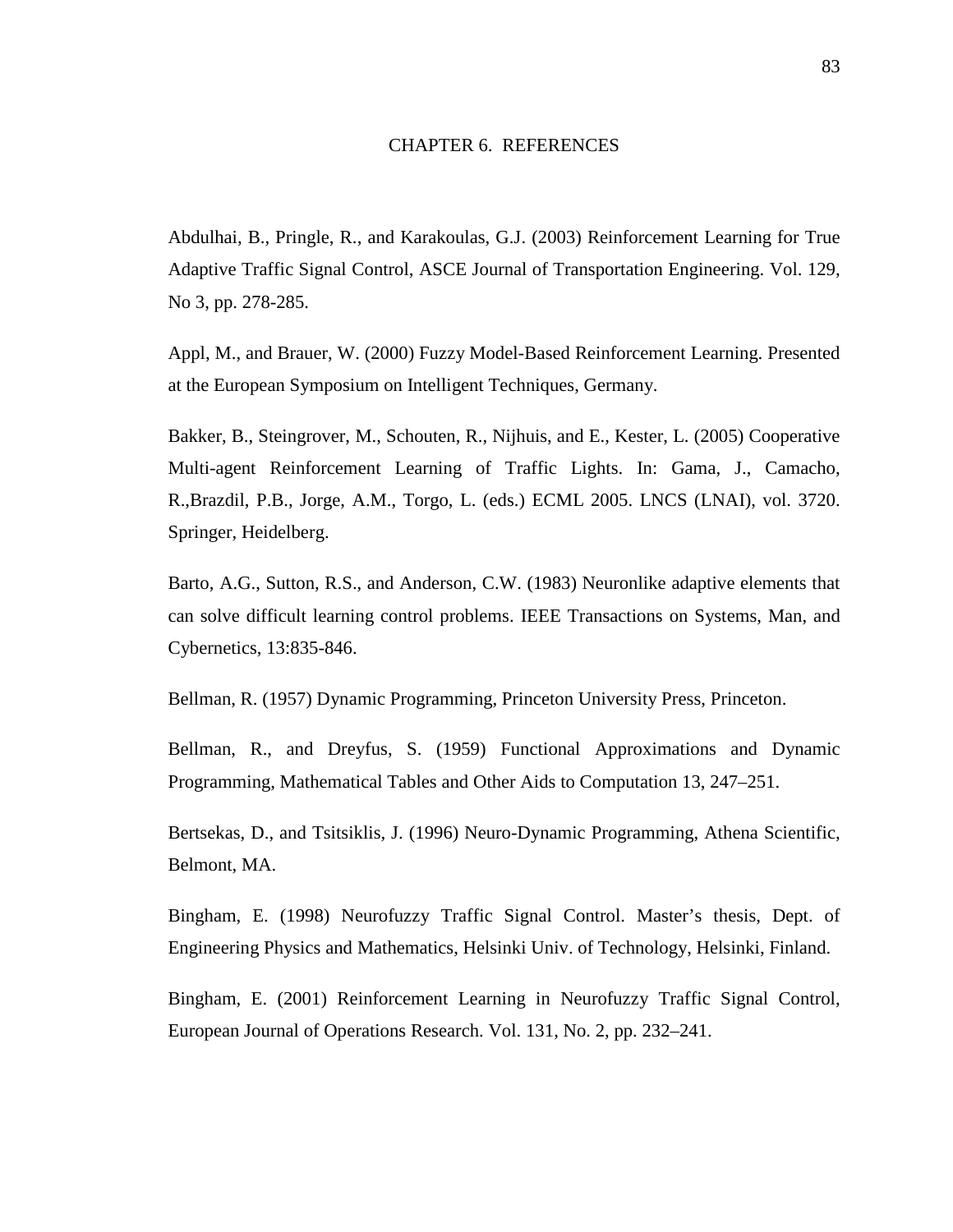Cai, C., Kwong Wong, C., and Heydecker, B.G. (2009) Adaptive Traffic Signal Control Using Approximate Dynamic Programming, Transportation Research Part C: Emerging Technologies, vol. 17, pp. 456-474.

Camponogara, E., and Kraus, W. Jr. (2003) Distributed Learning Agents in Urban Traffic Control. In: Progress in Artificial Intelligence: Proceedings of the 11th Portuguese Conference on Artificial Intelligence (EPIA).

Choy, M. C., Cheu, R. L., Srinivasan, D., and Logi, F. (2003) Real-time Coordinated Signal Control Using Agents with Online Reinforcement Learning. In Proceedings of the 82nd Transportation Research Board Annual Meeting. Washington, D.C.

Crick, C., and Pfeffer, A. (2003) Loopy belief propagation as a basis for communication in sensor networks. In Proceedings of Uncertainty in Artificial Intelligence (UAI).

Dearden, R., Friedman, N., and Russell, S. (1998) Bayesian Q-Learning. Fifteenth National Conference on Artificial Intelligence (AAAI), Madison, WI.

De Oliveira, D., and Bazzan, A. L.C. (2006a) Emergence of Traffic Lights Synchronization. Proceedings 20th European Conference on Modeling and Simulation. Germany.

De Oliveira, D., Bazzan, A. L.C., Castro da Silva, B., Basso, E.W., and Nunez, L. (2006b) Reinforcement Learning based Control of Traffic Lights in Non-stationary Environments: A Case Study in a Microscopic Simulator. Fourth European Workshop on Multi-Agent Systems. Portugal.

Gartner, N.H. (1983) OPAC: a demand-responsive strategy for traffic signal control. Transportation Research Record 906, 75–81.

Gosavi, A. (2009) Reinforcement Learning: A tutorial Survey and Recent Advances. INFORMS Journal on Computing, Vol. 21, No. 2, pp. 178-192.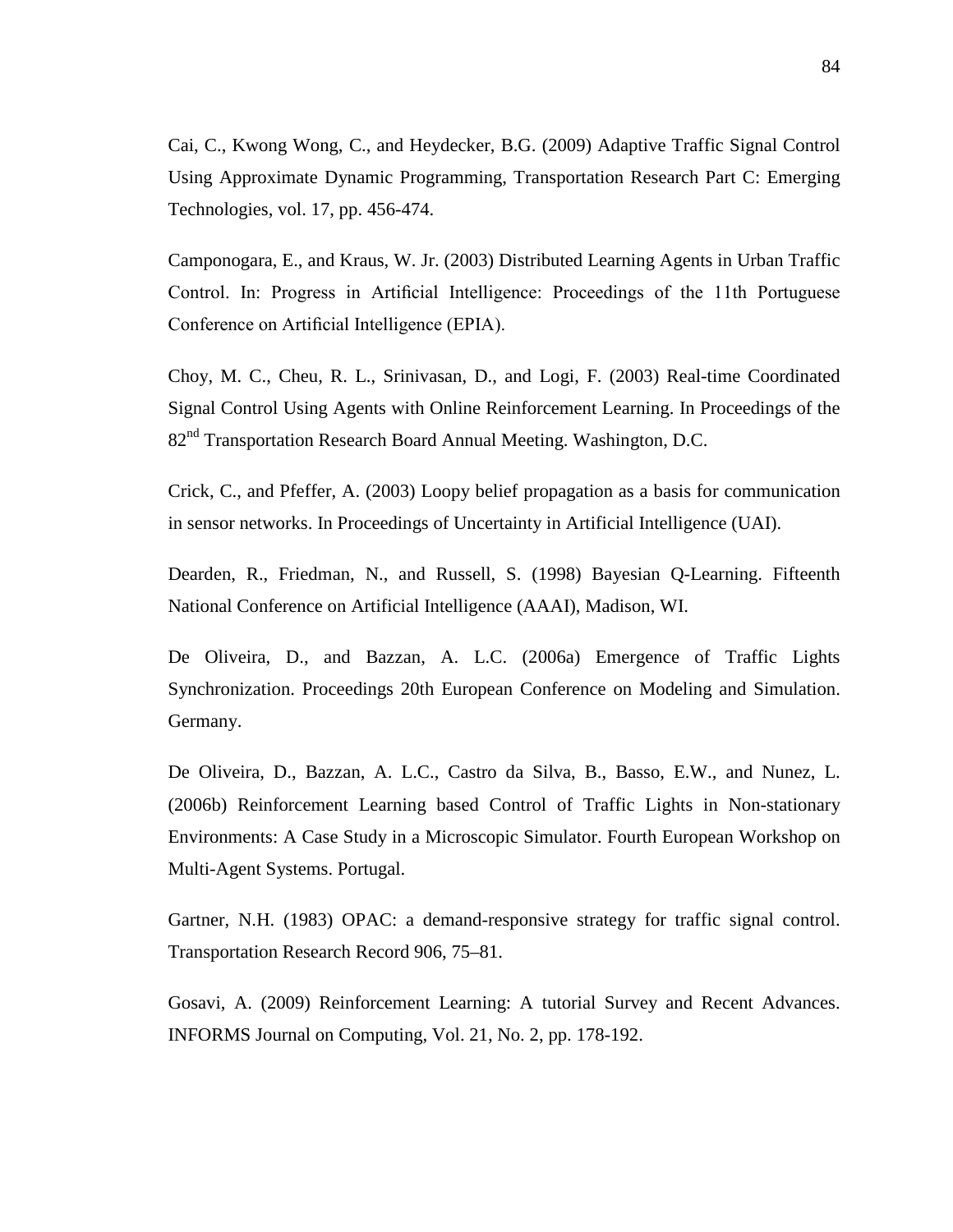Hajbabaie, A., Medina, J.C., Benekohal, R.F. (2011) Traffic Signal Coordination and Queue Management in Oversaturated Intersections. NEXTRANS Project No. 047IY02, 2011.

Humphrys, M. (1995) W-learning: Competition Among Selfish Q-learners. Technical Report no.362, University of Cambridge, UK.

Humphrys, M. (1997) Action selection Methods using Reinforcement Learning. PhD Thesis. University of Cambridge, UK.

Junges, R., and Bazzan, A.L.C. (2007) Modelling Synchronization of Traffic Lights as a DCOP. Proceedings of the 5th European Workshop on Multiagent Systems, pp.564-579, Tunisia.

Kok, J. R., Vlassis, N. (2005) Using the max-plus algorithm for multiagent decision making in coordination graphs. In RoboCup-2005: Robot Soccer World Cup IX, Osaka, Japan.

Kok, J. R., Vlassis N. (2006) Collaborative multiagent reinforcement learning by payoff propagation. J Machine Learn Res. 7: 1789-1828.

Kuyer L., Whiteson, S., Bakker, B., and Vlassis, N. (2008) Multiagent Reinforcement Learning for Urban Traffic Control using Coordination Graphs. In Proc. 19th European Conference on Machine Learning, Antwerp, Belgium.

Medina, J.C., Hajbabaie, A., Benekohal, R.F. (2010) Arterial Traffic Control Using Reinforcement Learning Agents and Information from Adjacent Intersections in the State and Reward Structure. Presented at the 13<sup>th</sup> International IEEE Annual Conference on Intelligent Transportation Systems. Madeira, Portugal.

Medina, J.C., Benekohal, R.F. (2011) Reinforcement Learning Agents for Traffic Signal Control in Oversaturated Networks. Presented at the First TD&I Conference of the ASCE, Chicago, IL.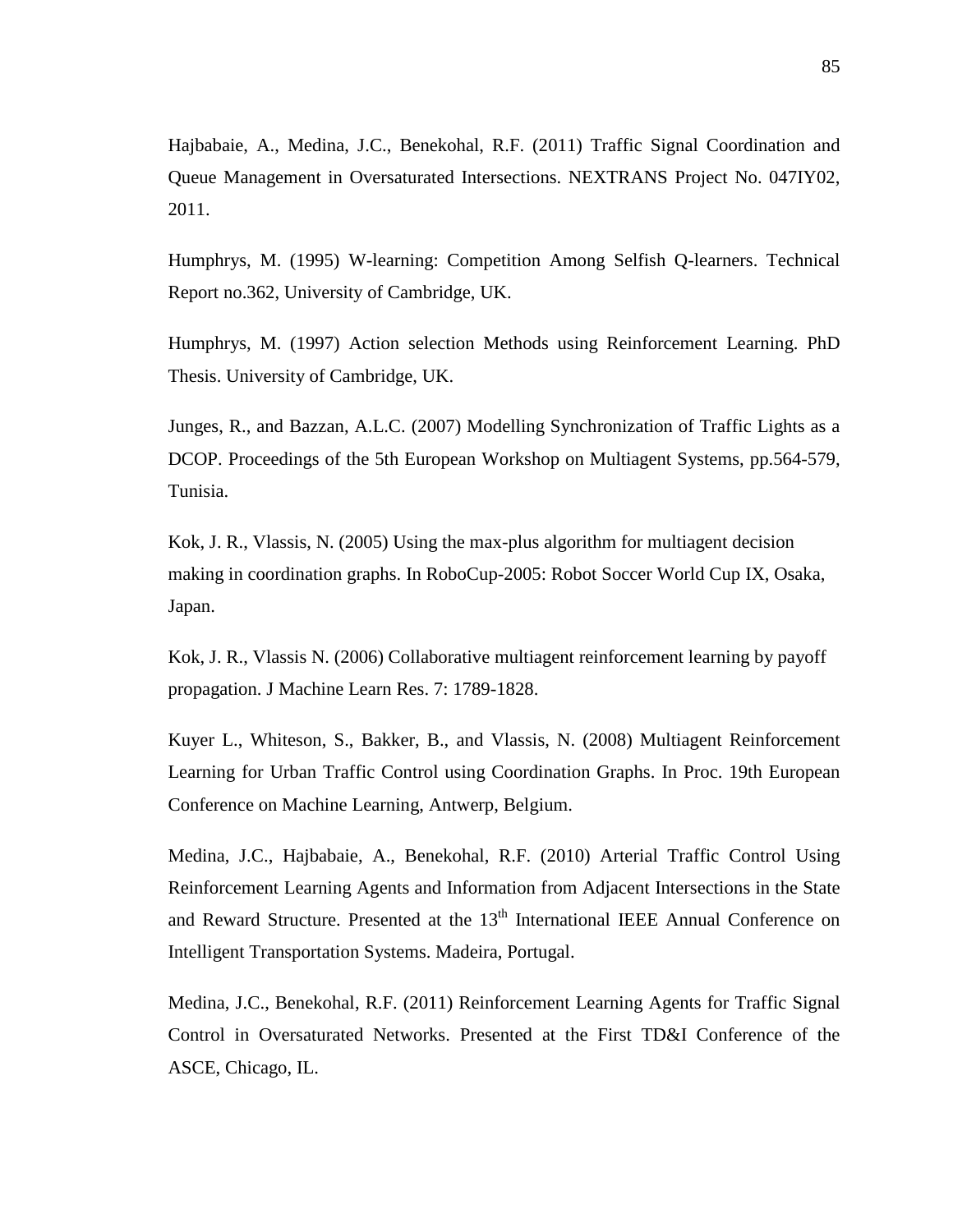Murphy, K., Weiss, K., and Jordan, M. (1999) Loopy belief propagation for approximate inference: An empirical study. In Proceedings of Uncertainty in Artificial Intelligence (UAI), Stockholm, Sweden.

Oliveira, D., Bazzan, A. L. C., and Lesser, V. (2005) Using Cooperative Mediation to Coordinate Traffic Lights: a Case Study. In: Fourth International Joint Conference on Autonomous Agents and Multiagent Systems, Utrecht. New York : ACM, v. 1.

Oliveira, D., Ferreira JR., P. R., Bazzan, A. L. C., and Kluegl, F. (2004) A Swarm-based Approach for Selection of Signal Plans in Urban Scenarios. In: IV International Workshop on Ant Colony Optimization and Swarm Intelligence (ANTS), Brussels.

Pendrith, M. (1994) On Reinforcement Learning of Control Actions in Noisy Non-Markovian Domains. UNSW-CSE-TR-9410. University of South Wales, Australia.

Peng, J. and Williams, R. (1991) Incremental Multi-step Q-learning. Machine Learning 22:282-290.

Peng, J. (1993) Efficient Dynamic Programming-Based Learning for Control. PhD Dissertation, Northeastern University, Boston.

Powell, W.B. (2007) Approximate Dynamic Programming: Solving the Curses of Dimensionality, Wiley, New York.

Powell, W.B. (2010). Approximate Dynamic Programming – II: Algorithms. In: Wiley Encyclopedia of Operations Research and Management Science. John Wiley & Sons, Inc.

Richter, S., Aberdeen, D., and Yu, J. (2007) Natural Actor-Critic for Road Traffic Optimisation. In: Advances in Neural Information Processing Systems MIT Press , Cambridge, MA , pp. 1169-1176.

Robert L. Gordon, P.E., Warren Tighe, P.E. (2005) Traffic control systems handbook. Federal Highway Administration. Publication Number FHWA-HOP-06-006.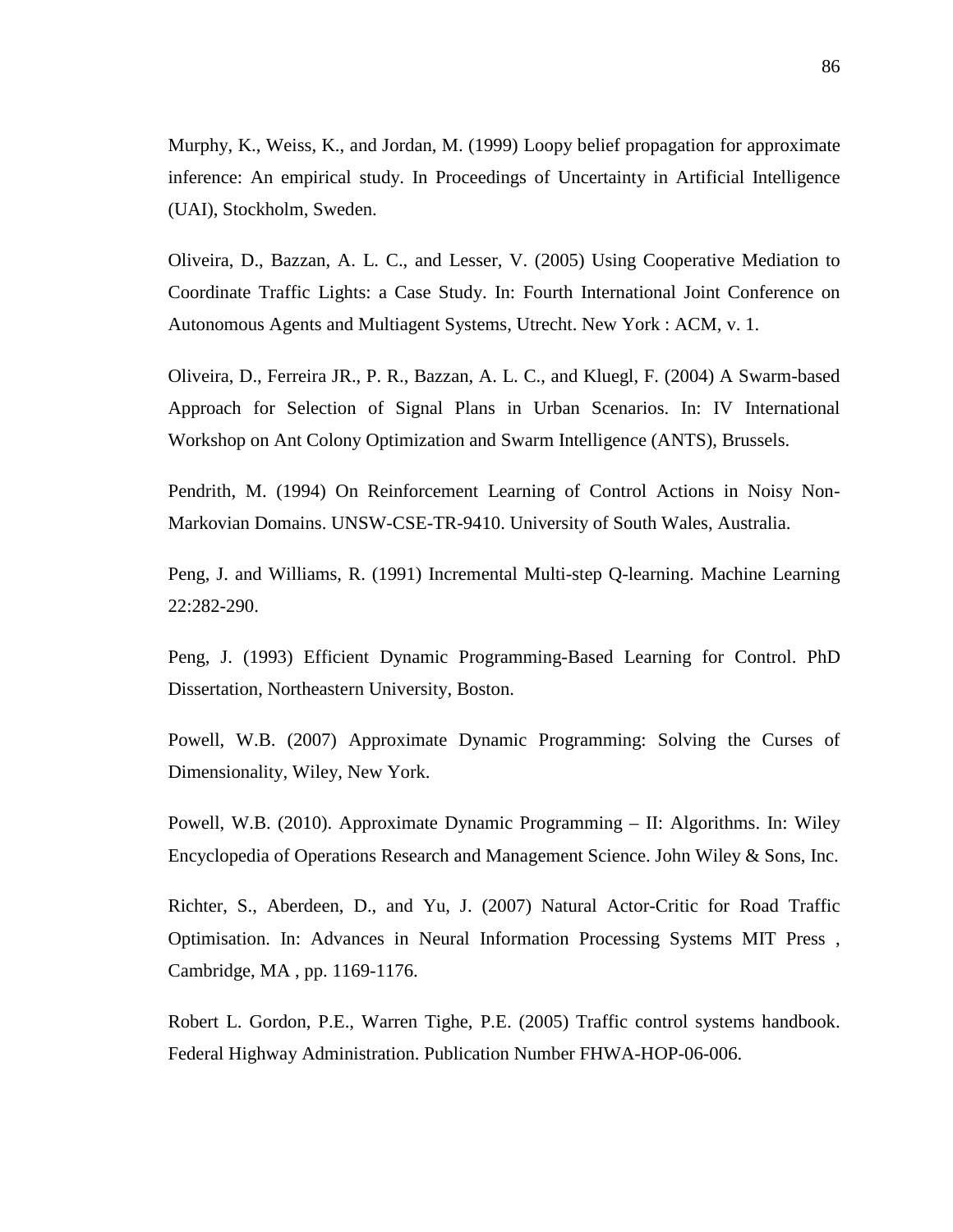Robertson, D.I., Bertherton, R.D. (1974) Optimum control of an intersection for any known sequence of vehicular arrivals. In: Proceedings of the second IFACIFIP-IFORS Symposium on Traffic Control and Transportation system, Monte Carlo.

Robbins, H., and Monro, S. (1951) A Stochastic Approximation Method, Annals of Mathematical Statistics, Vol. 22, pp.400–407.

Rummery, G.A., Niranjan, M. (1994) On-line Q-learning using Connectionist Systems. CUED/F-INFENG/TR 166, Cambridge University, UK.

Sutton, R.S. (1988) Learning to Predict by Methods of Temporal Difference. Machine Learning, 3:9-44.

Sutton, R.S., and Barto, A.G. (1998) Reinforcement Learning: An Introduction. MIT Press.

Teodorvic D., V. Varadarajan, J. Popovic, M. R. Chinnaswamy, S. Ramaraj. (2006) Dynamic programming - neural network real-time traffic adaptive signal control algorithm. Annals of Operation Research, pp-123-131.

Tesauro, G. (1992) Practical Issues in Temporal Difference Learning. Advances in Neural Information Processing Systems 4, pp.259-266, San Mateo, CA, Morgan Kaufmann.

Thorpe, T. (1997) Vehicle Traffic Light Control Using SARSA, Masters Thesis, Department of Computer Science, Colorado State University.

N, Vlassis, R. Elhorst, and J. R. Kok. (2004) Anytime algorithms for multiagent decision making using coordination graphs. In Proceedings of the International Conference on Systems, Man, and Cybernetics (SMC), The Hague, The Netherlands.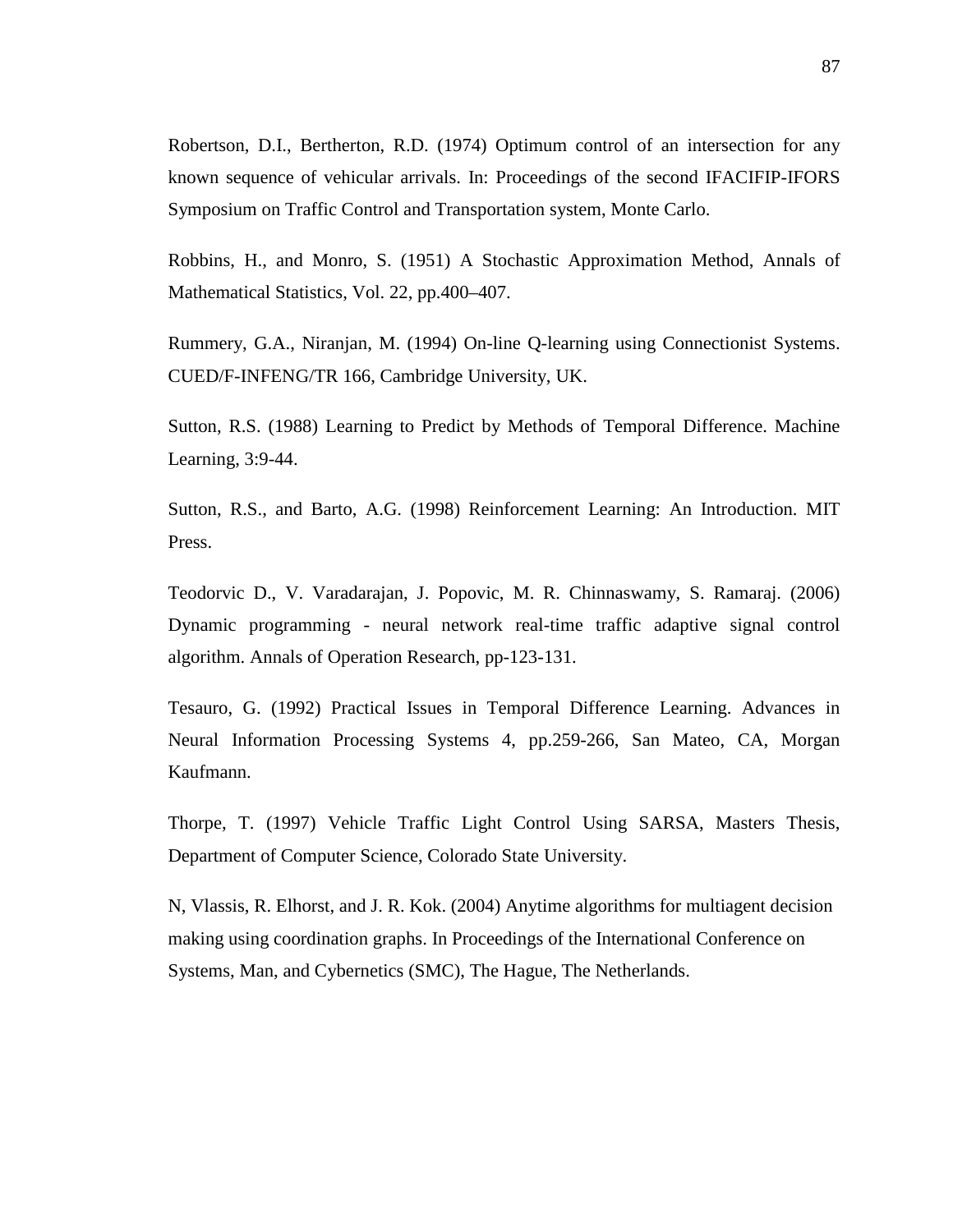Wainwright, M. J., Jaakkola, T. S., and Willsky, A. S. (2004) Tree consistency and bounds on the performance of the max-product algorithm and its generalizations. Statistics and Computing, 14:143–166.

Watkins, C.J.C.H. (1989) Learning from delayed rewards. PhD Thesis, King's College, Cambridge, England.

Watkins, C.J.C.H. and Dayan, P. (1992) Technical note: Q-learning. Machine Learning 8. Pp. 279-292.

Werbos, P. J. (1987) Building and understanding adaptive systems: A statistical/numerical approach to factory automation and brain research. IEEE Transactions on Systems, Man., and Cybernetics, 17:7-20.

Wiering, M. and Schmidhuber, J. (1997) HQ-Learning. Adaptive Behavior, 6 (2), 219- 246.

Wiering, M. and Schmidhuber, J. (1998) Fast Online  $Q(\lambda)$ . Machine Learning, 33 (1), 105-115.

Wiering, M. (2000) Multi-Agent Reinforcement Learning for Traffic Light Control. In: Proc. 17th International Conf. on Machine Learning, pp. 1151–1158.

Xie, Y. (2007) Development and Evaluation of an Arterial Adaptive Traffic Signal Control System using Reinforcement Learning, Doctoral Dissertation, Texas A&M University: College Station, TX.

Yedidia, J. S., Freeman, W. T., and Weiss, Y. (2003) Understanding belief propagation and its generalizations. In Exploring Artificial Intelligence in the New Millennium, chapter 8, pages 239–269. Morgan Kaufmann Publishers Inc.